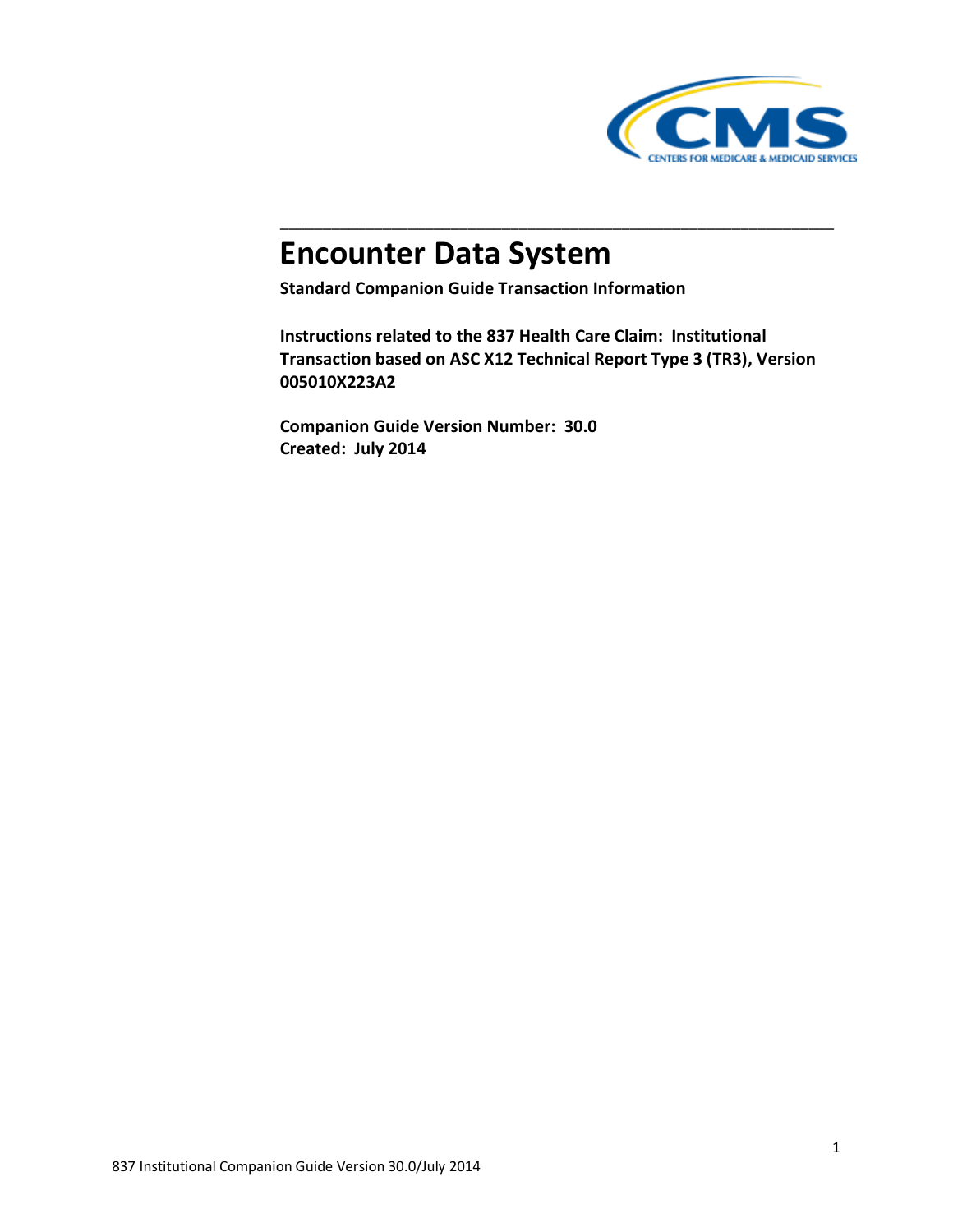#### **Preface**

The Encounter Data System (EDS) Companion Guide contains information to assist Medicare Advantage Organizations (MAOs) and other entities in the submission of encounter data. The EDS Companion Guide is under development and the information in this version reflects current decisions and will be modified on a regular basis. All of the EDS Companion Guides are identified with a version number, which is located in the version control log on the last page of the document. Users should verify that they are using the most current version.

Questions regarding the contents of the EDS Companion Guide should be directed to [encounterdata@cms.hhs.gov.](mailto:eds@ardx.net)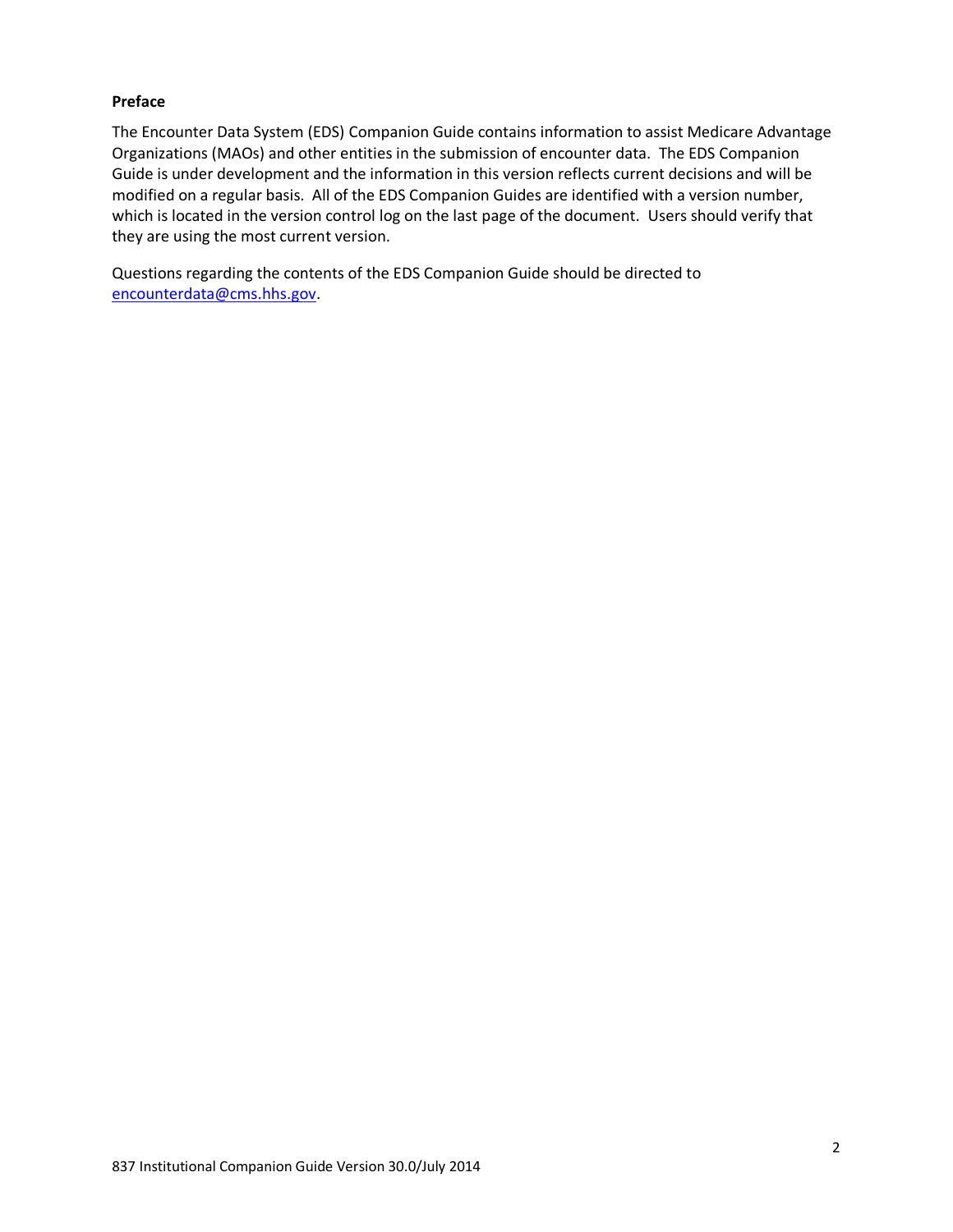#### **Table of Contents**

- 1.0 Introduction
	- 1.1 Scope
	- 1.2 Overview
	- 1.3 Major Updates
		- 1.3.1 EDIPPS Enhancements Implementation Dates
		- 1.3.2 EDIPPS Edits Prevention and Resolution Strategies Phase III
		- 1.3.3 File Size Limitations
	- 1.4 References
- 2.0 Contact Information
	- 2.1 CSSC
	- 2.2 Applicable Websites/Email Resources
- 3.0 File Submission
	- 3.1 File Size Limitations
	- 3.2 File Structure
- 4.0 Control segments/envelopes
	- 4.1 ISA/IEA
	- 4.2 GS/GE
	- 4.3 ST/SE
- 5.0 Transaction Specific Information
	- 5.1 837-I Transaction Specific Table
- 6.0 Acknowledgements and/or Reports
	- 6.1 TA1
	- 6.2 999
	- 6.3 277CA
	- 6.4 MAO-001 Encounter Data Duplicates Report
	- 6.5 MAO-002 Encounter Data Processing Status Report
	- 6.6 Reports File Naming Conventions
		- 6.6.1 Testing
		- 6.6.2 Production
	- 6.7 EDFES Notifications
- 7.0 Front-End Edits
	- 7.1 Deactivated Front-End Edits
	- 7.2 Temporarily Deactivated Front-End Edits
- 8.0 Duplicate Logic
	- 8.1 Header Level
	- 8.2 Detail Level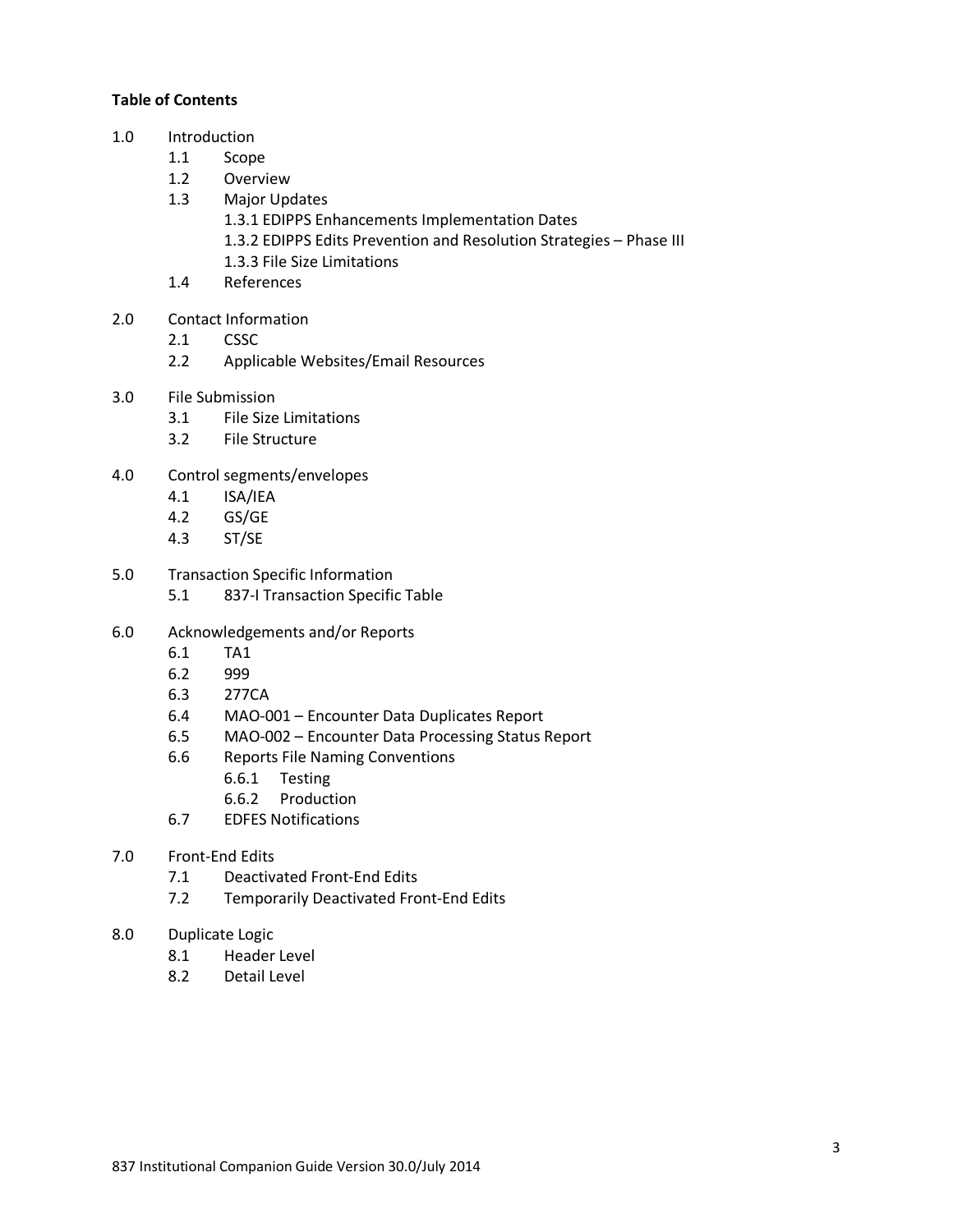#### **Table of Contents**

- 9.0 Institutional Business Cases
	- 9.1 Standard Institutional Encounter
	- 9.2 Capitated Institutional Encounter
	- 9.3 Chart Review Institutional Encounter No Linked ICN
	- 9.4 Chart Review Institutional Encounter Linked ICN
	- 9.5 Complete Replacement Institutional Encounter
	- 9.6 Complete Deletion Institutional Encounter
	- 9.7 Atypical Provider Institutional Encounter
	- 9.8 Paper Generated Institutional Encounter
	- 9.9 True Coordination of Benefits Institutional Encounter
	- 9.10 Bundled Institutional Encounter
- 10.0 Encounter Data Institutional Processing and Pricing System Edits
	- 10.1 EDIPPS Enhancements Implementation Dates
	- 10.2 EDPS Edits Prevention and Resolution Strategies
		- 10.2.1 EDPS Edits Prevention and Resolution Strategies Phase I
		- 10.2.2 EDPS Edits Prevention and Resolution Strategies Phase II
		- 10.2.3 EDIPPS Edits Prevention and Resolution Strategies Phase III
- 11.0 Submission of Default Data in a Limited Set of Circumstances 11.1 Default Data Reason Codes
- 12.0 Tier II Testing
- 13.0 EDS Acronyms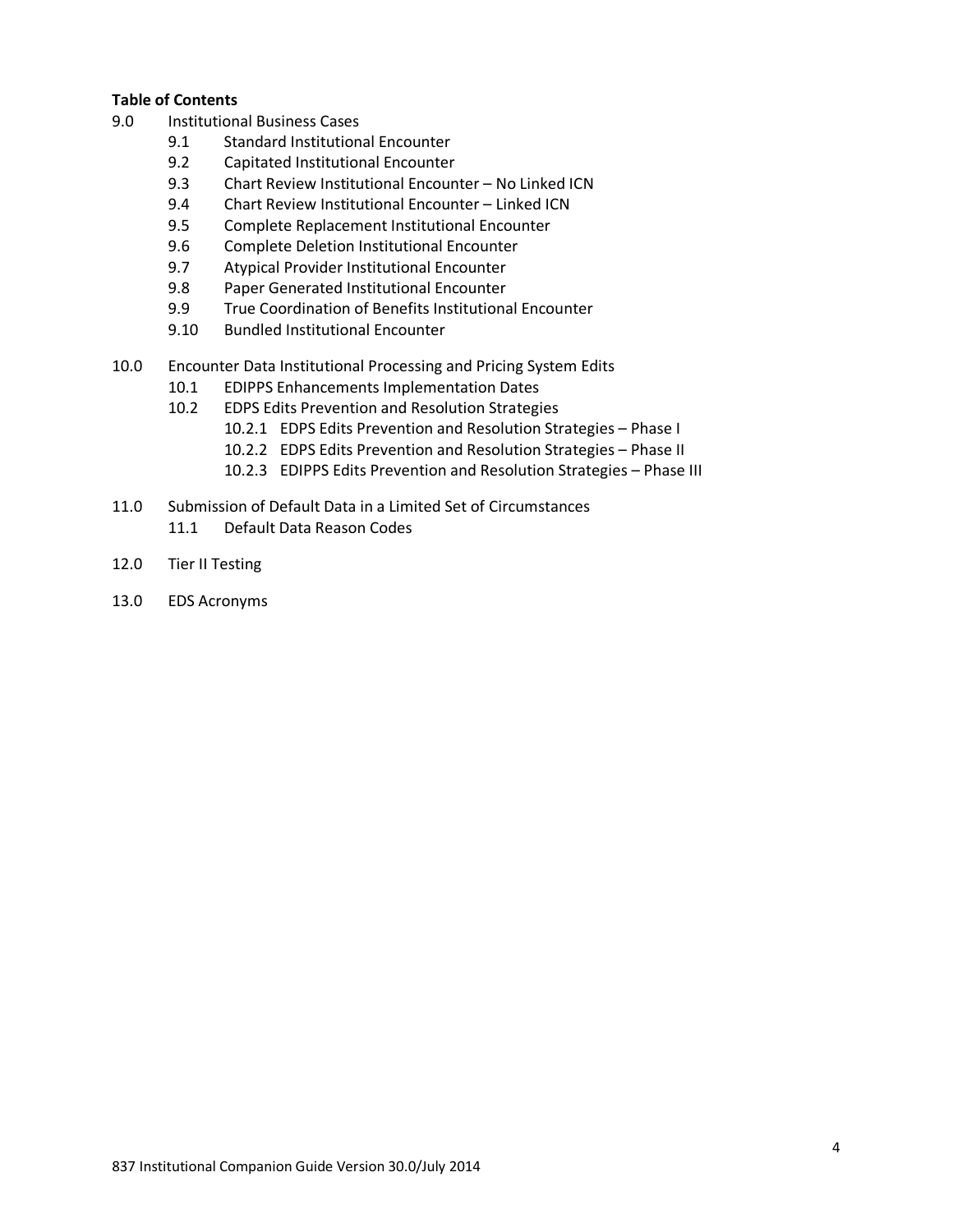#### **1.0 Introduction**

#### **1.1 Scope**

The CMS Encounter Data System (EDS) 837-I Companion Guide addresses how MAOs and other entities conduct Institutional claims Health Information Portability and Accountability Act (HIPAA) standard electronic transactions with CMS. The CMS EDS supports transactions adopted under HIPAA, as well as additional supporting transactions described in this guide.

The CMS EDS 837-I Companion Guide must be used in conjunction with the associated 837-I Technical Report Type 3 (TR3) and the CMS 5010 Edits Spreadsheets. The instructions in the 837-I CMS EDS Companion Guide are not intended for use as a stand-alone requirements document.

#### **1.2 Overview**

The CMS EDS 837-I Companion Guide includes information required to initiate and maintain communication exchange with CMS. The information is organized in the sections listed below:

- Contact Information: Includes telephone numbers and email addresses for EDS contacts.
- Control Segments/Envelopes: Contains information required to create the ISA/IEA, GS/GE, and ST/SE control segments in order for transactions to be supported by the EDS.
- Acknowledgements and Reports: Contains information for all transaction acknowledgements and reports sent by the EDS.
- Transaction Specific Information: Describes the details of the HIPAA X12 TR3 using a tabular format. The tables contain a row for each segment with CMS and TR3 specific information. That information may contain:
	- o Limits on the repeat of loops or segments
	- o Limits on the length of a simple data element
	- o Specifics on a sub-set of the IG's internal code listings
	- o Clarification of the use of loops, segments, and composite or simple data elements
	- o Any other information tied directly to a loop, segment, and composite or simple data element pertinent to trading electronically with CMS.

In addition to the row for each segment, one (1) or more additional rows are used to describe the EDS' usage for composite or simple data elements and for any other information.

#### **1.3 Major Updates**

#### **1.3.1 EDIPPS Edits Enhancements Implementation Updates**

MAOs and other entities may reference Section 10.0, Table 13 and Section 10.1, Table 14 for new and revised edits implemented in the EDIPPS.

#### **1.3.2 EDIPPS Edits Prevention and Resolution Strategies – Phase III**

MAOs and other entities may reference Section 10.2.3, Table 17 for an updated and ongoing list of the remaining Institutional edits generated on MAO-002 Encounter Data Processing Status Reports.

#### **1.3.3 File Size Limitations**

MAOs and other entities may reference Section 3.1 for an updated file size limitation guidance for effective processing of encounter submissions.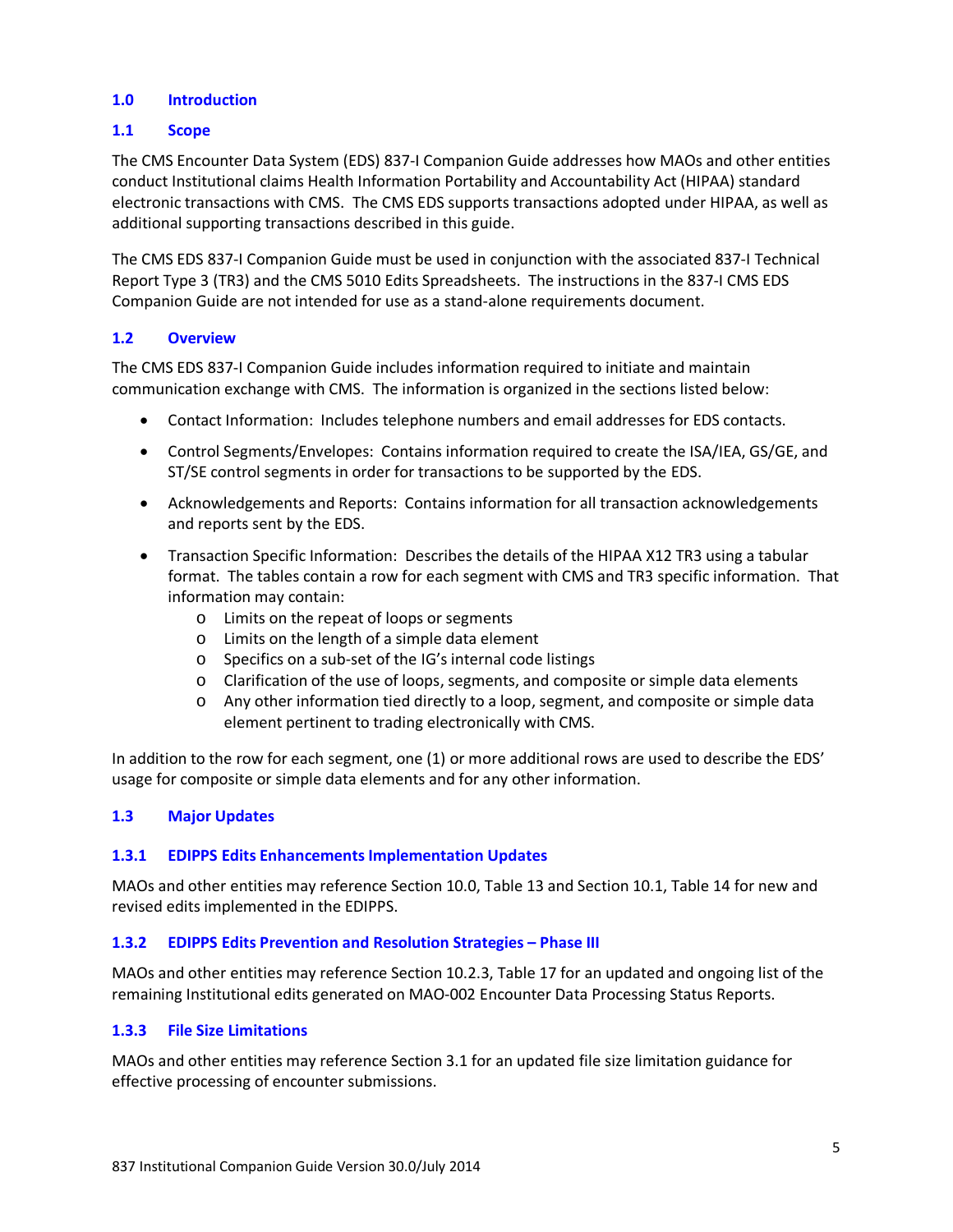#### **1.4 References**

MAOs and other entities must use the ASC X12N TR3 adopted under the HIPAA Administrative Simplification Electronic Transaction rule, along with CMS' EDS Companion Guides, for development of the EDS transactions. These documents are accessible on the CSSC Operations website at [http://www.csscoperations.com.](http://www.csscoperations.com/) Additionally, CMS publishes the EDS' submitter guidelines and application, testing documents, and 837 EDS Companion Guides on the CSSC Operations website.

MAOs and other entities must use the most current national standard code lists applicable to the 5010 transaction. The code lists is accessible at the Washington Publishing Company (WPC) website at: [http://www.wpc-edi.com.](http://www.wpc-edi.com/)

The applicable code lists are as follows:

- Claim Adjustment Reason Code (CARC)
- Claim Status Category Codes (CSCC)
- Claim Status Codes (CSC)

CMS provides X12 5010 file format technical edit spreadsheets (CMS 5010 Edits Spreadsheets) for the 837-I and 837-P. The edits included in the spreadsheets are provided to clarify the WPC instructions or add Medicare specific requirements. In order to determine the implementation date of the edits contained in the spreadsheet, MAOs and other entities should initially refer to the spreadsheet version identifier. The version identifier is comprised of ten (10) characters, as follows:

- Positions 1-2 indicate the line of business:
	- $O$  EA Part A (837-I)
	- $O$  EB Part B (837-P)
- Positions 3-6 indicate the year (e.g., 2014)
- Position 7 indicates the release quarter month
	- $\circ$  1 January release
	- o 2 April release
	- o 3 July release
	- o 4 October release
- Positions 8-10 indicate the spreadsheet version iteration number (e.g., V01-first iteration, V02 second iteration)

The effective date of the spreadsheet is the first calendar day of the release quarter month. The implementation date is the first business Monday of the release quarter month. Federal holidays that potentially occur on the first business Monday are considered when determining the implementation date. For example, the edits contained in a spreadsheet version of EA20131V01 are effective January 1, 2013 and implemented on January 7, 2013.

# **2.0 Contact Information**

#### **2.1 The Customer Service and Support Center (CSSC)**

The Customer Service and Support Center (CSSC) personnel are available for questions from 8:00 AM – 7:00PM EST, Monday-Friday, with the exception of federal holidays. MAOs and other entities are able to contact the CSSC by phone at 1-877-534-CSSC (2772) or by email at [csscoperations@palmettogba.com.](mailto:csscoperations@palmettogba.com)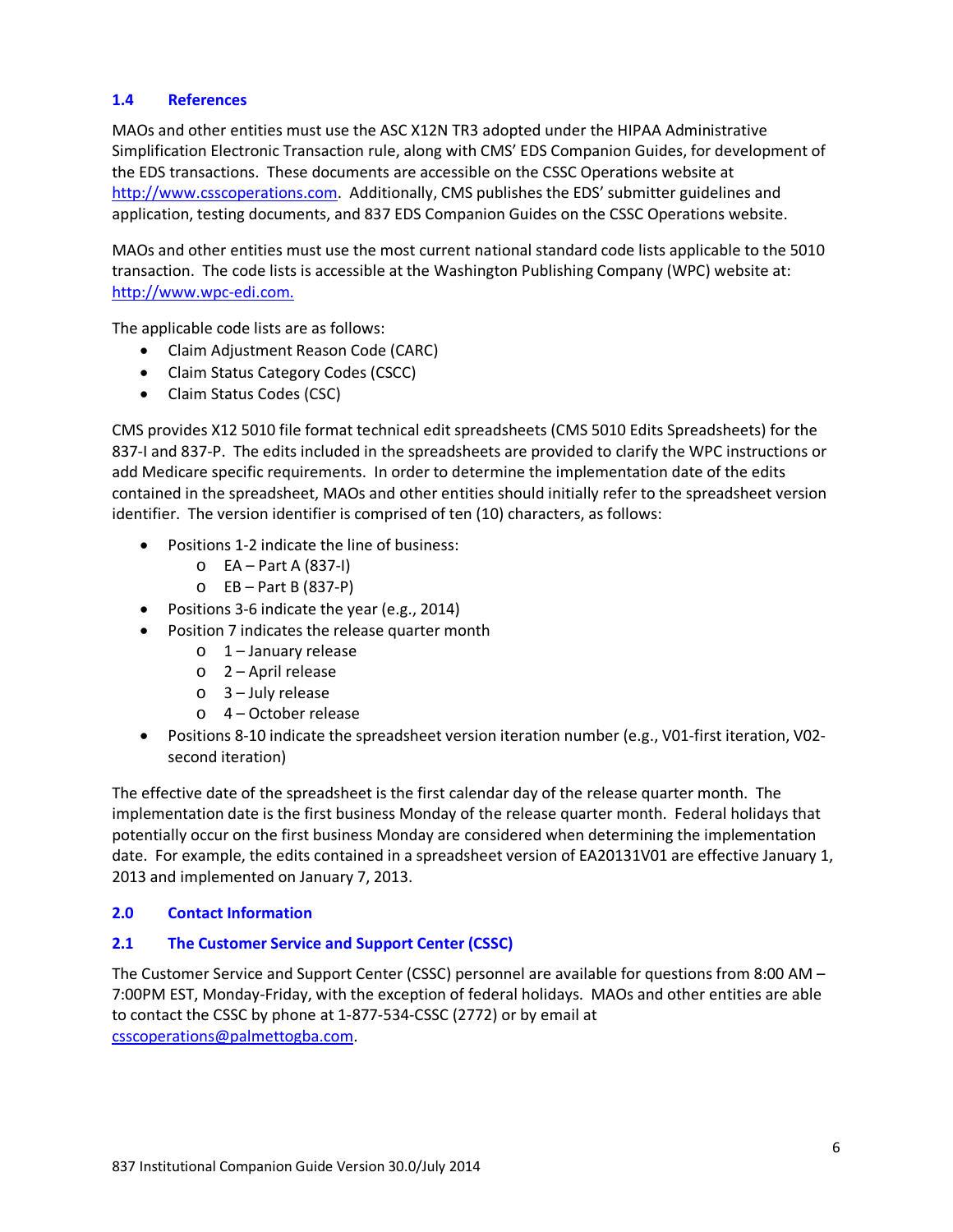#### **2.2 Applicable Websites/Email Resources**

| <b>RESOURCE</b>                 | <b>WEB ADDRESS</b>                                          |
|---------------------------------|-------------------------------------------------------------|
| <b>EDS Inbox</b>                | encounterdata@cms.hhs.gov                                   |
| <b>EDS Participant Guide</b>    | http://www.csscoperations.com/                              |
| <b>EDS User Group Materials</b> | http://www.csscoperations.com/                              |
| ANSI ASC X12 TR3                | http://www.wpc-edi.com/                                     |
| Washington Publishing Company   | http://www.wpc-edi.com/                                     |
| <b>Health Care Code Sets</b>    |                                                             |
| CMS 5010 Edits Spreadsheets     | http://www.cms.gov/MFFS5010D0/20 TechnicalDocumentation.asp |

The following websites provide information to assist in the EDS submission:

#### **3.0 File Submission**

#### **3.1 File Size Limitations**

Due to system limitations, ISA/IEA transaction sets should not exceed 5,000 encounters. Also, it is highly recommended that MAOs and other entities submit larger numbers of encounters within each ST/SE transaction set, not to exceed 5,000 encounters.

In an effort to support and provide the most efficient processing system, and to allow for maximum performance, CMS recommends that FTP submitters' scripts upload no more than one (1) file per five (5) minute intervals. Zipped files should contain one (1) file per transmission. NDM and Gentran/TIBCO users may submit a maximum of 255 files per day.

These submission practices will assist with prevention of delays in the generation and distribution of EDFES Acknowledgement reports.

#### **3.2 File Structure – NDM/Connect Direct and Gentran/TIBCO Submitters Only**

NDM/Connect Direct and Gentran/TIBCO submitters must format all submitted files in an 80-byte fixed block format. This means MAOs and other entities must upload every line (record) in a file with a length of 80 bytes/characters.

Submitters should create files with segments stacked, using only 80 characters per line. At position 81 of each segment, MAOs and other entities must create a new line. On the new line starting in position 1, continue for 80 characters, and repeat creating a new line in position 81 until the file is complete. If the last line in the file does not fill to 80 characters, the submitter should space the line out to position 80 and then save the file.

**Note**: If MAOs and other entities are using a text editor to create the file, pressing the Enter key will create a new line. If MAOs and other entities are using an automated system to create the file, create a new line by using a CRLF (Carriage Return Line Feed) or a LF (Line Feed).

For example, the ISA record is 106 characters long:

The first line of the file will contain the first 80 characters of the ISA segment; the last 26 characters of the ISA segment continue on the second line. The next segment will start in the 27th position and continue until column 80.

ISA\*00\* \*00\* \*ZZ\* ENH9999\*ZZ\* 80881\*120816\*114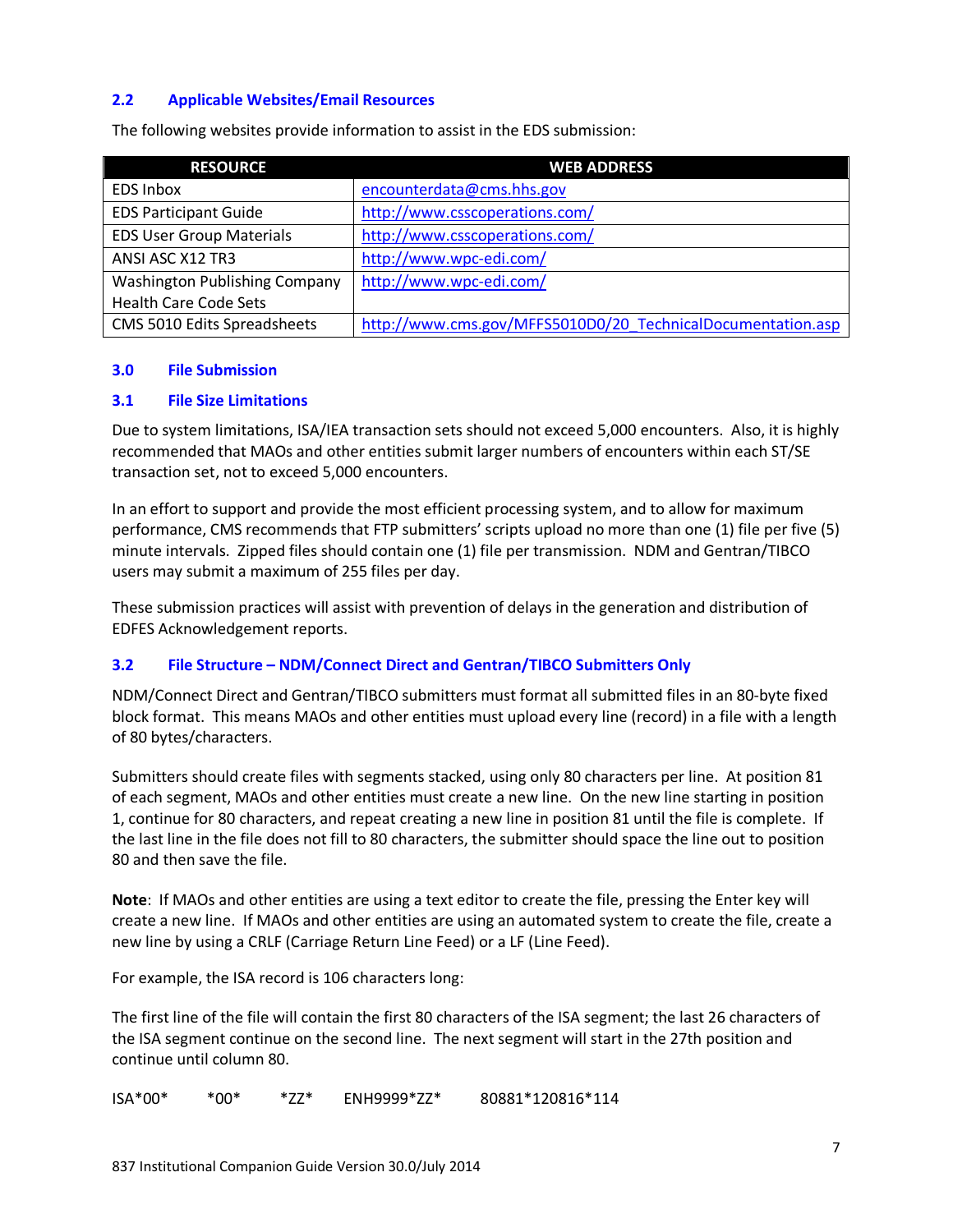4\*^\*00501\*000000031\*1\*P\*:~

**Note to NDM/Connect:Direct Users**: If a submitter has not established a sufficient number of Generated Data Groups (GDGs) to accommodate the number of files returned from the EDFES, not all of the EDFES Acknowledgement reports will be stored in the submitter's system. To prevent this situation, NDM/Connect:Direct submitters should establish a limit of 255 GDGs in their internal processing systems.

#### **4.0 Control Segments/Envelopes**

#### **4.1 ISA/IEA**

The term interchange denotes the transmitted ISA/IEA envelope. Interchange control is achieved through several "control" components, as defined in Table 1. The interchange control number is contained in data element ISA13 of the ISA segment. The identical control number must also occur in data element IEA02 of the IEA segment. MAOs and other entities must populate all elements in the ISA/IEA interchange. There are several elements within the ISA/IEA interchange that must be populated specifically for encounter data purposes. Table 1 below provides EDS Interchange Control (ISA/IEA) specific elements.

**Note**: Table 1 presents only those elements that provide specific details relevant to encounter data. When developing the encounter data system, users should base their logic on the highest level of specificity. First, consult the WPC/TR3. Second, consult the CMS 5010 Edits Spreadsheets. Third, consult the CMS EDS 837-I Companion Guide. If there are options expressed in the WPC/TR3 or the CMS 5010 Edits Spreadsheets that are broader than the options identified in the CMS EDS 837-I Companion Guide, MAOs and other entities must use the rules identified in the Companion Guide.

| Legend                                                  |
|---------------------------------------------------------|
| SHADED rows represent segments in the X12N TR3          |
| NON-SHADED rows represent data elements in the X12N TR3 |

| <b>LOOP ID</b> | <b>REFERENCE</b> | <b>NAME</b>                    | <b>CODES</b> | <b>NOTES/COMMENTS</b>                   |
|----------------|------------------|--------------------------------|--------------|-----------------------------------------|
| <b>ISA</b>     |                  | Interchange Control Header     |              |                                         |
|                | <b>ISA01</b>     | Authorization Information      | $00\,$       | No authorization information present    |
|                |                  | Qualifier                      |              |                                         |
|                | ISA02            | Authorization Information      |              | Use 10 blank spaces                     |
|                | ISA03            | Security Information Qualifier | 00           | No security information present         |
|                | ISA04            | Security Information           |              | Use 10 blank spaces                     |
|                | ISA05            | Interchange ID Qualifier       | ZZ           | CMS expects to see a value of "ZZ" to   |
|                |                  |                                |              | designate that the code is mutually     |
|                |                  |                                |              | defined                                 |
|                | ISA06            | Interchange Sender ID          |              | EN followed by Contract ID Number       |
|                | ISA08            | Interchange Receiver ID        | 80881        |                                         |
|                | <b>ISA11</b>     | <b>Repetition Separator</b>    | $\Lambda$    |                                         |
|                | <b>ISA13</b>     | Interchange Control Number     |              | Must be fixed length with nine (9)      |
|                |                  |                                |              | characters and match IEA02              |
|                |                  |                                |              | Used to identify file level duplicate   |
|                |                  |                                |              |                                         |
|                |                  |                                |              | collectively with GS06, ST02, and BHT03 |

#### **TABLE 1 – ISA/IEA INTERCHANGE ELEMENTS**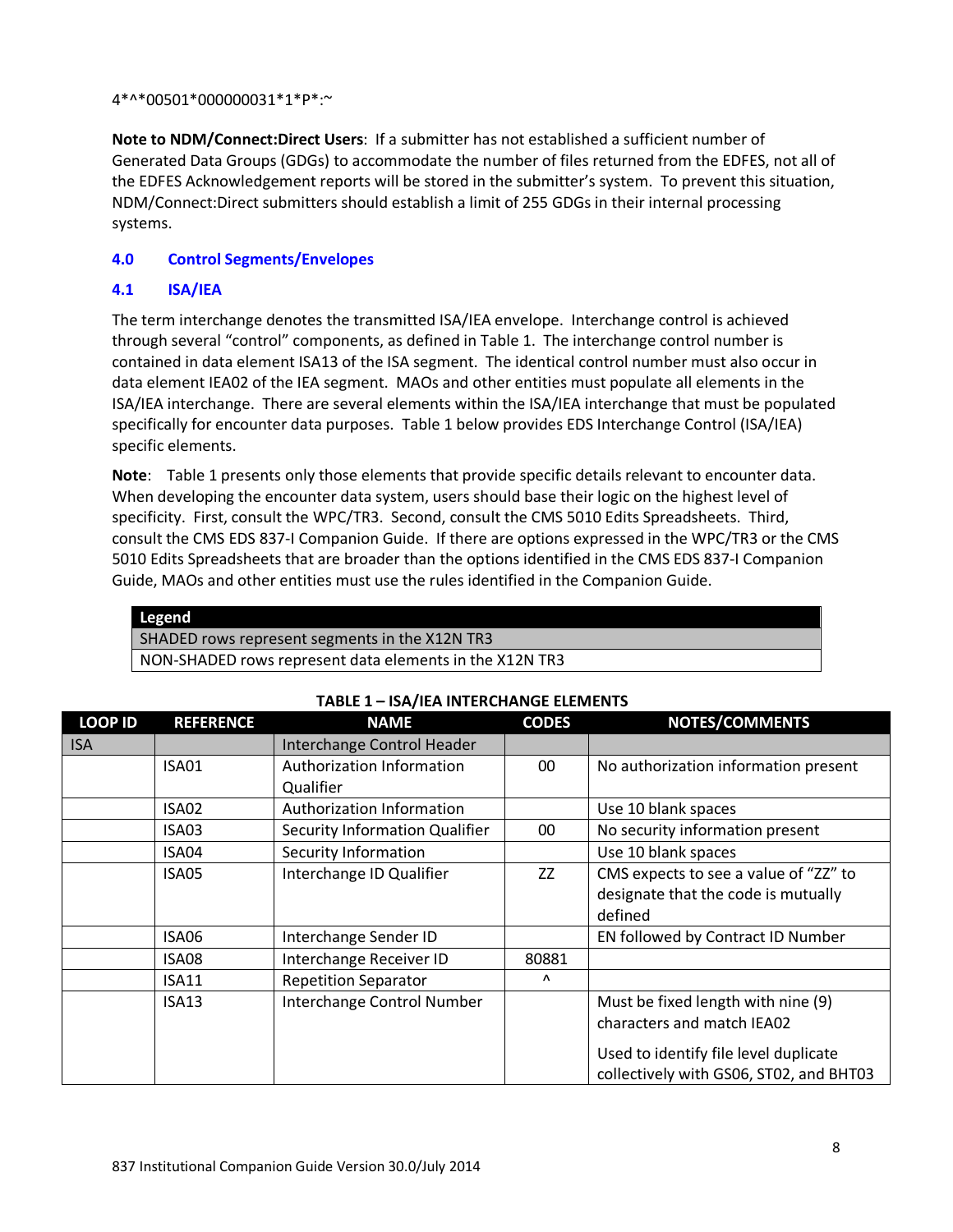| LOOP ID    | <b>REFERENCE</b> | <b>NAME</b>                 | <b>CODES</b> | <b>NOTES/COMMENTS</b>                                                                                |
|------------|------------------|-----------------------------|--------------|------------------------------------------------------------------------------------------------------|
| <b>ISA</b> |                  | Interchange Control Header  |              |                                                                                                      |
|            | <b>ISA14</b>     | Acknowledgement Requested   |              | A TA1 will be sent if the file is<br>syntactically incorrect, otherwise only a<br>'999' will be sent |
|            | <b>ISA15</b>     | Usage Indicator             |              | Test                                                                                                 |
|            |                  |                             | P            | Production                                                                                           |
| <b>IEA</b> |                  | Interchange Control Trailer |              |                                                                                                      |
|            | IEA02            | Interchange Control Number  |              | Must match the value in ISA13                                                                        |

# **TABLE 1 – ISA/IEA INTERCHANGE ELEMENTS (CONTINUED)**

# **4.2 GS/GE**

The functional group is outlined by the functional group header (GS segment) and the functional group trailer (GE segment). The functional group header starts and identifies one or more related transaction sets and provides a control number and application identification information. The functional group trailer defines the end of the functional group of related transaction sets and provides a count of contained transaction sets.

MAOs and other entities must populate all elements in the GS/GE functional group. There are several elements within the GS/GE that must be populated specifically for encounter data collection. Table 2 provides EDS functional group (GS/GE) specific elements.

**Note**: Table 2 presents only those elements that require explanation.

| <b>LOOP ID</b> | <b>REFERENCE</b> | <b>NAME</b>                        | <b>CODES</b> | <b>NOTES/COMMENTS</b>                    |
|----------------|------------------|------------------------------------|--------------|------------------------------------------|
| GS             |                  | <b>Functional Group Header</b>     |              |                                          |
|                | GS02             | <b>Application Sender's Code</b>   |              | EN followed by Contract ID Number        |
|                |                  |                                    |              | This value must match the value in the   |
|                |                  |                                    |              | ISA06                                    |
|                | GSO3             | <b>Application Receiver's Code</b> | 80881        | This value must match the value in ISA08 |
|                | GS06             | <b>Group Control Number</b>        |              | This value must match the value in GE02  |
|                |                  |                                    |              | Used to identify file level duplicates   |
|                |                  |                                    |              | collectively with ISA13, ST02, and BHT03 |
|                | GS08             | Version/Release/Industry           | 005010X223A2 |                                          |
|                |                  | <b>Identifier Code</b>             |              |                                          |
| <b>GE</b>      |                  | <b>Functional Group Trailer</b>    |              |                                          |
|                | GE <sub>02</sub> | <b>Group Control Number</b>        |              | This value must match the value in GS06  |

# **TABLE 2 - GS/GE FUNCTIONAL GROUP ELEMENTS**

# **4.3 ST/SE**

The transaction set (ST/SE) contains required, situational loops, unused loops, segments, and data elements. The transaction set is outlined by the transaction set header (ST segment) and the transaction set trailer (SE segment). The transaction set header identifies the start and identifies the transaction set. The transaction set trailer identifies the end of the transaction set and provides a count of the data segments, which includes the ST and SE segments. Several elements must be populated specifically for encounter data purposes. Table 3 provides EDS transaction set (ST/SE) specific elements.

**Note**: Table 3 presents only those elements that require explanation.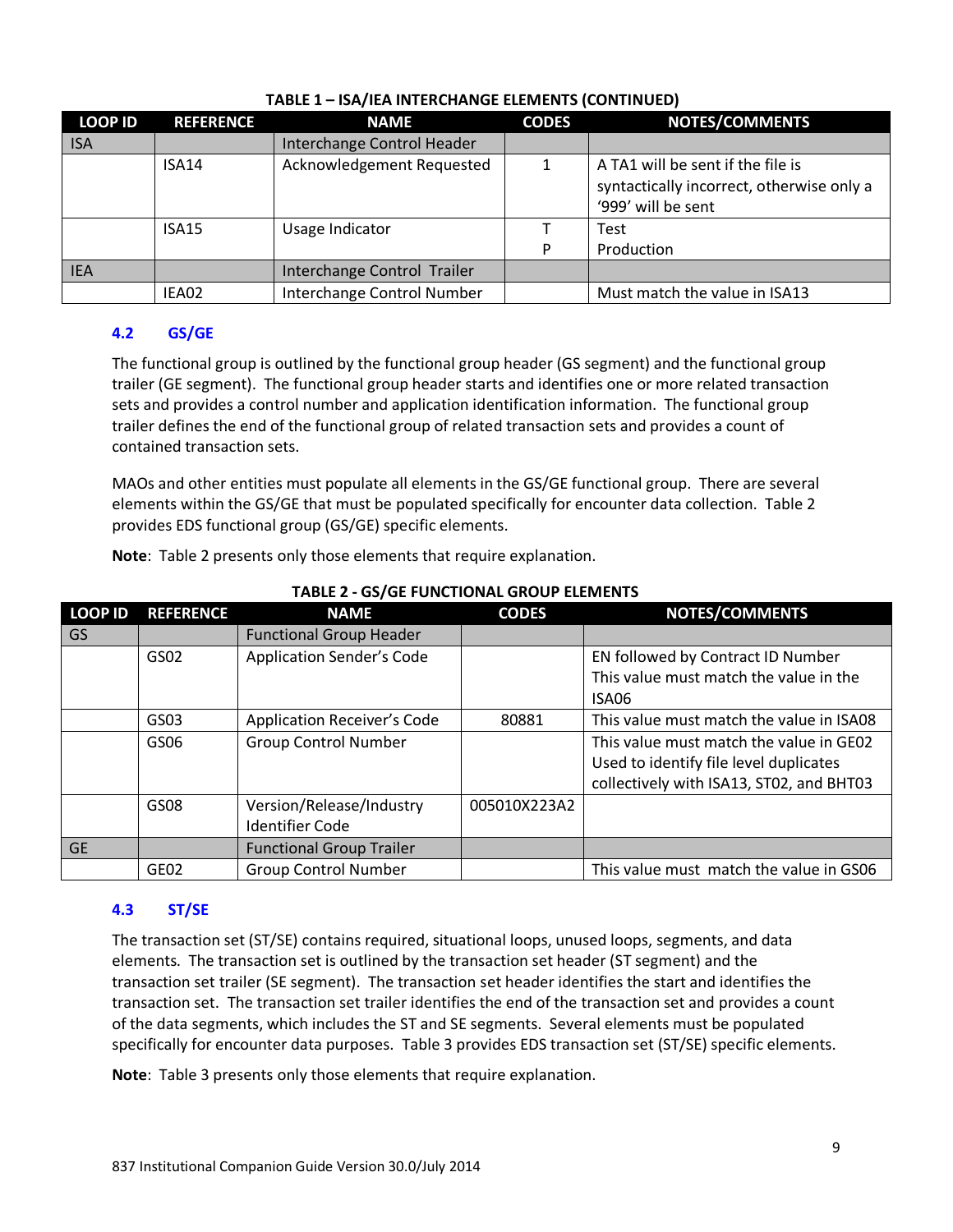| <b>LOOP ID</b> | <b>REFERENCE</b> | <b>NAME</b>                              | <b>CODES</b> | <b>NOTES/COMMENTS</b>                                          |
|----------------|------------------|------------------------------------------|--------------|----------------------------------------------------------------|
| <b>ST</b>      |                  | <b>Transaction Set Header</b>            |              |                                                                |
|                | ST01             | <b>Transaction Set Identifier Code</b>   | 837          |                                                                |
|                | ST02             | <b>Transaction Set Control</b><br>Number |              | This value must match the value in SE02                        |
|                |                  |                                          |              | Used to identify file level duplicates                         |
|                |                  |                                          |              | collectively with ISA13, GS06, and BHT03                       |
|                | ST03             | <b>Implementation Convention</b>         | 005010X223A2 |                                                                |
|                |                  | Reference                                |              |                                                                |
| <b>SE</b>      |                  | <b>Transaction Set Trailer</b>           |              |                                                                |
|                | <b>SE01</b>      | Number of Included Segments              |              | Must contain the actual number of<br>segments within the ST/SE |
|                | <b>SE02</b>      | <b>Transaction Set Control</b>           |              | This value must be match the value in                          |
|                |                  | Number                                   |              | ST02                                                           |

# **TABLE 3 - ST/SE TRANSACTION SET HEADER AND TRAILER ELEMENTS**

# **5.0 Transaction Specific Information**

# **5.1 837 Institutional: Data Element Table**

Within the ST/SE transaction set, there are multiple loops, segments, and data elements that provide billing provider, subscriber, and patient level information. MAOs and other entities should reference [www.wpc-edi.com](http://www.wpc-edi.com/) to obtain the most current TR3. MAOs and other entities must submit EDS transactions using the most current transaction version.

The 837 Institutional Data Element table identifies only those elements within the X12N TR3 that require comment within the context of the EDS' submission. Table 4 identifies the 837 Institutional TR3 by loop name, segment name, segment identifier, data element name, and data element identifier for cross reference. Not all data elements listed in the table below are required, but if they are used, the table reflects the values CMS expects to see.

| <b>LOOP ID</b> | <b>REFERENCE</b>  | <b>NAME</b>                                        | <b>CODES</b>   | NOTES/COMMENTS                                                                                 |
|----------------|-------------------|----------------------------------------------------|----------------|------------------------------------------------------------------------------------------------|
|                | <b>BHT</b>        | Beginning of Hierarchical                          |                |                                                                                                |
|                |                   | Transaction                                        |                |                                                                                                |
|                | BHT03             | <b>Originator Application</b>                      |                | Must be a unique identifier across all files                                                   |
|                |                   | <b>Transaction Identifier</b>                      |                | Used to identify file level duplicates collectively<br>with ISA13, GS06, and ST02.             |
|                | BHT06             | Claim Identifier                                   | CН             | Chargeable                                                                                     |
| 1000A          | NM <sub>1</sub>   | <b>Submitter Name</b>                              |                |                                                                                                |
|                | NM102             | <b>Entity Type Qualifier</b>                       | $\overline{2}$ | Non-Person Entity                                                                              |
|                | NM109             | Submitter Identifier                               |                | EN followed by Contract ID Number                                                              |
| 1000A          | <b>PER</b>        | <b>Submitter EDI Contact</b><br><b>Information</b> |                |                                                                                                |
|                | PER <sub>03</sub> | <b>Communication Number</b><br>Qualifier           | <b>TF</b>      | It is recommended that MAOs and other<br>entities populate the submitter's telephone<br>number |
|                | PER <sub>05</sub> | <b>Communication Number</b><br>Qualifier           | EM.            | It is recommended that MAOs and other<br>entities populate the submitter's email address       |

# **TABLE 4 - 837 INSTITUTIONAL HEALTH CARE CLAIM**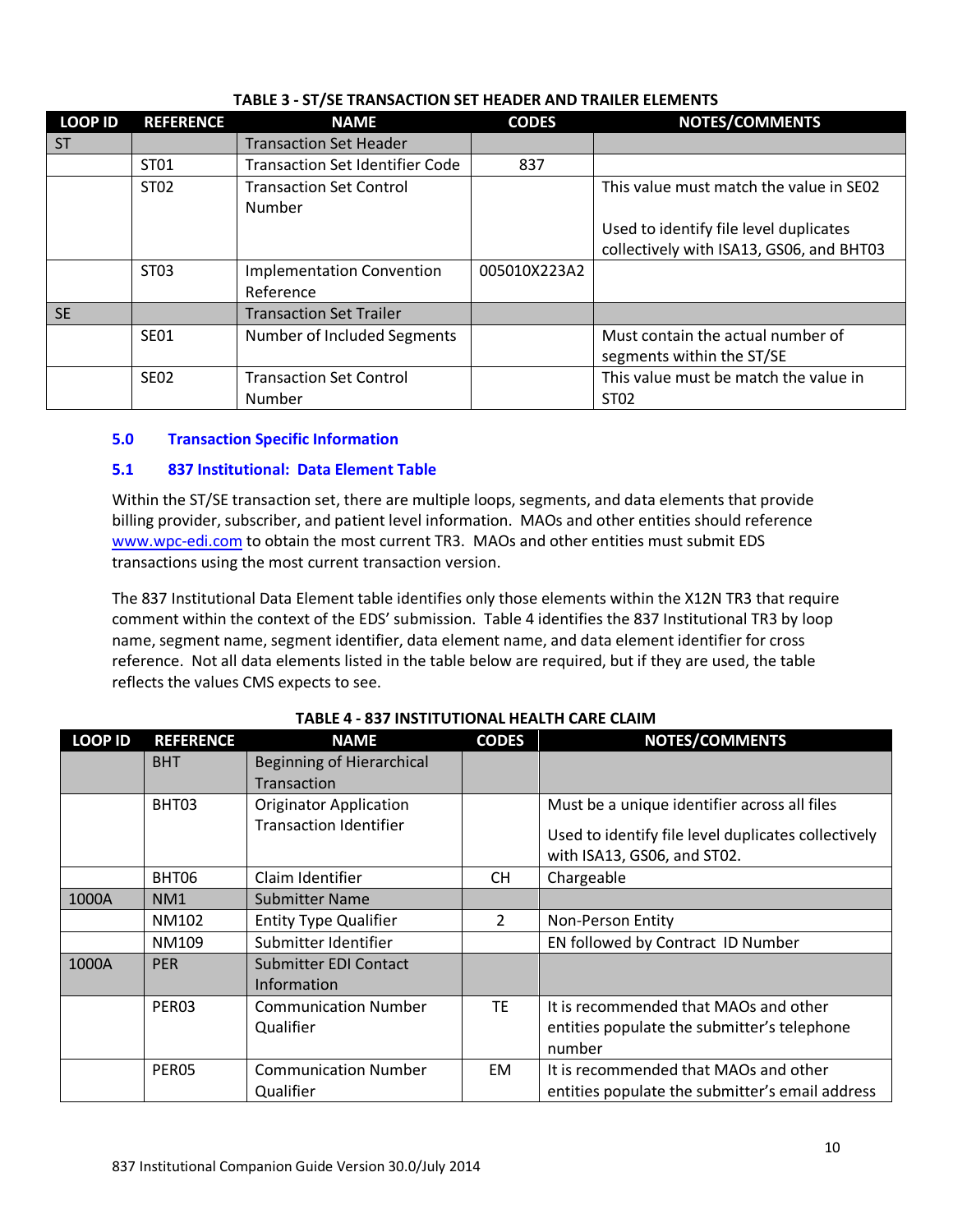| <b>LOOP ID</b> | <b>REFERENCE</b> | <b>NAME</b>                                                 | <b>CODES</b>   | <b>NOTES/COMMENTS</b>                                            |
|----------------|------------------|-------------------------------------------------------------|----------------|------------------------------------------------------------------|
| 1000A          | <b>PER</b>       | <b>Submitter EDI Contact</b><br>Information                 |                |                                                                  |
|                | PER07            | <b>Communication Number</b>                                 | <b>FX</b>      | It is recommended that MAOs and other                            |
|                |                  | Qualifier                                                   |                | entities populate the submitter's fax                            |
|                |                  |                                                             |                | number                                                           |
| 1000B          | NM1              | <b>Receiver Name</b>                                        |                |                                                                  |
|                | NM102            | <b>Entity Type Qualifier</b>                                | $\overline{2}$ | Non-Person Entity                                                |
|                | NM103            | <b>Receiver Name</b>                                        |                | <b>EDSCMS</b>                                                    |
|                | NM109            | <b>Receiver ID</b>                                          | 80881          | Identifies CMS as the receiver of the                            |
|                |                  |                                                             |                | transaction and corresponds to the value                         |
|                |                  |                                                             |                | in ISA08 Interchange Receiver ID                                 |
| 2010AA         | NM1              | <b>Billing Provider Name</b>                                |                |                                                                  |
|                | <b>NM108</b>     | <b>Billing Provider ID Qualifier</b>                        | XX             | NPI Identifier                                                   |
|                | NM109            | <b>Billing Provider Identifier</b>                          | 1999999976     | Must be populated with a ten digit<br>number, must begin with 1  |
|                |                  |                                                             |                | Institutional provider default NPI when the                      |
|                |                  |                                                             |                | provider has not been assigned an NPI                            |
| 2010AA         | N <sub>4</sub>   | Billing Provider City, State,<br>Zip Code                   |                |                                                                  |
|                | N403             | Zip Code                                                    |                | The full nine (9) digits of the ZIP Code are                     |
|                |                  |                                                             |                | required. If the last four (4) digits of the                     |
|                |                  |                                                             |                | ZIP code are not available, populate a                           |
|                |                  |                                                             |                | default value of "9998".                                         |
| 2010AA         | <b>REF</b>       | <b>Billing Provider Tax</b><br><b>Identification Number</b> |                |                                                                  |
|                | REF01            | Reference Identification<br>Number                          | EI             | Employer's Identification Number (EIN)                           |
|                | REF02            | <b>Billing Provider Tax</b>                                 | 199999997      | Institutional provider default EIN                               |
|                |                  | <b>Identification Number</b>                                |                |                                                                  |
| 2000B          | <b>SBR</b>       | <b>Subscriber Information</b>                               |                |                                                                  |
|                | SBR01            | Payer Responsibility Number                                 | S              | EDSCMS is considered the destination                             |
|                |                  | Code                                                        |                | (secondary) payer                                                |
|                | SBR09            | Claim Filing Indicator Code                                 | MA             | Must be populated with a value of MA -<br>Medicare Part A        |
| 2010BA         | NM1              | <b>Subscriber Name</b>                                      |                |                                                                  |
|                | <b>NM108</b>     | Subscriber Id Qualifier                                     | MI             | Must be populated with a value of $MI -$                         |
|                |                  |                                                             |                | <b>Member Identification Number</b>                              |
|                | NM109            | Subscriber Primary Identifier                               |                | This is the subscriber's Health Insurance                        |
|                |                  |                                                             |                | Claim (HIC) number. Must match the                               |
|                |                  |                                                             |                | value in Loop 2330A, NM109                                       |
| 2010BB         | NM1              | Payer Name                                                  |                |                                                                  |
|                | NM103            | Payer Name                                                  |                | <b>EDSCMS</b>                                                    |
|                | NM108            | Payer ID Qualifier                                          | PI             | Must be populated with the value of PI -<br>Payer Identification |
|                | NM109            | Payer Identification                                        | 80881          |                                                                  |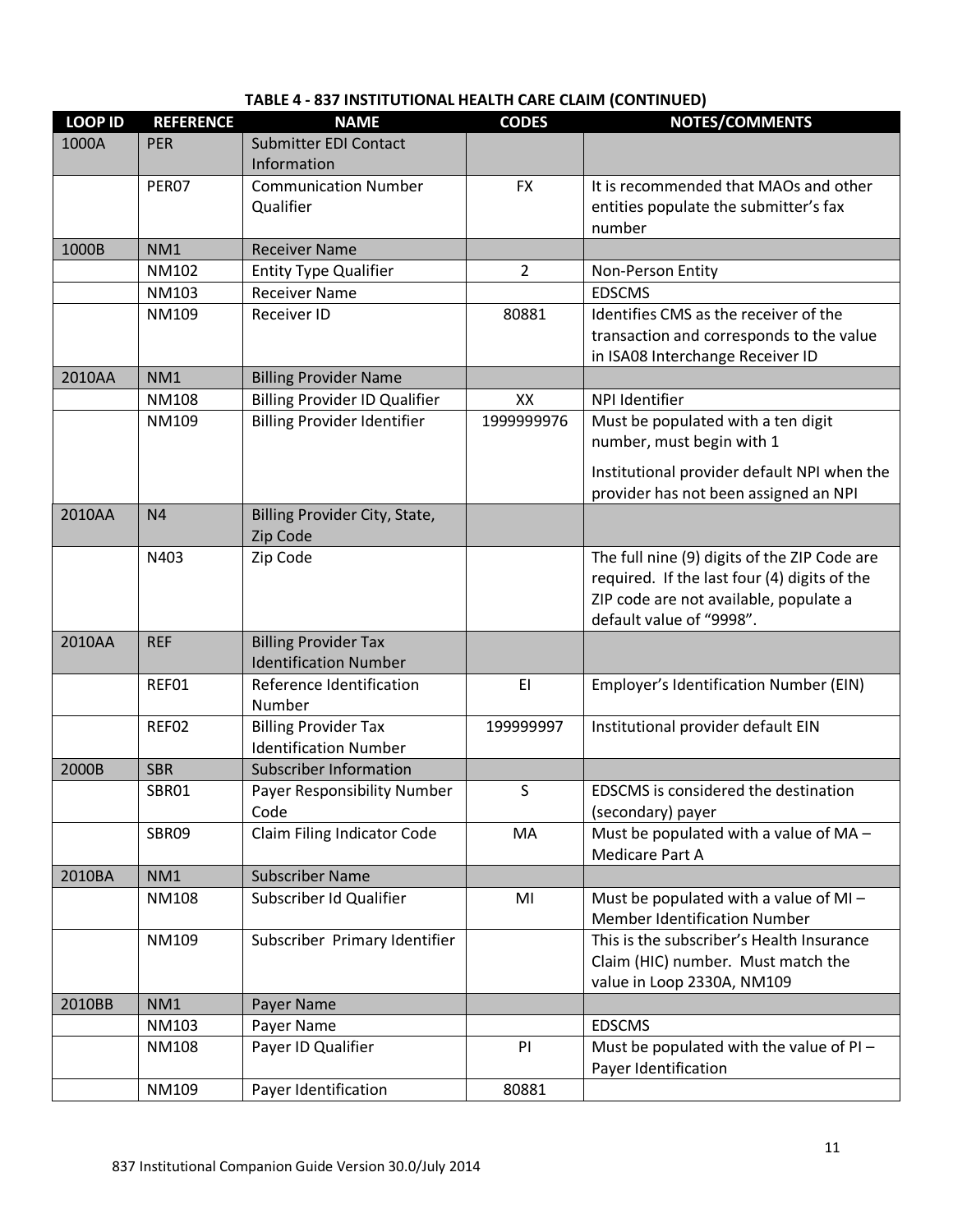| 2010BB<br>N <sub>3</sub><br>Payer Address<br>Payer Address Line<br>7500<br>N301<br>Security Blvd<br>N <sub>4</sub><br>Payer City, State, ZIP Code<br>2010BB<br>N401<br>Payer City Name<br><b>Baltimore</b><br><b>MD</b><br>N402<br>Payer State<br>N403<br>Payer ZIP Code<br>212441850<br><b>Other Payer Secondary</b><br>2010BB<br><b>REF</b><br>Identifier<br>Contract ID Identifier<br>REF01<br>2U<br>REF02<br>MAO or other entities Contract ID Number<br><b>Contract ID Number</b><br>2300<br><b>Claim Information</b><br><b>CLM</b><br>CLM02<br><b>Total Claim Charge Amount</b><br>1=Original claim submission<br>CLM05-3<br>$\mathbf{1}$<br>Claim Frequency Type<br>2=Interim - First Claim<br>Code<br>2<br>3<br>3=Interim - Continuing Claim<br>4=Interim - Last Claim<br>4<br>7<br>7=Replacement<br>8<br>8=Deletion<br>9<br>9=Final Claim for a Home Health PPS Episode<br>2300<br><b>DTP</b><br>Date - Admission Date/Hour<br>Date Time Period Format<br>D8=CCYYMMDD<br>DTP02<br>D <sub>8</sub><br>Qualifier<br>DT<br>DT=CCYYMMDDHHMM<br>DTP03<br><b>Admission Date/Hour</b><br>Hours (HH) are expressed as "00" for<br>midnight, "01" for 1A.M., and so on through<br>"23" for 11P.M.<br>Minutes (MM) are expressed as "00" through<br>"59". If the actual minutes are not known,<br>use a default of "00".<br>This is only required for original or final bills<br>2300<br><b>PWK</b><br>Claim Supplemental<br>Information<br>09<br>Populated for chart review submissions only<br>PWK01<br><b>Report Type Code</b><br>OZ<br>Populated for encounters generated as a<br>result of paper claims only<br>Populated for encounters generated as a<br>PY<br>result of 4010 submission only<br><b>Attachment Transmission</b><br>PWK02<br>Populated for chart review, paper generated,<br>AA<br>and 4010 generated encounters<br>Code<br>2300<br><b>Contract Information</b><br>CN <sub>1</sub><br>05<br>Populated for capitated/staff model<br>CN101<br>Contract Type Code<br>arrangements | <b>LOOP ID</b> | <b>REFERENCE</b> | <b>NAME</b> | <b>CODES</b> | NOTES/COMMENTS |
|----------------------------------------------------------------------------------------------------------------------------------------------------------------------------------------------------------------------------------------------------------------------------------------------------------------------------------------------------------------------------------------------------------------------------------------------------------------------------------------------------------------------------------------------------------------------------------------------------------------------------------------------------------------------------------------------------------------------------------------------------------------------------------------------------------------------------------------------------------------------------------------------------------------------------------------------------------------------------------------------------------------------------------------------------------------------------------------------------------------------------------------------------------------------------------------------------------------------------------------------------------------------------------------------------------------------------------------------------------------------------------------------------------------------------------------------------------------------------------------------------------------------------------------------------------------------------------------------------------------------------------------------------------------------------------------------------------------------------------------------------------------------------------------------------------------------------------------------------------------------------------------------------------------------------------------------------------------------------------------------------|----------------|------------------|-------------|--------------|----------------|
|                                                                                                                                                                                                                                                                                                                                                                                                                                                                                                                                                                                                                                                                                                                                                                                                                                                                                                                                                                                                                                                                                                                                                                                                                                                                                                                                                                                                                                                                                                                                                                                                                                                                                                                                                                                                                                                                                                                                                                                                    |                |                  |             |              |                |
|                                                                                                                                                                                                                                                                                                                                                                                                                                                                                                                                                                                                                                                                                                                                                                                                                                                                                                                                                                                                                                                                                                                                                                                                                                                                                                                                                                                                                                                                                                                                                                                                                                                                                                                                                                                                                                                                                                                                                                                                    |                |                  |             |              |                |
|                                                                                                                                                                                                                                                                                                                                                                                                                                                                                                                                                                                                                                                                                                                                                                                                                                                                                                                                                                                                                                                                                                                                                                                                                                                                                                                                                                                                                                                                                                                                                                                                                                                                                                                                                                                                                                                                                                                                                                                                    |                |                  |             |              |                |
|                                                                                                                                                                                                                                                                                                                                                                                                                                                                                                                                                                                                                                                                                                                                                                                                                                                                                                                                                                                                                                                                                                                                                                                                                                                                                                                                                                                                                                                                                                                                                                                                                                                                                                                                                                                                                                                                                                                                                                                                    |                |                  |             |              |                |
|                                                                                                                                                                                                                                                                                                                                                                                                                                                                                                                                                                                                                                                                                                                                                                                                                                                                                                                                                                                                                                                                                                                                                                                                                                                                                                                                                                                                                                                                                                                                                                                                                                                                                                                                                                                                                                                                                                                                                                                                    |                |                  |             |              |                |
|                                                                                                                                                                                                                                                                                                                                                                                                                                                                                                                                                                                                                                                                                                                                                                                                                                                                                                                                                                                                                                                                                                                                                                                                                                                                                                                                                                                                                                                                                                                                                                                                                                                                                                                                                                                                                                                                                                                                                                                                    |                |                  |             |              |                |
|                                                                                                                                                                                                                                                                                                                                                                                                                                                                                                                                                                                                                                                                                                                                                                                                                                                                                                                                                                                                                                                                                                                                                                                                                                                                                                                                                                                                                                                                                                                                                                                                                                                                                                                                                                                                                                                                                                                                                                                                    |                |                  |             |              |                |
|                                                                                                                                                                                                                                                                                                                                                                                                                                                                                                                                                                                                                                                                                                                                                                                                                                                                                                                                                                                                                                                                                                                                                                                                                                                                                                                                                                                                                                                                                                                                                                                                                                                                                                                                                                                                                                                                                                                                                                                                    |                |                  |             |              |                |
|                                                                                                                                                                                                                                                                                                                                                                                                                                                                                                                                                                                                                                                                                                                                                                                                                                                                                                                                                                                                                                                                                                                                                                                                                                                                                                                                                                                                                                                                                                                                                                                                                                                                                                                                                                                                                                                                                                                                                                                                    |                |                  |             |              |                |
|                                                                                                                                                                                                                                                                                                                                                                                                                                                                                                                                                                                                                                                                                                                                                                                                                                                                                                                                                                                                                                                                                                                                                                                                                                                                                                                                                                                                                                                                                                                                                                                                                                                                                                                                                                                                                                                                                                                                                                                                    |                |                  |             |              |                |
|                                                                                                                                                                                                                                                                                                                                                                                                                                                                                                                                                                                                                                                                                                                                                                                                                                                                                                                                                                                                                                                                                                                                                                                                                                                                                                                                                                                                                                                                                                                                                                                                                                                                                                                                                                                                                                                                                                                                                                                                    |                |                  |             |              |                |
|                                                                                                                                                                                                                                                                                                                                                                                                                                                                                                                                                                                                                                                                                                                                                                                                                                                                                                                                                                                                                                                                                                                                                                                                                                                                                                                                                                                                                                                                                                                                                                                                                                                                                                                                                                                                                                                                                                                                                                                                    |                |                  |             |              |                |
|                                                                                                                                                                                                                                                                                                                                                                                                                                                                                                                                                                                                                                                                                                                                                                                                                                                                                                                                                                                                                                                                                                                                                                                                                                                                                                                                                                                                                                                                                                                                                                                                                                                                                                                                                                                                                                                                                                                                                                                                    |                |                  |             |              |                |
|                                                                                                                                                                                                                                                                                                                                                                                                                                                                                                                                                                                                                                                                                                                                                                                                                                                                                                                                                                                                                                                                                                                                                                                                                                                                                                                                                                                                                                                                                                                                                                                                                                                                                                                                                                                                                                                                                                                                                                                                    |                |                  |             |              |                |
|                                                                                                                                                                                                                                                                                                                                                                                                                                                                                                                                                                                                                                                                                                                                                                                                                                                                                                                                                                                                                                                                                                                                                                                                                                                                                                                                                                                                                                                                                                                                                                                                                                                                                                                                                                                                                                                                                                                                                                                                    |                |                  |             |              |                |
|                                                                                                                                                                                                                                                                                                                                                                                                                                                                                                                                                                                                                                                                                                                                                                                                                                                                                                                                                                                                                                                                                                                                                                                                                                                                                                                                                                                                                                                                                                                                                                                                                                                                                                                                                                                                                                                                                                                                                                                                    |                |                  |             |              |                |
|                                                                                                                                                                                                                                                                                                                                                                                                                                                                                                                                                                                                                                                                                                                                                                                                                                                                                                                                                                                                                                                                                                                                                                                                                                                                                                                                                                                                                                                                                                                                                                                                                                                                                                                                                                                                                                                                                                                                                                                                    |                |                  |             |              |                |
|                                                                                                                                                                                                                                                                                                                                                                                                                                                                                                                                                                                                                                                                                                                                                                                                                                                                                                                                                                                                                                                                                                                                                                                                                                                                                                                                                                                                                                                                                                                                                                                                                                                                                                                                                                                                                                                                                                                                                                                                    |                |                  |             |              |                |
|                                                                                                                                                                                                                                                                                                                                                                                                                                                                                                                                                                                                                                                                                                                                                                                                                                                                                                                                                                                                                                                                                                                                                                                                                                                                                                                                                                                                                                                                                                                                                                                                                                                                                                                                                                                                                                                                                                                                                                                                    |                |                  |             |              |                |
|                                                                                                                                                                                                                                                                                                                                                                                                                                                                                                                                                                                                                                                                                                                                                                                                                                                                                                                                                                                                                                                                                                                                                                                                                                                                                                                                                                                                                                                                                                                                                                                                                                                                                                                                                                                                                                                                                                                                                                                                    |                |                  |             |              |                |
|                                                                                                                                                                                                                                                                                                                                                                                                                                                                                                                                                                                                                                                                                                                                                                                                                                                                                                                                                                                                                                                                                                                                                                                                                                                                                                                                                                                                                                                                                                                                                                                                                                                                                                                                                                                                                                                                                                                                                                                                    |                |                  |             |              |                |
|                                                                                                                                                                                                                                                                                                                                                                                                                                                                                                                                                                                                                                                                                                                                                                                                                                                                                                                                                                                                                                                                                                                                                                                                                                                                                                                                                                                                                                                                                                                                                                                                                                                                                                                                                                                                                                                                                                                                                                                                    |                |                  |             |              |                |
|                                                                                                                                                                                                                                                                                                                                                                                                                                                                                                                                                                                                                                                                                                                                                                                                                                                                                                                                                                                                                                                                                                                                                                                                                                                                                                                                                                                                                                                                                                                                                                                                                                                                                                                                                                                                                                                                                                                                                                                                    |                |                  |             |              |                |
|                                                                                                                                                                                                                                                                                                                                                                                                                                                                                                                                                                                                                                                                                                                                                                                                                                                                                                                                                                                                                                                                                                                                                                                                                                                                                                                                                                                                                                                                                                                                                                                                                                                                                                                                                                                                                                                                                                                                                                                                    |                |                  |             |              |                |
|                                                                                                                                                                                                                                                                                                                                                                                                                                                                                                                                                                                                                                                                                                                                                                                                                                                                                                                                                                                                                                                                                                                                                                                                                                                                                                                                                                                                                                                                                                                                                                                                                                                                                                                                                                                                                                                                                                                                                                                                    |                |                  |             |              |                |
|                                                                                                                                                                                                                                                                                                                                                                                                                                                                                                                                                                                                                                                                                                                                                                                                                                                                                                                                                                                                                                                                                                                                                                                                                                                                                                                                                                                                                                                                                                                                                                                                                                                                                                                                                                                                                                                                                                                                                                                                    |                |                  |             |              |                |
|                                                                                                                                                                                                                                                                                                                                                                                                                                                                                                                                                                                                                                                                                                                                                                                                                                                                                                                                                                                                                                                                                                                                                                                                                                                                                                                                                                                                                                                                                                                                                                                                                                                                                                                                                                                                                                                                                                                                                                                                    |                |                  |             |              |                |
|                                                                                                                                                                                                                                                                                                                                                                                                                                                                                                                                                                                                                                                                                                                                                                                                                                                                                                                                                                                                                                                                                                                                                                                                                                                                                                                                                                                                                                                                                                                                                                                                                                                                                                                                                                                                                                                                                                                                                                                                    |                |                  |             |              |                |
|                                                                                                                                                                                                                                                                                                                                                                                                                                                                                                                                                                                                                                                                                                                                                                                                                                                                                                                                                                                                                                                                                                                                                                                                                                                                                                                                                                                                                                                                                                                                                                                                                                                                                                                                                                                                                                                                                                                                                                                                    |                |                  |             |              |                |
|                                                                                                                                                                                                                                                                                                                                                                                                                                                                                                                                                                                                                                                                                                                                                                                                                                                                                                                                                                                                                                                                                                                                                                                                                                                                                                                                                                                                                                                                                                                                                                                                                                                                                                                                                                                                                                                                                                                                                                                                    |                |                  |             |              |                |
|                                                                                                                                                                                                                                                                                                                                                                                                                                                                                                                                                                                                                                                                                                                                                                                                                                                                                                                                                                                                                                                                                                                                                                                                                                                                                                                                                                                                                                                                                                                                                                                                                                                                                                                                                                                                                                                                                                                                                                                                    |                |                  |             |              |                |
|                                                                                                                                                                                                                                                                                                                                                                                                                                                                                                                                                                                                                                                                                                                                                                                                                                                                                                                                                                                                                                                                                                                                                                                                                                                                                                                                                                                                                                                                                                                                                                                                                                                                                                                                                                                                                                                                                                                                                                                                    |                |                  |             |              |                |
|                                                                                                                                                                                                                                                                                                                                                                                                                                                                                                                                                                                                                                                                                                                                                                                                                                                                                                                                                                                                                                                                                                                                                                                                                                                                                                                                                                                                                                                                                                                                                                                                                                                                                                                                                                                                                                                                                                                                                                                                    |                |                  |             |              |                |
|                                                                                                                                                                                                                                                                                                                                                                                                                                                                                                                                                                                                                                                                                                                                                                                                                                                                                                                                                                                                                                                                                                                                                                                                                                                                                                                                                                                                                                                                                                                                                                                                                                                                                                                                                                                                                                                                                                                                                                                                    |                |                  |             |              |                |
|                                                                                                                                                                                                                                                                                                                                                                                                                                                                                                                                                                                                                                                                                                                                                                                                                                                                                                                                                                                                                                                                                                                                                                                                                                                                                                                                                                                                                                                                                                                                                                                                                                                                                                                                                                                                                                                                                                                                                                                                    |                |                  |             |              |                |
|                                                                                                                                                                                                                                                                                                                                                                                                                                                                                                                                                                                                                                                                                                                                                                                                                                                                                                                                                                                                                                                                                                                                                                                                                                                                                                                                                                                                                                                                                                                                                                                                                                                                                                                                                                                                                                                                                                                                                                                                    |                |                  |             |              |                |
|                                                                                                                                                                                                                                                                                                                                                                                                                                                                                                                                                                                                                                                                                                                                                                                                                                                                                                                                                                                                                                                                                                                                                                                                                                                                                                                                                                                                                                                                                                                                                                                                                                                                                                                                                                                                                                                                                                                                                                                                    |                |                  |             |              |                |
|                                                                                                                                                                                                                                                                                                                                                                                                                                                                                                                                                                                                                                                                                                                                                                                                                                                                                                                                                                                                                                                                                                                                                                                                                                                                                                                                                                                                                                                                                                                                                                                                                                                                                                                                                                                                                                                                                                                                                                                                    |                |                  |             |              |                |
|                                                                                                                                                                                                                                                                                                                                                                                                                                                                                                                                                                                                                                                                                                                                                                                                                                                                                                                                                                                                                                                                                                                                                                                                                                                                                                                                                                                                                                                                                                                                                                                                                                                                                                                                                                                                                                                                                                                                                                                                    |                |                  |             |              |                |
|                                                                                                                                                                                                                                                                                                                                                                                                                                                                                                                                                                                                                                                                                                                                                                                                                                                                                                                                                                                                                                                                                                                                                                                                                                                                                                                                                                                                                                                                                                                                                                                                                                                                                                                                                                                                                                                                                                                                                                                                    |                |                  |             |              |                |
|                                                                                                                                                                                                                                                                                                                                                                                                                                                                                                                                                                                                                                                                                                                                                                                                                                                                                                                                                                                                                                                                                                                                                                                                                                                                                                                                                                                                                                                                                                                                                                                                                                                                                                                                                                                                                                                                                                                                                                                                    |                |                  |             |              |                |
|                                                                                                                                                                                                                                                                                                                                                                                                                                                                                                                                                                                                                                                                                                                                                                                                                                                                                                                                                                                                                                                                                                                                                                                                                                                                                                                                                                                                                                                                                                                                                                                                                                                                                                                                                                                                                                                                                                                                                                                                    |                |                  |             |              |                |
|                                                                                                                                                                                                                                                                                                                                                                                                                                                                                                                                                                                                                                                                                                                                                                                                                                                                                                                                                                                                                                                                                                                                                                                                                                                                                                                                                                                                                                                                                                                                                                                                                                                                                                                                                                                                                                                                                                                                                                                                    |                |                  |             |              |                |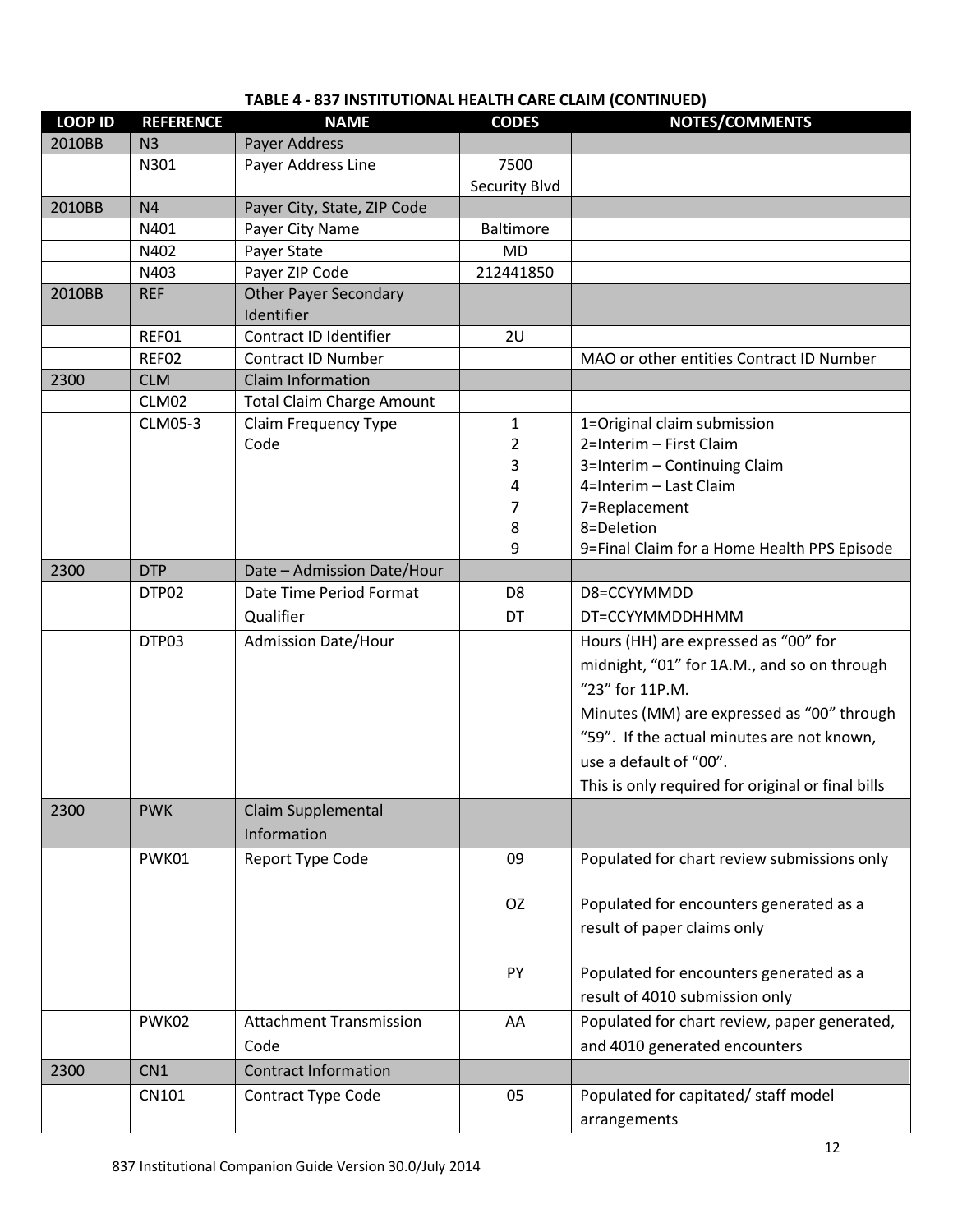| <b>LOOP ID</b> | <b>REFERENCE</b>  | <b>NAME</b>                          | <b>CODES</b>   | NOTES/COMMENTS                                   |
|----------------|-------------------|--------------------------------------|----------------|--------------------------------------------------|
| 2300           | <b>REF</b>        | Payer Claim Control Number           |                |                                                  |
|                | REF01             | Original Reference Number            | F <sub>8</sub> |                                                  |
|                | REF02             | Payer Claim Control Number           |                | Identifies ICN from original encounter when      |
|                |                   |                                      |                | submitting adjustment or chart review data       |
| 2300           | <b>REF</b>        | <b>Medical Record Number</b>         |                |                                                  |
|                | REF01             | <b>Medical Record Identification</b> | EA             |                                                  |
|                |                   | Number                               |                |                                                  |
|                | REF02             | <b>Medical Record Identification</b> | 8              | Chart review delete diagnosis code only          |
|                |                   | Number                               |                | submission - Identifies the diagnosis code       |
|                |                   |                                      |                | populated in Loop 2300, HI must be deleted       |
|                |                   |                                      |                | from the encounter ICN in Loop 2300, REF02.      |
|                |                   |                                      | Deleted        | Diagnosis code(s) that must be deleted from the  |
|                |                   |                                      | Diagnosis      | encounter ICN in Loop 2300, REF02 for "chart     |
|                |                   |                                      | Code(s)        | review - add and delete specific diagnosis       |
|                |                   |                                      |                | codes on a single encounter" submissions only.   |
| 2300           | <b>NTE</b>        | <b>Claim Note</b>                    |                |                                                  |
|                | NTE01             | Note Reference Code                  | <b>ADD</b>     |                                                  |
|                | NTE <sub>02</sub> | Claim Note Text                      |                | See Section 11.0 for the use and message         |
|                |                   |                                      |                | requirements of default data information         |
| 2300           | H <sub>l</sub>    | Value Information                    |                |                                                  |
|                | HI01-2            | Value Code                           | A <sub>0</sub> | Required on all ambulance encounters             |
|                | HI01-5            | Value Code Amount                    |                | Must include the ambulance pick-up location ZIP  |
|                |                   |                                      |                | Code+4, when available, in the following format: |
|                |                   |                                      |                | XXXXXXXX.X                                       |
| 2320           | <b>SBR</b>        | <b>Other Subscriber Information</b>  |                |                                                  |
|                | SBR01             | Payer Responsibility                 | P              | P=Primary (when MAOs or other entities           |
|                |                   | Sequence Number Code                 |                | populate the payer paid amount)                  |
|                |                   |                                      | T.             | T=Tertiary (when MAOs or other entities          |
|                |                   |                                      |                | populate a true COB)                             |
|                | SBR09             | Claim Filing Indicator Code          | 16             | Health Maintenance Organization (HMO)            |
|                |                   |                                      |                | <b>Medicare Risk</b>                             |
| 2330A          | NM1               | <b>Other Subscriber Name</b>         |                |                                                  |
|                | <b>NM108</b>      | <b>Identification Code Qualifier</b> | MI             |                                                  |
|                | NM109             | Subscriber Primary Identifier        |                | Must match the value in Loop 2010BA, NM109       |
| 2330B          | NM1               | Other Payer Name                     |                |                                                  |
|                | <b>NM108</b>      | <b>Identification Code Qualifier</b> | XV             |                                                  |
|                | NM109             | <b>Other Payer Primary</b>           | Payer 01       | MAO or other entity's Contract ID Number.        |
|                |                   | Identifier                           |                | Only populated if there is no Contract ID        |
|                |                   |                                      |                | Number available for a true other payer          |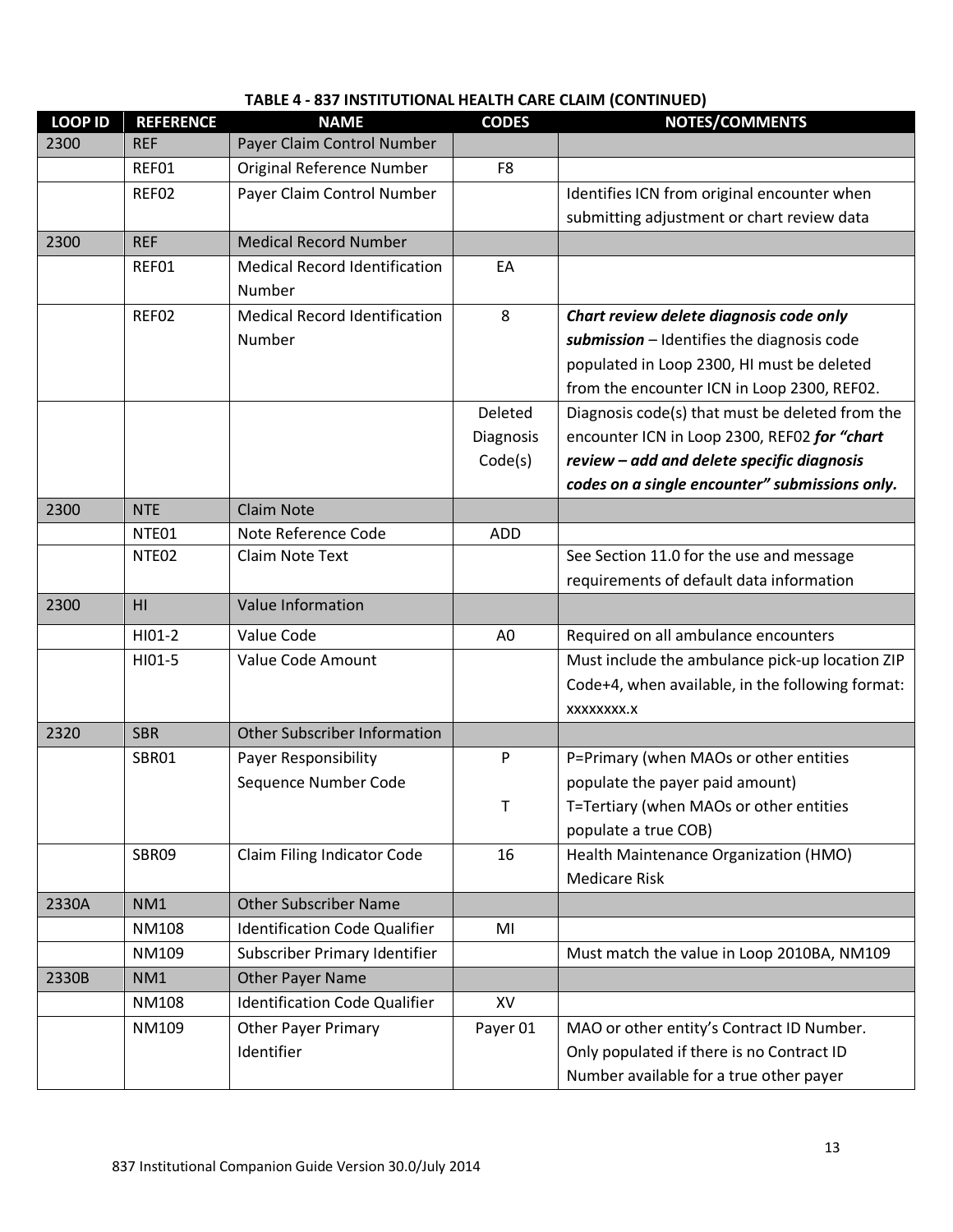| <b>LOOP ID</b> | <b>REFERENCE</b>  | <b>NAME</b>                          | <b>CODES</b> | <b>NOTES/COMMENTS</b>                            |
|----------------|-------------------|--------------------------------------|--------------|--------------------------------------------------|
| 2330B          | N <sub>3</sub>    | <b>Other Payer Address</b>           |              |                                                  |
|                | N301              | <b>Other Payer Address Line</b>      |              | MAO or other entity's address                    |
|                | N4                | Other Payer City, State, ZIP<br>Code |              |                                                  |
|                | N401              | Other Payer City Name                |              | MAO or other entity's City Name                  |
|                | N402              | Other Payer State                    |              | MAO or other entity's State                      |
|                | N403              | Other Payer ZIP Code                 |              | MAO or other entity's ZIP Code                   |
| 2430           | <b>SVD</b>        | Line Adjudication Information        |              |                                                  |
|                | SVD01             | Other Payer Primary Identifier       |              | Must match the value in Loop 2330B, NM109        |
| 2430           | <b>CAS</b>        | Line Adjustments                     |              |                                                  |
|                | CAS <sub>02</sub> | Adjustment Reason Code               |              | If a service line is denied in the MAO or other  |
|                |                   |                                      |              | entities' adjudication system, the denial reason |
|                |                   |                                      |              | must be populated                                |
| 2430           | <b>DTP</b>        | Line Check or Remittance Date        |              |                                                  |
|                | DTP03             |                                      |              | Populate the claim receipt date minus one (1)    |
|                |                   |                                      |              | day as the default primary payer adjudication    |
|                |                   |                                      |              | date only in the instance that the primary payer |
|                |                   |                                      |              | adjudication date is not available               |

## **6.0 Acknowledgements and/or Reports**

#### **6.1 TA1 – Interchange Acknowledgement**

The TA1 report enables the receiver to notify the sender when there are problems with the interchange control structure. As the interchange envelope enters the EDFES, the EDI translator performs TA1 validation of the control segments/envelope. The sender will only receive a TA1 there are syntax errors in the file. Errors found in this stage will cause the entire X12 interchange to be rejected with no further processing.

MAOs and other entities will receive a TA1 interchange report acknowledging the syntactical inaccuracy of an X12 interchange header ISA and trailer IEA and the envelope's structure. Encompassed in the TA1 is the interchange control number, interchange date and time, interchange acknowledgement code, and interchange note code. The interchange control number, date, and time are identical to those populated on the original 837-I or 837-P ISA line, which allows for MAOs and other entities to associate the TA1 with a specific file previously submitted.

Within the TA1 segment, MAOs and other entities will be able to determine if the interchange rejected by examining the interchange acknowledgement code (TA104) and the interchange note code (TA105). The interchange acknowledgement code stipulates whether the interchange (ISA/IEA) rejected due to syntactical errors. An "R" will be the value in the TA104 data element if the interchange rejected due to errors. The interchange note code is a numeric code that notifies MAOs and other entities of the specific error. If a fatal error occurs, the EDFES generates and returns the TA1 interchange acknowledgement report within 24 hours of the interchange submission. If a TA1 interchange control structure error is identified, MAOs and other entities must correct the error and resubmit the interchange file.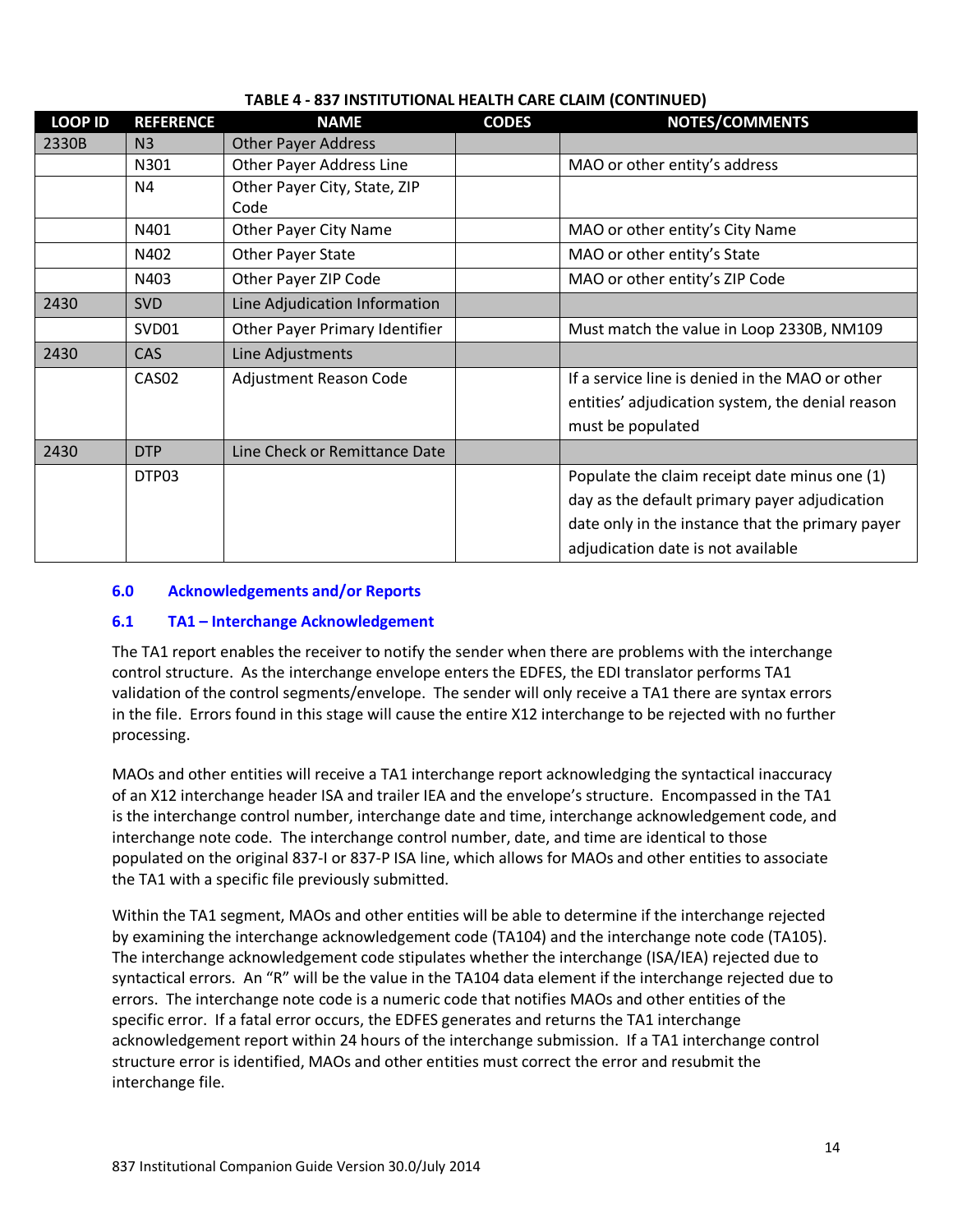## **6.2 999 – Functional Group Acknowledgement**

After the interchange passes the TA1 edits, the next stage of editing is to apply CEM edits and verify the syntactical correctness of the functional group(s) (GS/GE). Functional groups allow for organization of like data within an interchange; therefore, more than one (1) functional group with multiple claims within the functional group can be populated in a file. The 999 acknowledgement report provides information on the validation of the GS/GE functional group(s) and the consistency of the data. The 999 report provides MAOs and other entities information on whether the functional groups were accepted or rejected.

If a file has multiple GS/GE segments and errors occurred at any point within one of the syntactical and IG level edit validations, the GS/GE segment will reject, and processing will continue to the next GS/GE segment. For instance, if a file is submitted with three (3) functional groups and there are errors in the second functional, the first functional group will accept, the second functional group will reject, and processing will continue to the third functional group.

The 999 transaction set is designed to report on adherence to IG level edits and CMS standard syntax errors as depicted in the CMS 5010 Edits Spreadsheets. Three (3) possible acknowledgement values are:

- $\bullet$  "A" Accepted
- "R" Rejected
- "P" Partially Accepted, At Least One Transaction Set Was Rejected

When viewing the 999 report, MAOs and other entities should navigate to the IK5 and AK9 segments. If an "A" is displayed in the IK5 and AK9 segments, the claim file is accepted and will continue processing. If an "R" is displayed in the IK5 and AK9 segments, an IK3 and an IK4 segment will be displayed. These segments indicate what loops and segments contain the error that needs correcting so the interchange can be resubmitted. The third element in the IK3 segment identifies the loop that contains the error. The first element in the IK3 and IK4 indicates the segment and element that contain the error. The third element in the IK4 segment indicates the reason code for the error.

#### **6.3 277CA – Claim Acknowledgement**

After the file is accepted at the interchange and functional group levels, the third level of editing occurs at the transaction set level within the CEM in order to create the Claim Acknowledgement Transaction (277CA) report. The CEM checks the validity of the values within the data elements. For instance, data element N403 must be a valid nine (9)-digit ZIP code. If a non-existent ZIP code is populated, the CEM will reject the encounter. The 277CA is an unsolicited acknowledgement report from CMS to MAOs and other entities.

The 277CA is used to acknowledge the acceptance or rejection of encounters submitted using a hierarchical level (HL) structure. The first level of hierarchical editing is at the Information Source level. This entity is the decision maker in the business transaction receiving the X12 837 transactions (EDSCMS). The next level is at the Information Receiver level. This is the entity expecting the response from the Information Source. The third hierarchal level is at the Billing Provider of Service level; and the fourth and final level is done at the Patient level. Acceptance or rejection at this level is based on the WPC and the CMS 5010 Edits Spreadsheets. Edits received at any hierarchical level will stop and no further editing will take place. For example, if there is a problem with the Billing Provider of Service submitted on the 837, individual patient edits will not be performed. For those encounters not accepted, the 277CA will detail additional actions required of MAOs and other entities in order to correct and resubmit those encounters.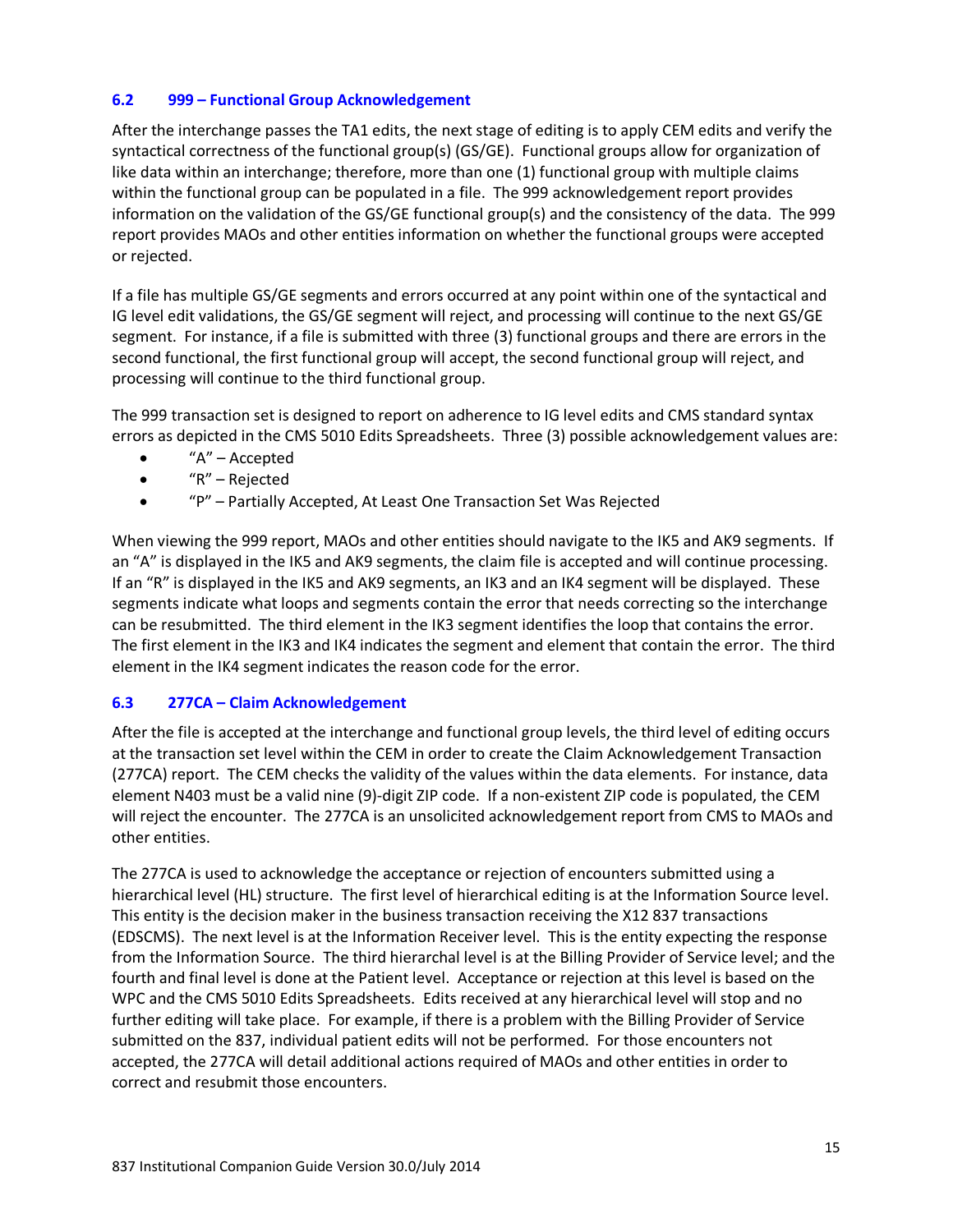If an MAO or other entity receives a 277CA indicating that an encounter was rejected, the MAO or other entity must resubmit the encounter until the 277CA indicates no errors were found. If an encounter is accepted, the 277CA will provide the ICN assigned to that encounter. The ICN segment for the accepted encounter will be located in 2200D REF segment, REF01=IK and REF02=ICN. The ICN is a unique 13-digit number.

If an encounter rejects, the 277CA will provide edit information in the STC segment. The STC03 data element will convey whether the HL structures accepted or rejected. The STC03 is populated with a value of "WQ" if the HL was accepted. If the STC03 data element is populated with a value of "U", the HL is rejected and the STC01 data element will list the acknowledgement code.

## **6.4 MAO-001 – Encounter Data Duplicates Report**

When the MAO-002 Encounter Data Processing Status Report is returned to an MAO or other entity, and contains edit 98325 – Service Line(s) Duplicated, the EDPS will also generate and return the MAO-001 Encounter Data Duplicates Report. MAOs and other entities will not receive the MAO-001 report if there are no duplicate errors received on submitted encounters.

The MAO-001 report is a fixed length report available in flat file and formatted report layouts. It provides information for encounters and service lines that receive a status of "reject" and the specific error message of 98325 – Service Line(s) Duplicated. MAOs and other entities must correct and resubmit only those encounters containing service lines that received edit 98325. The MAO-001 report allows MAOs and other entities the opportunity to more easily reconcile these duplicate encounters and service lines.

## **6.5 MAO-002 – Encounter Data Processing Status Report**

After a file accepts through the EDFES, the file is transmitted to the Encounter Data Processing System (EDPS) where further editing, processing, pricing, and storage occurs. As a result of EDPS editing, the EDPS will return the MAO-002 – Encounter Data Processing Status Report.

The MAO-002 report is a fixed length report available in flat file and formatted report layouts that provide encounter and service line level information. The MAO-002 reflects two (2) statuses at the encounter and service line level: "accepted" and "rejected". Lines that reflect a status of "accept" yet contain an error message in the Error Description column are considered "informational" edits. MAOs and other entities are not required to take further action on "informational" edits; however, they are encouraged to do so to ensure accuracy of internal claims processing data.

The '000' line on the MAO-002 report identifies the header level and indicates either "accepted" or "rejected" status. If the '000' header line is rejected, the encounter is considered rejected and MAOs and other entities must correct and resubmit the encounter. If the '000' header line is "accepted" and at least one (1) other line (i.e., 001 002 003 004) is accepted, then the overall encounter is accepted.

#### **6.6 Reports File Naming Conventions**

In order for MAOs and other entities to receive and identify the EDFES Acknowledgement Reports (TA1, 999 and 277CA) and EDPS MAO-002 Encounter Data Processing Status Reports, specific reports file naming conventions have been used. The file name ensures that the specific reports are appropriately distributed to each secure, unique mailbox. The EDFES and EDPS have established unique file naming conventions for reports distributed during testing and production.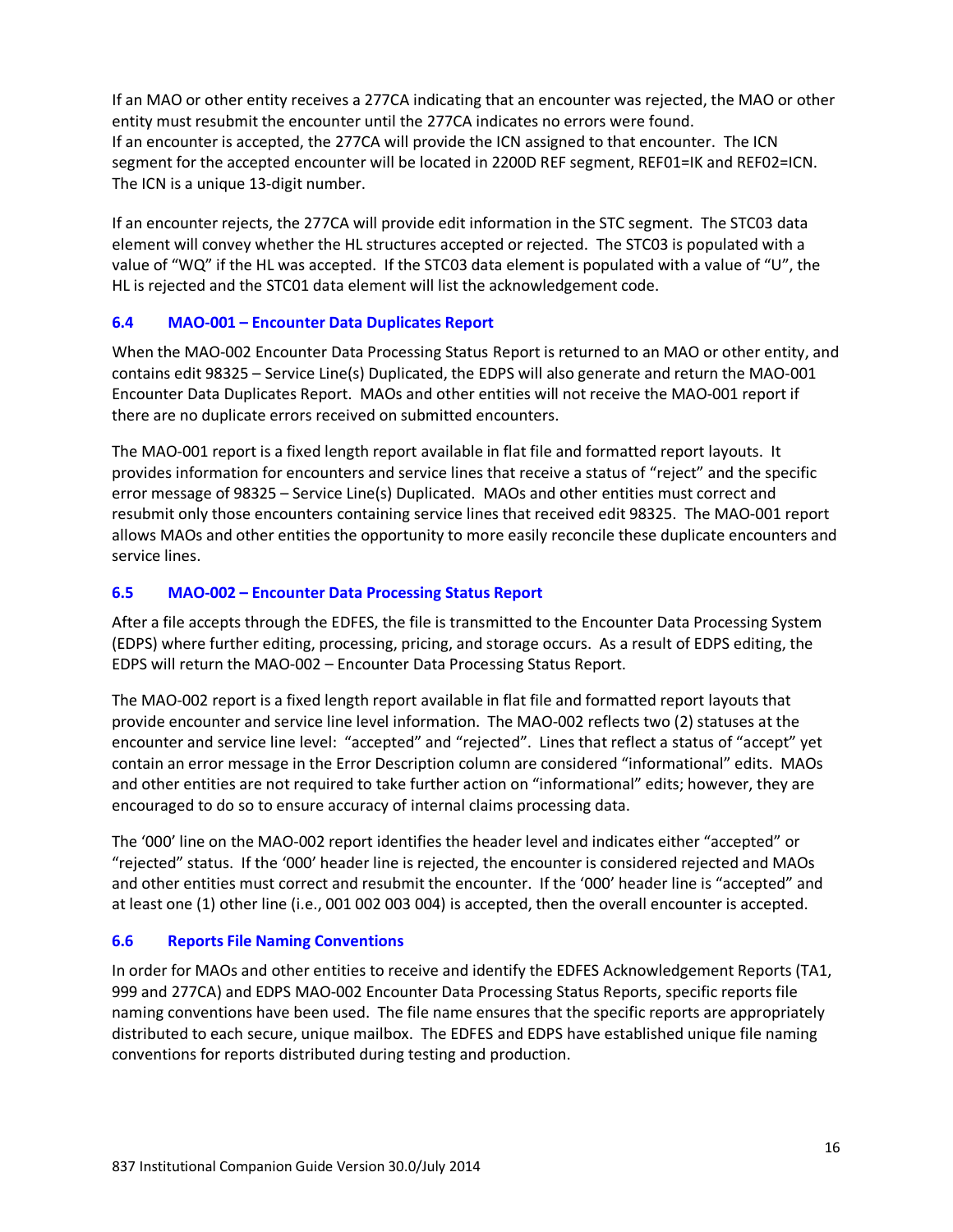## **6.6.1 Testing Reports File Naming Convention**

Table 5 below provides the EDFES reports file naming conventions according to connectivity method. MAOs and other entities should note that Connect:Direct (NDM) users' reports file naming conventions are user defined.

| <b>REPORT TYPE</b>         | <b>GENTRAN/TIBCO MAILBOX</b>     | <b>FTP MAILBOX</b>          |
|----------------------------|----------------------------------|-----------------------------|
| <b>EDFES Notifications</b> | T.xxxxx.EDS RESPONSE.pn          | RSPXXXXX.RSP.REJECTED ID    |
| TA1                        | T.xxxxx.EDS REJT IC ISAIEA.pn    | X12xxxxx.X12.TMMDDCCYYHHMMS |
| 999                        | T.xxxxx.EDS REJT FUNCT TRANS.pn  | 999#####.999.999            |
| 999                        | T.xxxxx.EDS ACCPT FUNCT TRANS.pn | 999#####.999.999            |
| 277CA                      | T.xxxxx.EDS RESP CLAIM NUM.pn    | RSPxxxxx.RSP 277CA          |

|--|

Table 6 below provides the EDPS reports file naming conventions by connectivity method. MAOs and other entities should note that Connect:Direct (NDM) users' reports file naming conventions are user defined.

| TABLE 6 – TESTING EDPS REPORTS FILE NAMING CONVENTIONS |  |
|--------------------------------------------------------|--|
|                                                        |  |

**TABLE 6 – TESTING EDPS REPORTS FILE NAMING CONVENTIONS**

| <b>CONNECTIVITY</b><br><b>METHOD</b> | <b>TESTING NAMING CONVENTION</b><br><b>FORMATTED REPORT</b> | <b>TESTING NAMING CONVENTION</b><br><b>FLAT FILE LAYOUT</b> |
|--------------------------------------|-------------------------------------------------------------|-------------------------------------------------------------|
| GENTRAN/                             | T.xxxxx.EDPS 001 DataDuplicate Rpt                          | T.xxxxx.EDPS 001 DataDuplicate File                         |
| <b>TIBCO</b>                         | T.xxxxx.EDPS 002 DataProcessingStatus Rpt                   | T.xxxxx.EDPS_002_DataProcessingStatus File                  |
|                                      | T.xxxxx.EDPS 004 RiskFilter Rpt                             | T.xxxxx.EDPS 004 RiskFilter File                            |
|                                      | T.xxxxx.EDPS 005 DispositionSummary Rpt                     | T.xxxxx.EDPS 005 DispositionSummary File                    |
|                                      | T.xxxxx.EDPS 006 EditDisposition Rpt                        | T.xxxxx.EDPS 006 EditDisposition File                       |
|                                      | T.xxxxx.EDPS 007 DispositionDetail Rpt                      | T.xxxxx.EDPS 007 DispositionDetail File                     |
| <b>FTP</b>                           | RPTxxxxx.RPT.EDPS 001 DATDUP RPT                            | RPTxxxxx.RPT.EDPS 001 DATDUP File                           |
|                                      | RPTxxxxx.RPT.EDPS 002 DATPRS RPT                            | RPTxxxxx.RPT.EDPS 002 DATPRS File                           |
|                                      | RPTxxxxx.RPT.EDPS_004_RSKFLT_RPT                            | RPTxxxxx.RPT.EDPS 004 RSKFLT File                           |
|                                      | RPTxxxxx.RPT.EDPS 005 DSPSUM RPT                            | RPTxxxxx.RPT.EDPS 005 DSPSUM File                           |
|                                      | RPTxxxxx.RPT.EDPS 006 EDTDSP RPT                            | RPTxxxxx.RPT.EDPS 006 EDTDSP File                           |
|                                      | RPTxxxxx.RPT.EDPS 007 DSTDTL RPT                            | RPTxxxxx.RPT.EDPS 007 DSTDTL File                           |

Table 7 below provides a description of the file name components, which will assist MAOs and other entities in identifying the report types.

| <b>FILE NAME</b>      | <b>DESCRIPTION</b>                                                                           |
|-----------------------|----------------------------------------------------------------------------------------------|
| <b>COMPONENT</b>      |                                                                                              |
| <b>RSPxxxxx</b>       | The type of data 'RSP' and a sequential number assigned by the server 'xxxxx'                |
| X12xxxxx              | The type of data 'X12' and a sequential number assigned by the server 'xxxxx'                |
| <b>TMMDDCCYYHHMMS</b> | The Date and Time stamp the file was processed                                               |
| 999xxxxx              | The type of data '999' and a sequential number assigned by the server 'xxxxx'                |
| <b>RPTxxxxx</b>       | The type of data 'RPT' and a sequential number assigned by the server 'xxxxx'                |
| EDPS XXX              | Identifies the specific EDPS Report along with the report number (i.e., '002', etc.)         |
| <b>XXXXXXX</b>        | Seven (7) characters available to be used as a short description of the contents of the file |
| RPT/FILE              | Identifies if the file is a formatted report 'RPT' or a flat file 'FILE' layout              |

#### **TABLE 7 –FILE NAME COMPONENT DESCRIPTION**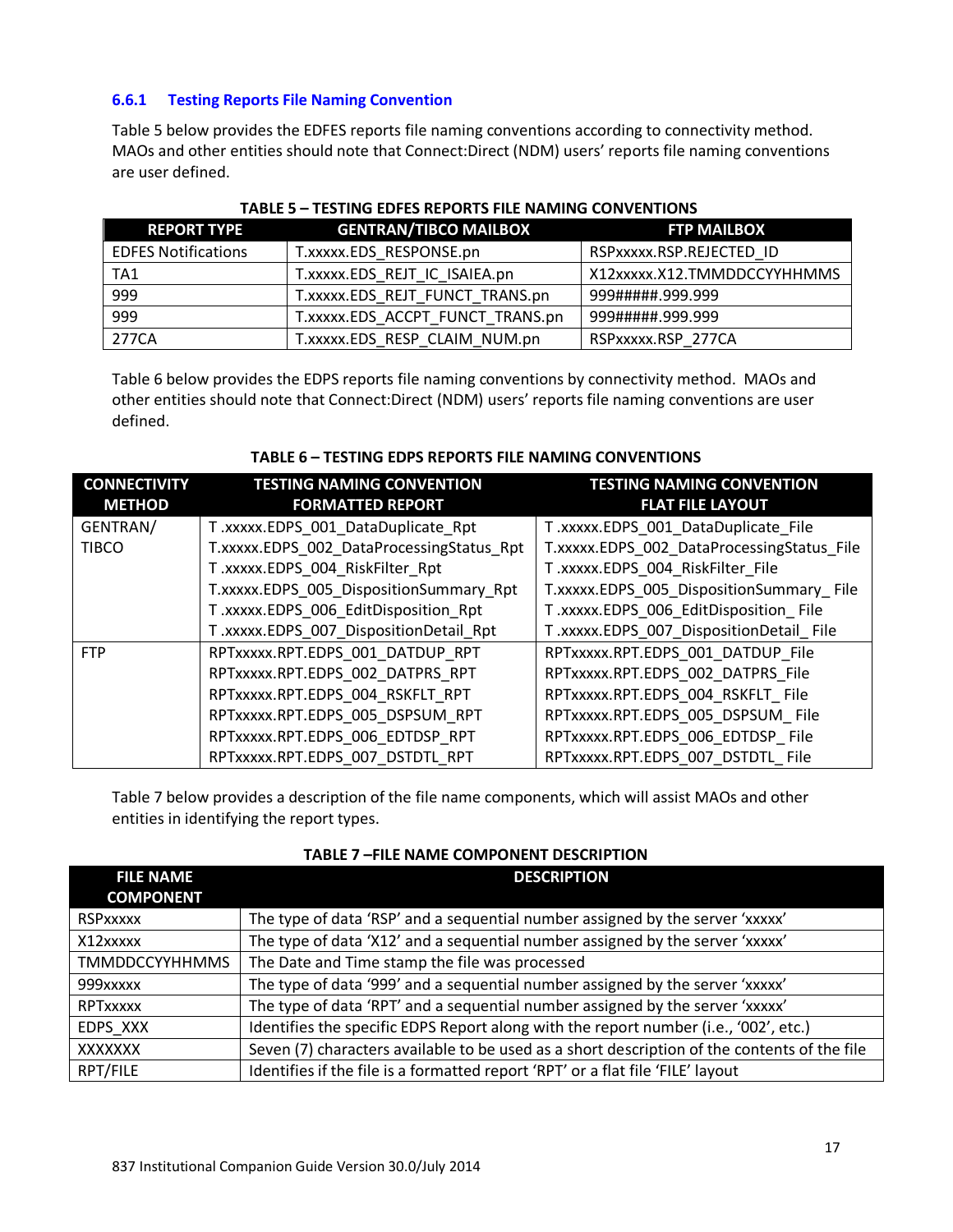## **6.6.2 Production Reports File Naming Convention**

A different production reports file naming convention is used so that MAOs and other entities may easily identify reports generated and distributed during production. Table 8 below provides the reports file naming conventions per connectivity method for production reports.

| <b>REPORT TYPE</b>         | <b>GENTRAN/TIBCO MAILBOX</b>     | <b>FTP MAILBOX</b>          |  |
|----------------------------|----------------------------------|-----------------------------|--|
| <b>EDFES Notifications</b> | P.xxxxx.EDS RESPONSE.pn          | RSPXXXXX.RSP.REJECTED ID    |  |
| TA1                        | P.xxxxx.EDS REJT IC ISAIEA.pn    | X12xxxxx.X12.TMMDDCCYYHHMMS |  |
| 999                        | P.xxxxx.EDS REJT FUNCT TRANS.pn  | 999.999.999.999             |  |
| 999                        | P.xxxxx.EDS ACCPT FUNCT TRANS.pn | 999#####.999.999            |  |
| 277CA                      | P.xxxxx.EDS RESP CLAIM NUM.pn    | RSPxxxxx.RSP 277CA          |  |

## **TABLE 8 – PRODUCTION EDFES REPORTS FILE NAMING CONVENTIONS**

Table 9 below provides the production EDPS reports file naming conventions per connectivity method.

| <b>CONNECTIVITY</b> | PRODUCTION NAMING CONVENTION              | PRODUCTION NAMING CONVENTION               |
|---------------------|-------------------------------------------|--------------------------------------------|
| <b>METHOD</b>       | <b>FORMATTED REPORT</b>                   | <b>FLAT FILE LAYOUT</b>                    |
| GENTRAN/            | P.xxxxx.EDPS 001 DataDuplicate Rpt        | P.xxxxx.EDPS 001 DataDuplicate File        |
| <b>TIBCO</b>        | P.xxxxx.EDPS 002 DataProcessingStatus Rpt | P.xxxxx.EDPS_002_DataProcessingStatus File |
|                     | P.xxxxx.EDPS 004 RiskFilter Rpt           | P.xxxxx.EDPS 004 RiskFilter File           |
|                     | P.xxxxx.EDPS 005 DispositionSummary Rpt   | P.xxxxx.EDPS_005_DispositionSummary File   |
|                     | P.xxxxx.EDPS 006 EditDisposition Rpt      | P.xxxxx.EDPS 006 EditDisposition File      |
|                     | P.xxxxx.EDPS 007 DispositionDetail Rpt    | P.xxxxx.EDPS 007 DispositionDetail File    |
| <b>FTP</b>          | RPTxxxxx.RPT.PROD 001 DATDUP RPT          | RPTxxxxx.RPT.PROD 001 DATDUP File          |
|                     | RPTxxxxx.RPT.PROD 002 DATPRS RPT          | RPTxxxxx.RPT.PROD 002 DATPRS File          |
|                     | RPTxxxxx.RPT.PROD 004 RSKFLT RPT          | RPTxxxxx.RPT.PROD 004 RSKFLT File          |
|                     | RPTxxxxx.RPT.PROD 005 DSPSUM RPT          | RPTxxxxx.RPT.PROD 005 DSPSUM File          |
|                     | RPTxxxxx.RPT.PROD 006 EDTDSP RPT          | RPTxxxxx.RPT.PROD 006 EDTDSP File          |
|                     | RPTxxxxx.RPT.PROD 007 DSTDTL RPT          | RPTxxxxx.RPT.PROD 007 DSTDTL File          |

## **TABLE 9 – PRODUCTION EDPS REPORTS FILE NAMING CONVENTIONS**

#### **6.7 EDFES Notifications**

The EDFES distributes special notifications to submitters when encounters have been processed by the EDFES, but will not proceed to the EDPS for further processing. These notifications are distributed to MAOs and other entities, in addition to standard EDFES Acknowledgement Reports (TA1, 999, and 277CA) in order to avoid returned, unprocessed files from the EDS.

Table 10 provides the file type, EDFES notification message, and EDFES notification message description.

The file has an 80 character record length and contains the following record layout:

- 1. File Name Record
	- a. Positions  $1 7 =$  Blank Spaces
	- b. Positions  $8 18 =$  File Name:
	- c. Positions  $19 62 =$  Name of the Saved File
	- d. Positions  $63 80 =$  Blank Spaces
- 2. File Control Record
	- a. Positions  $1 4 =$  Blank Spaces
	- b. Positions  $5 18 =$  File Control: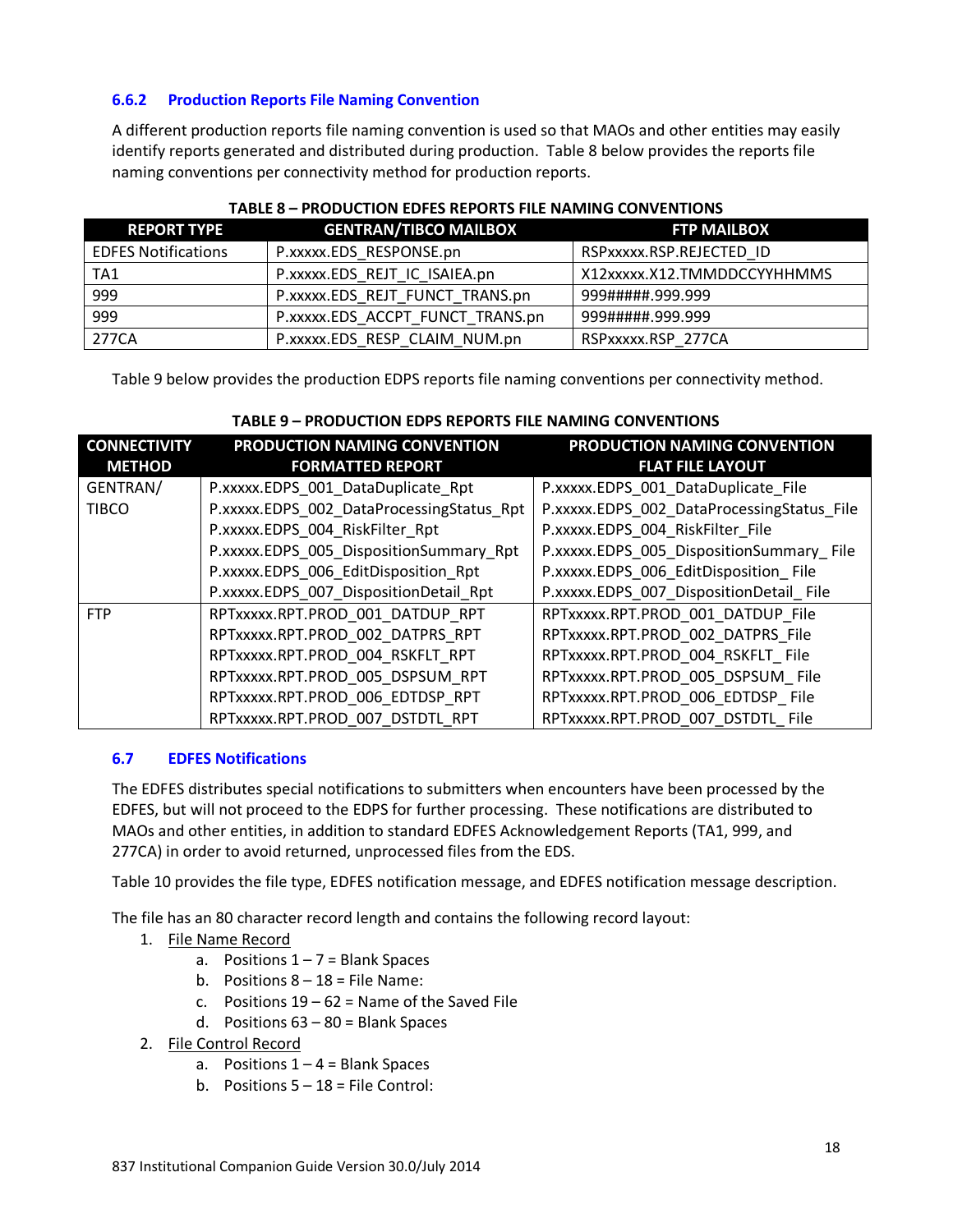- c. Positions  $19 27 =$  File Control Number
- d. Positions 28 80 = Blank Spaces
- 3. File Count Record
	- a. Positions  $1 18 =$  Number of Claims:
	- b. Positions  $19 24 =$  File Claim Count
	- c. Positions  $25 80 =$  Blank Spaces
- 4. File Separator Record
	- a. Positions  $1 80 =$  Separator (----------)
- 5. File Message Record
	- a. Positions 1 80 = FILE WAS NOT SENT TO THE EDPS BACK-END PROCESS FOR THE FOLLOWING REASON(S)
- 6. File Message Records
	- a. Positions  $1 80 =$  File Message

The report format example is as follows:

FILE NAME: XXXXXXXXXXXXXXXXXXXXXXXXXXXXXXXXXXXXXXXXXXXX

FILE CONTROL: XXXXXXXXX

NUMBER OF CLAIMS: 99,999

FILE WAS NOT SENT TO THE EDPS BACK-END PROCESS FOR THE FOLLOWING REASON(S) XXXXXXXXXXXXXXXXXXXXXXXXXXXXXXXXXXXXXXXXXXXXXXXXXXXXXXXXXXXXXXXXXXXXXXXXXXXXXXXX Table 10 provides the complete list of testing and production EDFES notification messages.

| <b>APPLIES TO</b>                    | <b>ENCOUNTER TYPE</b> | <b>NOTIFICATION MESSAGE</b>                                                                 | <b>NOTIFICATION MESSAGE</b><br><b>DESCRIPTION</b>                                                  |
|--------------------------------------|-----------------------|---------------------------------------------------------------------------------------------|----------------------------------------------------------------------------------------------------|
| All files submitted                  | All                   | FILE ID (XXXXXXXXX) IS A<br><b>DUPLICATE OF A FILE ID SENT</b><br>WITHIN THE LAST 12 MONTHS | The file ID must be unique<br>for a 12 month period                                                |
| All files submitted                  | All                   | <b>SUBMITTER NOT AUTHORIZED</b><br>TO SEND CLAIMS FOR PLAN<br>(CONTRACT ID)                 | The submitter is not<br>authorized to send for this<br>plan                                        |
| All files submitted                  | All                   | PLAN ID CANNOT BE THE SAME<br>AS THE SUBMITTER ID                                           | The Contract ID cannot be<br>the same as the Submitter<br>ID                                       |
| All files submitted                  | All                   | AT LEAST ONE ENCOUNTER IS<br>MISSING A CONTRACT ID IN THE<br>2010BB-REF02 SEGMENT           | The Contract ID is missing                                                                         |
| All files submitted                  | All                   | <b>SUBMITTER NOT FRONT-END</b><br><b>CERTIFIED</b>                                          | The submitter must be<br>front-end certified to send<br>encounters for validation or<br>production |
| <b>Production files</b><br>submitted | All                   | <b>SUBMITTER NOT CERTIFIED FOR</b><br><b>PRODUCTION</b>                                     | The submitter must be<br>certified to send encounters<br>for production                            |
| Tier 2 files submitted               | All                   | THE INTERCHANGE USAGE<br><b>INDICATOR MUST EQUAL 'T'</b>                                    | The Institutional Tier 2 file is<br>being sent with a 'P' in the<br>ISA15 field                    |

# **TABLE 10 – EDFES NOTIFICATIONS**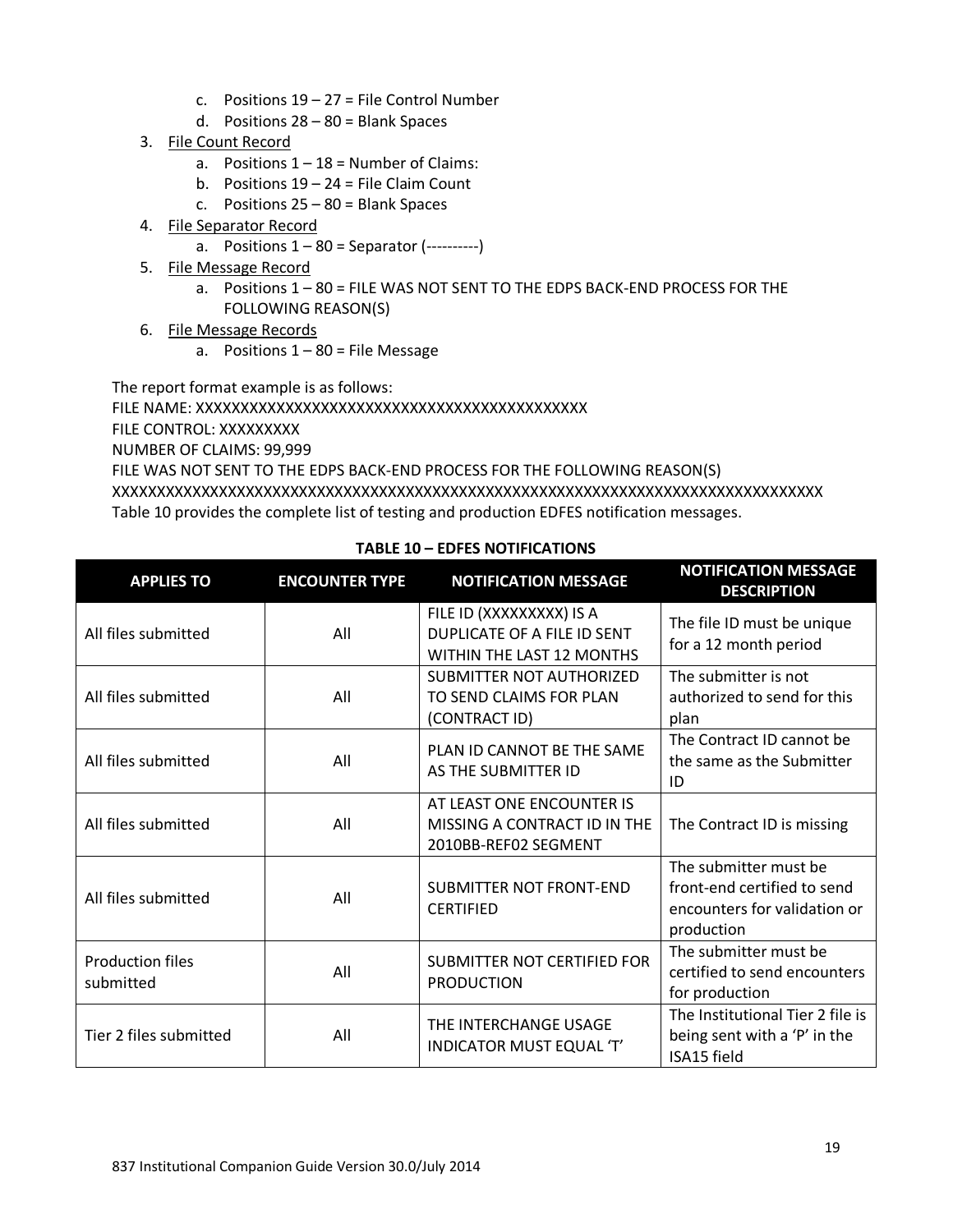#### **TABLE 10 – EDFES NOTIFICATIONS (CONTINUED)**

| <b>APPLIES TO</b>                                                                                        | <b>ENCOUNTER TYPE</b>                | <b>NOTIFICATION MESSAGE</b>                                                                                         | <b>NOTIFICATION MESSAGE</b><br><b>DESCRIPTION</b>                                                                                         |
|----------------------------------------------------------------------------------------------------------|--------------------------------------|---------------------------------------------------------------------------------------------------------------------|-------------------------------------------------------------------------------------------------------------------------------------------|
|                                                                                                          |                                      | PLAN (CONTRACT ID) HAS                                                                                              | The number of encounters                                                                                                                  |
| Tier 2 files submitted                                                                                   | All                                  | (X,XXX) CLAIMS IN THIS FILE.                                                                                        | for a Contract ID cannot be                                                                                                               |
|                                                                                                          |                                      | ONLY 2,000 ARE ALLOWED                                                                                              | greater than 2,000                                                                                                                        |
| Institutional End-to-End<br>Testing - File 1<br>Institutional End-to-End<br>Testing - Additional File(s) | Institutional                        | FILE CANNOT CONTAIN MORE<br>THAN 24 ENCOUNTERS                                                                      | The number of encounters<br>cannot be greater than 24                                                                                     |
| PACE End-to-End Testing -<br>File 1<br>PACE End-to-End Testing -<br><b>Additional File(s)</b>            | <b>PACE Institutional</b>            | FILE CANNOT CONTAIN MORE<br>THAN 14 ENCOUNTERS                                                                      | The number of encounters<br>cannot be greater than 14                                                                                     |
| End-to-End Testing - File 1<br>End-to-End Testing-<br><b>Additional File(s)</b>                          | All                                  | PATIENT CONTROL NUMBER IS<br>MORE THAN 20 CHARACTERS<br>LONG THE TC# WAS<br><b>TRUNCATED</b>                        | The Claim Control Number,<br>including the Test Case<br>Number, must not exceed 20<br>characters                                          |
| End-to-End Testing - File 1<br>End-to-End Testing-<br><b>Additional File(s)</b>                          | Institutional, PACE<br>Institutional | FILE CANNOT CONTAIN BOTH<br>UNLINKED AND LINKED TEST<br><b>CASES</b>                                                | The test cases from File 1 and<br>File 2 cannot be in the same<br>file                                                                    |
| End-to-End Testing - File 1<br>End-to-End Testing-<br><b>Additional File(s)</b>                          | Institutional, PACE<br>Institutional | <b>CANNOT SEND LINKED TEST</b><br><b>CASES UNTIL ALL UNLINKED</b><br><b>TEST CASES HAVE BEEN</b><br><b>ACCEPTED</b> | The test cases for File 2<br>cannot be sent before all File<br>1 test cases are accepted                                                  |
| End-to-End Testing - File 1                                                                              | All                                  | FILE CONTAINS (X) TEST CASE<br>(X) ENCOUNTER(S)                                                                     | The file must contain two (2)<br>of each test case                                                                                        |
| <b>Test</b>                                                                                              | All                                  | NO TEST CASES FOUND IN THIS<br><b>FILE</b>                                                                          | This file was processed with<br>the Interchange Usage<br>Indicator = $T'$ and the<br>Submitter was not yet Front-<br><b>End Certified</b> |
| End-to-End Testing-<br>Additional File(s)                                                                | All                                  | ADDITIONAL FILES CANNOT BE<br>VALIDATED UNTIL AN MAO-002<br>REPORT HAS BEEN RECEIVED                                | The MAO-002 report must be<br>received before additional<br>files can be submitted                                                        |
| All files submitted                                                                                      | All                                  | FILE CANNOT EXCEED 5,000<br><b>ENCOUNTERS</b>                                                                       | The maximum number of<br>encounters allowed in a file                                                                                     |
| All files submitted                                                                                      | All                                  | <b>TRANSACTION SET (ST/SE)</b><br>(XXXXXXXXX) CANNOT EXCEED<br>5,000 CLAIMS                                         | There can only be 5,000<br>claims in each ST/SE Loop                                                                                      |
| All files submitted                                                                                      | All                                  | DATE OF SERVICE CANNOT BE<br>BEFORE 2011                                                                            | Files cannot be submitted<br>with a date of service before<br>2011                                                                        |

#### **7.0 Front-End Edits**

CMS provides a list of the edits used to process all encounters submitted to the EDFES. The CMS 5010 Institutional Edits Spreadsheet identifies currently active and deactivated edits for MAOs and other entities to reference for programming their internal systems and reconciling EDFES Acknowledgement Reports.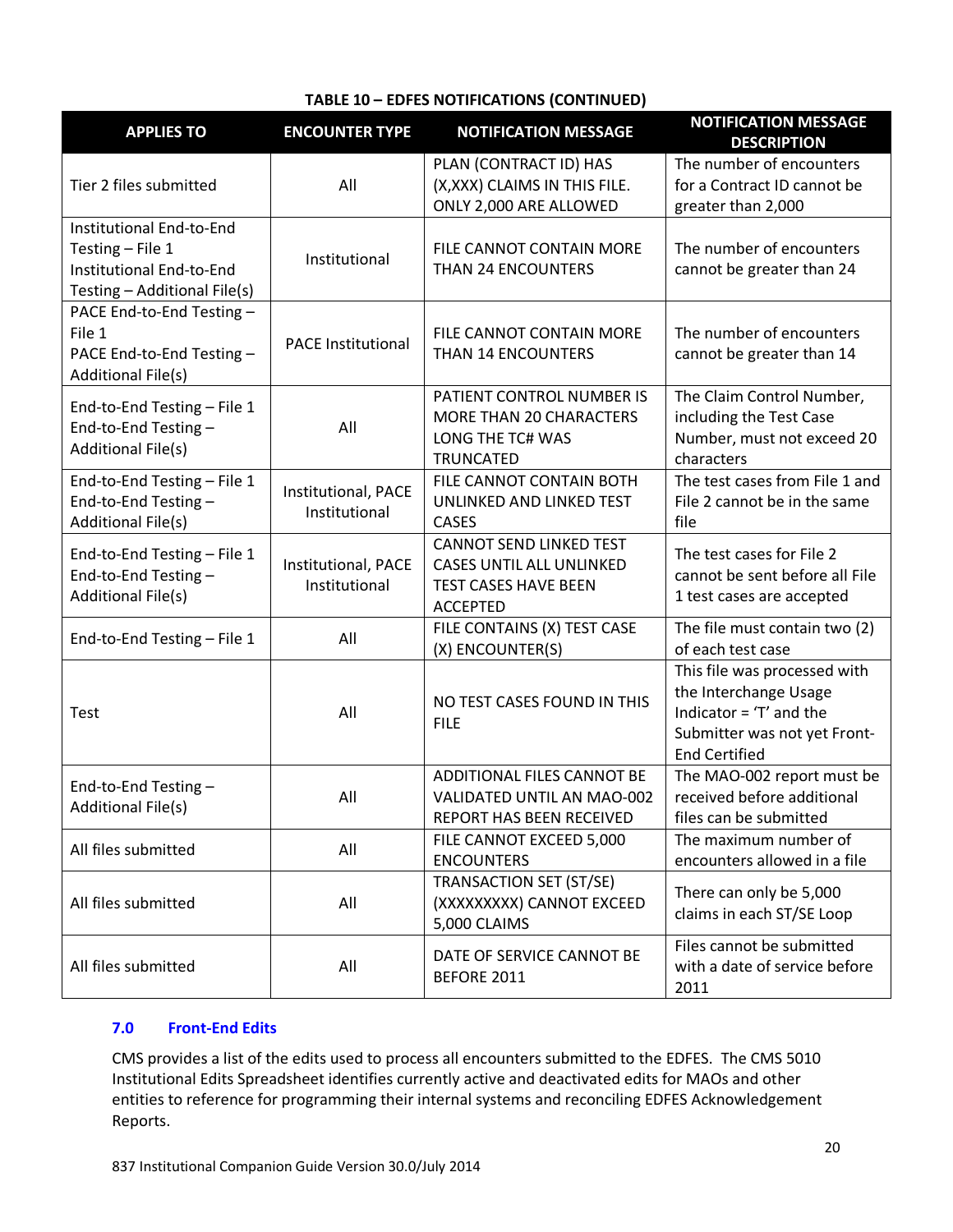The CMS 5010 Institutional Edits Spreadsheet provides documentation regarding edit rules that explain how to identify an EDFES edit and the associated logic. The CMS 5010 Institutional Edits Spreadsheet also provides a change log that lists the revision history for edit updates.

MAOs and other entities are able to access the CMS 5010 Institutional Edits Spreadsheet on the CMS website at<https://www.cms.gov/Medicare/Billing/MFFS5010D0/Technical-Documentation.html> and on the CSSC Operations website at:

http://www.csscoperations.com/internet/cssc3.nsf/docsCat/CSSC~CSSC%20Operations~Encounter%20 Data~Edits?open&expand=1&navmenu=Encounter^Data||

## **7.1 Deactivated Front-End Edits**

Several CEM edits currently active in the CMS 5010 Institutional Edits Spreadsheet will be deactivated in order to ensure that syntactically correct encounters pass front-edit editing. Table 11 provides a list of the deactivated EDFES CEM edits. The edit reference column provides the exact reference for the deactivated edits. The edit description column provides the Claim Status Category Code (CSCC), the Claim Status Code (CSC), and the Entity Identifier Code (EIC), when applicable. The notes column provides a description of the edit reason. MAOs and other entities should reference the WPC website at [www.wpc-edi.com](http://www.wpc-edi.com/) for a complete listing of all CSCCs and CSCs.

| <b>EDIT REFERENCE</b>     | <b>EDIT DESCRIPTION</b>                  | <b>EDIT NOTES</b>                               |
|---------------------------|------------------------------------------|-------------------------------------------------|
| X223.084.2010AA.NM109.040 | CSCC A8: "Acknowledgement /              | Valid NPI Crosswalk must be available for this  |
|                           | Rejected for relational field in error." | edit.                                           |
|                           | CSC 562: "Entity's National Provider     | 2010AA.NM109 must be a valid NPI on the         |
|                           | Identifier (NPI)"                        | Crosswalk when evaluated with                   |
|                           | EIC: 85 Billing Provider                 | 1000B.NM109.                                    |
| X223.084.2010AA.NM109.050 | CSCC A8: "Acknowledgement /              | This Fee for Service edit validates the NPI and |
|                           | Rejected for relational field in error"  | submitter ID number to ensure the submitter     |
|                           | CSC 496 "Submitter not approved for      | is authorized to submit on the provider's       |
|                           | electronic claim submissions on          | behalf. Encounter data cannot use this          |
|                           | behalf of this entity."                  | validation as we validate the plan number and   |
|                           | EIC: 85 Billing Provider                 | submitter ID to ensure the submitter is         |
|                           |                                          | authorized to submit on the plans behalf.       |
|                           |                                          |                                                 |
|                           |                                          | 2010AA.NM109 billing provider must be           |
|                           |                                          | "associated" to the submitter (from a trading   |
|                           |                                          | partner management perspective) in              |
|                           |                                          | 1000A.NM109.                                    |
| X223.087.2010AA.N301.070  | <b>CSCC A7: "Acknowledgement</b>         | Remove edit check for 2010AA N3 PO Box          |
|                           | /Rejected for Invalid Information"       | variations when ISA08 = 80881 (Institutional    |
|                           | CSC 503: "Entity's Street Address"       | Payer Code).                                    |
|                           | EIC: 85 Billing Provider                 |                                                 |
| X223.090.2010AA.REF02.050 | CSCC A8: "Acknowledgement /              | Valid NPI Crosswalk must be available for this  |
|                           | Rejected for relational field in error"  | edit.                                           |
|                           | CSC 562: "Entity's National Provider     |                                                 |
|                           | Identifier (NPI)"                        | 2010AA.REF must be associated with the          |
|                           | CSC 128: "Entity's tax id"               | provider identified in 2010AA.NM109.            |
|                           | EIC: 85 Billing Provider                 |                                                 |

#### **TABLE 11 - 837 INSTITUTIONAL DEACTIVATED EDFES EDITS**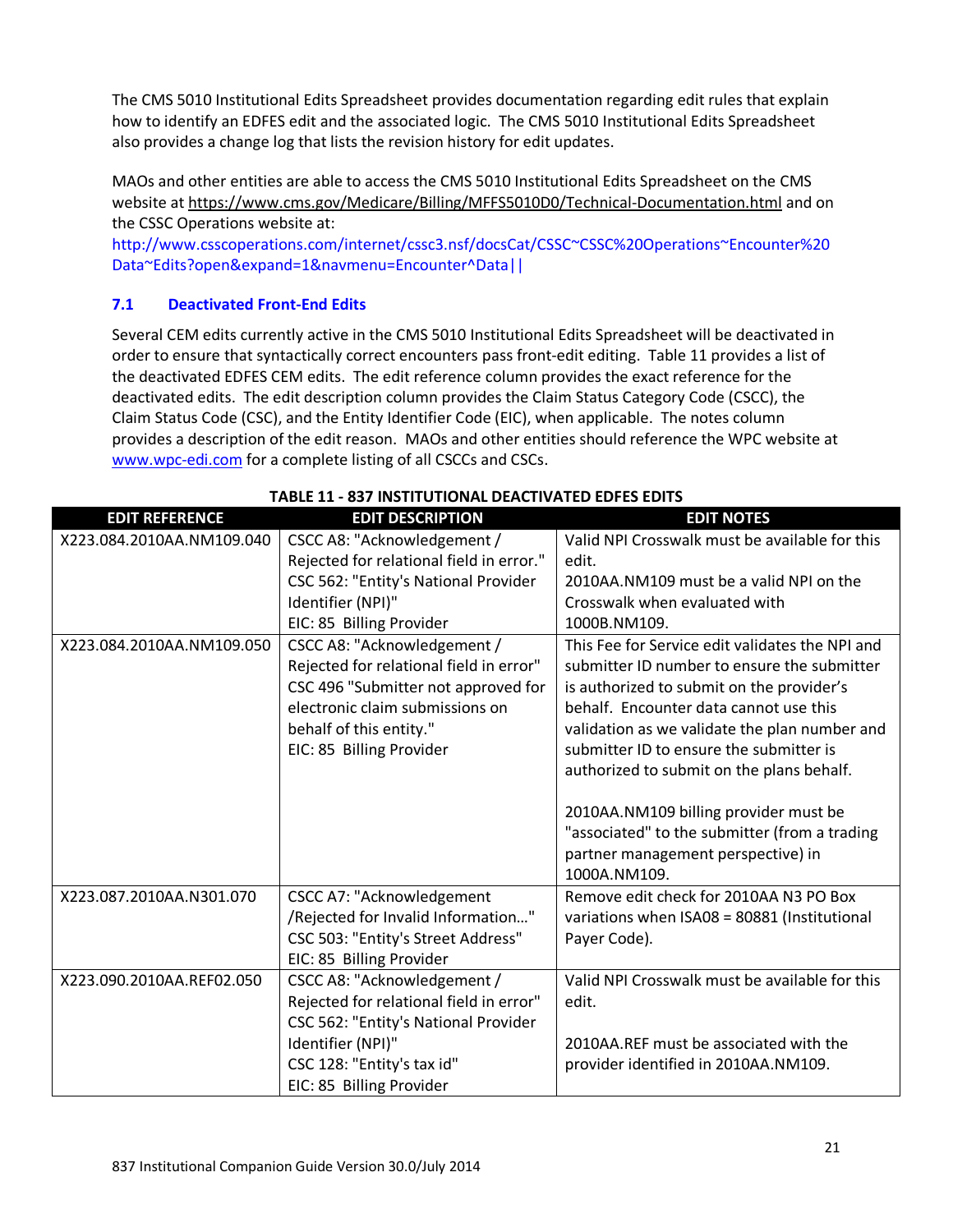# **TABLE 11 - 837 INSTITUTIONAL DEACTIVATED EDFES EDITS (CONTINUED)**

| <b>EDIT REFERENCE</b>                                | <b>EDIT DESCRIPTION</b>                                                                                                                                                                                                                                                    | <b>EDIT NOTES</b>                                                                                                                                                                                                                                                                                                                                                                                                                    |
|------------------------------------------------------|----------------------------------------------------------------------------------------------------------------------------------------------------------------------------------------------------------------------------------------------------------------------------|--------------------------------------------------------------------------------------------------------------------------------------------------------------------------------------------------------------------------------------------------------------------------------------------------------------------------------------------------------------------------------------------------------------------------------------|
| X223.127.2010BB.REF.010                              | <b>CSCC A7: "Acknowledgement</b><br>/Rejected for Invalid Information"<br>CSC 732: "Information submitted<br>inconsistent with billing guidelines."<br>CSC 560: "Entity's<br>Additional/Secondary Identifier."<br>EIC: PR "Payer"<br>IK403 = 6: "Invalid Character in Data | This REF Segment is used to capture the Plan<br>number as this is unique to Encounter<br>Submission only. The CEM has the following<br>logic that is applied:<br>Non-VA claims: 2010BB.REF with REF01 =<br>"2U", "EI", "FY" or "NF" must not be present.<br>VA claims: 2010BB.REF with REF01 = "EI", "FY"<br>or "NF" must not be present.<br>This edit needs to remain off in order for the<br>submitter to send in his plan number. |
| X223.143.2300.CLM02.020                              | Element"                                                                                                                                                                                                                                                                   | 2300.CLM02 must be numeric.                                                                                                                                                                                                                                                                                                                                                                                                          |
| X223.424.2400.SV202-7.025                            | CSCC A8: "Acknowledgement /<br>Rejected for relational field in error"<br>CSC 306 Detailed description of<br>service 2400.SV202-7 must be<br>present when 2400.SV202-2 contains<br>a non-specific procedure code.                                                          | When using a not otherwise classified or<br>generic HCPCS procedure code the CEM is<br>editing for a more descriptive meaning of the<br>procedure code. For example, the submitter is<br>using J3490. The description for this HCPCS is<br>Not Otherwise Classified (NOC) Code. CMS<br>has made a decision not to price claims with<br>these types of codes.                                                                         |
| X223.109.2000B.SBR03.004<br>X223.109.2000B.SBR03.006 | CSCC A8: Acknowledgement/<br>Rejected for relational field in error<br>CSC 163: Entity's Policy Number<br>CSC 732: Information submitted<br>inconsistent with billing guidelines<br>EIC IL: Subscriber                                                                     |                                                                                                                                                                                                                                                                                                                                                                                                                                      |
| X223.109.2000B.SBR04.004<br>X223.109.2000B.SBR04.007 | CSCC A8:<br>Acknowledgement/Rejected for<br>relational field in error<br>CSC 663: Entity's Group Name<br>CSC 732: Information submitted<br>inconsistent with billing guidelines<br>EIC IL: Subscriber                                                                      |                                                                                                                                                                                                                                                                                                                                                                                                                                      |
| X223.153.2300.CL103.015                              | <b>CSCC A7: "Acknowledgement</b><br>/Rejected for Invalid Information"<br>CSC 234: "Patient discharge status"                                                                                                                                                              | When 2300.CL103 value "20", "40", "41", or<br>"42" is present, at least one occurrence of<br>2300.HI01-2 thru HI12-2 must = "55" where<br>HI01-1 is "BH".                                                                                                                                                                                                                                                                            |
| X223.364.2320.AMT.040                                | CSCC A7:<br>Acknowledgement/Rejected for<br>Invalid Information<br>CSC 41: Special handling required at<br>payer site<br>CSC 286: Other Payer's Explanation of<br>Benefits/payment information<br>CSC 732: Information submitted<br>inconsistent with billing guidelines   |                                                                                                                                                                                                                                                                                                                                                                                                                                      |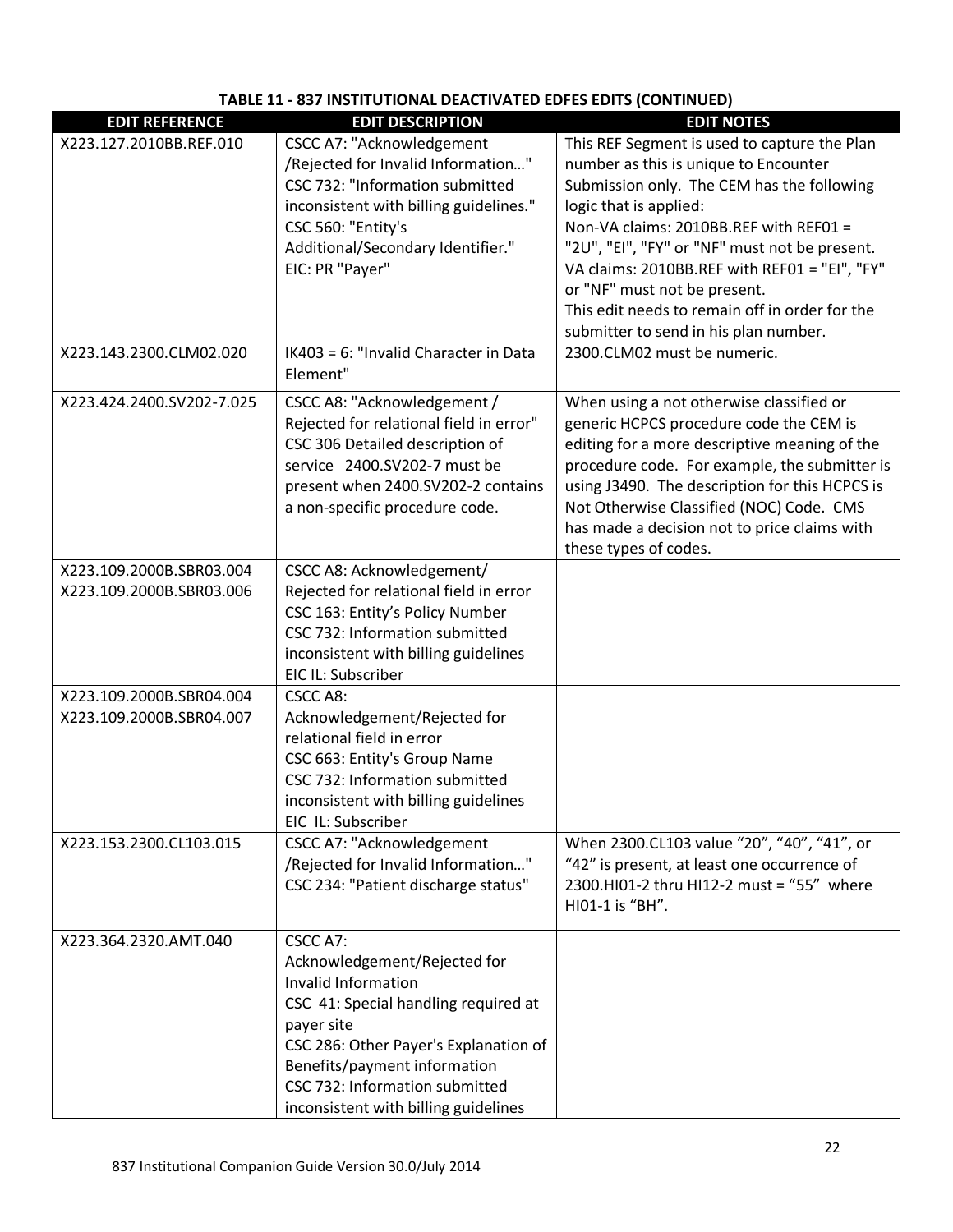| <u> IADLL 11 - 637 INSTITUTIONAL DEACTIVATED EDFES EDITS (CONTINUED)</u> |                                                                                                                                                                                          |                                                                                                                                                       |  |
|--------------------------------------------------------------------------|------------------------------------------------------------------------------------------------------------------------------------------------------------------------------------------|-------------------------------------------------------------------------------------------------------------------------------------------------------|--|
| <b>EDIT REFERENCE</b>                                                    | <b>EDIT DESCRIPTION</b>                                                                                                                                                                  | <b>EDIT NOTES</b>                                                                                                                                     |  |
| X223.424.2400.SV203.060                                                  | <b>CSCC A7: "Acknowledgement</b><br>/Rejected for Invalid Information"<br>CSC 400: "Claim is out of balance:<br>CSC 583:"Line Item Charge Amount"<br>CSC 643: "Service Line Paid Amount" | SV203 must = the sum of all payer amounts<br>paid found in 2430 SVD02 and the sum of all<br>line adjustments found in 2430 CAS<br>Adjustment Amounts. |  |
| X223.476.2430.SVD02.020                                                  | IK403 = 6: Invalid Character in Data<br>Element                                                                                                                                          |                                                                                                                                                       |  |

# **TABLE 11 - 837 INSTITUTIONAL DEACTIVATED EDFES EDITS (CONTINUED)**

# **7.2 Temporarily Deactivated Front-End Edits**

Table 12 provides a list of the temporarily deactivated EDFES Institutional CEM balancing edits in order to ensure that encounters that require balancing of monetary fields will pass front-end editing.

**Note**: The Institutional edits listed in Table 12 are not all-inclusive and are subject to amendment.

| <b>EDIT REFERENCE</b>     | <b>EDIT DESCRIPTION</b>                                                                                                                                                                                           | <b>EDIT NOTES</b>                                                                                                                                                                                                                                                                                                                                            |
|---------------------------|-------------------------------------------------------------------------------------------------------------------------------------------------------------------------------------------------------------------|--------------------------------------------------------------------------------------------------------------------------------------------------------------------------------------------------------------------------------------------------------------------------------------------------------------------------------------------------------------|
| X223.143.2300.CLM02.080   | <b>CSCC A7: "Acknowledgement</b><br>/Rejected for Invalid Information"<br>CSC 400: "Claim is out of Balance"<br>CSC 672 "Payer's payment information<br>is out of balance                                         | CLM02 must equal the sum of all 2320 CAS<br>amounts & all 2430 CAS amounts and 2320<br>AMT02 (when AMT01=D).                                                                                                                                                                                                                                                 |
| X223.143.2300.CLM02.070   | <b>CSCC A7: "Acknowledgement</b><br>/Rejected for Invalid Information"<br>CSC 400: "Claim is out of balance"<br>CSC 178: "Submitted Charges"                                                                      | $2300$ .CLM02 must = the sum of all<br>2400.SV203 amounts.                                                                                                                                                                                                                                                                                                   |
| X223.424.2400.SV202-7.025 | CSCC A8: "Acknowledgement /<br>Rejected for relational field in error"<br>CSC 306 Detailed description of<br>service 2400.SV202-7 must be<br>present when 2400.SV202-2 contains<br>a non-specific procedure code. | When using a not otherwise classified or<br>generic HCPCS procedure code the CEM is<br>editing for a more descriptive meaning of<br>the procedure code. For example, the<br>submitter is using J3490. The description for<br>this HCPCS is Not Otherwise Classified (NOC)<br>Code. CMS has made a decision not to price<br>claims with these types of codes. |

## **TABLE 12 – 837 INSTITUTIONAL TEMPORARILY DEACTIVATED CEM EDITS**

#### **8.0 Duplicate Logic**

In order to ensure encounters submitted are not duplicates of encounters previously submitted, the EDS will perform header and detail level duplicate checking. If the header and/or detail level duplicate checking determines that the file is a duplicate, the file will reject, and an error report will be returned to the submitter.

#### **8.1 Header Level**

When a file (ISA/IEA) is received, the system assigns a hash total to the file based on the entire ISA/IEA interchange. The EDS uses hash totals to ensure the accuracy of processed data. The hash total is a total of several fields or data in a file, including fields not normally used in calculations, such as the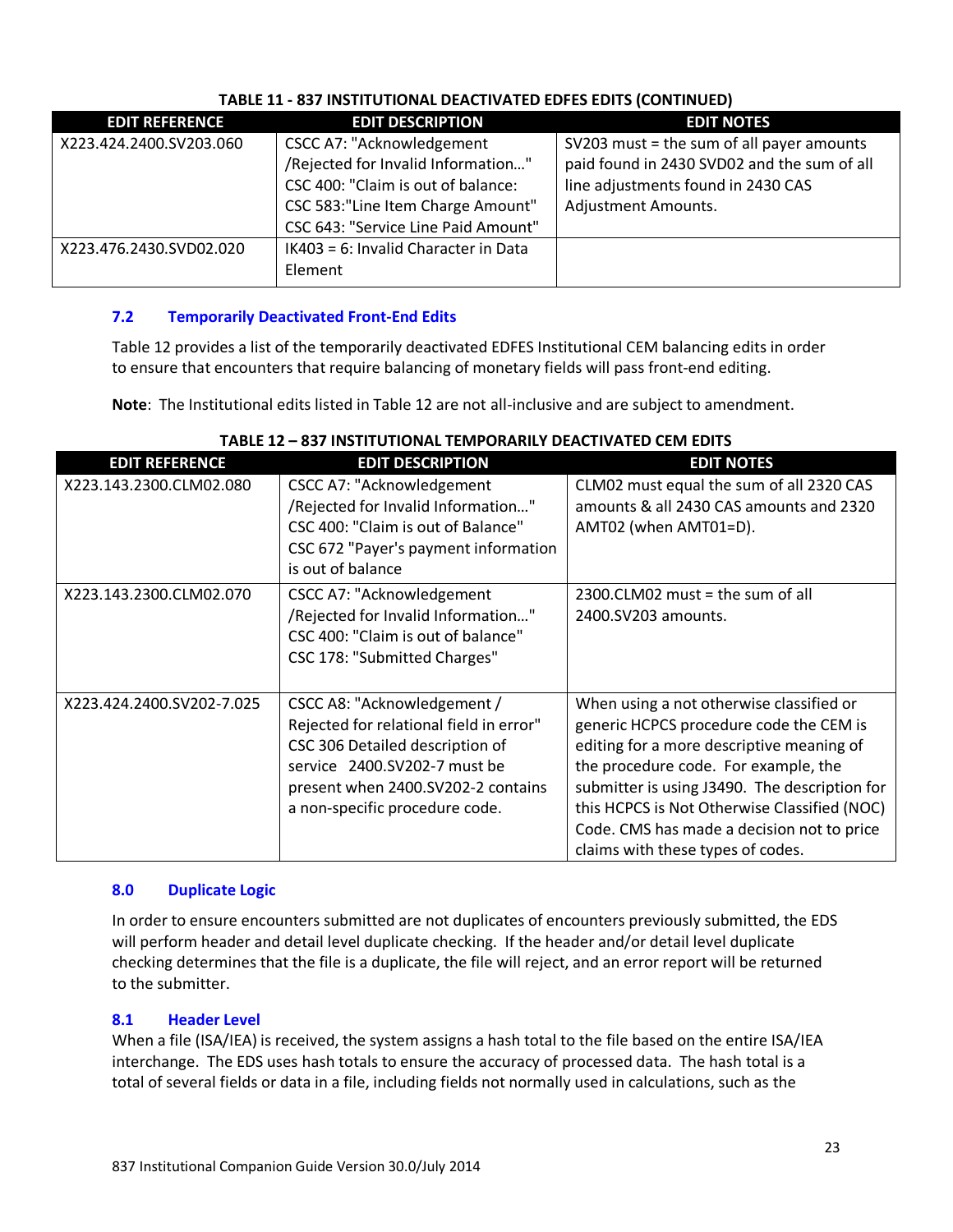account number. At various stages in processing, the hash total is recalculated and compared with the original. If a file comes in later in a different submission, or a different submission of the same file, and gets the same hash total, it will reject as a duplicate.

In addition to the hash total, the system also references the values collectively populated in ISA13, GS06, ST02, and BHT03. If two (2) files are submitted with the exact same values populated as a previously submitted and accepted file, the file will be considered a duplicate and the error message CSCC - A8 = Acknowledgement / Rejected for relational field in error, CSC -746 = Duplicate Submission will be provided on the 277CA.

## **8.2 Detail Level**

Once an encounter passes through the Institutional or Professional Processing and Pricing system, it is stored in an internal repository, the Encounter Operational Data Store (EODS). If a new encounter is submitted that matches specific values on another stored encounter, the encounter will reject as a duplicate encounter. The encounter will be returned to the submitter with an error message identifying it as a duplicate encounter. Currently, the following values are the minimum set of items used for matching an encounter in the EODS:

- Beneficiary Demographic
	- o Health Insurance Claim Number (HICN)
	- o Name
- Date of Service
- Type of Bill (TOB)
- Revenue Code(s)Procedure Code(s) and 4 modifiers
- Billing Provider NPI
- Charge (Billed) Amount
- Paid Amount\*

\* Paid Amount is the amount paid by the MAO or other entity and should be populated in Loop ID-2320, AMT02.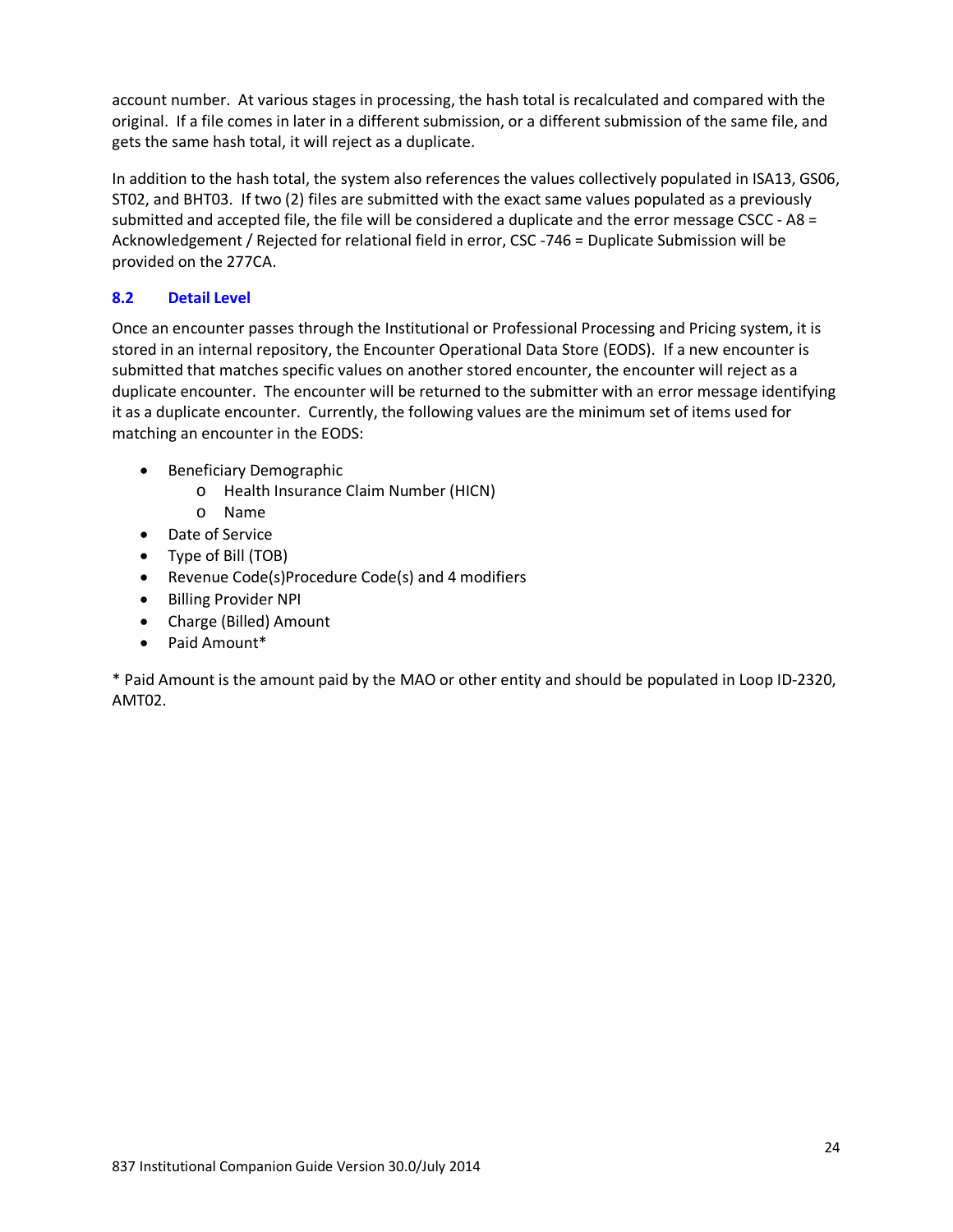#### **9.0 837 Institutional Business Cases**

In accordance with 45 CFR 160.103 of the HIPAA, Protected Health Information (PHI) is not included in the 837-I business cases. As a result, the business cases have been populated with fictitious information about the Subscriber, MAO, and provider(s). The business cases reflect 2012 dates of service.

Although the business cases are provided as examples of possible encounter submissions, MAOs and other entities must populate valid data in order to successfully pass translator and CEM level editing. MAOs and other entities should direct questions regarding the contents of the EDS Test Case Specification to [encounterdata@cms.hhs.gov.](mailto:eds@ardx.net)

**Note:** The business cases identified in the CMS EDS 837-I Companion Guide indicate paid amounts and DTP segments at the line level.

The Adjudication or Payment Date (DTP 573 segment) must follow the paid amount. For example, if the paid amount is populated at the claim level, the DTP 573 segment must be populated at the claim level. If the paid amount is populated at the line level, the DTP 573 segment must be populated at the line level.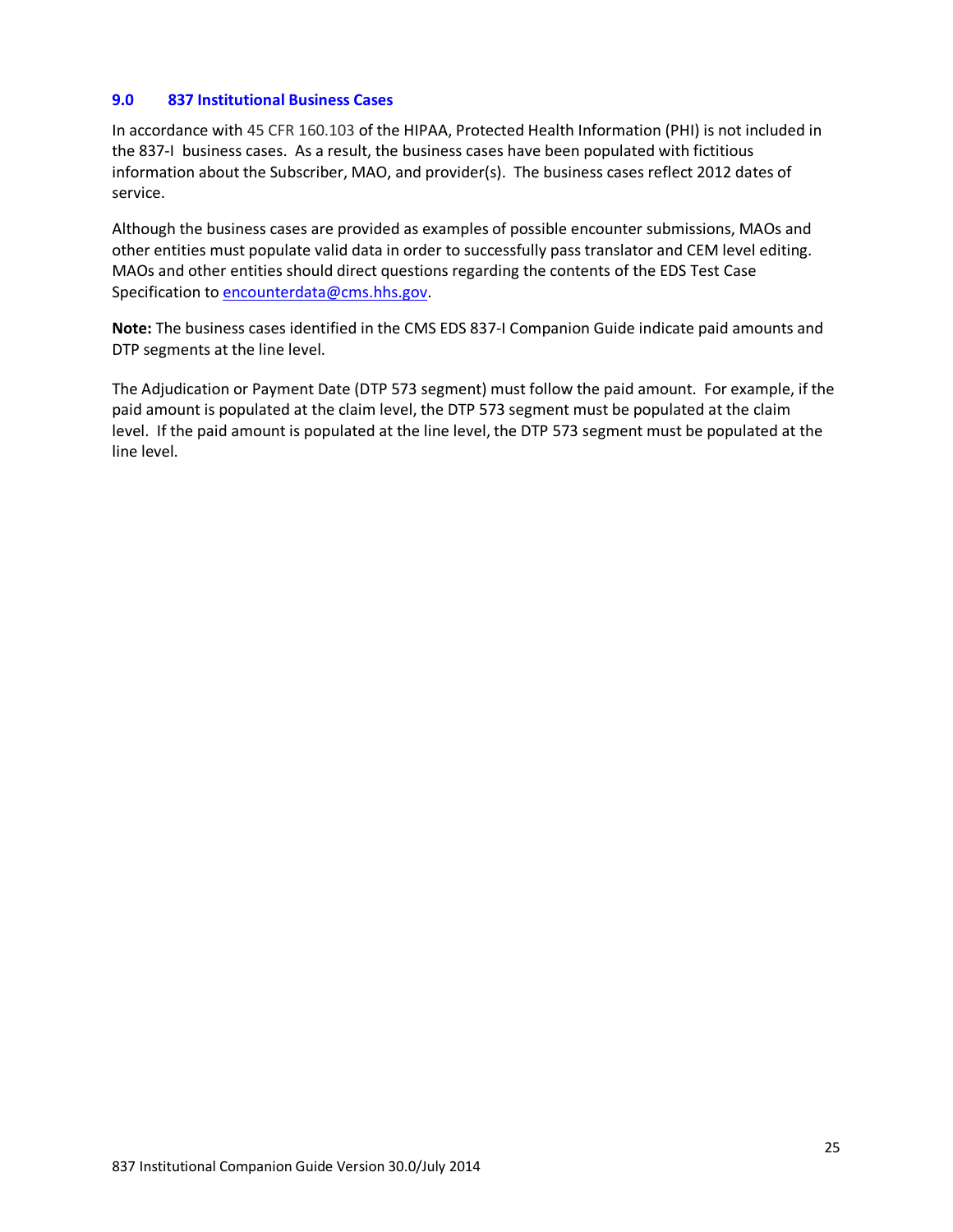#### **9.1 Standard Institutional Encounter**

**Business Scenario 1:** Mary Dough is the patient and the subscriber, and was admitted into Mercy Hospital because she was complaining of heart pain. Happy Health Plan was the MAO. Mercy Hospital diagnosed Mary with Congestive Health Failure as the primary diagnosis and diabetes as an additional diagnosis.

**File String 1: ISA\*00\* \*00\* \*ZZ\*ENH9999 \*ZZ\*80881 \*120816\*114 4\*^\*00501\*000000031\*1\*P\*:~ GS\*HC\*ENH9999\*80881\*20120816\*1144\*31\*X\*005010X223A2~ ST\*837\*0034\*005010X223A2~ BHT\*0019\*00\*3920394930203\*20120814\*1615\*CH~ NM1\*41\*2\*HAPPY HEALTH PLAN\*\*\*\*\*46\*ENH9999~ PER\*IC\*JANE DOE\*TE\*5555552222~ NM1\*40\*2\*EDSCMS\*\*\*\*\*46\*80881~ HL\*1\*\*20\*1~ NM1\*85\*2\*MERCY HOSPITAL\*\*\*\*\*XX\*1299999999~ N3\*876 MERCY DRIVE~ N4\*NORFOLK\*VA\*235089999~ REF\*EI\*344232321~ PER\*IC\*BETTY SMITH\*TE\*9195551111~ HL\*2\*1\*22\*0~ SBR\*S\*18\*XYZ1234567\*\*\*\*\*\*MA~ NM1\*IL\*1\*DOUGH\*MARY\*\*\*\*MI\*672148306~ N3\*1234 STATE DRIVE~ N4\*NORFOLK\*VA\*235099999~ DMG\*D8\*19390807\*F~ NM1\*PR\*2\*EDSCMS\*\*\*\*\*PI\*80881~ N3\*7500 SECURITY BLVD~ N4\*BALTIMORE\*MD\*212441850 REF\*2U\*H9999~ CLM\*22350578967509876984536578798A\*200.00\*\*\*11:A:1\*\*A\*Y\*Y~ DTP\*096\*TM\*0958~ DTP\*434\*RD8\*20120330-20120331~ DTP\*435\*D8\*20120330~ CL1\*2\*9\*01~ HI\*BK:4280~ HI\*BJ:4280~ HI\*BF:25000~ HI\*BR:3121:D8:20120330~ HI\*BH:41:D8:20110501\*BH:27:D8:20110715\*BH:33:D8:20110718\*BH:C2:D8:20110729~ HI\*BE:30:::20~ HI\*BG:01~ NM1\*71\*1\*JONES\*AMANDA\*AL\*\*\*XX\*1005554104~** 

**SBR\*P\*18\*XYZ1234567\*\*\*\*\*\*16~**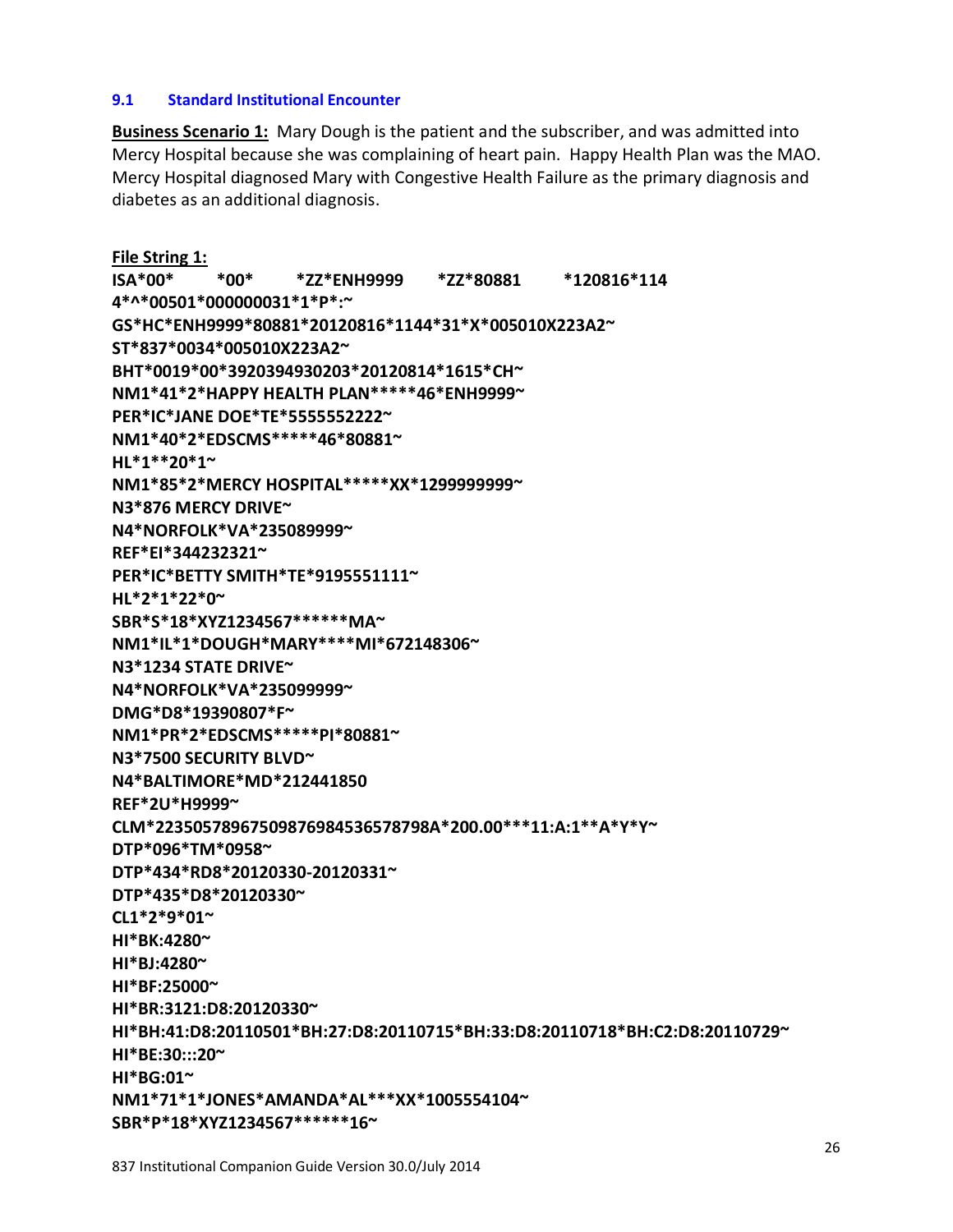27

**AMT\*D\*200.00~ OI\*\*\*Y\*\*\*Y~ NM1\*IL\*1\*DOUGH\*MARY\*\*\*\*MI\*672148306~ N3\*1234 STATE DRIVE~ N4\*NORFOLK\*VA\*235099999~ NM1\*PR\*2\*HAPPY HEALTH PLAN\*\*\*\*\*XV\*H9999~ N3\*705 E HUGH ST~ N4\*NORFOLK\*VA\*235049999~ REF\*T4\*Y~ LX\*1~ SV2\*0300\*HC:81099\*200.00\*UN\*1~ DTP\*472\*D8\*20120330~ SVD\*H9999\*200.00\*HC:81099\*0300\*1~ DTP\*573\*D8\*20120401~ SE\*50\*0034~ GE\*1\*31~ IEA\*1\*000000031~**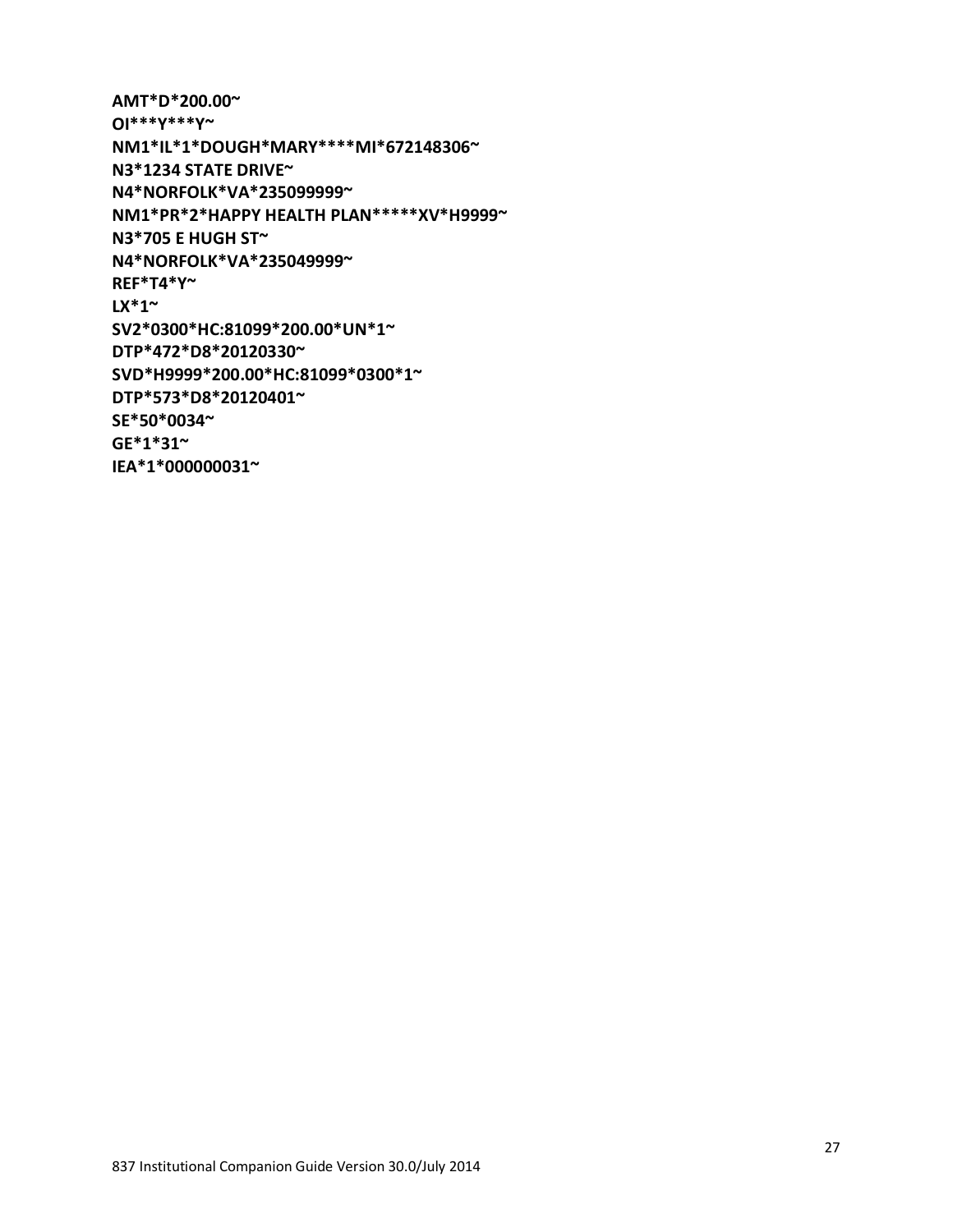#### **9.2 Capitated Institutional Encounter**

**Business Scenario 2:** Mary Dough is the patient and the subscriber, and went to Mercy Hospital because she was experiencing leg pain. Happy Health Plan was the MAO and has a capitated arrangement with Mercy Hospital. Mercy Hospital diagnosed Mary with diabetes and leg pain.

**File String 2: ISA\*00\* \*00\* \*ZZ\*ENH9999 \*ZZ\*80881 \*120816\*114 4\*^\*00501\*000000331\*1\*P\*:~ GS\*HC\*ENH9999\*80881\*20120816\*1144\*30\*X\*005010X223A2~ ST\*837\*0021\*005010X223A2~ BHT\*0019\*00\*3920394930203\*20120814\*1615\*CH~ NM1\*41\*2\*HAPPY HEALTH PLAN\*\*\*\*\*46\*ENH9999~ PER\*IC\*JANE DOE\*TE\*5555552222~ NM1\*40\*2\*EDSCMS\*\*\*\*\*46\*80881~ HL\*1\*\*20\*1~ NM1\*85\*2\*MERCY HOSPITAL\*\*\*\*\*XX\*1299999999~ N3\*876 MERCY DRIVE~ N4\*NORFOLK\*VA\*235089999~ REF\*EI\*344232321~ PER\*IC\*BETTY SMITH\*TE\*9195551111~ HL\*2\*1\*22\*0~ SBR\*S\*18\*XYZ1234567\*\*\*\*\*\*MA~ NM1\*IL\*1\*DOUGH\*MARY\*\*\*\*MI\*672148306~ N3\*1234 STATE DRIVE~ N4\*NORFOLK\*VA\*235099999~ DMG\*D8\*19390807\*F~ NM1\*PR\*2\*EDSCMS\*\*\*\*\*PI\*80881~ N3\*7500 SECURITY BLVD~ N4\*BALTIMORE\*MD\*212441850 REF\*2U\*H9999~ CLM\*22350578967509876984536578798A \*0.00\*\*\*11:A:1\*\*A\*Y\*Y~ DTP\*096\*TM\*0958~ DTP\*434\*RD8\*20120330-20120331~ DTP\*435\*D8\*20120330~ CL1\*2\*9\*01~ CN1\*05~ HI\*BK:4280~ HI\*BJ:4280~ HI\*BF:25000~ HI\*BR:3121:D8:20120330~ HI\*BH:41:D8:20110501\*BH:27:D8:20110715\*BH:33:D8:20110718\*BH:C2:D8:20110729~ HI\*BE:30:::20~ HI\*BG:01~ NM1\*71\*1\*JONES\*AMANDA\*AL\*\*\*XX\*1005554104~ SBR\*P\*18\*XYZ1234567\*\*\*\*\*\*ZZ~**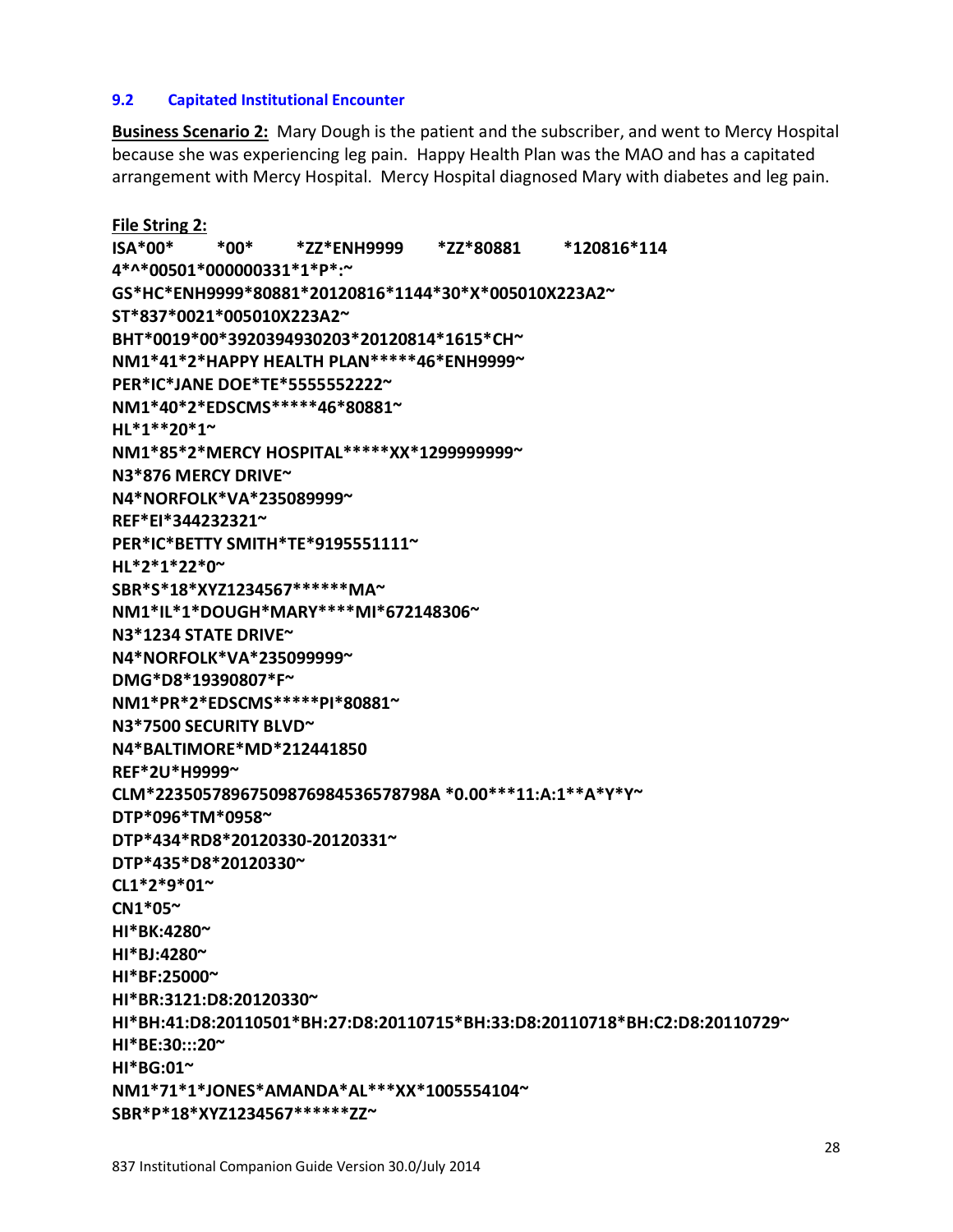29

**AMT\*D\*100.50~ OI\*\*\*Y\*\*\*Y~ NM1\*IL\*1\*DOUGH\*MARY\*\*\*\*MI\*672148306~ N3\*1234 STATE DRIVE~ N4\*NORFOLK\*VA\*235099999~ NM1\*PR\*2\*HAPPY HEALTH PLAN\*\*\*\*\*XV\*H9999~ N3\*705 E HUGH ST~ N4\*NORFOLK\*VA\*235049999~ LX\*1~ SV2\*0300\*HC:81099\*0.00\*UN\*1~ DTP\*472\*D8\*20120330~ SVD\*H9999\*100.50\*HC:81099\*0300\*1~ CAS\*CO\*24\*-100.50~ DTP\*573\*D8\*20120401~ SE\*50\*0021~ GE\*1\*30~ IEA\*1\*000000331~**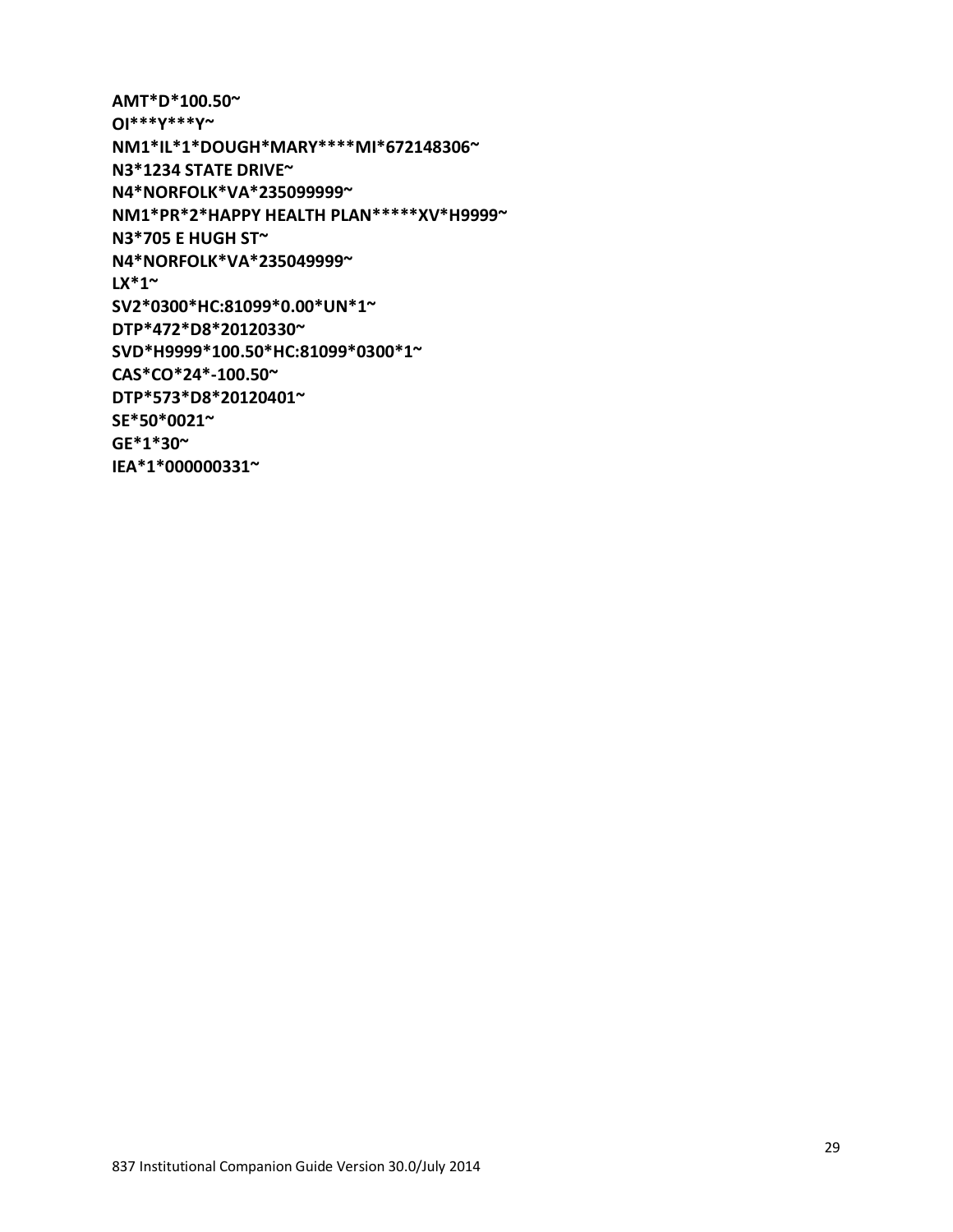837 Institutional Companion Guide Version 30.0/July 2014

**HI\*BJ:4280~**

**HI\*BR:3121:D8:20120330~**

submit a full claim, yet there is enough information to support the diagnosis and link the chart review encounter back to the medical record. Happy Health Plan submits a chart review encounter with no linked ICN to add the diagnosis. **File String 3: ISA\*00\* \*00\* \*ZZ\*ENH9999 \*ZZ\*80881 \*120816\*114 4\*^\*00501\*000000031\*1\*P\*:~ GS\*HC\*ENH9999\*80881\*20120816\*1144\*31\*X\*005010X223A2~ ST\*837\*0034\*005010X223A2~ BHT\*0019\*00\*3920394930203\*20120814\*1615\*CH~ NM1\*41\*2\*HAPPY HEALTH PLAN\*\*\*\*\*46\*ENH9999~ PER\*IC\*JANE DOE\*TE\*5555552222~ NM1\*40\*2\*EDSCMS\*\*\*\*\*46\*80881~ HL\*1\*\*20\*1~ NM1\*85\*2\*MERCY HOSPITAL\*\*\*\*\*XX\*1299999899~ N3\*876 MERCY DRIVE~ N4\*NORFOLK\*VA\*235089999~ REF\*EI\*344232321~ PER\*IC\*BETTY SMITH\*TE\*9195551111~ HL\*2\*1\*22\*0~ SBR\*S\*18\*XYZ1234567\*\*\*\*\*\*MA~ NM1\*IL\*1\*DOUGH\*MARY\*\*\*\*MI\*672148306~ N3\*1234 STATE DRIVE~ N4\*NORFOLK\*VA\*235099999~ DMG\*D8\*19390807\*F~ NM1\*PR\*2\*EDSCMS\*\*\*\*\*PI\*80881~ N3\*7500 SECURITY BLVD~ N4\*BALTIMORE\*MD\*212441850 REF\*2U\*H9999~ CLM\*22350578967509876984536578798A\*0.00\*\*\*11:A:1\*\*A\*Y\*Y~ DTP\*096\*TM\*0958~ DTP\*434\*RD8\*20120330-20120331~ DTP\*435\*D8\*20120330~ CL1\*2\*9\*01~ PWK\*09\*AA~ HI\*BK:4280~** 

**HI\*BH:41:D8:20110501\*BH:27:D8:20110715\*BH:33:D8:20110718\*BH:C2:D8:20110729~** 

**Business Scenario 3:** Mary Dough is the patient and the subscriber, and went to Mercy Hospital because she was experiencing leg pain. Happy Health Plan was the MAO. Happy Health Plan performs a chart review at Mercy Hospital and determines that a diagnosis for Mary Dough was

never submitted on a claim. The medical record does not contain enough information to

**9.3 Chart Review Institutional Encounter – No Linked ICN**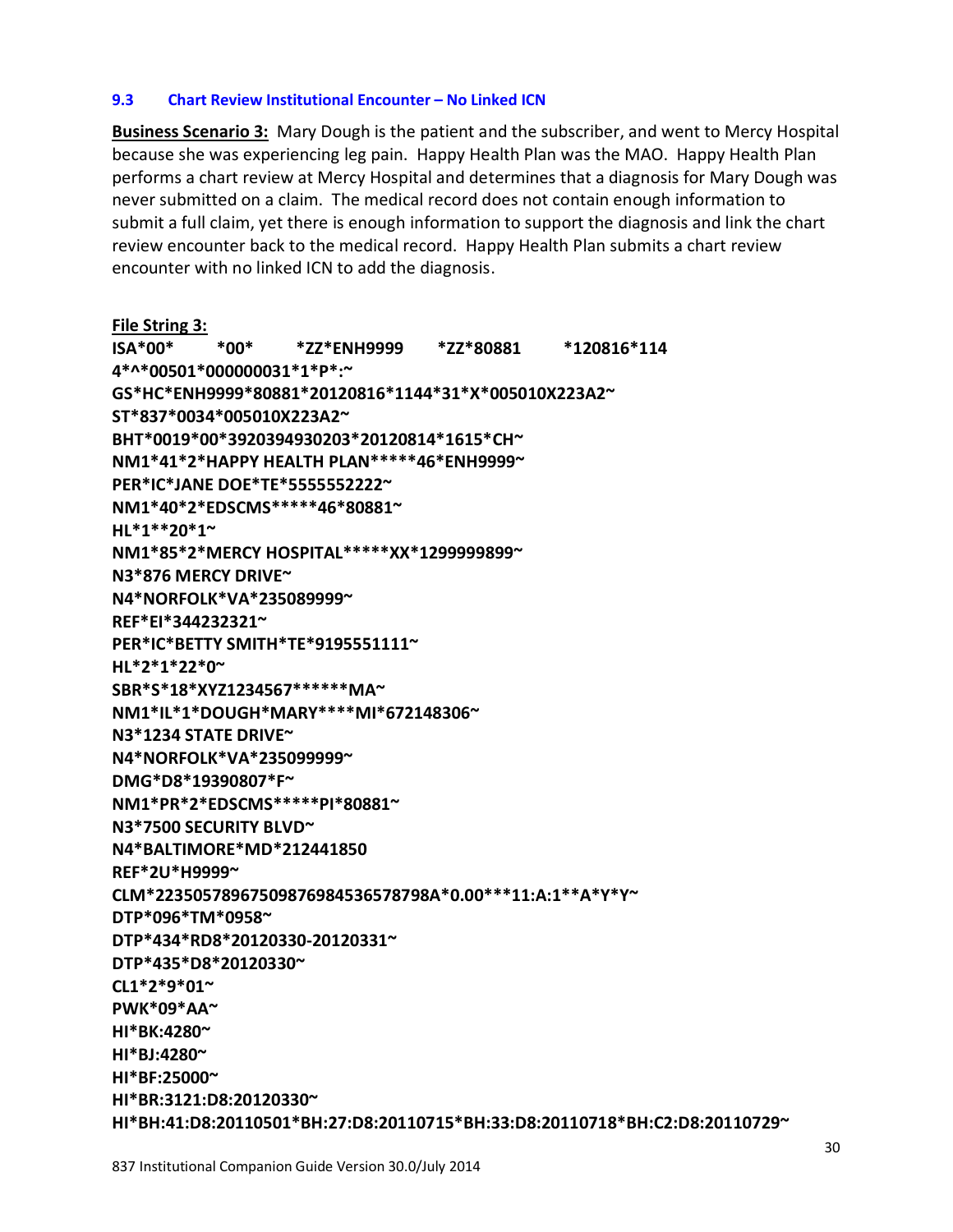31

**HI\*BE:30:::20~ HI\*BG:01~ NM1\*71\*1\*JONES\*AMANDA\*AL\*\*\*XX\*1005554104~ SBR\*P\*18\*XYZ1234567\*\*\*\*\*\*16~ AMT\*D\*0.00~ OI\*\*\*Y\*\*\*Y~ NM1\*IL\*1\*DOUGH\*MARY\*\*\*\*MI\*672148306~ N3\*1234 STATE DRIVE~ N4\*NORFOLK\*VA\*235099999~ NM1\*PR\*2\*HAPPY HEALTH PLAN\*\*\*\*\*XV\*H9999~ N3\*705 E HUGH ST~ N4\*NORFOLK\*VA\*235049999~ REF\*T4\*Y~ LX\*1~ SV2\*0300\*HC:81099\*0.00\*UN\*1~ SVD\*H9999\*65.00\*HC:81099\*\*1~ DTP\*472\*D8\*20120330~ SE\*49\*0034~ GE\*1\*31~ IEA\*1\*000000031~**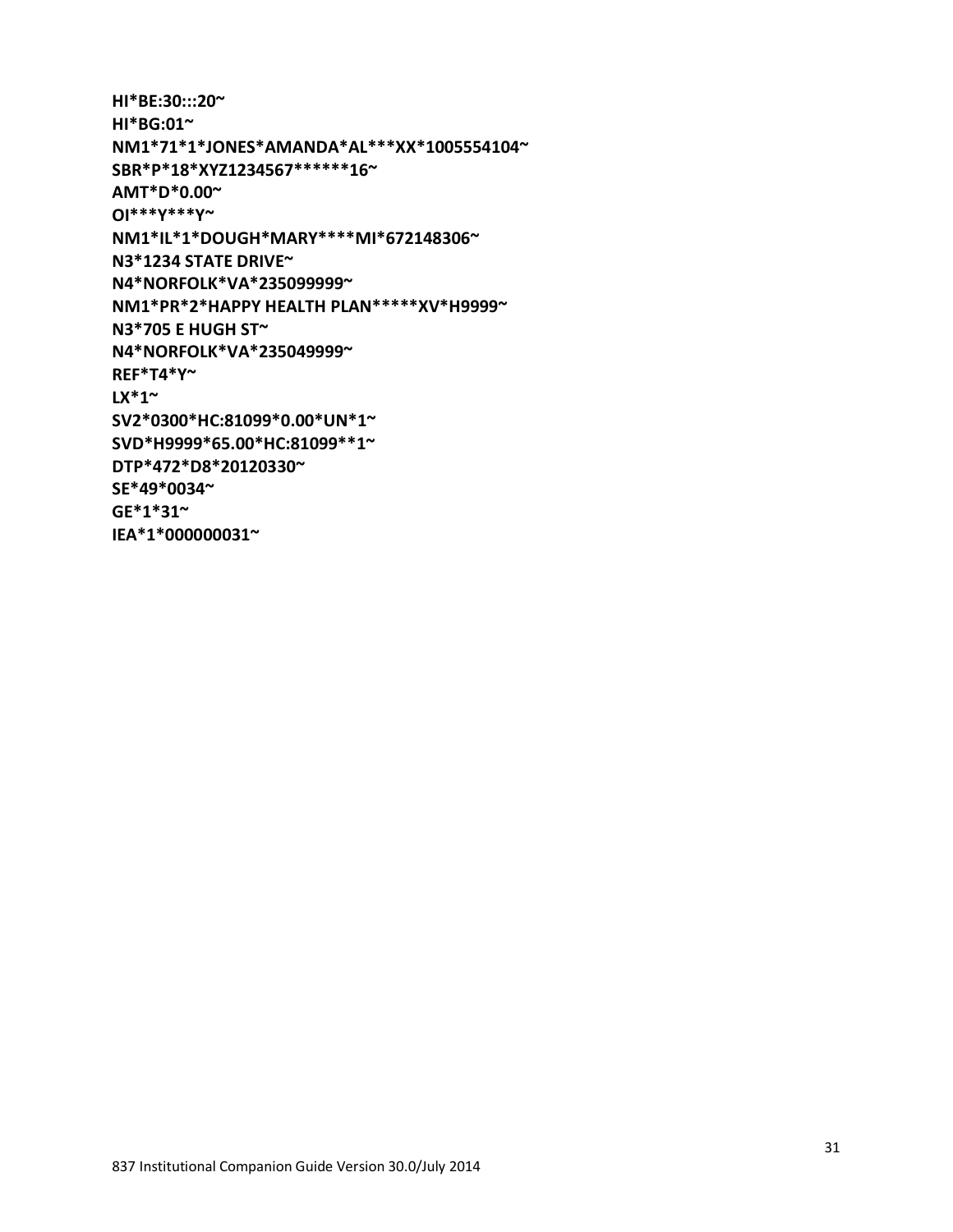# 837 Institutional Companion Guide Version 30.0/July 2014

**HI\*BE:30:::20~** 

**File String 4: ISA\*00\* \*00\* \*ZZ\*ENH9999 \*ZZ\*80881 \*120816\*114 4\*^\*00501\*000000031\*1\*P\*:~ GS\*HC\*ENH9999\*80881\*20120816\*1144\*31\*X\*005010X223A2~ ST\*837\*0034\*005010X223A2~ BHT\*0019\*00\*3920394930203\*20120814\*1615\*CH~ NM1\*41\*2\*HAPPY HEALTH PLAN\*\*\*\*\*46\*ENH9999~ PER\*IC\*JANE DOE\*TE\*5555552222~ NM1\*40\*2\*EDSCMS\*\*\*\*\*46\*80881~ HL\*1\*\*20\*1~ NM1\*85\*2\*MERCY HOSPITAL\*\*\*\*\*XX\*1299999899~ N3\*876 MERCY DRIVE~ N4\*NORFOLK\*VA\*235089999~ REF\*EI\*344232321~ PER\*IC\*BETTY SMITH\*TE\*9195551111~ HL\*2\*1\*22\*0~ SBR\*S\*18\*XYZ1234567\*\*\*\*\*\*MA~ NM1\*IL\*1\*DOUGH\*MARY\*\*\*\*MI\*672148306~ N3\*1234 STATE DRIVE~ N4\*NORFOLK\*VA\*235099999~ DMG\*D8\*19390807\*F~ NM1\*PR\*2\*EDSCMS\*\*\*\*\*PI\*80881~ N3\*7500 SECURITY BLVD~ N4\*BALTIMORE\*MD\*212441850 REF\*2U\*H9999~ CLM\*22350578967509876984536578798A\*0.00\*\*\*11:A:1\*\*A\*Y\*Y~ DTP\*096\*TM\*0958~ DTP\*434\*RD8\*20120330-20120331~ DTP\*435\*D8\*20120330~ CL1\*2\*9\*01~ PWK\*09\*AA~ REF\*F8\*1294598098746~ HI\*BK:4280~ HI\*BJ:4280~ HI\*BF:25000~ HI\*BR:3121:D8:20120330~ HI\*BH:41:D8:20110501\*BH:27:D8:20110715\*BH:33:D8:20110718\*BH:C2:D8:20110729~** 

**Business Scenario 4:** Mary Dough is the patient and the subscriber, and went to Mercy Hospital

because she was experiencing leg pain. Happy Health Plan was the MAO. Mercy Hospital submits the encounter to CMS and receives an ICN of 1294598098746. Happy Health Plan performs a chart review related to ICN 1294598098746 and determines that there is an

**9.4 Chart Review Institutional Encounter – Linked ICN**

incorrect NPI was populated for the Billing Provider.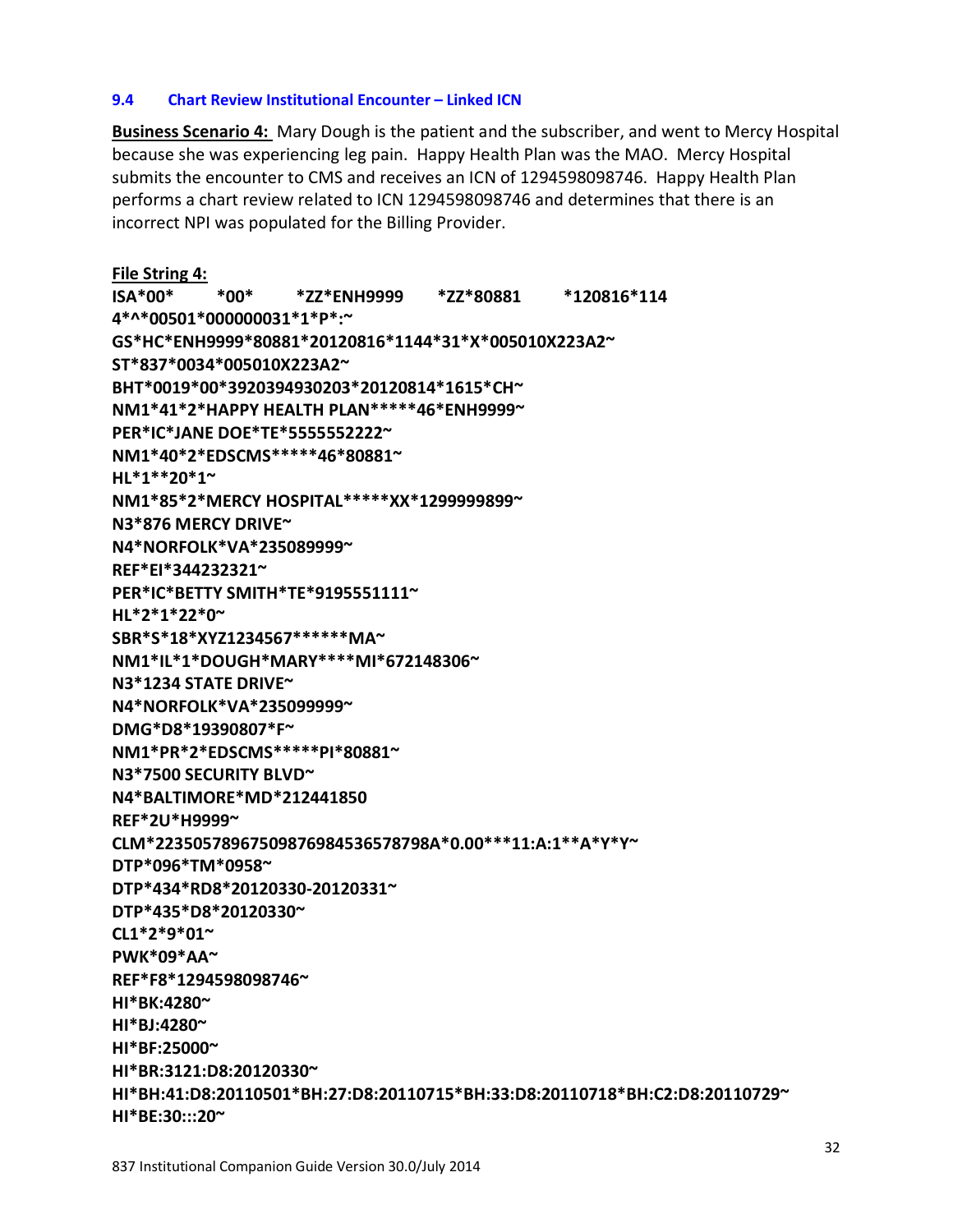33

```
HI*BG:01~ 
NM1*71*1*JONES*AMANDA*AL***XX*1005554106~ 
SBR*P*18*XYZ1234567******16~
AMT*D*0.00~ 
OI***Y***Y~
NM1*IL*1*DOUGH*MARY****MI*672148306~ 
N3*1234 STATE DRIVE~ 
N4*NORFOLK*VA*235099999~ 
NM1*PR*2*HAPPY HEALTH PLAN*****XV*H9999~
N3*705 E HUGH ST~
N4*NORFOLK*VA*235049999~
REF*T4*Y~
LX*1~ 
SV2*0300*HC:81099*0.00*UN*1~
SVD*H9999*87.50*HC:81099**1~
DTP*472*D8*20120330~ 
SE*50*0034~ 
GE*1*31~ 
IEA*1*000000031~
```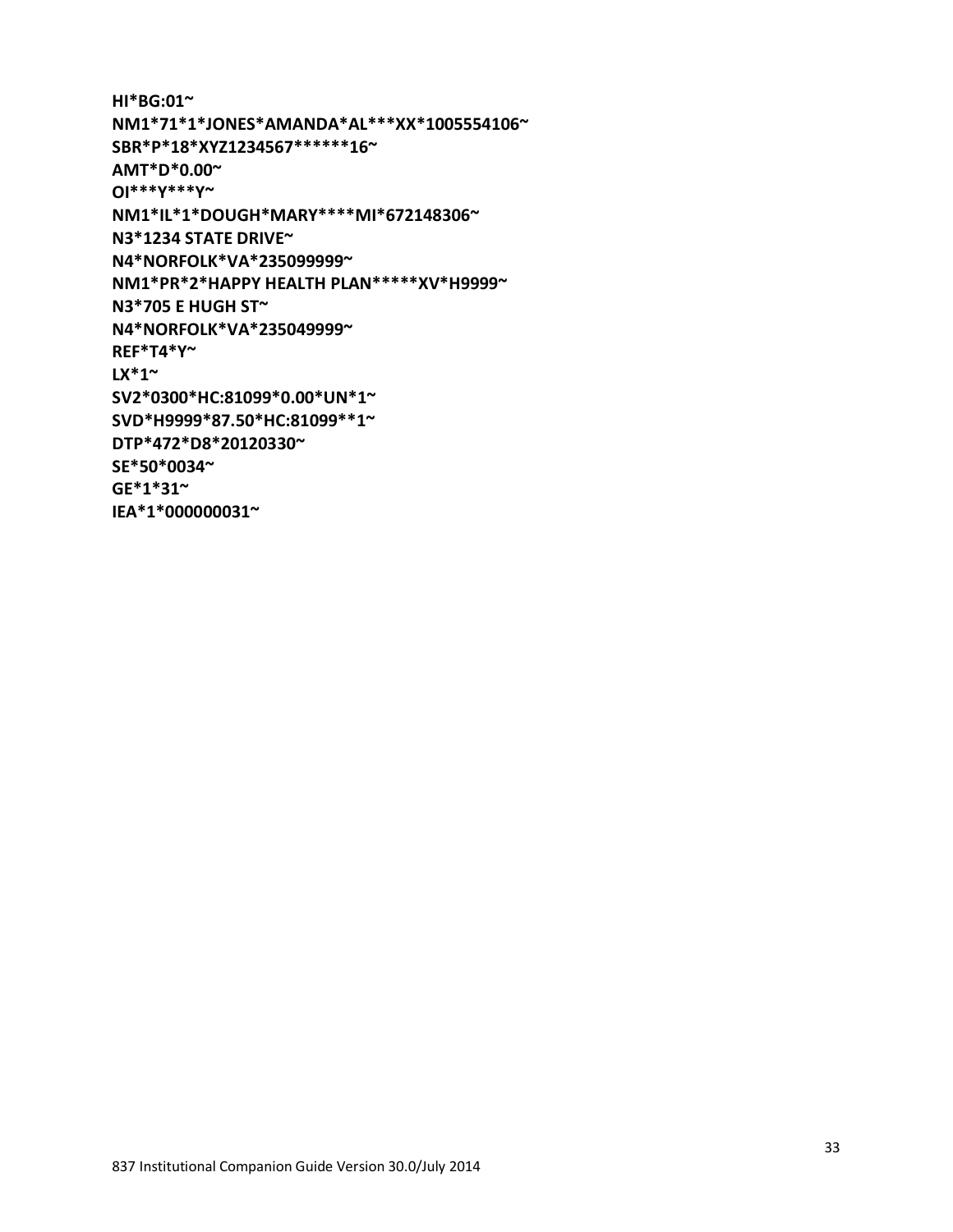#### **9.5 Complete Replacement Institutional Encounter**

**Business Scenario 5:** Mary Dough is the patient and the subscriber, and went to Mercy Hospital because she was experiencing heart pain. Happy Health Plan is the MAO. Mercy Hospital diagnosed Mary with Congestive Heart Failure and diabetes. Happy Health Plan submits the encounter to CMS and receives an ICN 1122978564098. After further investigation, it was determined that Happy Health Plan should not have paid for \$120.00. Happy Health Plan submits a correct and replace adjustment encounter to replace encounter 1122978564098 with the newly submitted encounter.

**File String 5: ISA\*00\* \*00\* \*ZZ\*ENH9999 \*ZZ\*80881 \*120816\*114 4\*^\*00501\*000000554\*1\*P\*:~ GS\*HC\*ENH9999\*80881\*20120816\*1144\*80\*X\*005010X223A2~ ST\*837\*0567\*005010X223A2~ BHT\*0019\*00\*3920394930203\*20120814\*1615\*CH~ NM1\*41\*2\*HAPPY HEALTH PLAN\*\*\*\*\*46\*ENH9999~ PER\*IC\*JANE DOE\*TE\*5555552222~ NM1\*40\*2\*EDSCMS\*\*\*\*\*46\*80881~ HL\*1\*\*20\*1~ NM1\*85\*2\*MERCY HOSPITAL\*\*\*\*\*XX\*1299999999~ N3\*876 MERCY DRIVE~ N4\*NORFOLK\*VA\*235089999~ REF\*EI\*344232321~ PER\*IC\*BETTY SMITH\*TE\*9195551111~ HL\*2\*1\*22\*0~ SBR\*S\*18\*XYZ1234567\*\*\*\*\*\*MA~ NM1\*IL\*1\*DOUGH\*MARY\*\*\*\*MI\*672148306~ N3\*1234 STATE DRIVE~ N4\*NORFOLK\*VA\*235099999~ DMG\*D8\*19390807\*F~ NM1\*PR\*2\*EDSCMS\*\*\*\*\*PI\*80881~ N3\*7500 SECURITY BLVD~ N4\*BALTIMORE\*MD\*212441850 REF\*2U\*H9999~ CLM\*22350578967509876984536578798A\*200.00\*\*\*11:A:7\*\*A\*Y\*Y~ DTP\*096\*TM\*0958 DTP\*434\*RD8\*20120330-20120331~ DTP\*435\*D8\*20120330-20120331~ CL1\*2\*9\*01~ REF\*F8\*1222978564098~ HI\*BK:4280~ HI\*BJ:4280~ HI\*BR:3121:D8:20120330~ HI\*BH:41:D8:20110501\*BH:27:D8:20110715\*BH:33:D8:20110718\*BH:C2:D8:20110729~ HI\*BE:30:::20~**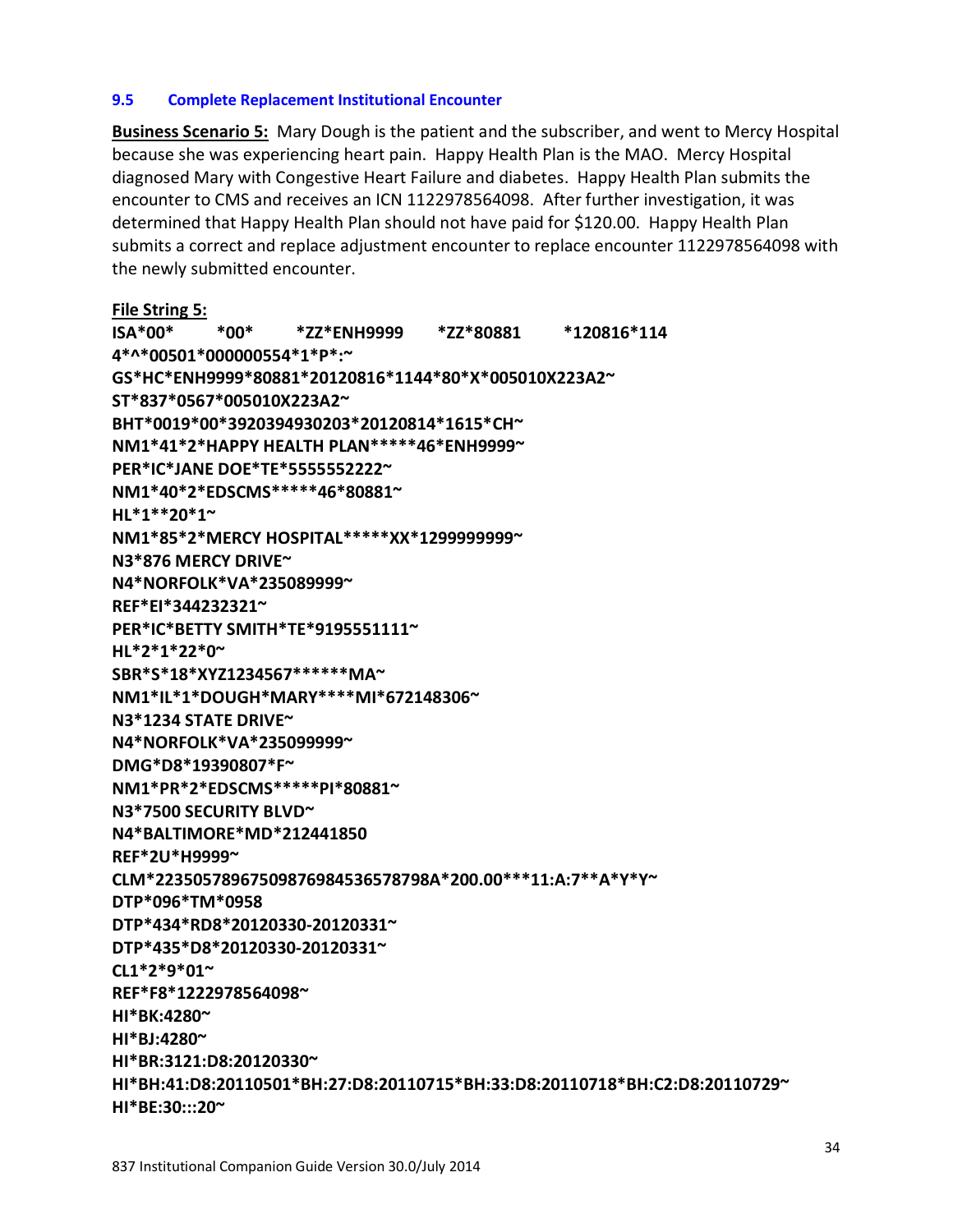35

**HI\*BG:01~ NM1\*71\*1\*JOHNSON\*AMANDA\*AL\*\*\*XX\*1005554104~ SBR\*P\*18\*XYZ1234567\*\*\*\*\*\*16~ CAS\*CO\*39\*120.00~ AMT\*D\*80.00~ OI\*\*\*Y\*\*\*Y~ NM1\*IL\*1\*DOUGH\*MARY\*\*\*\*MI\*672148306~ N3\*1234 STATE DRIVE~ N4\*NORFOLK\*VA\*235099999~ NM1\*PR\*2\*HAPPY HEALTH PLAN\*\*\*\*\*XV\*H9999~ N3\*705 E HUGH ST~ N4\*NORFOLK\*VA\*235048769~ LX\*1~ SV2\*0300\*HC:81099\*200.00\*UN\*1~ DTP\*472\*D8\*20120330~ SVD\*H9999\*0.00\*HC:99212\*\*1~ DTP\*573\*20120401~ SE\*50\*0567~ GE\*1\*80~ IEA\*1\*000000554~**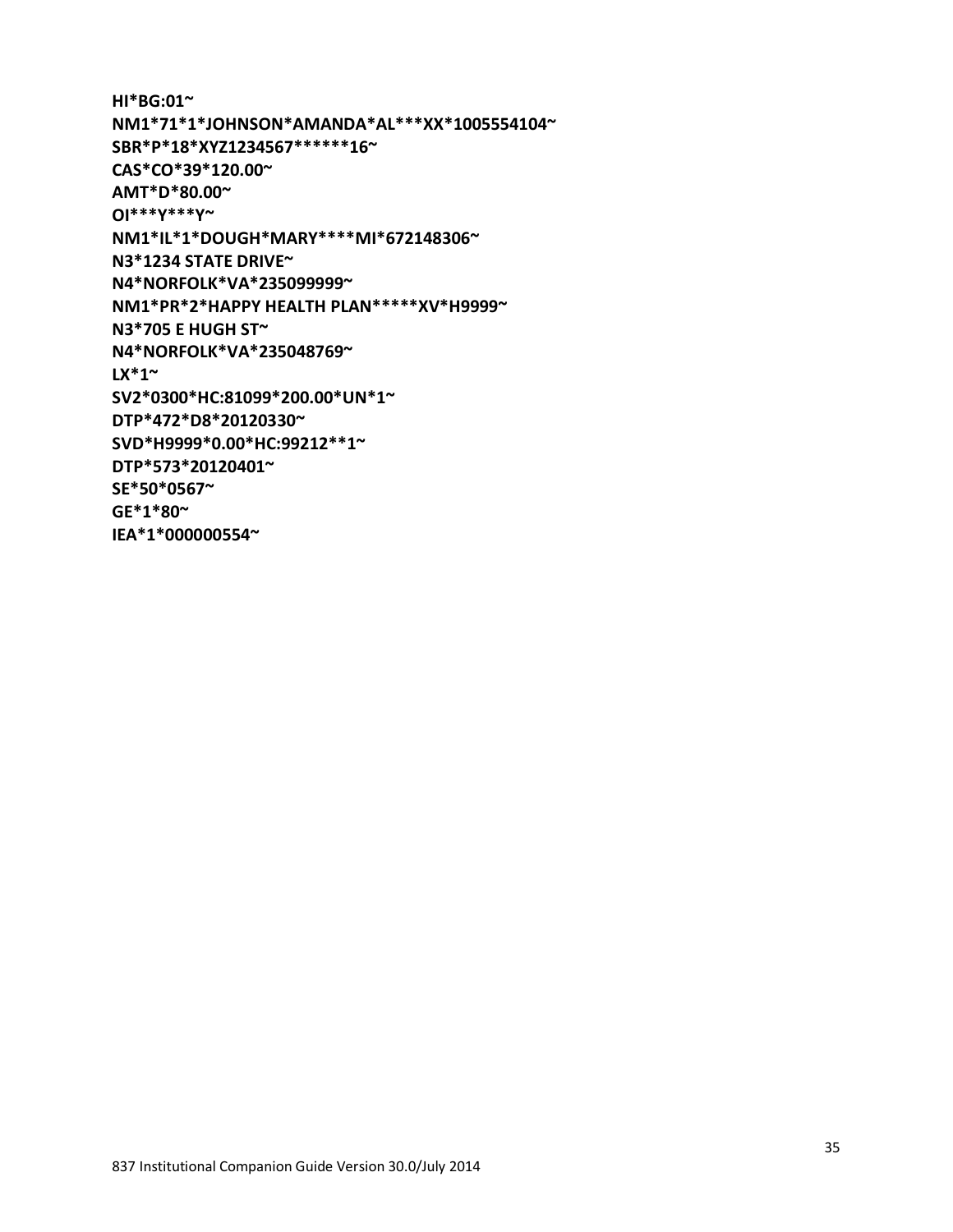#### **9.6 Complete Deletion Institutional Encounter**

**Business Scenario 6:** Mary Dough is the patient and the subscriber, and went to Dr. Elizabeth A. Smart because she was experiencing abdominal pain. Happy Health Plan is the MAO. Dr. Smart diagnosed Mary with abdominal pain. Happy Health Plan submits the encounter to CMS and receives ICN 1212487000032. Happy Health Plan then determines that they mistakenly sent the encounter without it being adjudicated in their internal system, so they want to delete the encounter. Happy Health Plan submits an adjustment encounter to delete the previously submitted encounter 1212487000032.

**File String 6: ISA\*00\* \*00\* \*ZZ\*ENH9999 \*ZZ\*80881 \*120430\*114 4\*^\*00501\*000000298\*1\*P\*:~ GS\*HC\*ENH9999\*80881\*20120430\*1144\*82\*X\*005010X222A1~ ST\*837\*0290\*005010X222A1~ BHT\*0019\*00\*3920394930206\*20120428\*1615\*CH~ NM1\*41\*2\*HAPPY HEALTH PLAN\*\*\*\*\*46\*ENH9999~ PER\*IC\*JANE DOE\*TE\*5555552222~ NM1\*40\*2\*EDSCMS\*\*\*\*\*46\*80881~ HL\*1\*\*20\*1~ NM1\*85\*1\*SMART\*ELIZABETH\*A\*\*MD\*XX\*1299999999~ N3\*123 CENTRAL DRIVE~ N4\*NORFOLK\*VA\*235139999~ REF\*EI\*765879876~ PER\*IC\*BETTY SMITH\*TE\*9195551111~ HL\*2\*1\*22\*0~ SBR\*S\*18\*XYZ1234567\*\*47\*\*\*\*MB~ NM1\*IL\*1\*DOUGH\*MARY\*\*\*\*MI\*672148306~ N3\*1234 STATE DRIVE~ N4\*NORFOLK\*VA\*235099999~ DMG\*D8\*19390807\*F~ NM1\*PR\*2\*EDSCMS\*\*\*\*\*PI\*80881~ N3\*7500 SECURITY BLVD~ N4\*BALTIMORE\*MD\*212441850~ REF\*2U\*H9999~ CLM\*2997677856479709654A\*100.50\*\*\*11:B:8\*Y\*A\*Y\*Y~ REF\*F8\*1212487000032~ HI\*BK:78901~ SBR\*P\*18\*XYZ1234567\*\*\*\*\*\*16~ CAS\*CO\*223\*100.50~ AMT\*D\*0.00~ OI\*\*\*Y\*\*\*Y~ NM1\*IL\*1\*DOUGH\*MARY\*\*\*\*MI\*672148306~ N3\*1234 STATE DRIVE~ N4\*NORFOLK\*VA\*235099999~** 

**NM1\*PR\*2\*HAPPY HEALTH PLAN\*\*\*\*\*XV\*H9999~**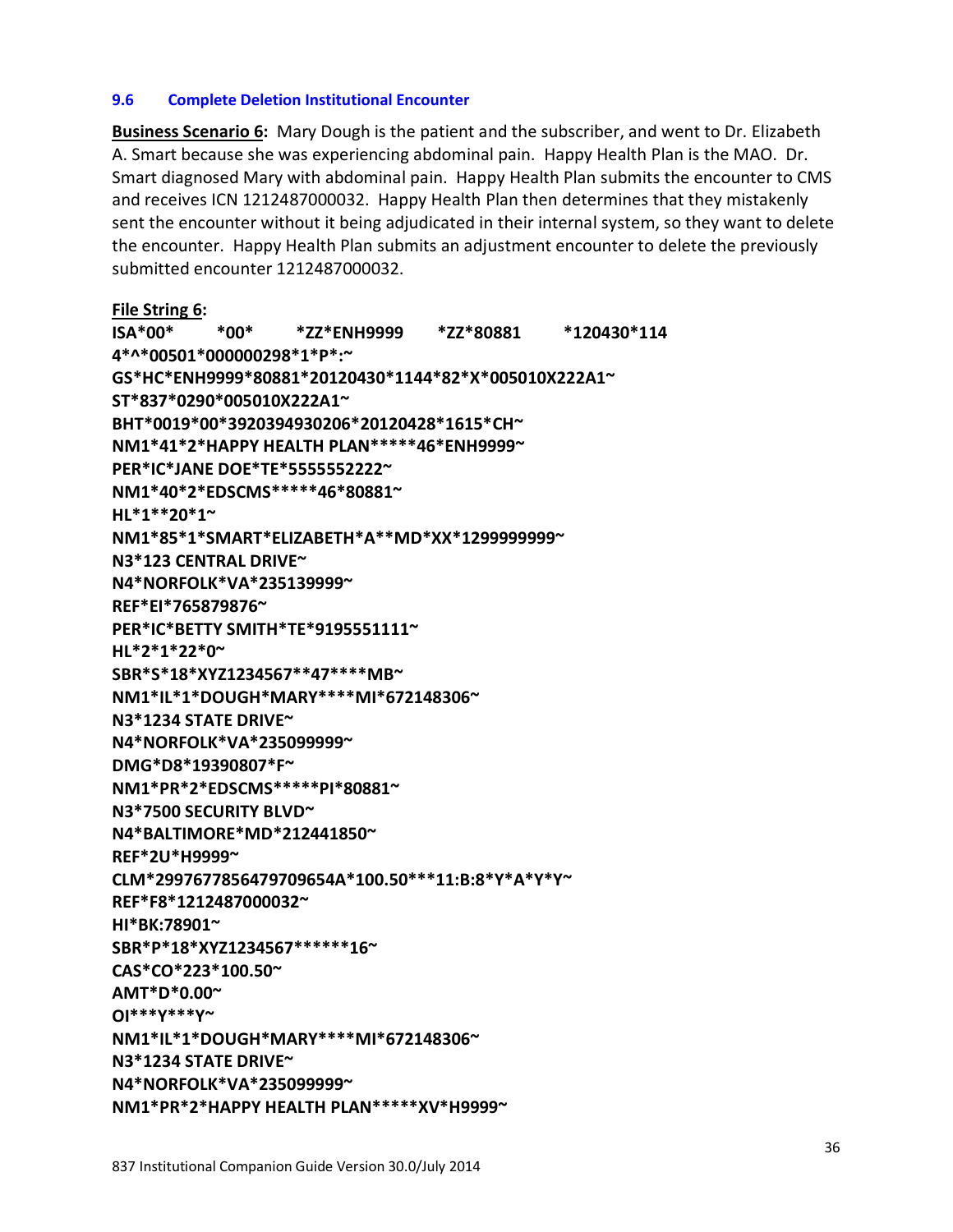**N3\*705 E HUGH ST~ N4\*NORFOLK\*VA\*235049999~ REF\*T4\*Y~ LX\*1~ SV2\*HC:99212\*100.50\*UN\*1\*\*\*1~ DTP\*472\*D8\*20120401~ SVD\*H9999\*0.00\*HC:99212\*\*1~ DTP\*573\*D8\*20120403~ SE\*41\*0290~ GE\*1\*82~** 

**IEA\*1\*000000298~**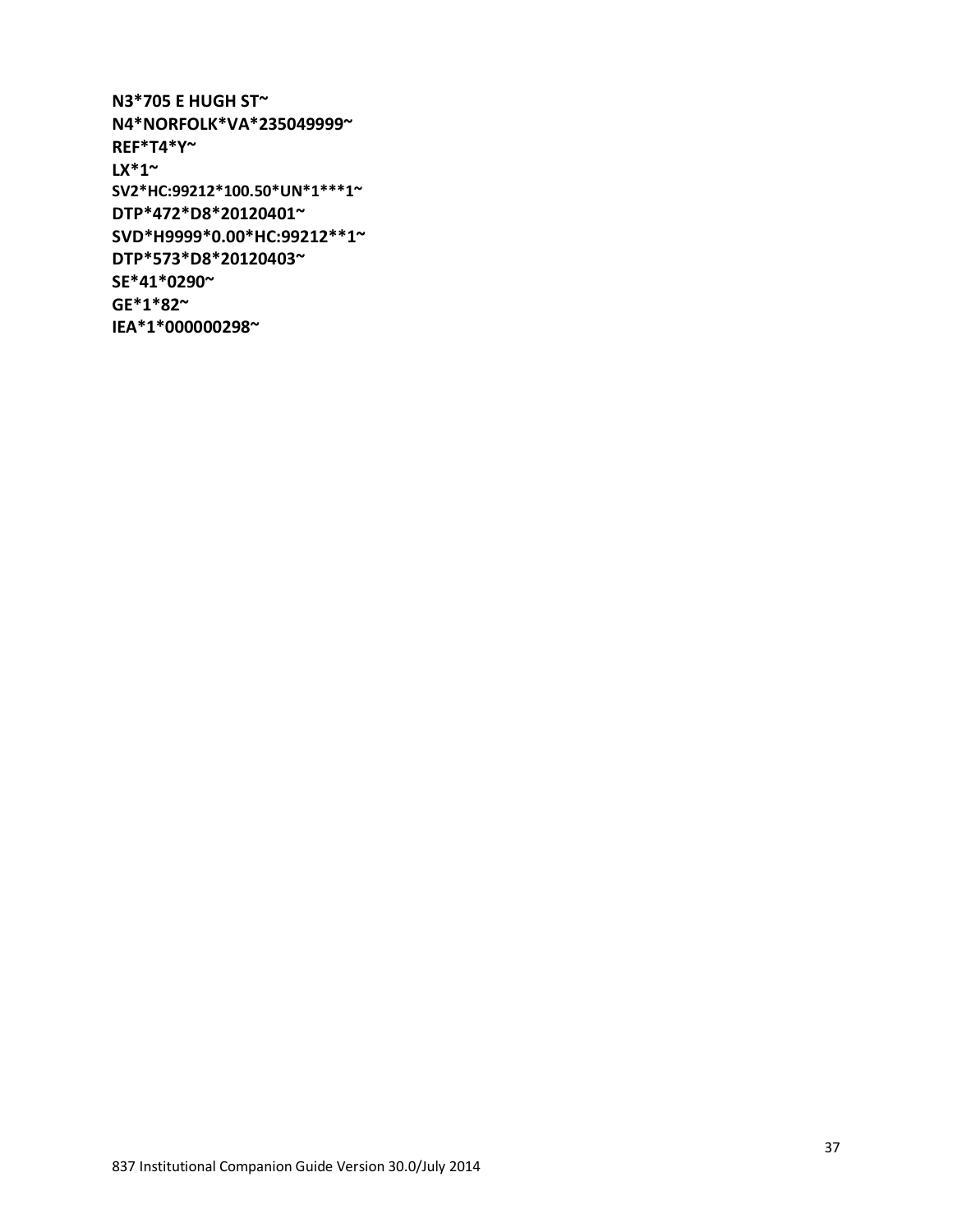#### **LX\*1~**

837 Institutional Companion Guide Version 30.0/July 2014

**9.7 Atypical Provider Institutional Encounter**

an atypical provider. Happy Health Plan was the MAO.

**File String 7: ISA\*00\* \*00\* \*ZZ\*ENH9999 \*ZZ\*80881 \*120816\*114 4\*^\*00501\*000000032\*1\*P\*:~ GS\*HC\*ENH9999\*80881\*20120816\*1144\*35\*X\*005010X223A2~ ST\*837\*0039\*005010X223A2~ BHT\*0019\*00\*3920394930203\*20120814\*1615\*CH~ NM1\*41\*2\*HAPPY HEALTH PLAN\*\*\*\*\*46\*ENH9999~ PER\*IC\*JANE DOE\*TE\*5555552222~ NM1\*40\*2\*EDSCMS\*\*\*\*\*46\*80881~ HL\*1\*\*20\*1~ NM1\*85\*2\*MERCY SERVICES\*\*\*\*\*XX\*1999999976~ N3\*876 MERCY DRIVE~ N4\*NORFOLK\*VA\*235089999~ REF\*EI\*199999997~ PER\*IC\*BETTY SMITH\*TE\*9195551111~ HL\*2\*1\*22\*0~ SBR\*S\*18\*XYZ1234567\*\*\*\*\*\*MA~ NM1\*IL\*1\*DOUGH\*MARY\*\*\*\*MI\*672148306~ N3\*1234 STATE DRIVE~ N4\*NORFOLK\*VA\*235099999~ DMG\*D8\*19390807\*F~ NM1\*PR\*2\*EDSCMS\*\*\*\*\*PI\*80881~ N3\*7500 SECURITY BLVD~ N4\*BALTIMORE\*MD\*212441850 REF\*2U\*H9999~ CLM\*22350578967509876984536578799A\*50.00\*\*\*83:A:1\*\*A\*Y\*Y~ DTP\*434\*RD8\*20120330-20120331~ CL1\*9\*9\*01~ HI\*BK:78099~ NTE\*ADD\* NO NPI ON PROVIDER CLAIM NO EIN ON PROVIDER CLAIM~ SBR\*P\*18\*XYZ1234567\*\*\*\*\*\*16~ AMT\*D\*50.00~ OI\*\*\*Y\*\*\*Y~ NM1\*IL\*1\*DOUGH\*MARY\*\*\*\*MI\*672148306~ N3\*1234 STATE DRIVE~ N4\*NORFOLK\*VA\*235099999~ NM1\*PR\*2\*HAPPY HEALTH PLAN\*\*\*\*\*XV\*H9999~ N3\*705 E HUGH ST~ N4\*NORFOLK\*VA\*235049999~ REF\*T4\*Y~**

**Business Scenario 7:** Mary Dough is the patient and the subscriber, and receives services from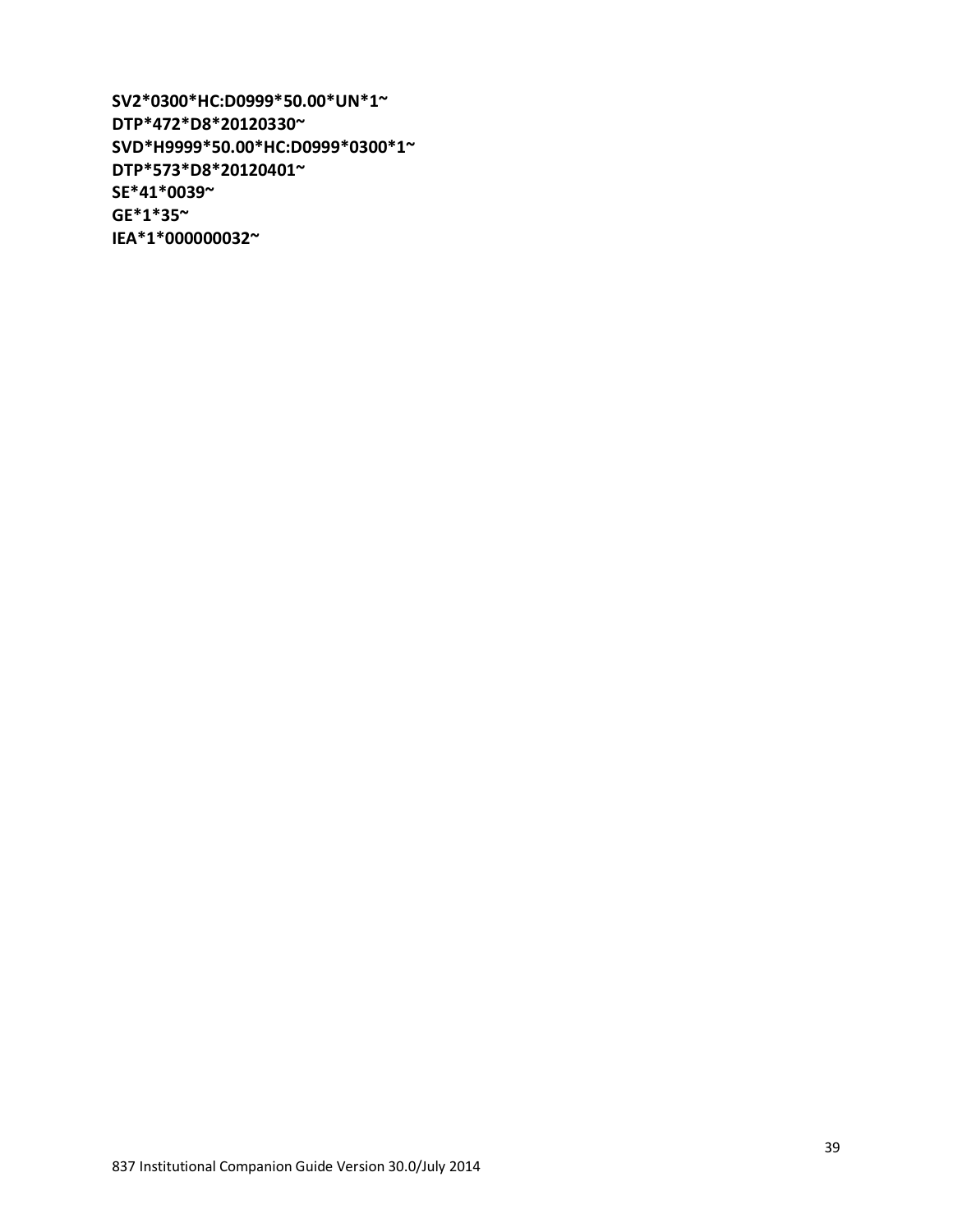# **9.8 Paper Generated Institutional Encounter**

**Business Scenario 8:** Mary Dough is the patient and the subscriber, and receives services from Mercy Health Plan. Mercy Health Plan submits the claim to Happy Health Plan on a UB-04. Happy Health Plan is the MAO and converts the paper claim into an electronic submission.

**File String 8: ISA\*00\* \*00\* \*ZZ\*ENH9999 \*ZZ\*80881 \*120816\*114 4\*^\*00501\*000000032\*1\*P\*:~ GS\*HC\*ENH9999\*80881\*20120816\*1144\*35\*X\*005010X223A2~ ST\*837\*0039\*005010X223A2~ BHT\*0019\*00\*3920394930203\*20120814\*1615\*CH~ NM1\*41\*2\*HAPPY HEALTH PLAN\*\*\*\*\*46\*ENH9999~ PER\*IC\*JANE DOE\*TE\*5555552222~ NM1\*40\*2\*EDSCMS\*\*\*\*\*46\*80881~ HL\*1\*\*20\*1~ NM1\*85\*2\*MERCY SERVICES\*\*\*\*\*XX\*1234999999~ N3\*876 MERCY DRIVE~ N4\*NORFOLK\*VA\*235089999~ REF\*EI\*128752354~ PER\*IC\*BETTY SMITH\*TE\*9195551111~ HL\*2\*1\*22\*0~ SBR\*S\*18\*XYZ1234567\*\*\*\*\*\*MA~ NM1\*IL\*1\*DOUGH\*MARY\*\*\*\*MI\*672148306~ N3\*1234 STATE DRIVE~ N4\*NORFOLK\*VA\*235099999~ DMG\*D8\*19390807\*F~ NM1\*PR\*2\*EDSCMS\*\*\*\*\*PI\*80881~ N3\*7500 SECURITY BLVD~ N4\*BALTIMORE\*MD\*212441850~ REF\*2U\*H9999~ CLM\*22350578967509876984536578799A\*50.00\*\*\*83:A:1\*\*A\*Y\*Y~ DTP\*434\*RD8\*20120330-20120331~ CL1\*9\*9\*01~ PWK\*OZ\*AA~ HI\*BK:78099~ SBR\*P\*18\*XYZ1234567\*\*\*\*\*\*16~ AMT\*D\*50.00~ OI\*\*\*Y\*\*\*Y~ NM1\*IL\*1\*DOUGH\*MARY\*\*\*\*MI\*672148306~ N3\*1234 STATE DRIVE~ N4\*NORFOLK\*VA\*235099999~ NM1\*PR\*2\*HAPPY HEALTH PLAN\*\*\*\*\*XV\*H9999~ N3\*705 E HUGH ST~ N4\*NORFOLK\*VA\*235049999~**

**REF\*T4\*Y~**

837 Institutional Companion Guide Version 30.0/July 2014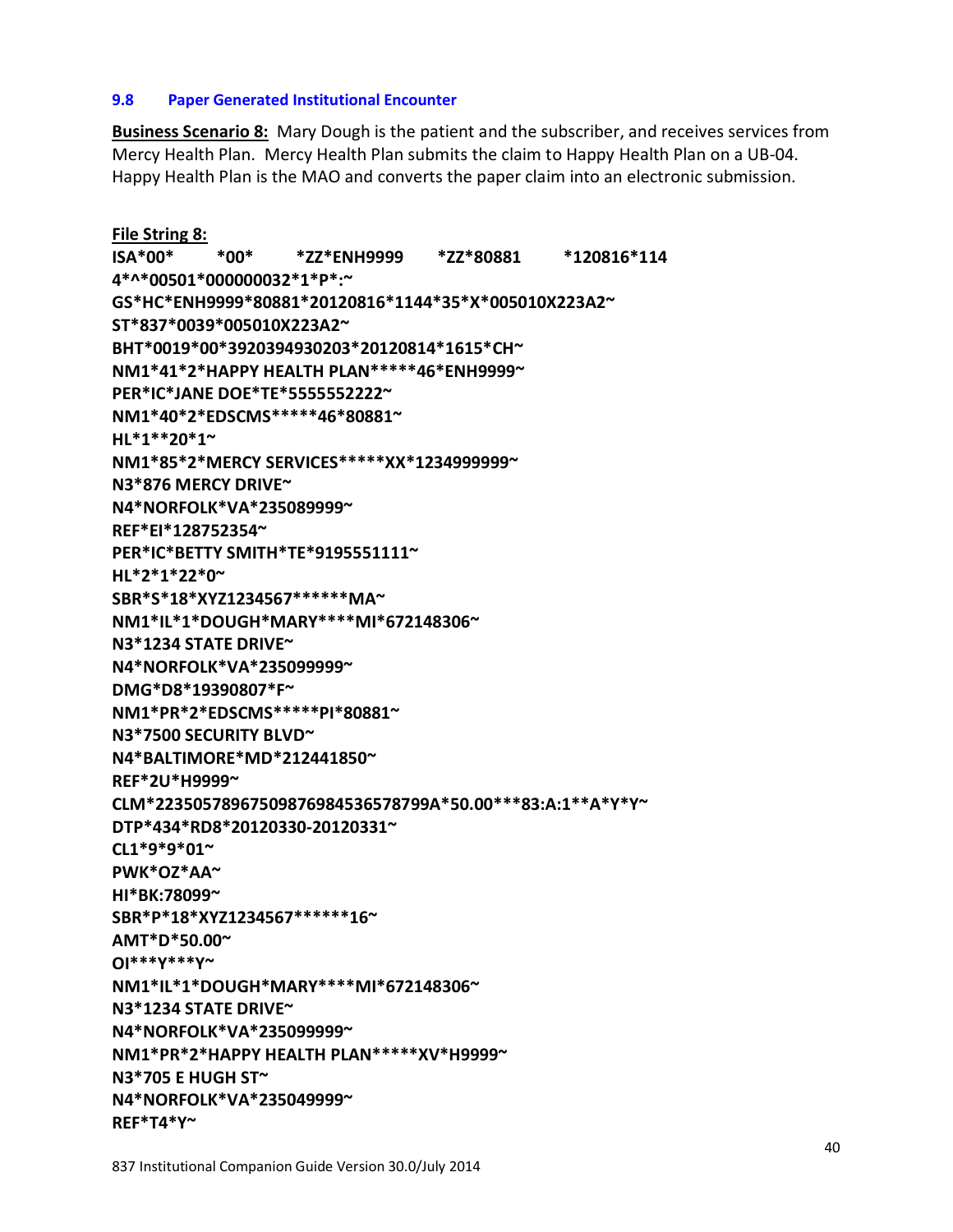**LX\*1~ SV2\*0300\*HC:D0999\*50.00\*UN\*1~ DTP\*472\*D8\*20120330~ SVD\*H9999\*50.00\*HC:D0999\*0300\*1~ DTP\*573\*D8\*20120403~ SE\*42\*0039~ GE\*1\*35~ IEA\*1\*000000032~**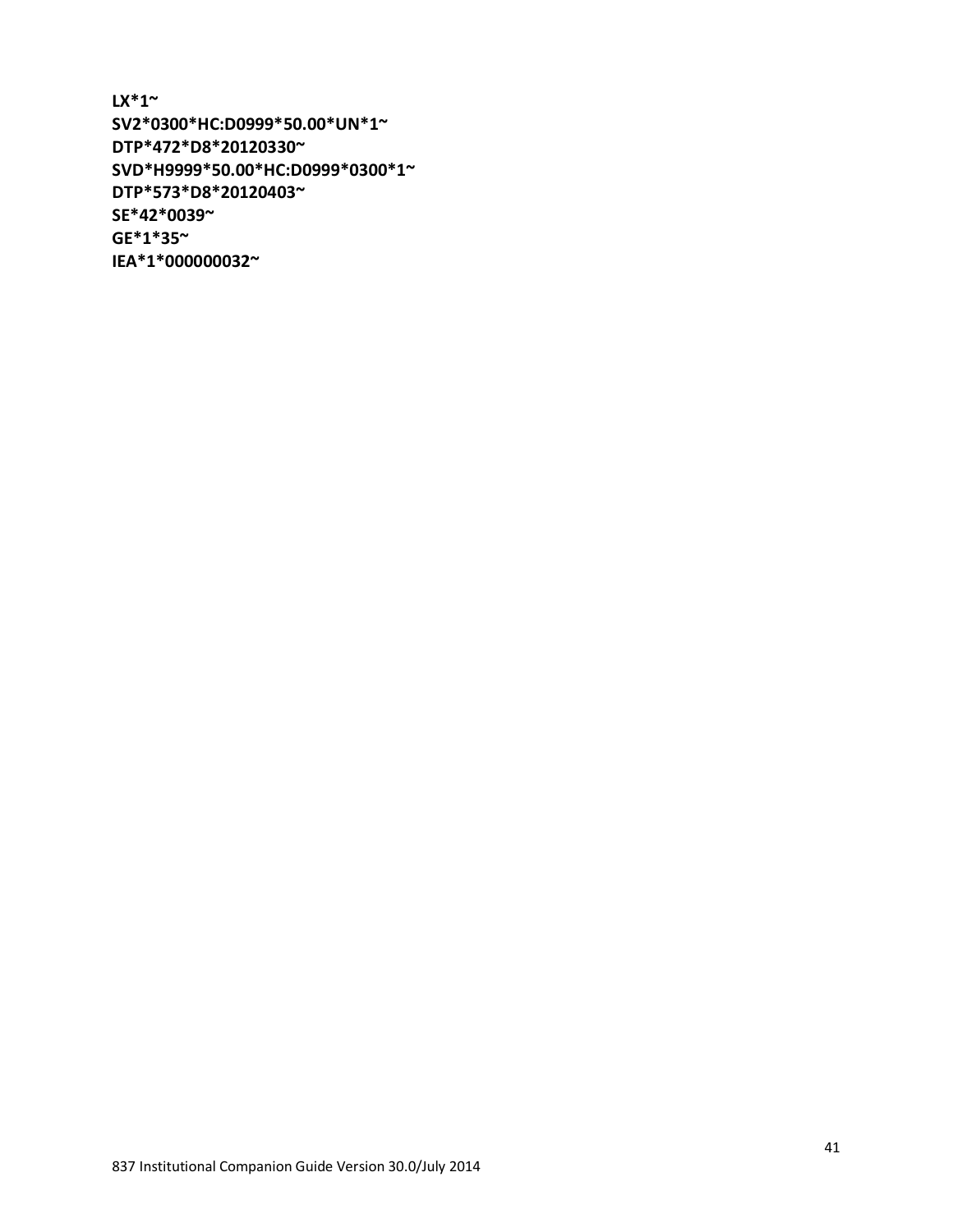## **NM1\*IL\*1\*DOUGH\*MARY\*\*\*\*MI\*672148306~**

**NM1\*PR\*2\*HAPPY HEALTH PLAN\*\*\*\*\*XV\*H9999~**

837 Institutional Companion Guide Version 30.0/July 2014

**OI\*\*\*Y\*\*\*Y~**

**AMT\*D\*700.00**

**N3\*1234 STATE DRIVE~** 

**N4\*NORFOLK\*VA\*235099999~** 

**NM1\*71\*1\*JONES\*AMANDA\*AL\*\*\*XX\*1005554104~ SBR\*P\*18\*XYZ1234567\*\*\*\*\*\*16~**

**9.9 True Coordination of Benefits Institutional Encounter**

with Congestive Health Failure as the primary diagnosis and diabetes.

**ISA\*00\* \*00\* \*ZZ\*ENH9999 \*ZZ\*80881 \*120816\*114**

**GS\*HC\*ENH9999\*80881\*20120816\*1144\*31\*X\*005010X223A2~** 

**BHT\*0019\*00\*3920394930203\*20120814\*1615\*CH~ NM1\*41\*2\*HAPPY HEALTH PLAN\*\*\*\*\*46\*ENH9999~** 

**NM1\*85\*2\*MERCY HOSPITAL\*\*\*\*\*XX\*1299999999~** 

**Business Scenario 9:** Mary Dough is the patient and the subscriber and was admitted into Mercy Hospital because she was complaining of heart pain. Happy Health Plan was the MAO. Other Health Plan also provided payment for Mary Dough. Mercy Hospital diagnosed Mary

**HI\*BK:78901~** 

**CL1\*2\*9\*01~** 

**DTP\*435\*D8\*20120330~**

**DTP\*434\*RD8\*20120330-20120331~** 

**DTP\*096\*TM\*0958~**

**CLM\*22350578967509876984536578799A\*712.00\*\*\*11:A:1\*\*A\*Y\*Y~** 

42

**REF\*2U\*H9999~**

**N4\*BALTIMORE\*MD\*212441850**

**File String 9:**

**HL\*1\*\*20\*1~** 

**N3\*7500 SECURITY BLVD~**

**NM1\*PR\*2\*EDSCMS\*\*\*\*\*PI\*80881~** 

**DMG\*D8\*19390807\*F~** 

**SBR\*S\*18\*XYZ1234567\*\*\*\*\*\*MA~** 

**N4\*NORFOLK\*VA\*235099999~** 

**N4\*NORFOLK\*VA\*235089999~** 

**PER\*IC\*BETTY SMITH\*TE\*9195551111~**

**NM1\*IL\*1\*DOUGH\*MARY\*\*\*\*MI\*672148306~** 

**4\*^\*00501\*000000031\*1\*P\*:~** 

**ST\*837\*0034\*005010X223A2~** 

**PER\*IC\*JANE DOE\*TE\*5555552222~ NM1\*40\*2\*EDSCMS\*\*\*\*\*46\*80881~** 

**N3\*1234 STATE DRIVE~** 

**N3\*876 MERCY DRIVE~** 

**REF\*EI\*344232321~**

**HL\*2\*1\*22\*0~**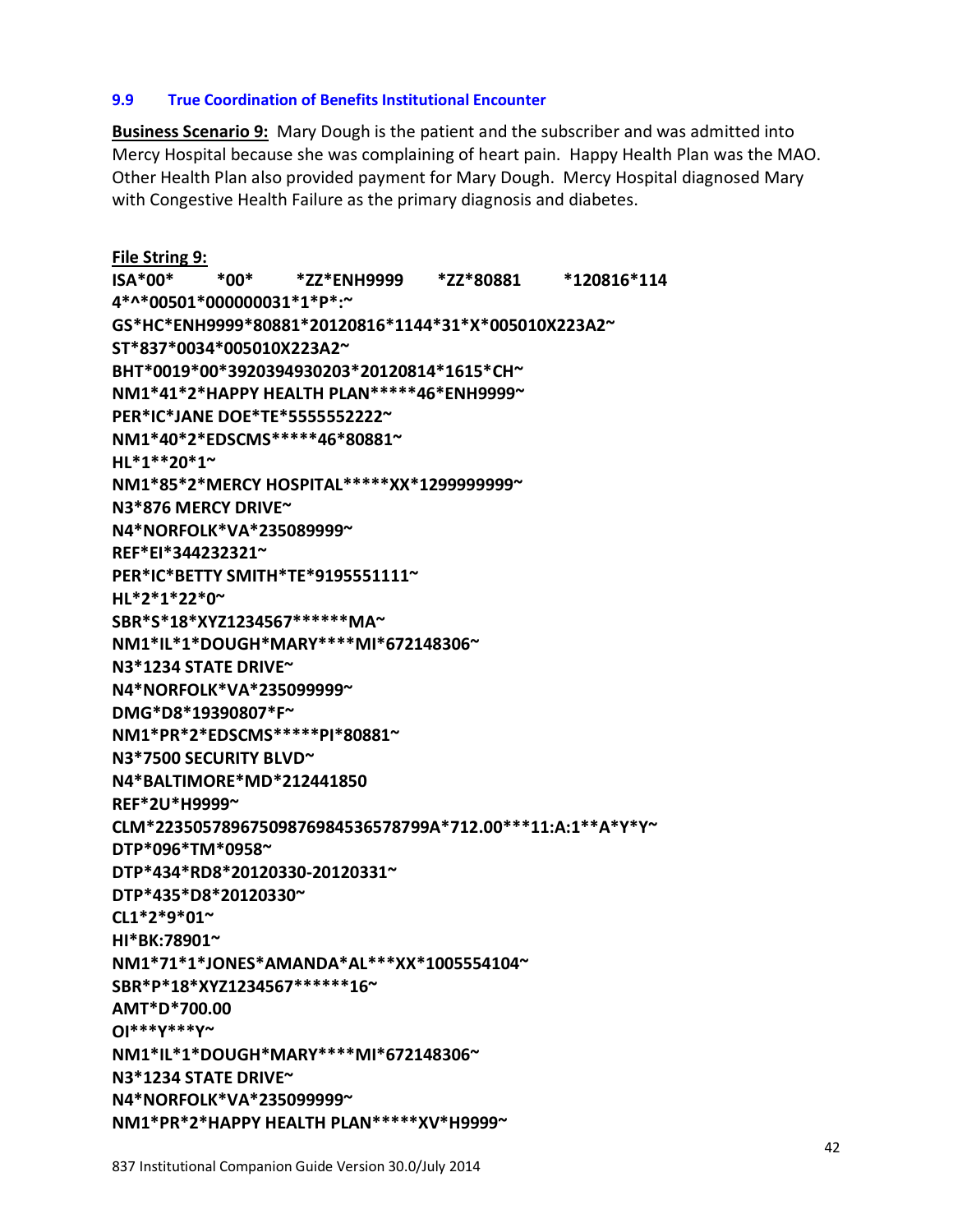43

**N3\*705 E HUGH ST~ N4\*NORFOLK\*VA\*235049999~ SBR\*T\*18\*XYZ3489388\*\*\*\*\*\*16~ CAS\*CO\*223\*700.00~ AMT\*D\*12.00~ OI\*\*\*Y\*\*\*Y~ NM1\*IL\*1\*DOUGH\*MARY\*\*\*\*MI\*672148306~ N3\*1234 STATE DRIVE~ N4\*NORFOLK\*VA\*235099999~ NM1\*PR\*2\*OTHER HEALTH PLAN\*\*\*\*\*XV\*PAYER01~ N3\*400 W 21 ST~ N4\*NORFOLK\*VA\*235059999~ DTP\*573\*D8\*20120401~ REF\*T4\*Y LX\*1~ SV2\*0300\*HC:81099\*712.00\*UN\*1~ DTP\*472\*D8\*20120330~ SVD\*H9999\*700.00\*HC:D0999\*0300\*1~ CAS\*CO\*45\*12.00~ DTP\*573\*D8\*20120401~ SE\*56\*0034~ GE\*1\*31~ IEA\*1\*000000031~**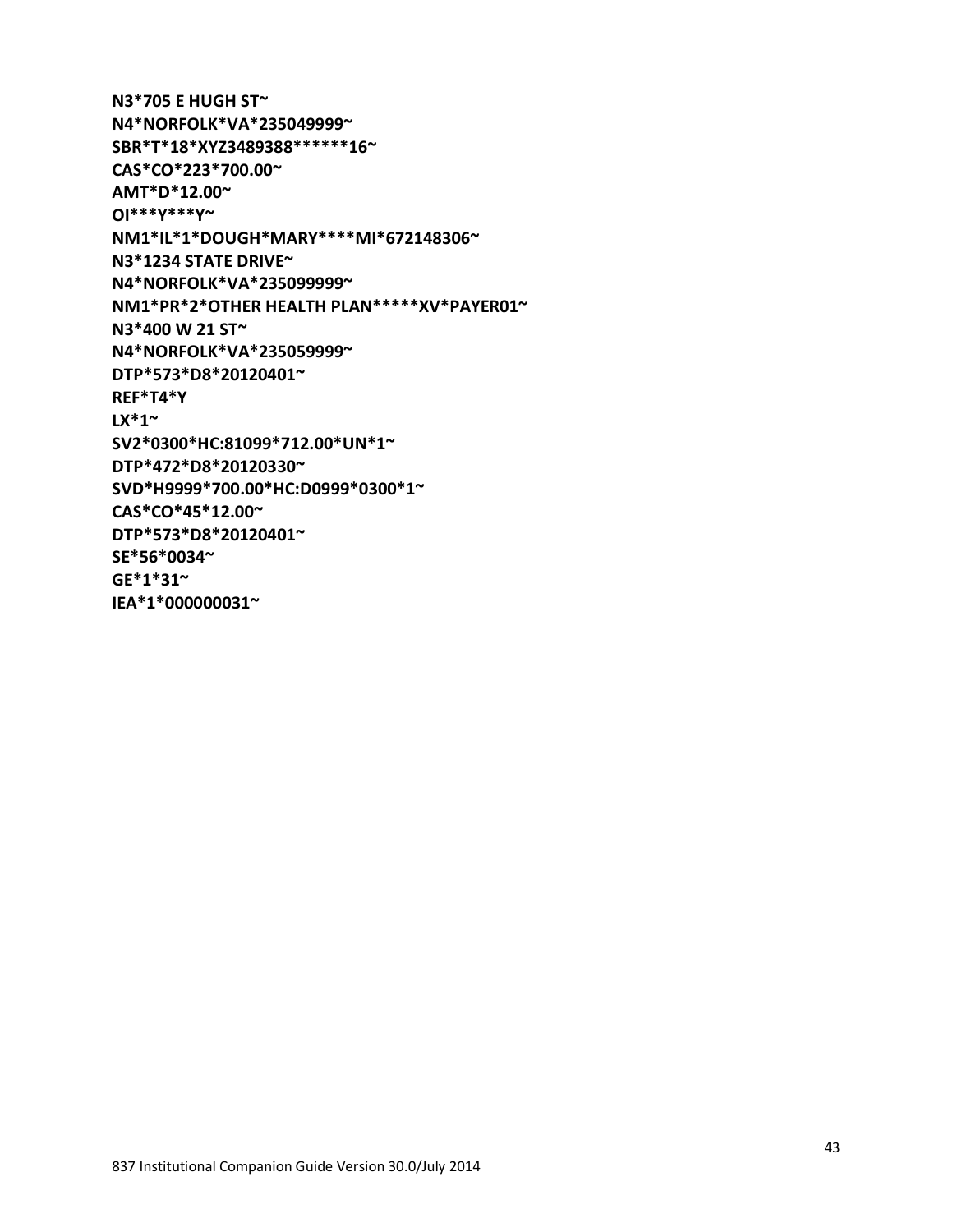# **9.10 Bundled Institutional Encounter**

**Business Scenario 10:** Mary Dough is the patient and the subscriber and was admitted into Mercy Hospital because she was complaining of heart pain. Happy Health Plan was the MAO. Mercy Hospital diagnosed Mary with Congestive Health Failure as the primary diagnosis and diabetes.

**File String 10: ISA\*00\* \*00\* \*ZZ\*ENH9999 \*ZZ\*80881 \*120816\*114 4\*^\*00501\*000000031\*1\*P\*:~ GS\*HC\*ENH9999\*80881\*20120816\*1144\*31\*X\*005010X223A2~ ST\*837\*0034\*005010X223A2~ BHT\*0019\*00\*3920394930203\*20120814\*1615\*CH~ NM1\*41\*2\*HAPPY HEALTH PLAN\*\*\*\*\*46\*ENH9999~ PER\*IC\*JANE DOE\*TE\*5555552222~ NM1\*40\*2\*EDSCMS\*\*\*\*\*46\*80881~ HL\*1\*\*20\*1~ NM1\*85\*2\*MERCY HOSPITAL\*\*\*\*\*XX\*1299999999~ N3\*876 MERCY DRIVE~ N4\*NORFOLK\*VA\*235089999~ REF\*EI\*344232321~ PER\*IC\*BETTY SMITH\*TE\*9195551111~ HL\*2\*1\*22\*0~ SBR\*S\*18\*XYZ1234567\*\*\*\*\*\*MA~ NM1\*IL\*1\*DOUGH\*MARY\*\*\*\*MI\*672148306~ N3\*1234 STATE DRIVE~ N4\*NORFOLK\*VA\*235099999~ DMG\*D8\*19390807\*F~ NM1\*PR\*2\*EDSCMS\*\*\*\*\*PI\*80881~ N3\*7500 SECURITY BLVD~ N4\*BALTIMORE\*MD\*212441850 REF\*2U\*H9999~ CLM\*22350578967509876984536578798A\*100.00\*\*\*11:A:1\*\*A\*Y\*Y~ DTP\*096\*TM\*0958~ DTP\*434\*RD8\*20120330-20120331~ DTP\*435\*D8\*20120330~ CL1\*2\*9\*01~ HI\*BK:4280~ HI\*BJ:4280~ HI\*BF:25000~ HI\*BR:3121:D8:20120330~ HI\*BH:41:D8:20110501\*BH:27:D8:20110715\*BH:33:D8:20110718\*BH:C2:D8:20110729~ HI\*BE:30:::20~ HI\*BG:01~ NM1\*71\*1\*JONES\*AMANDA\*AL\*\*\*XX\*1005554104~** 

**SBR\*P\*18\*XYZ1234567\*\*\*\*\*\*16~**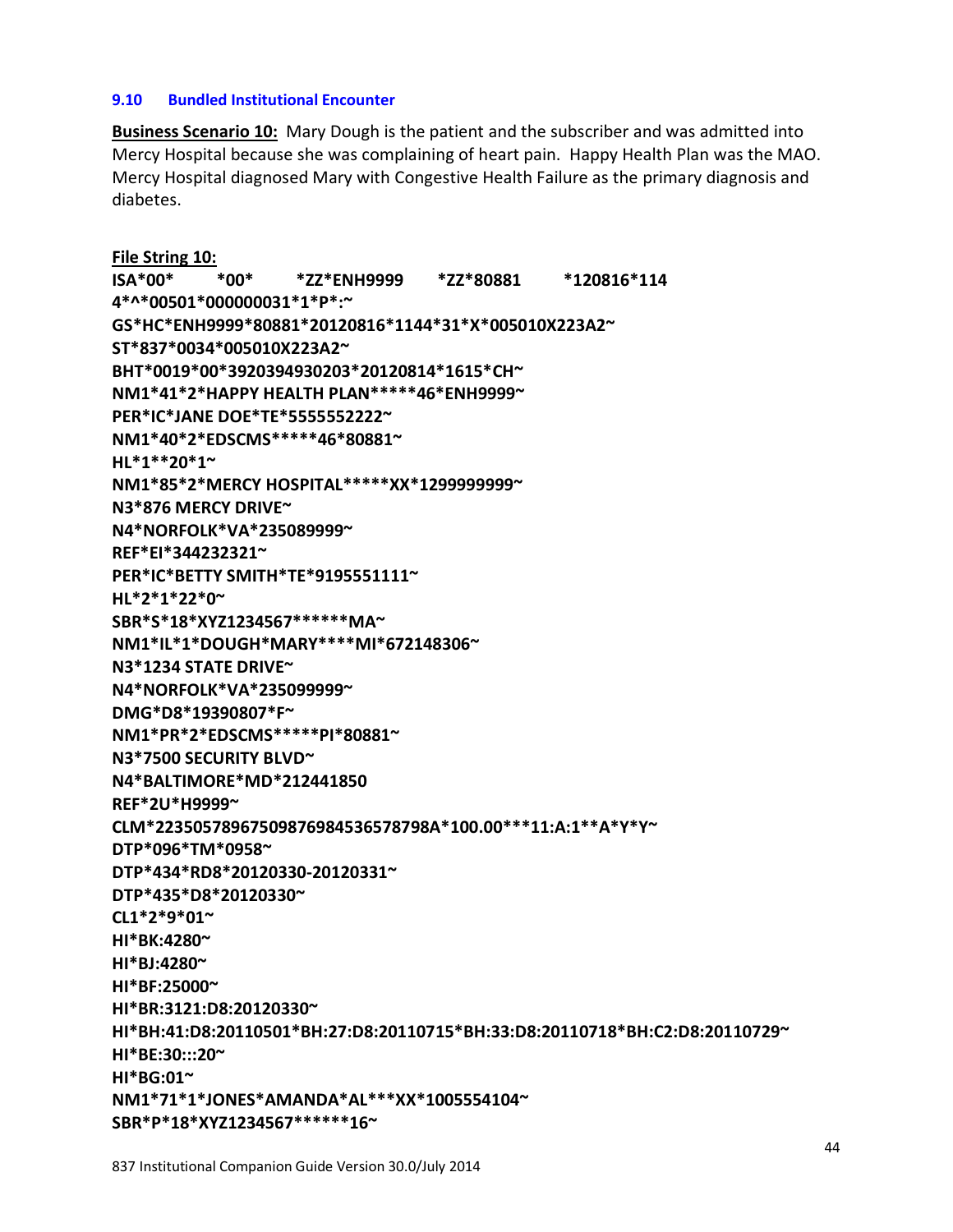**AMT\*D\*9.48~ OI\*\*\*Y\*\*\*Y~ NM1\*IL\*1\*DOUGH\*MARY\*\*\*\*MI\*672148306~ N3\*1234 STATE DRIVE~ N4\*NORFOLK\*VA\*235099999~ NM1\*PR\*2\*HAPPY HEALTH PLAN\*\*\*\*\*XV\*H9999~ N3\*705 E HUGH ST~ N4\*NORFOLK\*VA\*235049999~ REF\*T4\*Y~ LX\*1~ SV2\*HC:82374\*50.00\*UN\*1\*\*\*1~ DTP\*472\*D8\*20120401~ SVD\*H9999\*9.48\*HC:80051\*\*1~ CAS\*CO\*45\*40.52~ DTP\*573\*D8\*20120403~ LX\*2~ SV2\*HC:82435\*50.00\*UN\*1\*11~ DTP\*472\*D8\*20120401~ SVD\*H9999\*0.00\*HC:80051\*\*1\*1~ CAS\*OA\*97\*50.00~ DTP\*573\*D8\*20120403~ SE\*57\*0034~ GE\*1\*31~ IEA\*1\*000000031~**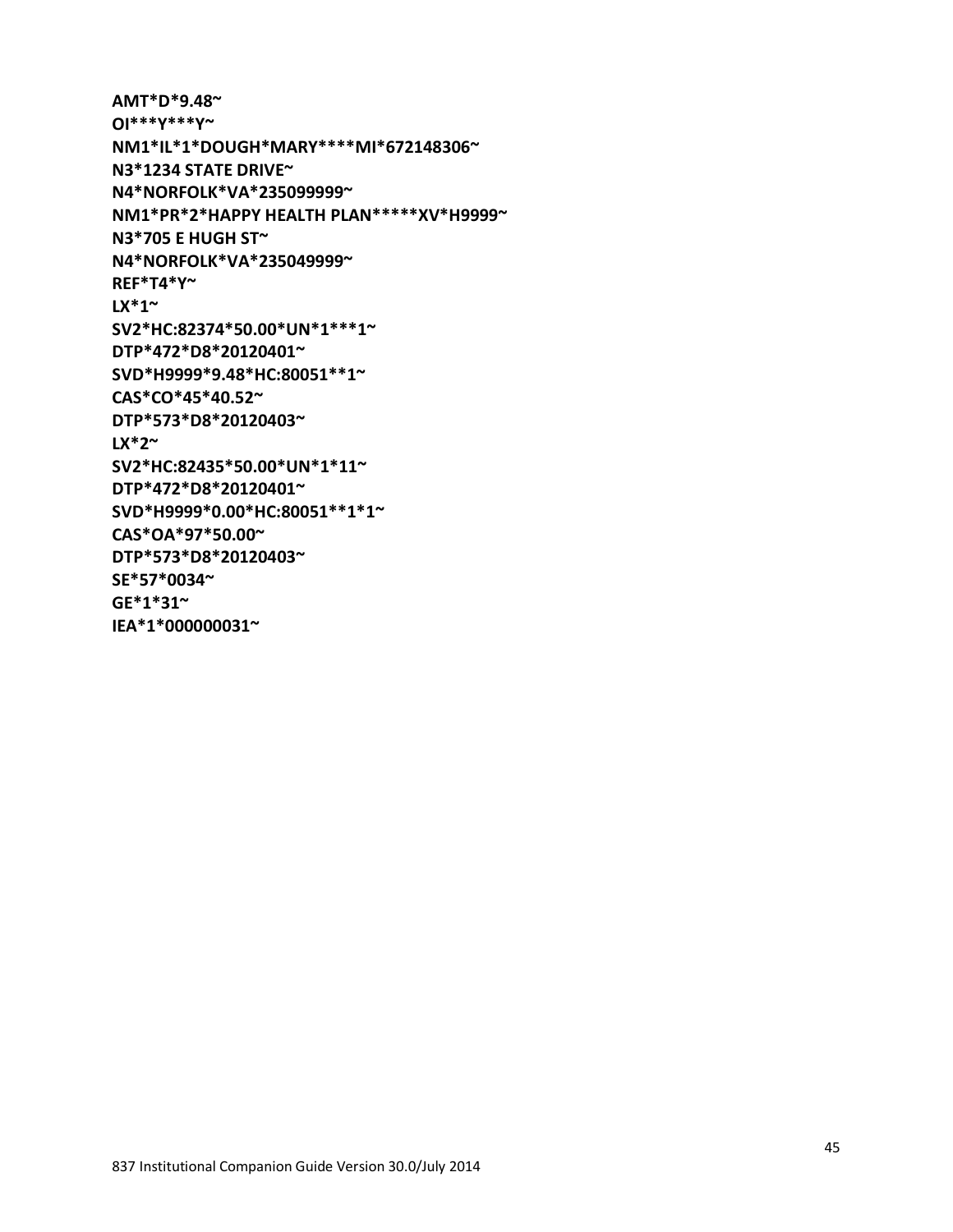#### **10.0 Encounter Data Institutional Processing and Pricing System Edits**

After an Institutional encounter passes translator and CEM level editing and receives an ICN on the 277CA acknowledgement report, the EDFES then transfers the encounter to the Encounter Data Institutional Processing and Pricing System (EDIPPS), where editing, processing, pricing, and storage occurs. In order to assist MAOs and other entities with submission of encounter data through the EDIPPS, CMS has provided the current list of the EDIPPS edits identified in Table 13.

**Note:** The edit descriptions listed in Table 13 were revised to identify a maximum of 41 characters in order to display a more comprehensive explanation of edits on the MAO-002 Reports.

The EDIPPS edits are organized in nine (9) different categories, as provided in Table 13, Column 2. The EDIPPS edit categories include the following:

- Validation
- Provider
- Beneficiary
- Reference
- Limit
- Conflict
- Pricing
- Duplicate
- NCCI

Table 13, Column 3 identifies two (2) edit dispositions: Informational and Reject. Informational edits will cause the encounter to be flagged; however, the Informational edit will not cause processing and/or pricing to cease. Reject edits will cause an encounter to stop processing and/or pricing, and the MAO or other entity must resubmit the encounter through the EDFES. The encounter must then pass translator and CEM level editing prior to transferring the data to the EDIPPS for reprocessing. The EDIPPS edit description, as found in Table 13, Column 4, is included on the EDPS transaction reports to provide further information for the MAO or other entity to identify the specific reason for the edit generated.

If there is no reject edit at the header level and at least one of the lines is accepted, then the encounter is accepted. If there is no reject edit at the header level, but all lines reject, then the encounter will reject. If there is a reject edit at the header level, the encounter will reject.

Table 13 reflects only the currently programmed EDIPPS edits. MAOs and other entities should note that, as testing progresses, it may be determined that the current edits require modifications, additional edits may be necessary, or edits may be deactivated. MAOs and other entities must always reference the most recent version of the CMS EDS 837-I Companion Guide to determine the current edits in the EDIPPS.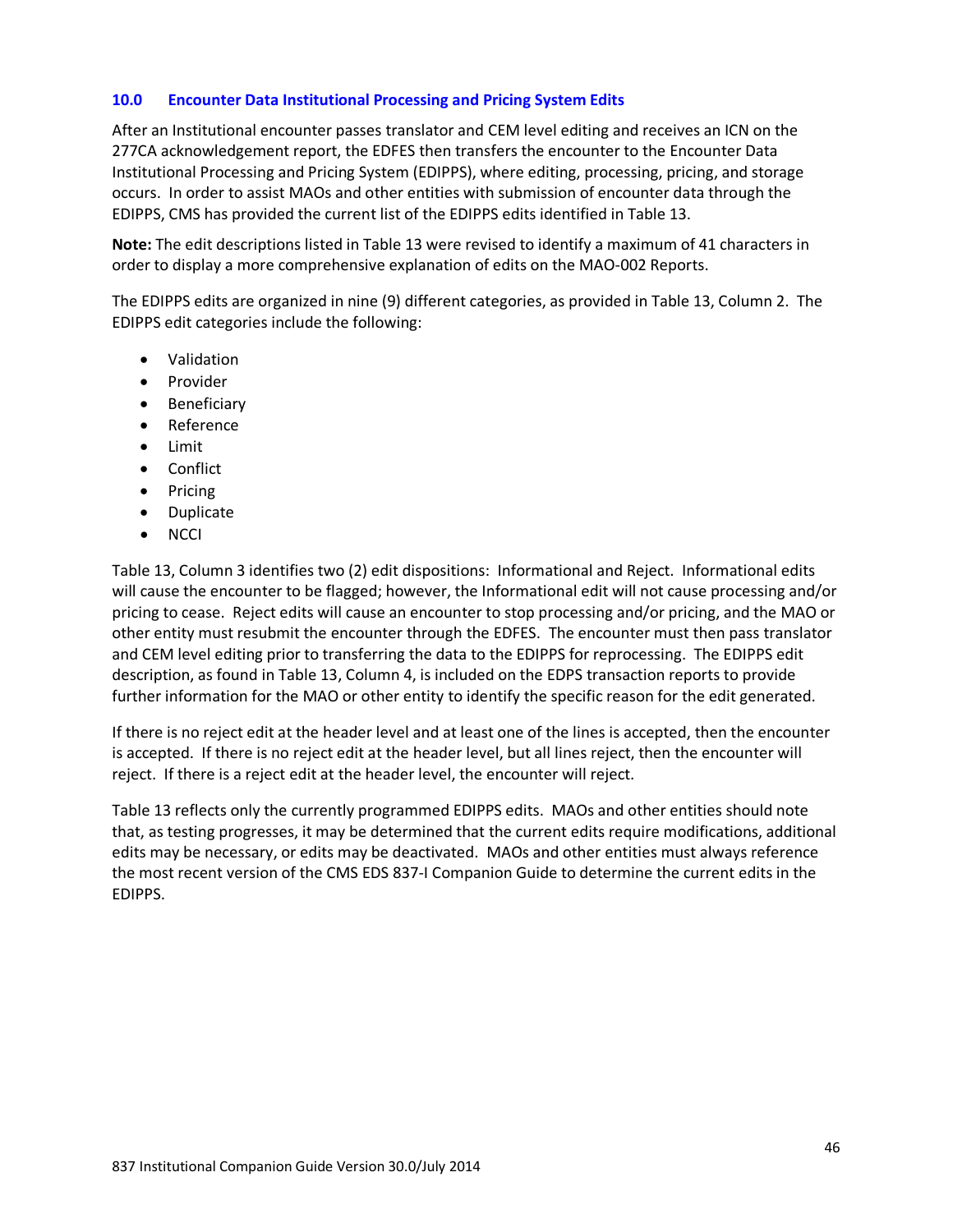## **EDIPPS EDIT# EDIPPS EDIT CATEGORY EDIPPS EDIT DESCRIPTION EDIPPS EDIT ERROR MESSAGE** 00010 | Validation | Reject | From DOS Greater Than TCN Date 00011 | Validation | Reject | Missing DOS in Header/Line 00012 Validation Reject DOS Prior to 2012 00025 Validation | Reject | Through DOS After Receipt Date 00030 | Validation | Reject | ICD-10 Dx Not Allowed 00035 Validation | Reject | ICD-9 Dx Not Allowed 00175 | Validation | Reject | Verteporfin 00190 | Validation | Informational | Encounter Beyond Timely Filing Req 00265 Validation Reject Correct/Replace or Void ICN Not in EODS 00699 | Validation | Reject | Void Must Match Original 00750 Pricing Reject Service(s) Not Covered Prior To 4/1/2013 00755 Validation | Reject Void Encounter Already Void/Adjusted 00760 | Validation | Reject | Adjusted Encounter Already Void/Adjusted 00761 | Validation | Reject | Billing Provider Different from Original 00762 Validation Reject Unable to Void Rejected Encounter 00764 | Validation | Reject | Original Must Be Chart Review to Void 00765 Validation | Reject | Original Must Be Chart Review to Adjust 00770 | Validation | Informational | Adjustment Beyond Timely Filing Req 01405 Provider | Reject Sanctioned Provider 01415 | Provider | Informational Rendering Provider Not Eligible For DOS 02106 | Beneficiary | Informational | Invalid Beneficiary Last Name 02110 | Beneficiary | Reject | Beneficiary HICN Not On File 02112 | Beneficiary | Reject | DOS After Beneficiary DOD 02120 Beneficiary Reject Beneficiary Gender Mismatch 02125 | Beneficiary | Reject | Beneficiary DOB Mismatch 02240 | Beneficiary | Reject | Beneficiary Not Enrolled In MAO For DOS 02255 | Beneficiary | Reject | Beneficiary Not Part A Eligible For DOS 02256 | Beneficiary | Reject | Beneficiary Not Part C Eligible For DOS 02260 | Validation | Reject | TOB Conflict With The Coverage Services 03015 | Validation | Informational | DOS Spans CPT/HCPCS Effective/End Date 03022 Pricing | Reject | Invalid CMG for IRF Encounter 17085 | Validation | Reject | CC 40 Required for Same Day Transfer 17100 Validation Reject DOS Required for HH Encounter 17257 Validation Informational Rev Code 091X Not Allowed 17310 | Validation | Reject | Rev Code 036X Requires Surgical CPT/HCPCS 17330 Reference Reject RAP Not Allowed 17404 | Validation | Reject | Duplicate CPT/HCPCS and Unit Exceeds 1 17407 Validation Reject Modifier Requires HCPCS Code 17595 Validation | Reject VC 05 Invalid with Rev Code 17735 Validation | Reject | Modifier Not Within Effective Date 18010 Reference Informational Age and Dx Code Conflict 18012 Reference | Informational Gender and Dx Code Conflict

#### **TABLE 13 - ENCOUNTER DATA INSTITUTIONAL PROCESSING AND PRICING SYSTEM (EDIPPS) EDITS**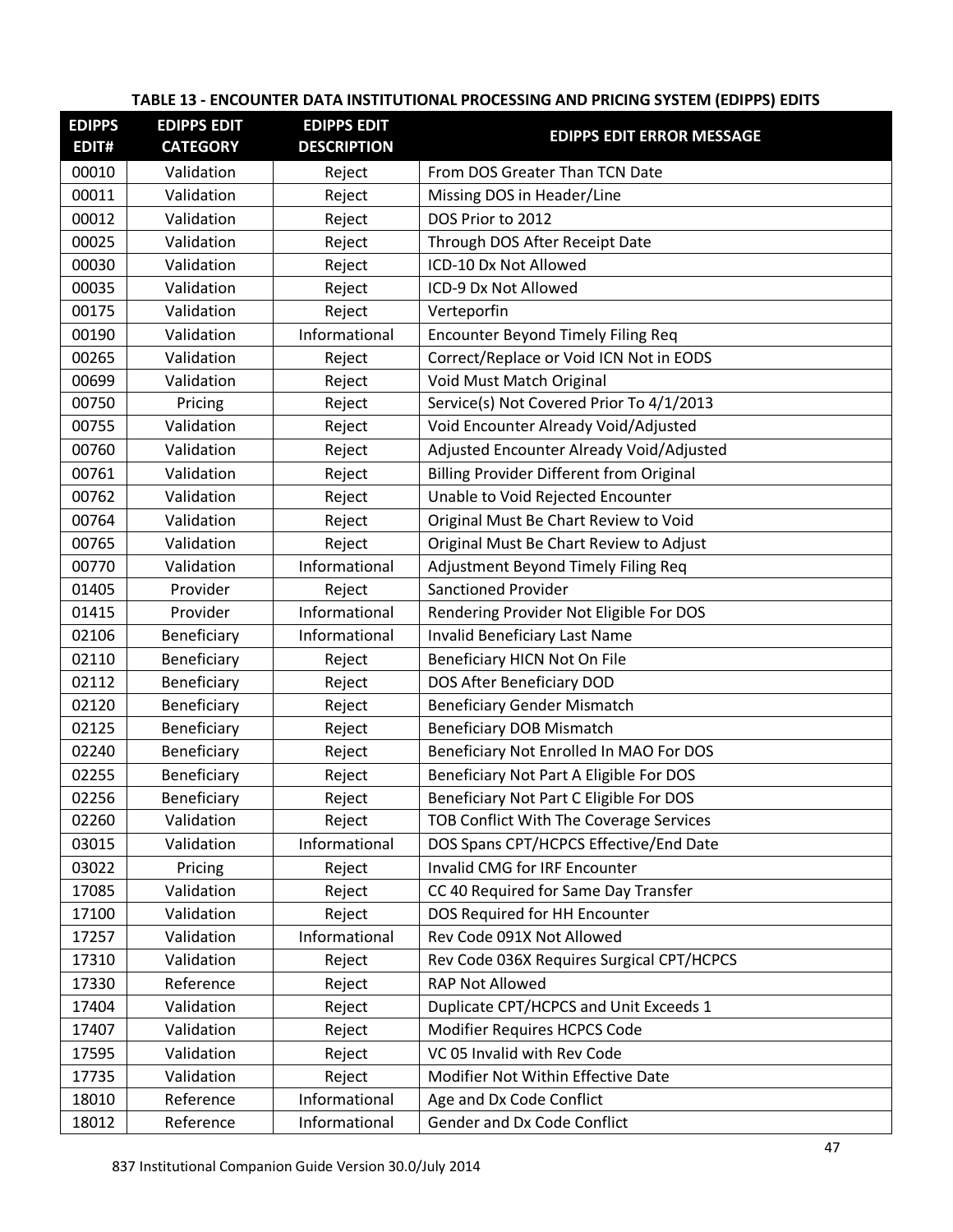| <b>EDIPPS</b><br>EDIT# | <b>EDIPPS EDIT</b><br><b>CATEGORY</b> | <b>EDIPPS EDIT</b><br><b>DESCRIPTION</b> | <b>EDIPPS EDIT ERROR MESSAGE</b>              |
|------------------------|---------------------------------------|------------------------------------------|-----------------------------------------------|
| 18018                  | Reference                             | Informational                            | Gender and CPT/HCPCS Conflict                 |
| 18120                  | Reference                             | Reject                                   | ICD-9 Dx Code Error                           |
| 18121                  | Reference                             | Reject                                   | ICD-9 CPT/HCPCS Error                         |
| 18130                  | Reference                             | Reject                                   | <b>Duplicate Principal Dx Code</b>            |
| 18135                  | Reference                             | Reject                                   | Principal Dx Code is Manifestation Code       |
| 18140                  | Reference                             | Reject                                   | Principal Dx Code is E-Code                   |
| 18145                  | Reference                             | Reject                                   | Unacceptable Dx Code                          |
| 18260                  | Reference                             | Reject                                   | <b>Invalid Rev Code</b>                       |
| 18265                  | Reference                             | Informational                            | Dx Code V70.7 Required                        |
| 18270                  | Validation                            | Informational                            | Rev Code and HCPCS Required                   |
| 18500                  | Conflict                              | Informational                            | Multiple CPT/HCPCS for Same Service           |
| 18540                  | Reference                             | Informational                            | CPT/HCPCS Service Unit Out Of Range           |
| 18705                  | Validation                            | Reject                                   | <b>Invalid Discharge Status</b>               |
| 18710                  | Validation                            | Reject                                   | Missing/Invalid POA Indicator                 |
| 18730                  | Reference                             | Reject                                   | <b>Invalid Modifier Format</b>                |
| 18905                  | Validation                            | Reject                                   | Age Is 0 Or Exceeds 124                       |
| 20035                  | Validation                            | Reject                                   | Requires DOS for Rev Code 057X                |
| 20270                  | Validation                            | Reject                                   | From & Thru Dates Equal - Day Count > 1       |
| 20450                  | Validation                            | Reject                                   | <b>Attending Physician is Sanctioned</b>      |
| 20455                  | Validation                            | Informational                            | <b>Operating Provider Is Sanctioned</b>       |
| 20500                  | Conflict                              | Reject                                   | Invalid DOS for Rev Code Billed               |
| 20505                  | Conflict                              | Reject                                   | Correct Ambulance HCPCS/Rev Code Required     |
| 20510                  | Conflict                              | Reject                                   | Rev Code 054X Requires Specific HCPCS         |
| 20515                  | Conflict                              | Informational                            | Dx Code V053 Must Be Aligned With HCPCS       |
| 20520                  | Validation                            | Reject                                   | Invalid Ambulance Pick-up Location            |
| 20530                  | Validation                            | Reject                                   | Zip Cannot Be 0 or Blank                      |
| 20835                  | Pricing                               | Reject                                   | Service Line DOS Not Within Header DOS        |
| 20980                  | Pricing                               | Informational                            | Provider Cannot Bill TOB 12X or 22X           |
| 21925                  | Pricing                               | Reject                                   | Swing Bed SNF Conditions Not Met              |
| 21950                  | Pricing                               | Reject                                   | Line Level DOS Required                       |
| 21951                  | Pricing                               | Informational                            | No OSC 70 or Covered Days Less Than 3         |
| 21958                  | Pricing                               | Informational                            | <b>Rehab Therapy Ancillary Codes Required</b> |
| 21976                  | Validation                            | Informational                            | OSC 70 Dates Outside of Coverage Period       |
| 21979                  | Validation                            | Reject                                   | Charges for Rev Code 0022 Must Be Zero        |
| 21980                  | Validation                            | Reject                                   | CC D2 Requires Change in One HIPPS            |
| 21994                  | Validation                            | Informational                            | From Date Greater Than Admit Date             |
| 22015                  | Validation                            | Informational                            | Number of Days Conflicts With HH Episode      |
| 22020                  | Validation                            | Informational                            | Conflict Between CC and OSC                   |
| 22095                  | Validation                            | Reject                                   | Encounter Must Be Submitted on 837-P DME      |
| 22100                  | Validation                            | Informational                            | Rev Code 0023 Invalid for DOS                 |
| 22135                  | Validation                            | Reject                                   | Multiple Rev Code 0023 Lines Present          |
| 22205                  | Validation                            | Reject                                   | <b>Service Line Missing DOS</b>               |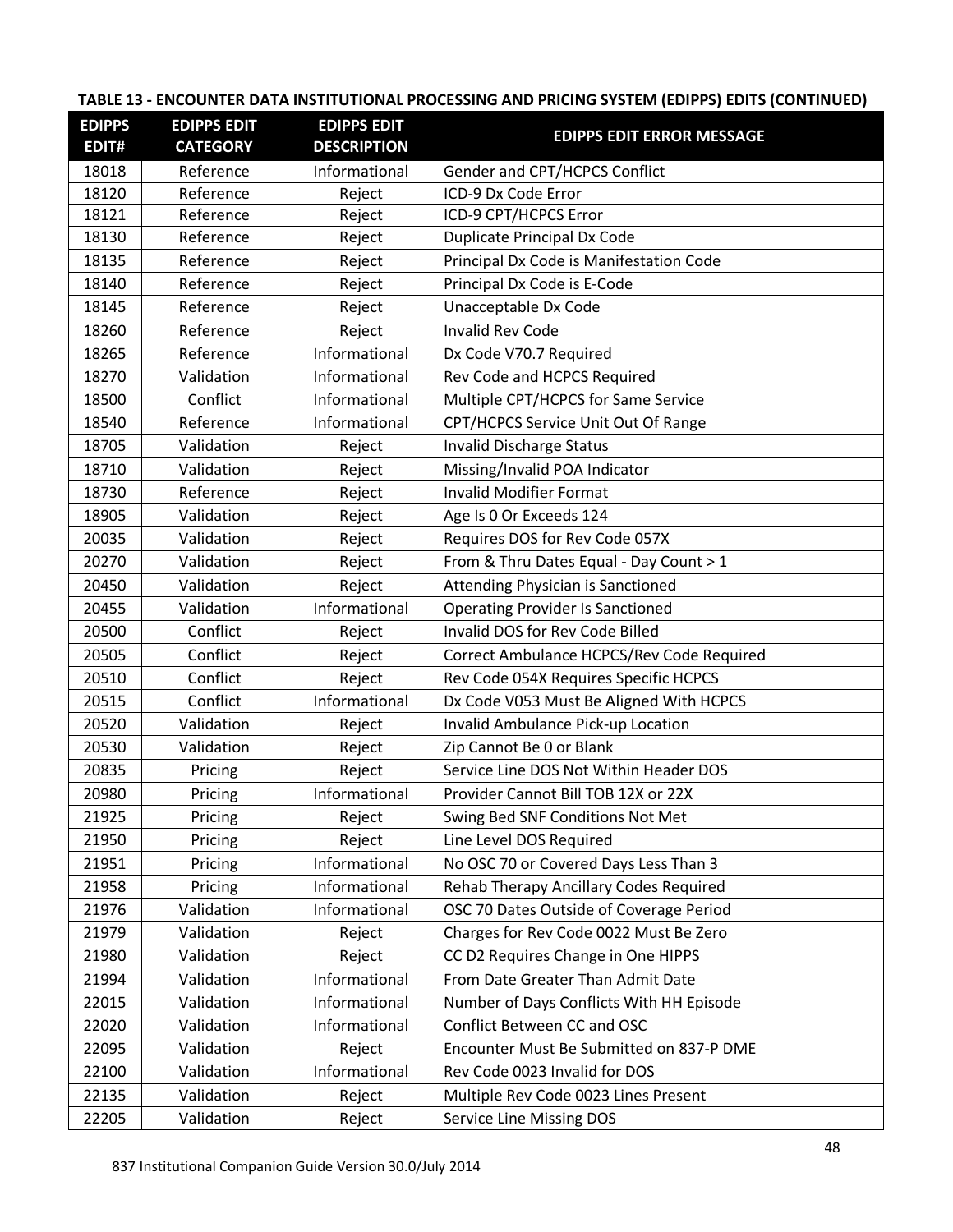| <b>EDIPPS</b><br>EDIT# | <b>EDIPPS EDIT</b><br><b>CATEGORY</b> | <b>EDIPPS EDIT</b><br><b>DESCRIPTION</b> | <b>EDIPPS EDIT ERROR MESSAGE</b>                                  |
|------------------------|---------------------------------------|------------------------------------------|-------------------------------------------------------------------|
| 22220                  | Validation                            | Reject                                   | DOS Prior to Provider Effective Date                              |
| 22225                  | Validation                            | Reject                                   | Missing Provider Specific Record                                  |
| 22280                  | Validation                            | Reject                                   | Rev Code 277 Invalid for a HH                                     |
| 22290                  | Validation                            | Reject                                   | Service Line Requires DOS                                         |
| 22390                  | Validation                            | Informational                            | HIPPS Code Required for SNF/HH                                    |
| 22395                  | Validation                            | Informational                            | <b>HIPPS Codes Conflicts with Revenue Code</b>                    |
| 22400                  | Validation                            | Informational                            | HP Qualifier Must Exist for HIPPS Code                            |
| 22405                  | Validation                            | Informational                            | Occurrence Code 55 & DOD Required (DOS through<br>12/31/2012)     |
| 22405                  | Validation                            | Reject                                   | Occurrence Code 55 & DOD Required (DOS on or after<br>01/01/2013) |
| 22410                  | Pricing                               | Reject                                   | Invalid Service(s) for TOB                                        |
| 22415                  | Pricing                               | Reject                                   | Revenue Code 0274 Required                                        |
| 22420                  | Validation                            | Reject                                   | TOB 33X Invalid for DOS                                           |
| 25000                  | <b>NCCI</b>                           | Informational                            | <b>CCI Error</b>                                                  |
| 27000                  | Validation                            | Reject                                   | Height or Weight Value Exceeds Limit                              |
| 98315                  | Duplicate                             | Reject                                   | Linked Chart Review Duplicate                                     |
| 98320                  | Duplicate                             | Reject                                   | <b>Chart Review Duplicate</b>                                     |
| 98325                  | Duplicate                             | Reject                                   | Service Line(s) Duplicated                                        |

#### **TABLE 13 - ENCOUNTER DATA INSTITUTIONAL PROCESSING AND PRICING SYSTEM (EDIPPS) EDITS (CONTINUED)**

## **10.1 EDIPPS Edits Enhancements Implementation Dates**

As the EDS matures, the EDPS may require enhancements to the EDIPPS editing logic. As enhancements occur, CMS will provide the updated information (i.e., disposition changes and activation or deactivation of an edit). Table 14 provides MAOs and other entities with the implementation dates for enhancements made to the EDIPPS since the last release of the CMS EDS 837-I Companion Guide.

| <b>EDIT</b> | <b>EDIT</b><br><b>DISPOSITION</b> | <b>EDIT DESCRIPTION</b>                   | <b>ENHANCEMENT</b>                                            | <b>ENHANCEME</b><br><b>NT DATE</b> |
|-------------|-----------------------------------|-------------------------------------------|---------------------------------------------------------------|------------------------------------|
| 00030       | Reject                            | ICD-10 Dx Not Allowed                     | New edit for ICD-10<br>transition                             | 07/02/14                           |
| 00035       | Reject                            | ICD-9 Dx Not Allowed                      | New edit for ICD-10<br>transition                             | 07/02/14                           |
| 00190       | Informational                     | <b>Encounter Beyond Timely Filing Req</b> | New edit for timely filing<br>compliance                      | 07/02/14                           |
| 00770       | Informational                     | Adjustment Beyond Timely Filing Req       | New edit for timely filing<br>compliance                      | 07/02/14                           |
| 03015       | Informational                     | DOS Spans CPT/HCPCS Effective/End Date    | Reactivated edit to confirm<br>validity of CPT/HCPCS<br>codes | 07/02/14                           |

#### **TABLE 14 – EDIPPS EDITS ENHANCEMENTS IMPLEMENTATION DATES**

**Note**: Table 14 will not be provided when there are no enhancements implemented for the current release of the CMS EDS Companion Guides.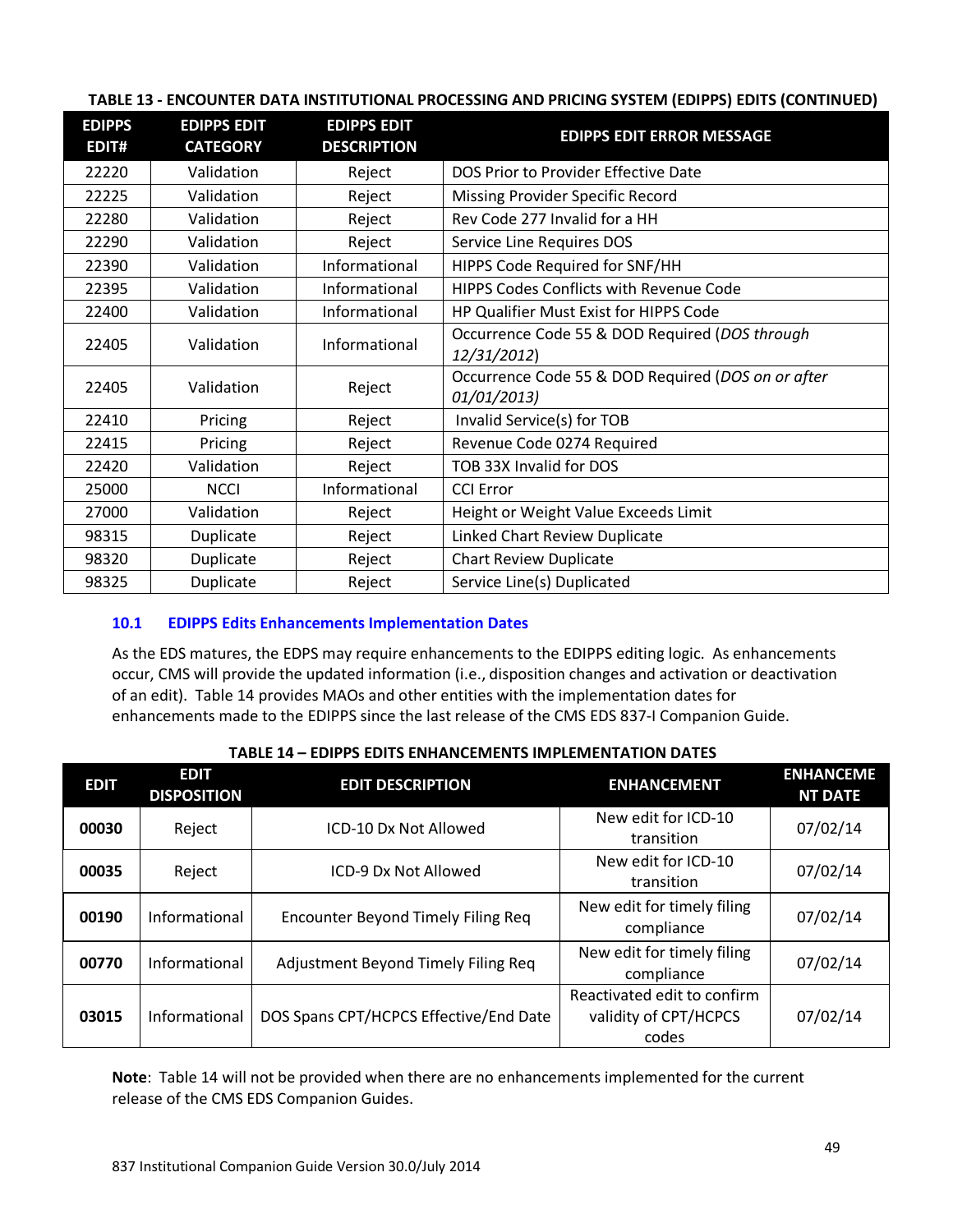#### **10.2 EDPS Edits Prevention and Resolution Strategies**

In order to assist MAOs and other entities with the prevention of potential errors in their encounter data submission and with resolution of edits received on the generated MAO-002 reports, CMS has provided comprehensive strategies and scenarios. CMS has identified strategies and scenarios in three (3) phases.

#### **10.2.1 EDPS Edits Prevention and Resolution Strategies – Phase I: Frequently Generated EDIPPS Edits**

Table 15 outlines Phase 1 of the prevention and resolution strategies for Institutional edits most frequently generated on the MAO-002 reports.

#### **TABLE 15 – EDPS EDITS PREVENTION AND RESOLUTION STRATEGIES – PHASE I**

| Edit # | <b>Edit Description</b>                      | <b>Edit</b><br><b>Disposition</b> | <b>Comprehensive Resolution/Prevention</b>                                                                                                            |
|--------|----------------------------------------------|-----------------------------------|-------------------------------------------------------------------------------------------------------------------------------------------------------|
| 17310  | Rev Code 036X Requires Surgical<br>CPT/HCPCS | Reject                            | Revenue Code 036X was submitted without required Surgical<br>CPT/HCPCS code. Provide appropriate CPT/HCPCS code<br>associated with this Revenue Code. |

**Scenario:** Life and Health Associates submitted an encounter for Dr. Joshua Canterbury, who performed a prostate cryosurgery on 5/15/2012. The encounter reported the Revenue Code of 036X, but did not include CPT code 55873.

| Edit# | <b>Edit Description</b>      | Edit<br><b>Disposition</b> | <b>Comprehensive Resolution/Prevention</b>                                                                                    |
|-------|------------------------------|----------------------------|-------------------------------------------------------------------------------------------------------------------------------|
| 17407 | Modifier Requires HCPCS Code | Reject                     | Service line submitted with HCPCS modifier, but not the<br>required HCPCS code. Verify that codes/ modifiers are<br>accurate. |

**Scenario:** Dr. Whitty submitted the HCPCS modifier code 25- Significant, Separately Identifiable Evaluation and Management Service by the Same Physician on the Day of a Procedure, without the appropriate level of E&M service.

| Edit# | <b>Edit Description</b>               | Edit<br><b>Disposition</b> | <b>Comprehensive Resolution/Prevention</b>                                                                    |
|-------|---------------------------------------|----------------------------|---------------------------------------------------------------------------------------------------------------|
| 17735 | Modifier Not Within Effective<br>Date | Reject                     | Modifier not active for DOS reported. Submitter must verify<br>that modifiers reported are valid and current. |

**Scenario:** As a follow up to a postoperative surgery on 8/1/2012, Dr. Whitty submitted HCPCS modifier code 21- Prolonged evaluation and management services on 9/28/2012; however, the modifier was deactivated on 9/1/2012.

| Edit # | <b>Edit Description</b>        | Edit<br><b>Disposition</b> | <b>Comprehensive Resolution/Prevention</b>                                                                             |
|--------|--------------------------------|----------------------------|------------------------------------------------------------------------------------------------------------------------|
| 20035  | Requires DOS for Rev Code 057X | Reject                     | Revenue Code 57X requires that DOS be reported on separate<br>service lines for each DOS. Ensure each service line for |
|        |                                |                            | Revenue Code 57X includes the appropriate DOS.                                                                         |

**Scenario:** Super Nurse Health submitted a claim to Grand Plan for five (5) nursing visits during the month of August. Grand Plan submitted an encounter to the EDS with five (5) separate service lines all populated with "from" DOS of 8/2/2012 and "through" DOS of 8/30/2012. Grand Plan received an MAO-002 report with error message 20035 because each service line requires a single "from" and "through" DOS.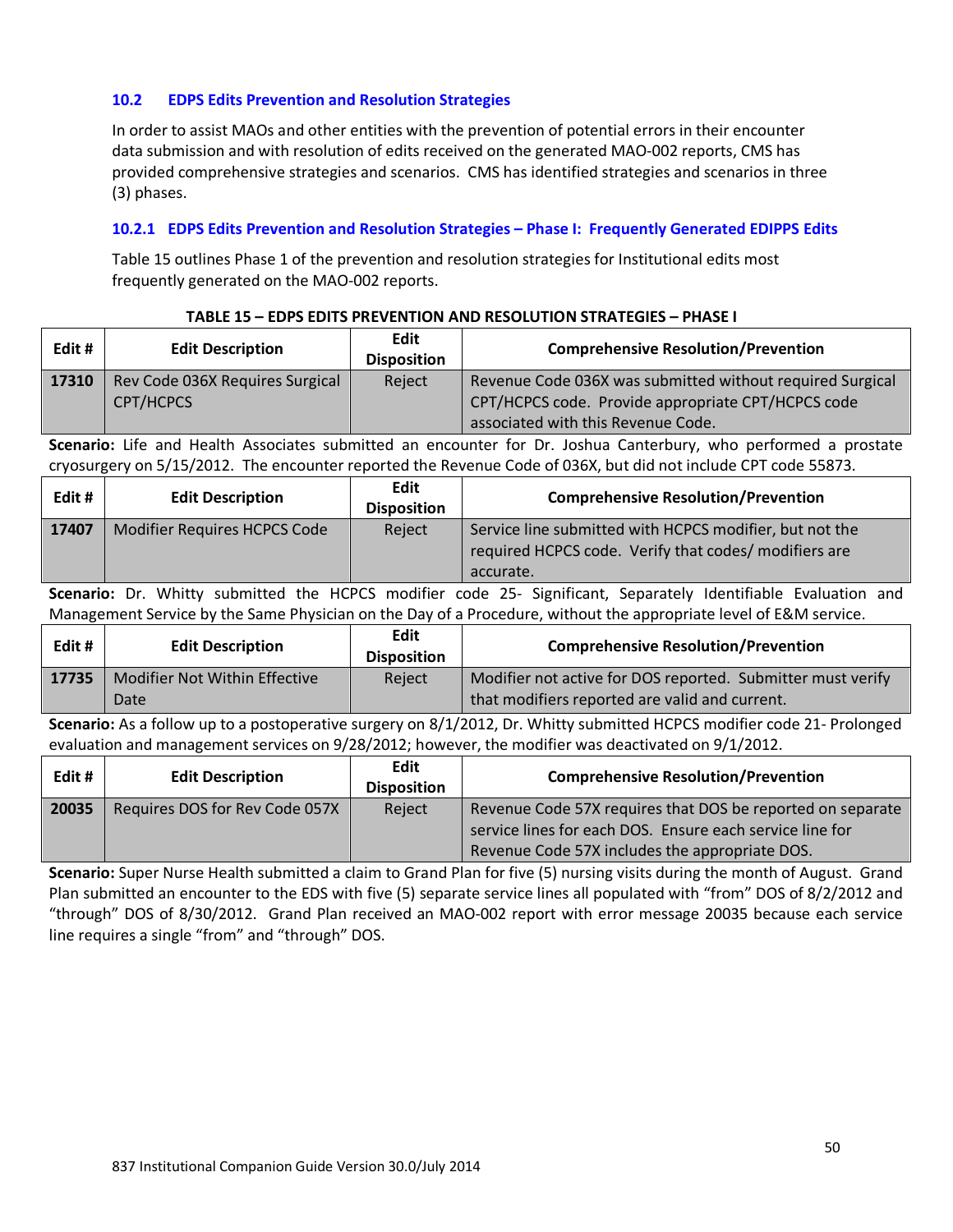| Edit # | <b>Edit Description</b>       | Edit<br><b>Disposition</b> | <b>Comprehensive Resolution/Prevention</b>                 |
|--------|-------------------------------|----------------------------|------------------------------------------------------------|
| 20270  | From & Thru Dates Equal - Day | Reject                     | Inpatient encounter contains same "from" and "through"     |
|        | Count $> 1$                   |                            | DOS; however, the day count reported in Loop 2320 MIA15    |
|        |                               |                            | does not equal 1. Verify that DOS are accurate or that day |
|        |                               |                            | count is equal to 1.                                       |

**Scenario:** Nightline Hospital admitted a patient at 8 p.m. on 10/23/2012 and the patient was discharged at 2 p.m. on 10/24/2012. Dawn to Dusk Healthcare submitted the encounter with a day count of "2" for admission, although the overnight stay is considered one (1) day.

| Edit # | <b>Edit Description</b>                             | Edit<br><b>Disposition</b> | <b>Comprehensive Resolution/Prevention</b>                                                                               |
|--------|-----------------------------------------------------|----------------------------|--------------------------------------------------------------------------------------------------------------------------|
| 20505  | <b>Correct Ambulance HCPCS/Rev</b><br>Code Required | Reject                     | Revenue Code 540 populated without appropriate ambulance<br>HCPCS codes and/or a unit greater than 1 for the HCPCS code. |
|        |                                                     |                            | Also provide HCPCS mileage codes.                                                                                        |

**Scenario:** Blue Flight Health Plan submitted an encounter for ground ambulance services with Revenue Code 540; however, the HCPCS code was not populated.

| Edit # | <b>Edit Description</b>         | Edit<br><b>Disposition</b> | <b>Comprehensive Resolution/Prevention</b>                |
|--------|---------------------------------|----------------------------|-----------------------------------------------------------|
| 20510  | Rev Code 054X Requires Specific | Reject                     | HCPCS code is not valid for submission with Revenue Code  |
|        | <b>HCPCS</b>                    |                            | 540. Use an appropriate HCPCS code from the list of HCPCS |
|        |                                 |                            | codes acceptable for submission with Revenue Code 540.    |

**Scenario:** Blue Flight Health Plan submitted a ground transportation ambulance Revenue Code 540 with a HCPCS code A0021-Out of State Per Mile, which was valid for the service, but is invalid for Medicare.

| Edit # | <b>Edit Description</b>  | Edit<br><b>Disposition</b> | <b>Comprehensive Resolution/Prevention</b>                                                |
|--------|--------------------------|----------------------------|-------------------------------------------------------------------------------------------|
| 20530  | Zip Cannot Be 0 or Blank | Reject                     | Submitter must provide a valid nine (9)-digit ZIP code for<br>ambulance pick-up location. |

**Scenario:** Mystery Health Plan submits an encounter on behalf of Rush Ambulance with an ambulance service line that has the street address, city, state, and the ZIP code is indicated as "0".

| Edit# | <b>Edit Description</b>     | Edit<br><b>Disposition</b> | <b>Comprehensive Resolution/Prevention</b>                   |
|-------|-----------------------------|----------------------------|--------------------------------------------------------------|
| 20835 | Service Line DOS Not Within | Reject                     | Line level DOS reported that does not fall within "from" and |
|       | Header DOS                  |                            | "through" DOS range reported on header level of encounter.   |
|       |                             |                            | Verify the accuracy of all DOS.                              |

**Scenario:** Who Knows Hospital admitted Janet Doe on 6/1/2012 and discharged her on 6/10. Padre Care Plan submitted an inpatient encounter on behalf of Who Knows Hospital for Ms. Doe. The service line DOS were correct; however, the claim header indicated that Ms. Doe was admitted on 6/6/2012 and discharged on 6/12/2012.

## **10.2.2 EDPS Edits Prevention and Resolution Strategies – Phase II: Common EDPS Edits**

Table 16 outlines Phase II for common edits generated in all subsystems of the EDPS (Professional, Institutional, and DME).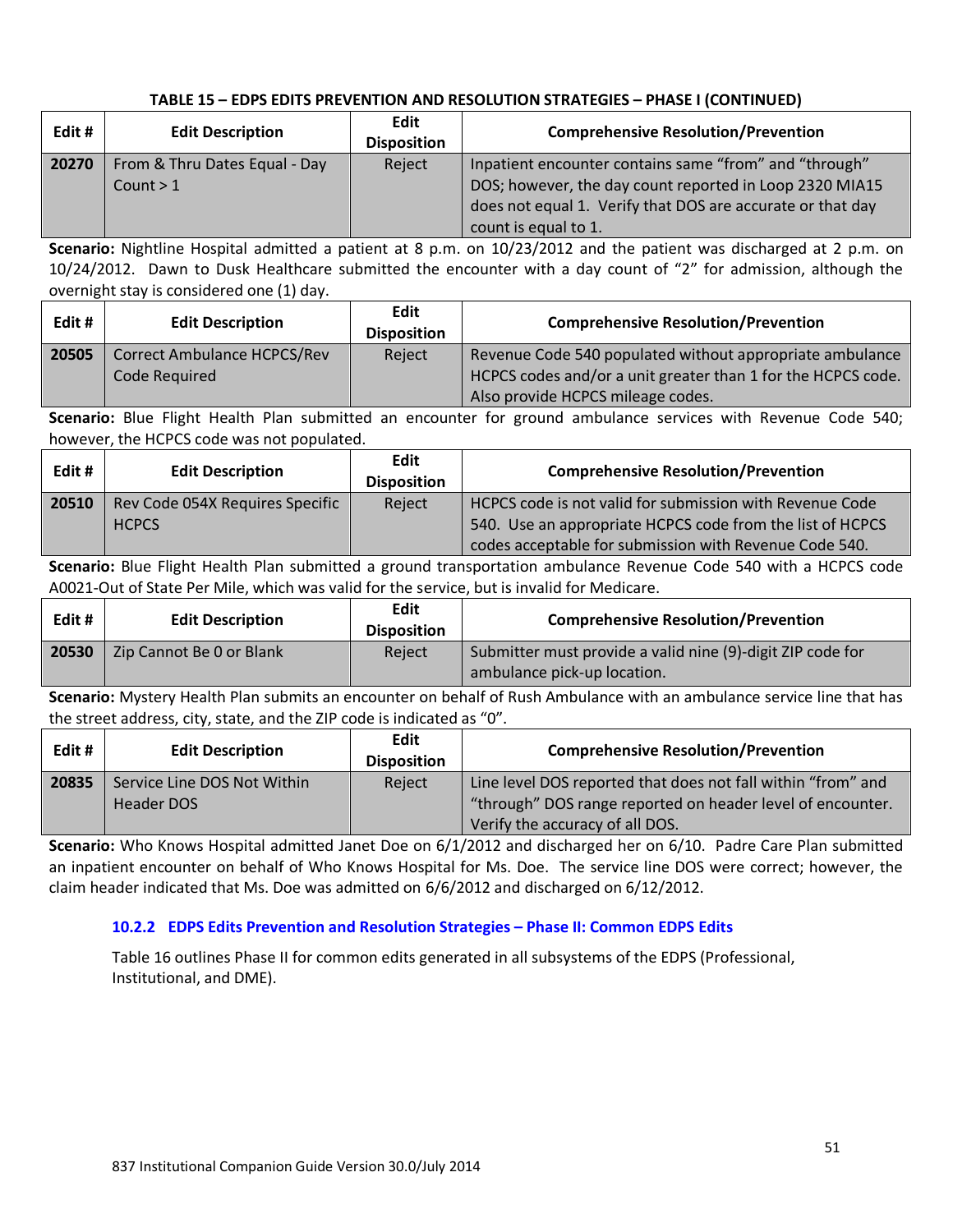| Edit# | <b>Edit Description</b>   | Edit<br><b>Disposition</b> | <b>Comprehensive Resolution/Prevention</b>          |
|-------|---------------------------|----------------------------|-----------------------------------------------------|
| 00010 | From DOS Greater Than TCN | Reject                     | Encounter must have a DOS prior to submission date. |
|       | Date                      |                            |                                                     |

**Scenario:** Perfect Health of America submitted an encounter to the EDS on May 10, 2012 for a knee replacement performed at Wonderful Hills Mediplex for DOS May 12, 2012. The encounter was rejected because the "from" DOS was after the date of encounter submission.

| Edit# | <b>Edit Description</b>    | Edit<br><b>Disposition</b> | <b>Comprehensive Resolution/Prevention</b>               |
|-------|----------------------------|----------------------------|----------------------------------------------------------|
| 00011 | Missing DOS in Header/Line | Reject                     | Encounter header and line levels must include "from" and |
|       |                            |                            | "through" DOS (procedure or service start date).         |

**Scenario:** Chloe Pooh was admitted to Regional Port Hospital on October 21, 2012 for a turbinectomy and was released on October 22, 2012. Regional Port Hospital submitted a claim to Robbins Health for the surgical procedure. Robbins Health submitted the encounter to the EDS, but did not include the "through" DOS of October 22, 2012.

| Edit# | <b>Edit Description</b> | Edit<br><b>Disposition</b> | <b>Comprehensive Resolution/Prevention</b>               |
|-------|-------------------------|----------------------------|----------------------------------------------------------|
| 00012 | DOS Prior to 2012       | Reject                     | Encounter must contain 2012 "through" DOS for each line. |

**Scenario:** Ion Health submitted an encounter with DOS from December 2, 2011 through December 28, 2011, for an inpatient admission at Better Health Hospital. EDS will only process encounters that include 2012 "through" DOS or later.

| Edit # | <b>Edit Description</b>        | <b>Edit</b><br><b>Disposition</b> | <b>Comprehensive Resolution/Prevention</b>                 |
|--------|--------------------------------|-----------------------------------|------------------------------------------------------------|
| 00025  | Through DOS After Receipt Date | Reject                            | Encounter submitted with a service line "through" DOS that |
|        |                                |                                   | occurred after the date the encounter was submitted.       |

**Scenario:** Leverage Community Health submitted an encounter on August 23, 2012 for a myringotomy performed by Dr. Earwell. The service line DOS for the procedure was August 29, 2012. The encounter was rejected because the encounter was submitted to the EDS before the DOS listed on the encounter.

| Edit# | <b>Edit Description</b>         | Edit<br><b>Disposition</b> | <b>Comprehensive Resolution/Prevention</b>               |
|-------|---------------------------------|----------------------------|----------------------------------------------------------|
| 00265 | Correct/Replace or Void ICN Not | Reject                     | Adjustment/Void encounter submitted with an invalid ICN. |
|       | in EODS                         |                            | Verify accuracy of ICN on the returned MAO-002 report.   |

**Scenario:** Chance Medical Services submitted an encounter to the EDS and received an MAO-002 report with an accepted ICN of 123456789. The encounter required adjustment. Chance Medical Services submitted an adjustment encounter using ICN 234567899. The adjustment encounter was rejected because there was no original record in the EDS for this ICN with the same Submitter ID.

| Edit# | <b>Edit Description</b>  | Edit<br><b>Disposition</b> | <b>Comprehensive Resolution/Prevention</b>                 |
|-------|--------------------------|----------------------------|------------------------------------------------------------|
| 00699 | Void Must Match Original | Reject                     | Voided encounter must have the same number of lines as the |
|       |                          |                            | original encounter.                                        |

**Scenario:** Lamb Professional Care submitted an encounter for an inpatient hospital stay with five (5) service lines. Lamb Professional Care submitted a void encounter for the hospital stay. However, the void encounter contained only 4 lines from the original encounter. Lamb Professional Care received an MAO-002 report with edit 00699 because one of the lines from the original encounter was not included on the void encounter.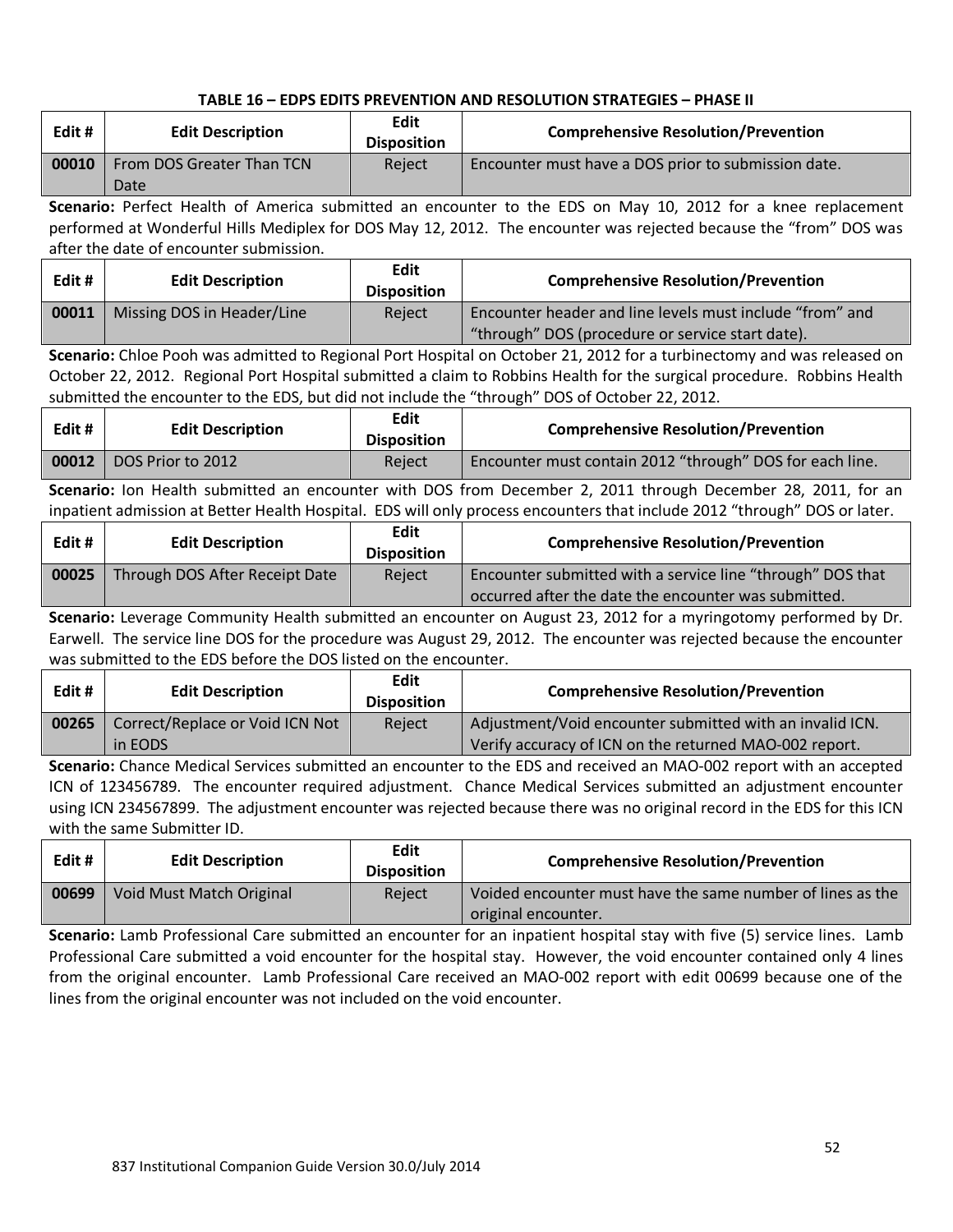| Edit # | <b>Edit Description</b>                | Edit<br><b>Disposition</b> | <b>Comprehensive Resolution/Prevention</b>                    |
|--------|----------------------------------------|----------------------------|---------------------------------------------------------------|
| 00761  | <b>Billing Provider Different from</b> | Reject                     | Billing provider's NPI must be identical in both the original |
|        | Original                               |                            | and void encounters.                                          |

**Scenario:** Mastermind General Hospital submitted an encounter for a procedure performed by Dr. Jackson Martinez on October 17, 2012. Spartacus Regional Health submitted the encounter to the EDS and received an MAO-002 report with an accepted ICN of 342431098. On October 27, 2012, Spartacus Regional Health submitted a void encounter for ICN 342431098 using an NPI for Dr. Mary Jane. The encounter was rejected because the billing provider NPI on the void encounter did not match the billing provider on the original encounter.

| Edit # | <b>Edit Description</b> | Edit<br><b>Disposition</b> | <b>Comprehensive Resolution/Prevention</b>                                                                                                       |
|--------|-------------------------|----------------------------|--------------------------------------------------------------------------------------------------------------------------------------------------|
| 01405  | Sanctioned Provider     | Reject                     | CMS has suspended/terminated provider from performing<br>services for DOS submitted. Verify the accuracy of provider's<br>NPI and DOS submitted. |

**Scenario:** Dr. Domuch performed a cystectomy for Wally Dowright on October 2, 2012. Dr. Domuch submitted a claim to Dermis Health Plan, who adjudicated the claim and submitted an encounter to the EDS. The EDS returned the encounter to Dermis Health Plan with edit 01405 because Dr. Domuch's privileges were suspended, effective August 29, 2012, for one (1) year; therefore, Dr. Domuch was not authorized to perform this procedure.

| Edit# | <b>Edit Description</b>         | Edit<br><b>Disposition</b> | <b>Comprehensive Resolution/Prevention</b>                     |
|-------|---------------------------------|----------------------------|----------------------------------------------------------------|
| 01415 | Rendering Provider Not Eligible | Informational              | Verify that NPI is accurate and that the provider was eligible |
|       | For DOS                         |                            | for DOS submitted.                                             |

**Scenario:** ABC Care Plan submitted an encounter for a procedure performed by Dr. Destiny on February 14, 2012. The EDPS provider reference files indicate that Dr. Destiny's NPI was not effective until February 16, 2012.

| Edit # | <b>Edit Description</b>              | Edit<br><b>Disposition</b> | <b>Comprehensive Resolution/Prevention</b>                                                         |
|--------|--------------------------------------|----------------------------|----------------------------------------------------------------------------------------------------|
| 02106  | <b>Invalid Beneficiary Last Name</b> | Informational              | Verify that last name populated on the encounter matches<br>the last name listed in MARx database. |

**Scenario:** Blue Skies Rural Health submitted an encounter for patient Ina Batiste-Rhogin. The MARx database listed the patient as Ina Rhogin. The EDPS processed and accepted the encounter with an informational flag indicating that the name provided on the encounter was not identical to the name listed in the eligibility database.

| Edit # | <b>Edit Description</b>      | Edit<br><b>Disposition</b> | <b>Comprehensive Resolution/Prevention</b>                                |
|--------|------------------------------|----------------------------|---------------------------------------------------------------------------|
| 02110  | Beneficiary HICN Not On File | Reiect                     | Verify that HICN populated on the encounter is valid in MARx<br>database. |

**Scenario:** Bright Medical Center submitted a claim to Sunshine Complete Health for an office visit for Mr. Everett Banks for DOS May 26, 2012. Sunshine Complete Health submitted an encounter to the EDS. The EDS rejected the encounter with edit 02110, because the HICN populated on the encounter was not on file in the MARx database.

| Edit # | <b>Edit Description</b>   | Edit<br><b>Disposition</b> | <b>Comprehensive Resolution/Prevention</b>                                        |
|--------|---------------------------|----------------------------|-----------------------------------------------------------------------------------|
| 02112  | DOS After Beneficiary DOD | Reject                     | Verify that DOS submitted is accurate and does not exceed<br>the beneficiary DOD. |

**Scenario:** Mountain Hill Health submitted an encounter for an inpatient admission for Ray Rayson for DOS July 15, 2012. EDPS was unable to process the encounter because the MARx database indicated Mr. Rayson expired on July 13, 2012.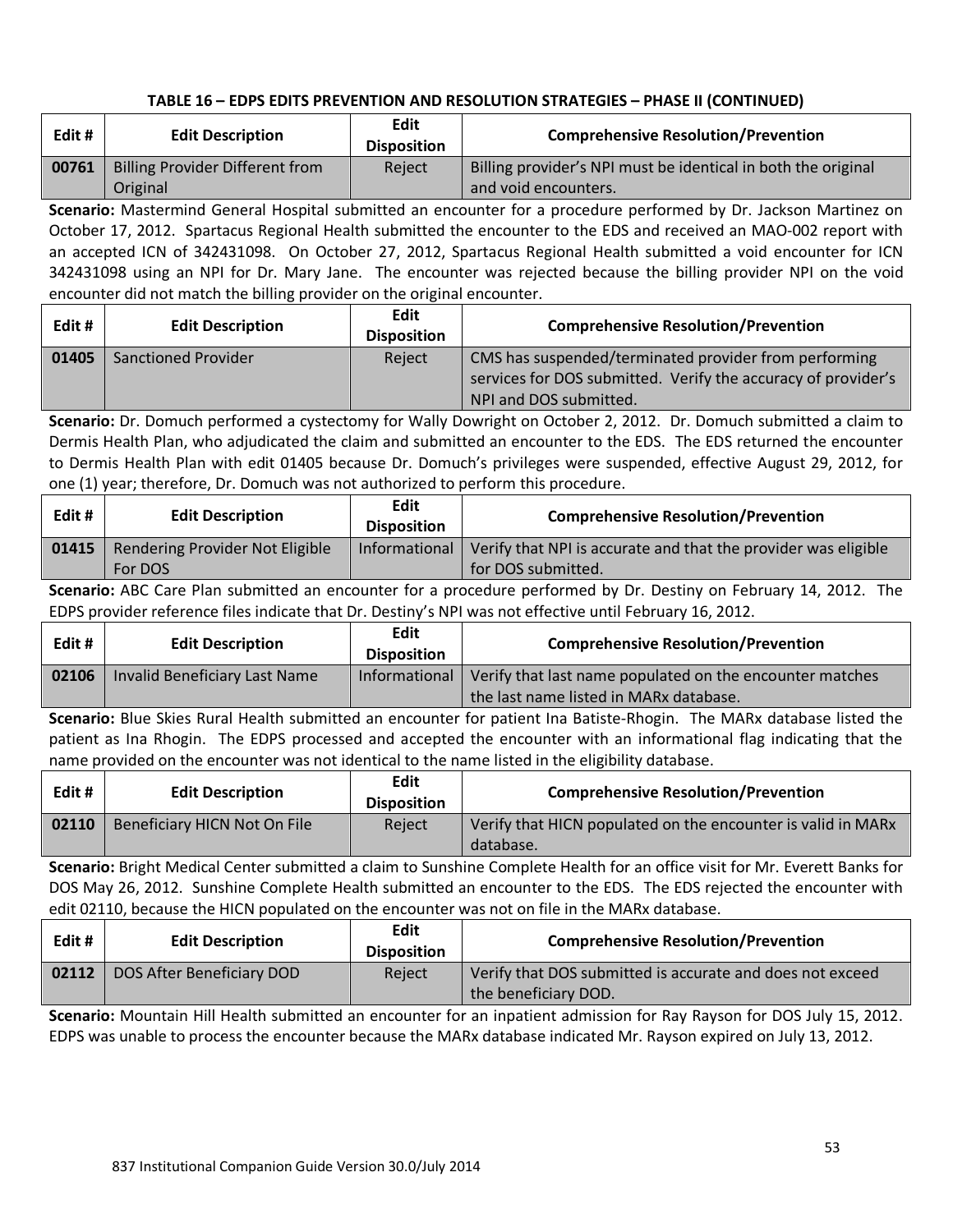| Edit # | <b>Edit Description</b>            | Edit<br><b>Disposition</b> | <b>Comprehensive Resolution/Prevention</b>                |
|--------|------------------------------------|----------------------------|-----------------------------------------------------------|
| 02120  | <b>Beneficiary Gender Mismatch</b> | Reject                     | Verify that gender populated on the encounter is accurate |
|        |                                    |                            | and matches gender listed in MARx database.               |

**Scenario:** Jenna Jorgineski went to Lollipop Lab for a sleep study on September 4, 2012. Lollipop Lab submitted a claim for the sleep study to Capital City Community Care with Ms. Jorgineski's gender identified as "male". Capital City Community Care submitted the encounter. The EDS processed and accepted the encounter. The MAO-002 report was returned with an informational edit 02120, because Ms. Jorgineski's gender was listed as "female" in the MARx database.

| Edit# | <b>Edit Description</b>  | <b>Edit</b><br><b>Disposition</b> | <b>Comprehensive Resolution/Prevention</b>                                                         |
|-------|--------------------------|-----------------------------------|----------------------------------------------------------------------------------------------------|
| 02125 | Beneficiary DOB Mismatch | Reject                            | Verify that DOB populated on the encounter is accurate and<br>matches DOB listed in MARx database. |

**Scenario:** Swan Health submitted an encounter to the EDS for Joe Blough on March 3, 2012. The encounter listed Mr. Blough's DOB as December 13, 1940. The eligibility database (MARx) listed Mr. Blough's DOB as December 13, 1937. The EDS returned the MAO-002 report to Swan Health with edit 02125 due to the conflicting dates of birth.

| Edit# | <b>Edit Description</b>         | <b>Edit</b><br><b>Disposition</b> | <b>Comprehensive Resolution/Prevention</b>                  |
|-------|---------------------------------|-----------------------------------|-------------------------------------------------------------|
| 02240 | Beneficiary Not Enrolled In MAO | Reject                            | Verify that beneficiary was enrolled in your MAO during DOS |
|       | For DOS                         |                                   | on the encounter.                                           |

**Scenario:** Gabrielle Boyd was admitted to Faith Hospital for an appendectomy on June 11, 2012 and was discharged on June 14, 2012. Faith Hospital submitted the claim for the hospital admission to Adams Healthcare. Adams Healthcare adjudicated the claim and submitted an encounter to the EDS on July 12, 2012. Ms. Boyd's effective date with Adams Healthcare was July 1, 2011. The EDS returned an MAO-002 report to Adams Health with edit 02240 because Ms. Boyd was not enrolled with the health plan for the DOS submitted by Faith Hospital.

| Edit # | <b>Edit Description</b>                    | Edit<br><b>Disposition</b> | <b>Comprehensive Resolution/Prevention</b>                                         |
|--------|--------------------------------------------|----------------------------|------------------------------------------------------------------------------------|
| 02255  | Beneficiary Not Part A Eligible<br>For DOS | Reject                     | Verify that beneficiary was enrolled in Part A for DOS listed<br>on the encounter. |

**Scenario:** Mr. Carl Evergreen was transferred from a VA hospital and admitted to Rainforest Regional on April 28, 2012. Mr. Evergreen was effective for Medicare Part A on May 1, 2012. Strides in Care Health Plan submitted the encounter for the admission to Rainforest Regional and received an MAO-002 report with edit 02255 because Mr. Evergreen was enrolled in Medicare Part A after the date of hospital admission.

| Edit # | <b>Edit Description</b>         | Edit<br><b>Disposition</b> | <b>Comprehensive Resolution/Prevention</b>                       |
|--------|---------------------------------|----------------------------|------------------------------------------------------------------|
| 02256  | Beneficiary Not Part C Eligible | Reject                     | Verify that beneficiary was enrolled in Part C for DOS listed on |
|        | For DOS                         |                            | the encounter.                                                   |

**Scenario:** On July 4, 2012, Gail Williams has severe chest pains and goes to the emergency room for a chest x-ray at Underwood Memorial Hospital. At the time of the emergency room visit, Ms. Williams only has Part A Medicare coverage. Underwood Memorial submits the claim to AmeriHealth and the claim is adjudicated under Part A Medicare. AmeriHealth submits an encounter to the EDS, which is rejected with edit 02256, because Ms. Williams is not covered under Part C Medicare for the DOS.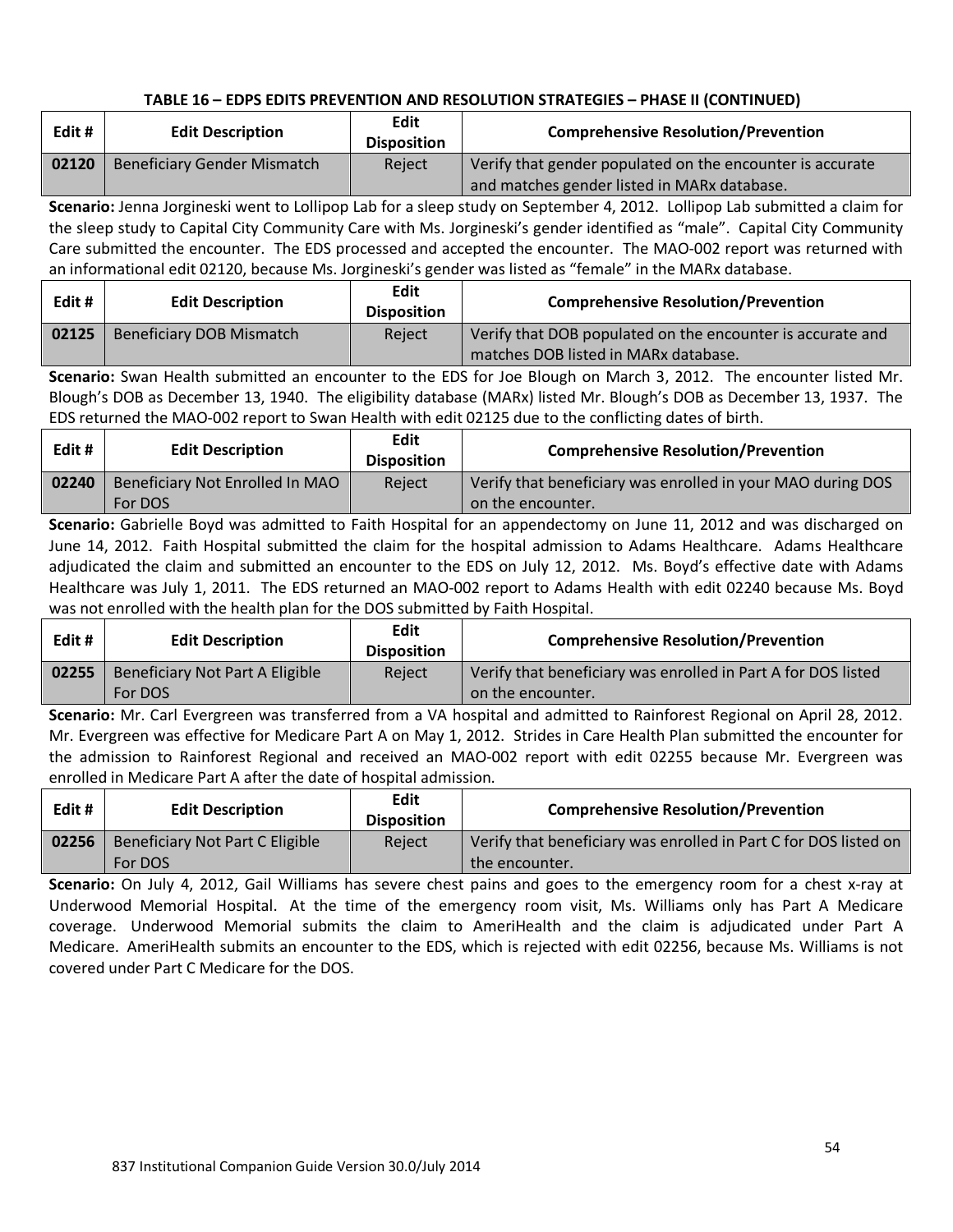| Edit # | <b>Edit Description</b> | <b>Edit</b><br><b>Disposition</b> | <b>Comprehensive Resolution/Prevention</b>                    |
|--------|-------------------------|-----------------------------------|---------------------------------------------------------------|
| 25000  | CCI Error               | Informational                     | Ensure CCI code pairs are appropriately used. Ensure that CCI |
|        |                         |                                   | single codes meet the MUE allowable units of service (UOS).   |

**Scenario:** Hippos Health Plan submitted an encounter to the EDS with a DOS of May 5, 2012 and HCPCS code 15780 and two (2) units of service. The returned MAO-002 report indicated an informational edit of 25000 because HCPCS code 15780 – dermabrasion, is only valid for one (1) unit of service per day.

| Edit # | <b>Edit Description</b>    | Edit<br><b>Disposition</b> | <b>Comprehensive Resolution/Prevention</b>                                                                                                                                                                                                |
|--------|----------------------------|----------------------------|-------------------------------------------------------------------------------------------------------------------------------------------------------------------------------------------------------------------------------------------|
| 98325  | Service Line(s) Duplicated | Reject                     | Verify encounter was not previously submitted. If not a<br>duplicate encounter, ensure that elements validated by<br>duplicate logic are not the same (refer to the 2012 ED<br>Participant Guide for duplicate logic validation elements) |

**Scenario:** Sanford Health Systems submitted an encounter for two (2) service lines for 15-minute therapy services. The encounter lines submitted were the same for the timed procedure code, totaling 35 minutes and should have been submitted with 2 units of service under the total time rather than as separate duplicate lines.

## **10.2.3 EDIPPS Edits Prevention and Resolution Strategies – Phase III: General EDIPPS Edits**

Table 17 outlines Phase III for a portion of the remaining Institutional edits generated on the MAO-002 Encounter Data Processing Status Reports. Section 10.2.3 will be updated in future releases of the Institutional Companion Guide until all remaining edits are identified.

## **TABLE 17 – EDPS EDITS PREVENTION AND RESOLUTION STRATEGIES – PHASE III**

| Edit# | <b>Edit Description</b>  | Edit<br><b>Disposition</b> | <b>Comprehensive Resolution/Prevention</b>                                             |
|-------|--------------------------|----------------------------|----------------------------------------------------------------------------------------|
| 18010 | Age and Dx Code Conflict | <b>Informational</b>       | Verify that diagnosis populated on the encounter is age<br>appropriate for beneficiary |

**Scenario:** Clear Path Health submitted an encounter to the EDS for services provide to Mr. Jackson Leigh, who is 85-yrs old. The diagnosis provided on the encounter was V20.2-routine child health check. The MAO-002 report returned contained an informational edit of 18010 because the diagnosis provided was not appropriate for an 85-yr old.

| Edit# | <b>Edit Description</b>       | Edit<br><b>Disposition</b> | <b>Comprehensive Resolution/Prevention</b>                  |
|-------|-------------------------------|----------------------------|-------------------------------------------------------------|
| 18018 | Gender and CPT/HCPCS Conflict | Informational              | Gender provided for beneficiary does not agree with         |
|       |                               |                            | procedure/service identified on the encounter. Verify       |
|       |                               |                            | gender populated on encounter matches date in MARx.         |
|       |                               |                            | Ensure that the procedure code is accurate and appropriate. |

**Scenario:** Claims Health submitted an encounter for Jane Johnson with procedure code 58150-Total Hysterectomy. However, the gender populated on the encounter identified Ms. Johnson as a male. The MAO-002 report was returned with an informational error of 18018. CMS recommends that Claims Health verify the gender on Ms. Johnson's HICN information to ensure that it is corrected.

| Edit# | <b>Edit Description</b>                      | Edit<br><b>Disposition</b> | <b>Comprehensive Resolution/Prevention</b>                                                                                                         |
|-------|----------------------------------------------|----------------------------|----------------------------------------------------------------------------------------------------------------------------------------------------|
| 18135 | <b>Principal Dx is Manifestation</b><br>Code | Reject                     | Encounter submitted using a code for underlying disease or<br>symptom instead of a principal diagnosis. Ensure that<br>primary diagnosis is valid. |

**Scenario:** Arbor Meadows Health submitted an encounter for an inpatient admission for Ms. Anabel Greaves. The diagnosis submitted on the encounter was 3214-Meningitis due to sarcoidosis. The EDS rejected the encounter because 3214 is not a primary diagnosis, but is a manifestation code for a condition related to the diagnosis.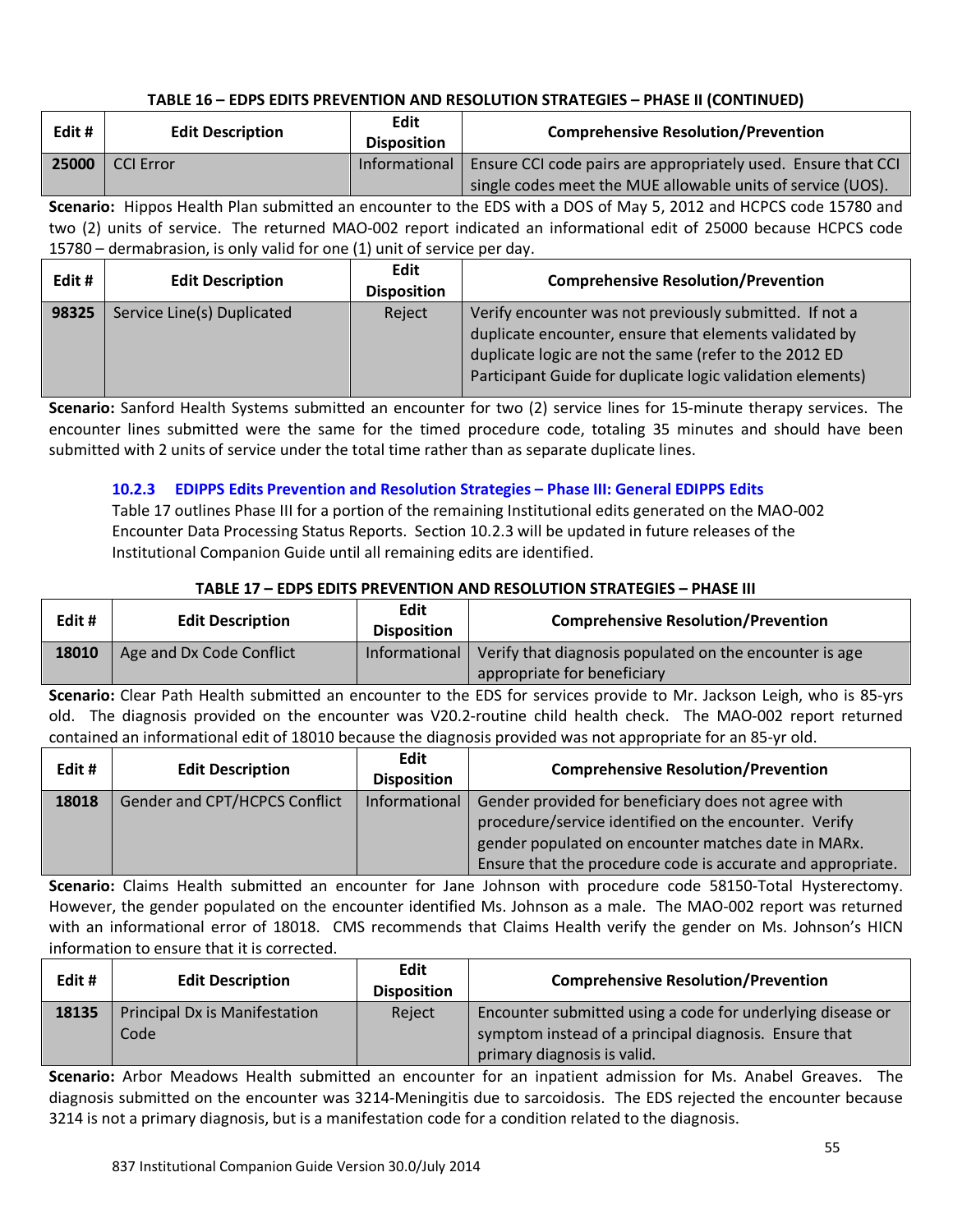| Edit # | <b>Edit Description</b> | <b>Edit</b><br><b>Disposition</b> | <b>Comprehensive Resolution/Prevention</b>                                                              |
|--------|-------------------------|-----------------------------------|---------------------------------------------------------------------------------------------------------|
| 18260  | Invalid Rev Code        | Reject                            | Encounter submitted with a Revenue Code not related to<br>services provided or a Revenue Code not used. |

**Scenario:** Home Sweet Home submitted a claim to Foundation Health for Home Health services provided to Ms. Jean. Foundation Health submitted the encounter to the EDS using Revenue Code 0022. The encounter was rejected for edit 18260 because Foundation Health used a SNF revenue code for a Home Health encounter.

| Edit# | <b>Edit Description</b>                      | Edit<br><b>Disposition</b> | <b>Comprehensive Resolution/Prevention</b>                                                                      |
|-------|----------------------------------------------|----------------------------|-----------------------------------------------------------------------------------------------------------------|
| 21980 | CC D2 Requires Change in One<br><b>HIPPS</b> | Reject                     | Adjustment encounter submitted with condition code D2;<br>however, the associated HIPPS code was not revised to |
|       |                                              |                            | indicate the adjustment.                                                                                        |

**Scenario:** Marxton Health sent an adjustment encounter to the EDS on behalf of Here For You Health, which contained condition code of 'D2" and an appropriate reason code to revise the HIPPs code originally submitted, but the HIPPS code itself was not revised.

| Edit# | <b>Edit Description</b>                        | <b>Edit</b><br><b>Disposition</b> | <b>Comprehensive Resolution/Prevention</b>                                                                                                                                                                                                           |
|-------|------------------------------------------------|-----------------------------------|------------------------------------------------------------------------------------------------------------------------------------------------------------------------------------------------------------------------------------------------------|
| 00755 | <b>Void Encounter Already</b><br>Void/Adjusted | Reject                            | Submitter has previously voided or adjusted an encounter<br>and is attempting to void the same encounter. Submitter<br>should review returned MAO-002 reports to confirm<br>processing of the voided encounter prior to resubmission of<br>the void. |

**Scenario:** Happy Trails Health Plan submitted a void/delete encounter on October 10, 2012. Happy Trails Health Plan voided the same encounter, in error, on October 15, 2012, prior to receiving the MAO-002 report for the initial void/delete encounter, which was returned on October 16, 2012. The MAO-002 report for the subsequent voided encounter was returned with edit 00755 due to the submission of the second void/delete encounter.

| Edit# | <b>Edit Description</b>                            | <b>Edit</b><br><b>Disposition</b> | <b>Comprehensive Resolution/Prevention</b>                                                                                                                                                                                                                     |
|-------|----------------------------------------------------|-----------------------------------|----------------------------------------------------------------------------------------------------------------------------------------------------------------------------------------------------------------------------------------------------------------|
| 00760 | <b>Adjusted Encounter Already</b><br>Void/Adjusted | Reject                            | Submitter has previously adjusted or voided an encounter<br>and is attempting to adjust the same encounter. Submitter<br>should review returned MAO-002 reports to confirm<br>processing of the adjusted encounter prior to resubmission<br>of the adjustment. |

**Scenario:** On August 20, 2012, Pragmatic Health submitted a correct/replace encounter to correct a CPT code. Pragmatic Health had not received their MAO-002 report by August 23, 2012 and decided to resubmit the correct/replace encounter. The MAO-002 report was returned on August 24, 2012 with the correct/replace encounter identified as accepted. Pragmatic Health received edit 00760 on the secondary MAO-002 report because the EDPS had already processed the resubmitted correct/replace encounter.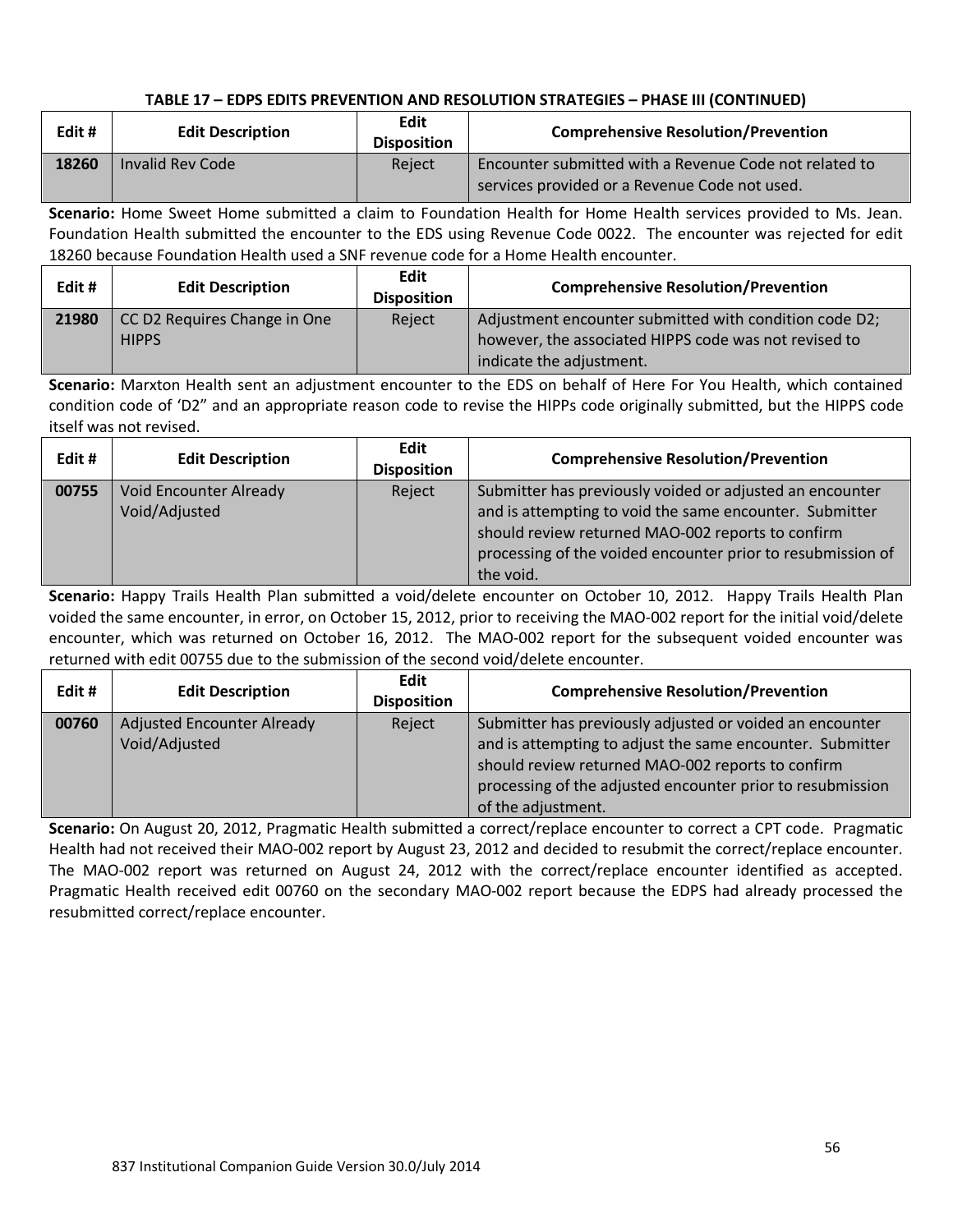| Edit# | <b>Edit Description</b> | Edit<br><b>Disposition</b> | <b>Comprehensive Resolution/Prevention</b>            |
|-------|-------------------------|----------------------------|-------------------------------------------------------|
| 00762 | Unable to Void Rejected | Reject                     | Submitter is attempting to void a previously rejected |
|       | Encounter               |                            | encounter. Submitter should review returned MAO-002   |
|       |                         |                            | reports to confirm the rejected encounter.            |

**Scenario:** On July 20, 2012, Hero Health Plan submitted an encounter with an invalid HICN. On July 26, 2012, Hero Health Plan attempted to void the encounter due to the invalid HICN without referencing the MAO-002 report, dated July 25, 2012, that indicated that the encounter was rejected. On August 1, 2012, Hero Health Plan received an MAO-002 report with edit 00762 for the voided encounter because the original encounter had already been processed and rejected.

| Edit# | <b>Edit Description</b>                           | Edit<br><b>Disposition</b> | <b>Comprehensive Resolution/Prevention</b>                                       |
|-------|---------------------------------------------------|----------------------------|----------------------------------------------------------------------------------|
| 02260 | TOB Conflict With the Coverage<br><b>Services</b> | Reject                     | TOB populated on the encounter is not appropriate for the<br>services identified |

**Scenario:** WindSong Health Plan submitted an encounter to the EDS for Miss Big Mama's admission to Lady of Love Skilled Nursing Facility (SNF) populated with a type of bill (TOB) 32X. The encounter was rejected because TOB 32X is used for Home Health Services.

| Edit# | <b>Edit Description</b> | Edit<br><b>Disposition</b> | <b>Comprehensive Resolution/Prevention</b>                                                   |
|-------|-------------------------|----------------------------|----------------------------------------------------------------------------------------------|
| 17330 | <b>RAP Not Allowed</b>  | Reiect                     | Adjustments are not allowed for Type of Bill 322 or 332<br>(Request for Anticipated Payment) |

**Scenario:** Magic Morning Health Plan submitted an encounter to the EDS for BackHome Health (a primary HHA) with TOB 322. The encounter was rejected because the EDS does not accept Request for Anticipated Payment (RAP) encounters.

| Edit # | <b>Edit Description</b>            | Edit<br><b>Disposition</b> | <b>Comprehensive Resolution/Prevention</b>                                                                                          |
|--------|------------------------------------|----------------------------|-------------------------------------------------------------------------------------------------------------------------------------|
| 18012  | <b>Gender and Dx Code Conflict</b> |                            | Informational   Encounter submitted with a beneficiary gender that does<br>not agree with the diagnosis populated on the encounter. |

**Scenario:** Hindsight Health submitted an encounter for JuneBug Hospital for Mr. James Jewet with diagnosis code 641.1 – Hemorrhage from placenta previa. The encounter was rejected because the diagnosis submitted is a female specific diagnosis.

| Edit# | <b>Edit Description</b>     | Edit<br><b>Disposition</b> | <b>Comprehensive Resolution/Prevention</b>                                          |
|-------|-----------------------------|----------------------------|-------------------------------------------------------------------------------------|
| 18130 | Duplicate Principal Dx Code | Reiect                     | Secondary diagnosis code submitted is a duplicate of the<br>primary diagnosis code. |

**Scenario:** Solo Health Services submitted an encounter with a diagnosis code 413.9 in the 'BK' (primary diagnosis) and 'BF' (additional diagnosis) qualifier fields for the same service line. The encounter was rejected for duplicate primary diagnoses.

| Edit # | <b>Edit Description</b> | Edit<br><b>Disposition</b> | <b>Comprehensive Resolution/Prevention</b>                                            |
|--------|-------------------------|----------------------------|---------------------------------------------------------------------------------------|
| 18145  | Unacceptable Dx Code    | Reject                     | The diagnosis code populated on the encounter is invalid or<br>incorrectly populated. |

**Scenario:** Hopewell Health Plan submitted an encounter to the EDS for Cornerstone Hospital for services provide to Colonel Marcus on February 3, 2012. The diagnosis populated on the encounter was 518.5 – Pulmonary Insufficiency Following Trauma or Surgery. The encounter was rejected for an unacceptable diagnosis because diagnosis code was deleted and deemed invalid effective October 1, 2011.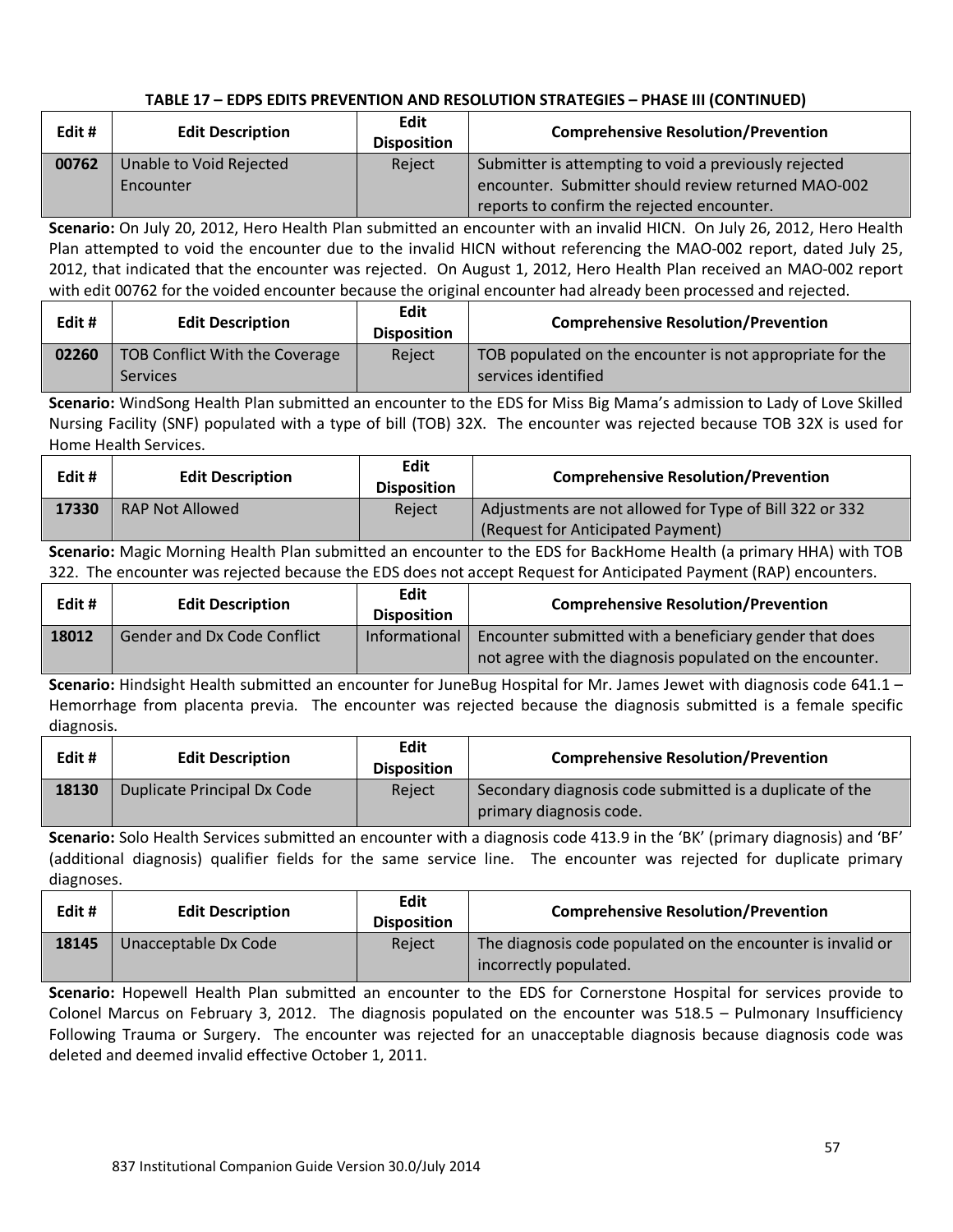| Edit # | <b>Edit Description</b>      | <b>Edit</b><br><b>Disposition</b> | <b>Comprehensive Resolution/Prevention</b>                         |
|--------|------------------------------|-----------------------------------|--------------------------------------------------------------------|
| 21994  | From Date Greater Than Admit | Informational                     | Fig. 2 I counter submitted with a 'from' date prior to the date of |
|        | Date                         |                                   | the beneficiary's admission.                                       |

**Scenario:** Allison Oop was admitted to Mad Hatter Nursing Facility at 2:46 AM on April 1, 2012. Holiday Health submitted the SNF encounter to the EDS with an admit date of April 1, 2012, but the service line from date was listed as March 29, 2012.

| Edit# | <b>Edit Description</b>                 | <b>Edit</b><br><b>Disposition</b> | <b>Comprehensive Resolution/Prevention</b>                                                               |
|-------|-----------------------------------------|-----------------------------------|----------------------------------------------------------------------------------------------------------|
| 22220 | DOS Prior to Provider Effective<br>Date | Reject                            | Admission date indicated on encounter occurred before the<br>provider's NPI was deemed active/effective. |

**Scenario:** Halo Home Health submitted an encounter to the EDS for Mr. Sweets' admission on January 28, 2011 for DOS February 1, 2012 through February 11, 2012 with NPI 0002220001. The encounter was rejected because the NPI effective date was February 2, 2012, after the admission date.

| Edit# | <b>Edit Description</b>                    | Edit<br><b>Disposition</b> | <b>Comprehensive Resolution/Prevention</b>                                                                                                                                                                                                                                                                                                                                |
|-------|--------------------------------------------|----------------------------|---------------------------------------------------------------------------------------------------------------------------------------------------------------------------------------------------------------------------------------------------------------------------------------------------------------------------------------------------------------------------|
| 00764 | Original Must Be a Chart Review<br>to Void | Reject                     | Submitter must ensure that, if the void encounter<br>(frequency code '8') is populated with PWK01='09 and<br>PWK02='AA', the original encounter submission was a chart<br>review encounter populated with PWK01='09' and<br>PWK02='AA'. The submitter must also ensure that the ICN<br>references the initial chart review encounter, not the<br>original full encounter. |

**Scenario:** On January 12, 2013, Paisley Community Health submitted an original encounter for Mr. Jolly Jones to the EDS and received the accepted ICN of 3029683010582. On February 2, 2013, Paisley Community Health submitted a chart review encounter to the EDPS to delete a diagnosis code from the original encounter and received the accepted ICN of 5039530285074. In April 2013, Paisley Community Health performed another chart review of Mr. Jones' medical records and discovered that the service was never provided. Paisley Community Health submitted a void encounter to the EDS using the reference ICN of 3029683010582 (the original encounter ICN) and populated PWK01='09' and PWK02='AA'. The EDS rejected the encounter because the ICN referenced was for the original encounter, not the initial chart review.

| Edit# | <b>Edit Description</b>                      | <b>Edit</b><br><b>Disposition</b> | <b>Comprehensive Resolution/Prevention</b>                                                                                                                                                                                                                                                                                                                            |
|-------|----------------------------------------------|-----------------------------------|-----------------------------------------------------------------------------------------------------------------------------------------------------------------------------------------------------------------------------------------------------------------------------------------------------------------------------------------------------------------------|
| 00765 | Original Must Be a Chart Review<br>to Adjust | Reject                            | Ensure that, if the correct/replace encounter (frequency<br>code '7') is populated with PWK01='09 and PWK02='AA', the<br>original encounter submission was a chart review encounter<br>populated with PWK01='09' and PWK02='AA'. The<br>submitter must also ensure that the ICN references the<br>initial chart review encounter, not the original full<br>encounter. |

**Scenario:** Flashback Health performed a chart review for Prosperous Living Medical Center. Flashback Health discovered two (2) additional diagnosis codes for an encounter previously submitted for Ms. Leanne Liberty. Flashback Health submitted an initial chart review encounter using the frequency code of '7'. The EDS rejected the chart review encounter submission because initial chart review encounters should contain a frequency code '1'.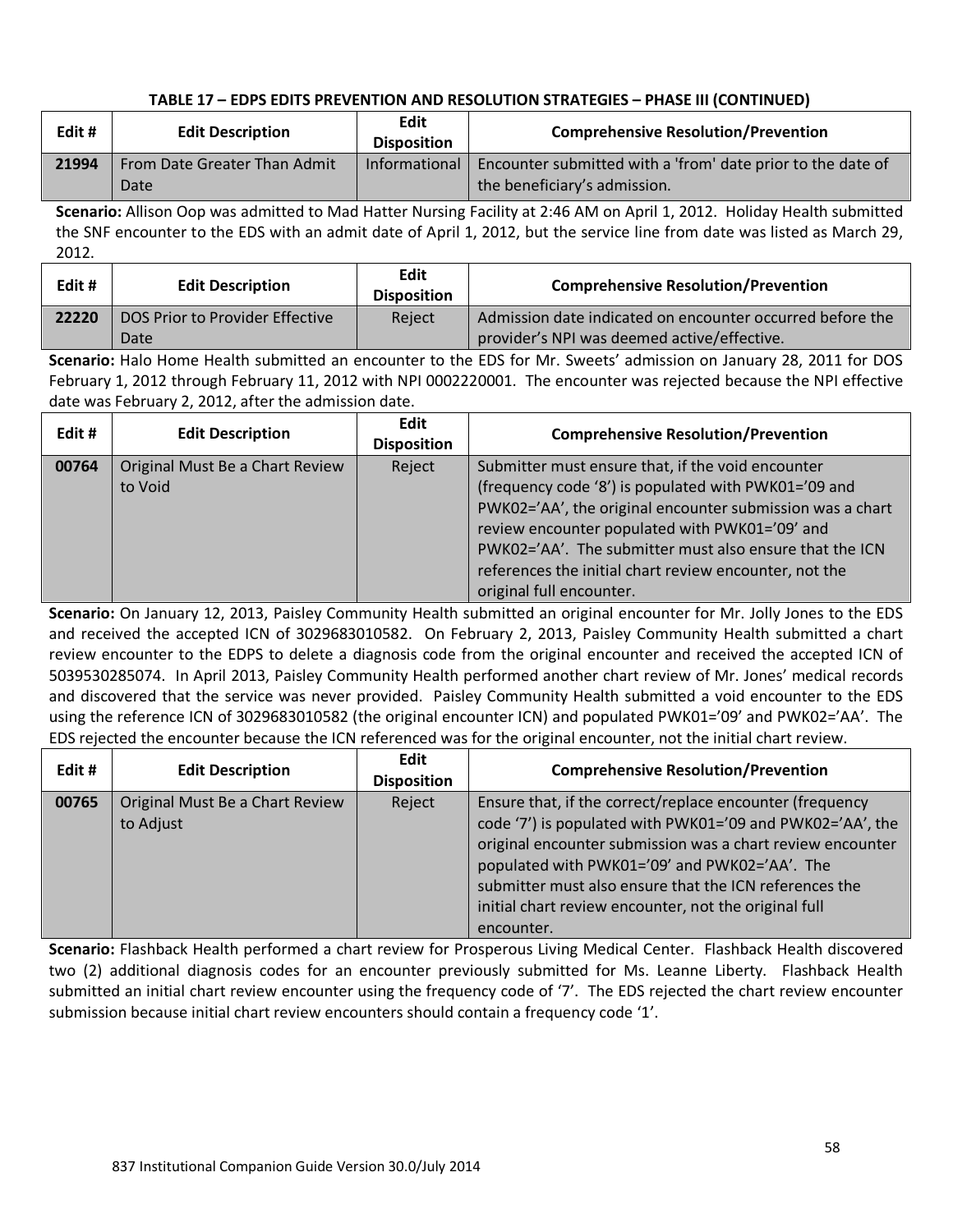| Edit# | <b>Edit Description</b>                   | <b>Edit</b><br><b>Disposition</b> | <b>Comprehensive Resolution/Prevention</b>                                                                                                                                                                                                                                                        |
|-------|-------------------------------------------|-----------------------------------|---------------------------------------------------------------------------------------------------------------------------------------------------------------------------------------------------------------------------------------------------------------------------------------------------|
| 17404 | Duplicate CPT/HCPCS and Unit<br>Exceeds 1 | Reject                            | Encounter should not be submitted with a unit of greater<br>than 1 when any of the following HCPCS codes are provided<br>for a pap smear on a single DOS: Q0060, Q0061, P3000,<br>P3001, Q0091, G0123, G0124, G0143, G0144, G0145, G0147,<br>and G0148 nor can duplicate pap smear HCPCS Codes be |
|       |                                           |                                   | submitted for the same day.                                                                                                                                                                                                                                                                       |

**Scenario:** Dr. Michaels performed a pap smear on Miss Annabelle Lee prior to a gynecological procedure. The lab lost the test sample. Dr. Michaels repeated the pap smear and performed the gynecological procedure. Group Health Plan submitted the encounter for both of Miss Lee's pap smears, using HCPCS code Q0060, and her surgical procedure. The encounter was rejected because Medicare will not allow more than one (1) unit for Q0060 for a single service.

| Edit # | <b>Edit Description</b>    | Edit<br><b>Disposition</b> | <b>Comprehensive Resolution/Prevention</b>               |
|--------|----------------------------|----------------------------|----------------------------------------------------------|
| 18120  | <b>ICD-9 Dx Code Error</b> | Reject                     | Submitter must ensure that the diagnosis codes populated |
|        |                            |                            | on an encounter are current and valid                    |

**Scenario:** Mr. Jack Sprat was admitted to Mercy Me Hospital for an aortic endovascular graft placement. Mercy Me Hospital submitted the claim for Mr. Sprat's surgical services to Charity Health using diagnosis code 444.0 embolism and thrombosis of abdominal aorta. Charity Health submitted the encounter and received edit 18120 because the diagnosis code is no longer a valid ICD-9 CM code.

| Edit# | <b>Edit Description</b>     | Edit<br><b>Disposition</b> | <b>Comprehensive Resolution/Prevention</b>                                                                                                                                                                     |
|-------|-----------------------------|----------------------------|----------------------------------------------------------------------------------------------------------------------------------------------------------------------------------------------------------------|
| 18140 | Principal Dx Code is E-Code | Reject                     | Submitter must ensure that an e-code is submitted as a<br>subsequent diagnosis code. An E-code is never allowed as a<br>primary/principal diagnosis code and must not be populated<br>using the 'BK' qualifier |

**Scenario:** Marney Gentos was admitted to Home Hospital for second degree burns. Fantasy Life Health Plan submitted the encounter to the EDS and received an accepted ICN. Fantasy Life Health Plan later performed a chart review and located an additional diagnosis code for services provided during Ms. Gentos' stay at Home Hospital. Fantasy Life submitted a chart review encounter to the EDS with a single diagnosis code of E9581 – Injury-burn, fire. The EDS rejected the chart review submission because e-codes must never be submitted without a primary/principal diagnosis.

| Edit# | <b>Edit Description</b> | Edit<br><b>Disposition</b> | <b>Comprehensive Resolution/Prevention</b>                  |
|-------|-------------------------|----------------------------|-------------------------------------------------------------|
| 18905 | Age Is 0 Or Exceeds 124 | Reject                     | The age of the patient identified on the encounter must not |
|       |                         |                            | contain non-numeric values; or the age must not be          |
|       |                         |                            | populated as 0 or greater than 124 years old                |

**Scenario:** Munali Mohair, a 27-yr old female was admitted to Petunia Mills General Hospital for an overnight stay due to complications following an outpatient procedure. Petunia Mills submitted a claim to Flowery Lanes Health with Ms. Mohair's DOB listed as 09/23/1985. Flowery Lanes Health submitted the encounter to the EDS with Ms. Mohair's DOB listed as 09/23/1885, due to a typographical error. The EDS returned edit 18905 on the MAO-002 report.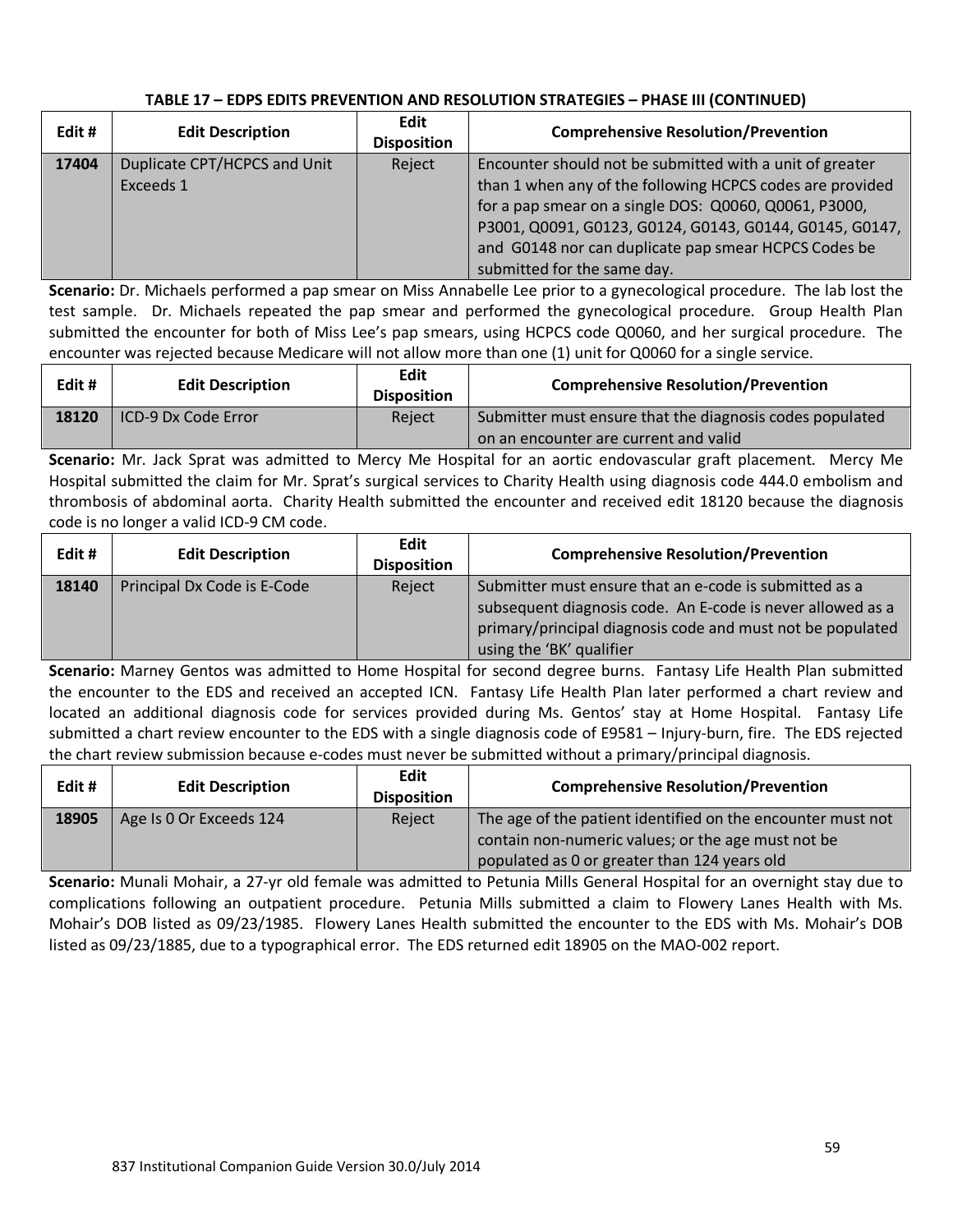| Edit# | <b>Edit Description</b>              | Edit<br><b>Disposition</b> | <b>Comprehensive Resolution/Prevention</b>                                                                                                                                                             |
|-------|--------------------------------------|----------------------------|--------------------------------------------------------------------------------------------------------------------------------------------------------------------------------------------------------|
| 20450 | Attending Physician is<br>Sanctioned | Reject                     | Submitter must ensure that the attending provider was not<br>suspended or terminated from providing services to<br>Medicare beneficiaries during the time(s) of service<br>indicated on the encounter. |

**Scenario:** Dr. Jernigan, attending physician at Hospice Hotel, made rounds on January 4, 2013, for fellow physician due to an emergency. Hospice Hotel submitted Dr. Jernigan's claim to Better Health. Better Health submitted the encounter to the EDS. Dr. Jernigan's privileges were terminated on December 20, 2012, and he was not authorized to provide services for Hospice patients. Better Health received an MAO-002 report with a reject edit of 20450.

| Edit# | <b>Edit Description</b>      | Edit<br><b>Disposition</b> | <b>Comprehensive Resolution/Prevention</b>                  |
|-------|------------------------------|----------------------------|-------------------------------------------------------------|
| 20455 | <b>Operating Provider Is</b> | Informational              | Submitter must ensure that the operating provider was not   |
|       | Sanctioned                   |                            | suspended or terminated from providing surgical services to |
|       |                              |                            | Medicare beneficiaries during the time(s) of service        |
|       |                              |                            | indicated on the encounter.                                 |

**Scenario:** Dr. Madhatter performed a cholecystectomy at Highway Hospital on March 12, 2013. Highway Hospital submitted an Institutional claim to Providers Health Plan. Providers Health submitted the encounter to the EDS on May 6, 2013. It was discovered that Dr. Madhatter's operating/surgical privileges were suspended on March 3, 2013. The EDS returned the MAO-002 report to Providers Health with edit 20455.

| Edit# | <b>Edit Description</b>   | Edit<br><b>Disposition</b> | <b>Comprehensive Resolution/Prevention</b>                |
|-------|---------------------------|----------------------------|-----------------------------------------------------------|
| 20520 | Invalid Ambulance Pick-up | Reject                     | Encounter for ambulance services must contain a valid ZIP |
|       | Location                  |                            | code in Loop 2300 HI01-5 when Revenue Code 540 is used    |
|       |                           |                            | with a Value Code of A0                                   |

**Scenario:** Family Health submitted an encounter for ambulance services provided by Monarch Medical Transport, but did not populate the ambulance pick-up location because Monarch Medical Transport did not provide the ZIP code when submitting the claim for services. The EDS rejected the encounter because the ambulance pick up location is a required field on all ambulance encounters.

| Edit# | <b>Edit Description</b>        | <b>Edit</b><br><b>Disposition</b> | <b>Comprehensive Resolution/Prevention</b>                |
|-------|--------------------------------|-----------------------------------|-----------------------------------------------------------|
| 27000 | Height or Weight Value Exceeds | Reject                            | Encounters submitted with TOB 72X Values for A8 and A9    |
|       | Limit                          |                                   | must be submitted in kilograms. For Value Code A8: Weight |
|       |                                |                                   | must not exceed 318.2 Kg (700 lbs.). For Value Code A9:   |
|       |                                |                                   | Height must not exceed 228.6 Kg (7ft 6 in)                |

**Scenario:** Mr. Nestle Parks, a 432 lb. male, was admitted to Mountain Top Memorial Hospital with kidney failure due to ESRD. River Run Health Plan submitted an encounter to the EDS for services provided to Mr. Parks during his stay at Mountain Top Memorial. The encounter contained Mr. Parks's weight in Loop 2300 HI Value Code A8 segment at 432.0. The encounter was rejected with edit 27000 because the A8 value exceeded the allowable value of 318.2 kg. The encounter should have been submitted with Mr. Parks weight identified as 196.36, because the EDS requires that the measurements be populated in kilograms.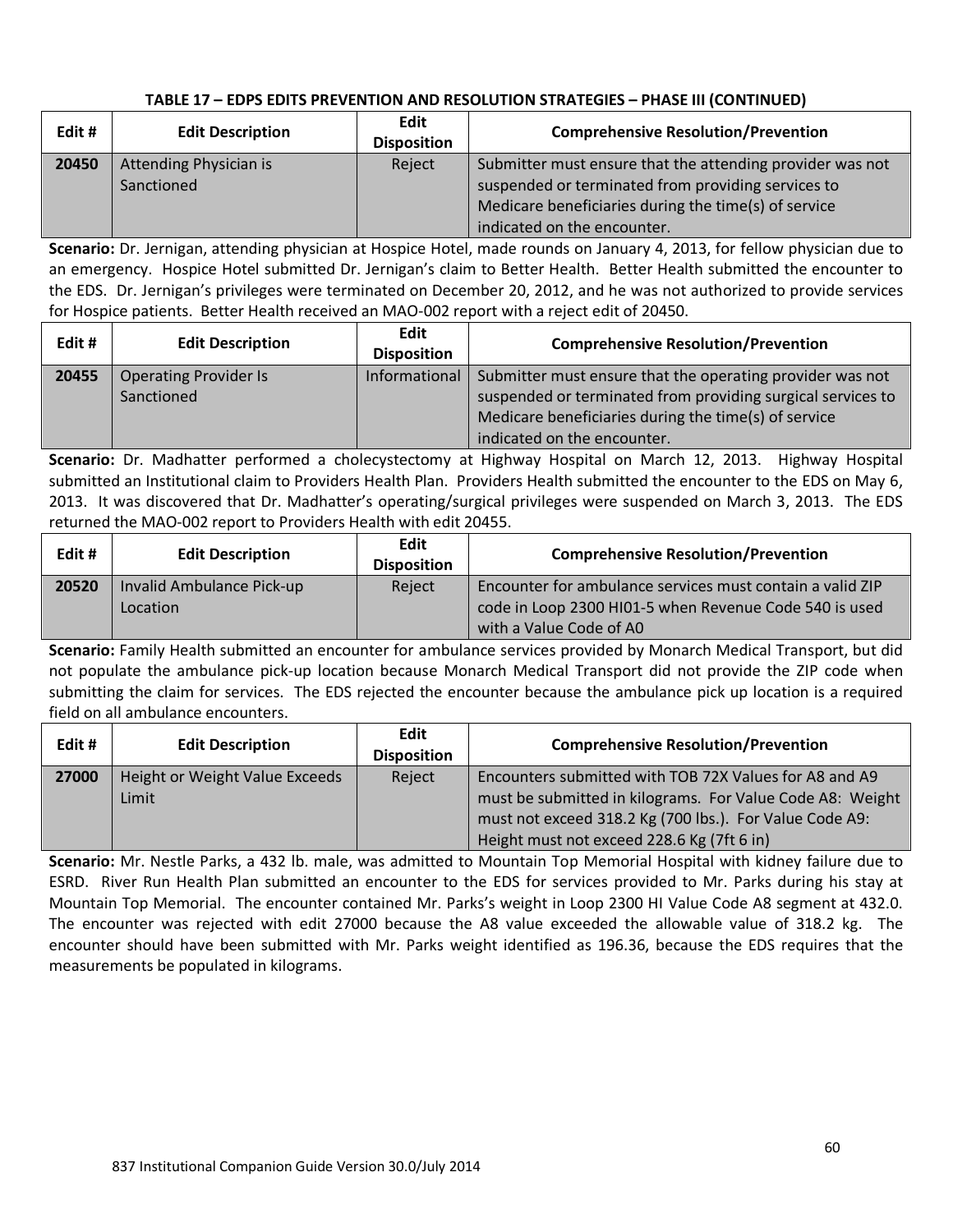| Edit# | <b>Edit Description</b>   | <b>Edit</b><br><b>Disposition</b> | <b>Comprehensive Resolution/Prevention</b>                    |
|-------|---------------------------|-----------------------------------|---------------------------------------------------------------|
| 17257 | Rev Code 091X Not Allowed | Informational                     | Medicare no longer accepts Revenue Code 910 for               |
|       |                           |                                   | Psychiatric/Psychological Services. Ensure that the revenue   |
|       |                           |                                   | code submitted for psychiatric services is current and valid. |

**Scenario:** Mr. Zane Zany was admitted to Far Side Institution due to severe depression. Way Out There Health Care submitted an encounter on behalf of Far Side Institution populated with revenue code 0910, for services provided to Mr. Zany during his admission from December 15, 2012 to January 14, 2013. The EDPS rejected the encounter submission because, as of October 2003, revenue code 0910 was no longer a valid and acceptable Medicare revenue code.

| Edit# | <b>Edit Description</b>        | Edit<br><b>Disposition</b> | <b>Comprehensive Resolution/Prevention</b>                                                                                                                                             |
|-------|--------------------------------|----------------------------|----------------------------------------------------------------------------------------------------------------------------------------------------------------------------------------|
| 18730 | <b>Invalid Modifier Format</b> | Reject                     | Submitter must ensure that the modifier on the encounter is<br>acceptable and valid for EDS submission. Ensure that the<br>format is accurate and the appropriate characters are used. |

**Scenario:** Pinky Marvelous was admitted to Check-In Memorial Hospital for a radical mastectomy of her left breast. Check-In Memorial submitted a claim for the surgical procedure to Gallant Health Plan. Gallant Health Plan submitted the encounter to the EDS, populated with CPT 19307, modifier 'L6'. The EDPS rejected the encounter with edit 18730 because the modifier was not entered accurately. The correct submission should be CPT 19307, modifier 'LT'.

| Edit# | <b>Edit Description</b>       | Edit<br><b>Disposition</b> | <b>Comprehensive Resolution/Prevention</b>               |
|-------|-------------------------------|----------------------------|----------------------------------------------------------|
| 22015 | Number of Days Conflicts With | Informational              | Submitter must ensure that the sum of the from and       |
|       | <b>HH Episode</b>             |                            | through dates for the episode of care does not exceed 60 |
|       |                               |                            | days                                                     |

**Scenario:** Big Bell Home Health submitted a claim to Whamo Health Plan for Home Health services provided to Major Colonel from February 3, 2013 through April 17, 2013. Whamo Health Plan submitted the encounter to the EDS with the 'from' and 'through' dates of February 3, 2013 through April 17, 2013 on one (1) service line. The encounter was rejected because the episode of care exceeded the required maximum of 60 days.

| Edit# | <b>Edit Description</b>     | <b>Edit</b><br><b>Disposition</b> | <b>Comprehensive Resolution/Prevention</b>                 |
|-------|-----------------------------|-----------------------------------|------------------------------------------------------------|
| 22095 | Encounter Must Be Submitted | Reject                            | If the NPI on the encounter identifies a DME Supplier, the |
|       | on 837-P DME                |                                   | submitter must use the Payer ID of 80887 to indicate a the |
|       |                             |                                   | service is for DMEPOS.                                     |

**Scenario:** Reach Rehab submitted an encounter for an electric hospital bed provided for Mr. Anton upon his discharge from Meyers Medical Center. Reach Rehab Services submitted the encounter to the EDS using the Institutional payer ID of 80882.The encounter was rejected because, although Mr. Anton was discharged from the hospital and received care that would be submitted on an Institutional encounter, services provided by Reach Rehab were specific to DMEPOS.

| Edit# | <b>Edit Description</b>                 | <b>Edit</b><br><b>Disposition</b> | <b>Comprehensive Resolution/Prevention</b>                                                                                                                                                                                |
|-------|-----------------------------------------|-----------------------------------|---------------------------------------------------------------------------------------------------------------------------------------------------------------------------------------------------------------------------|
| 22135 | Multiple Rev Code 0023 Lines<br>Present | Reject                            | TOB 32X Home Health encounters must not contain more<br>than one (1) service line containing revenue code 0023.<br>Only one (1) revenue code is defined for each prospective<br>payment system that requires HIPPS codes. |

**Scenario:** Harmony Home Health submitted an encounter with two (2) service lines containing HIPPS codes HBFK2 and HAEJ1. Harmony Home Health submitted separate revenue code 0023 service lines for each HIPPS code service line. The EDS rejected the encounter because revenue code 0023 may not be used more than once on a single Home Health encounter in conjunction with HIPPS codes.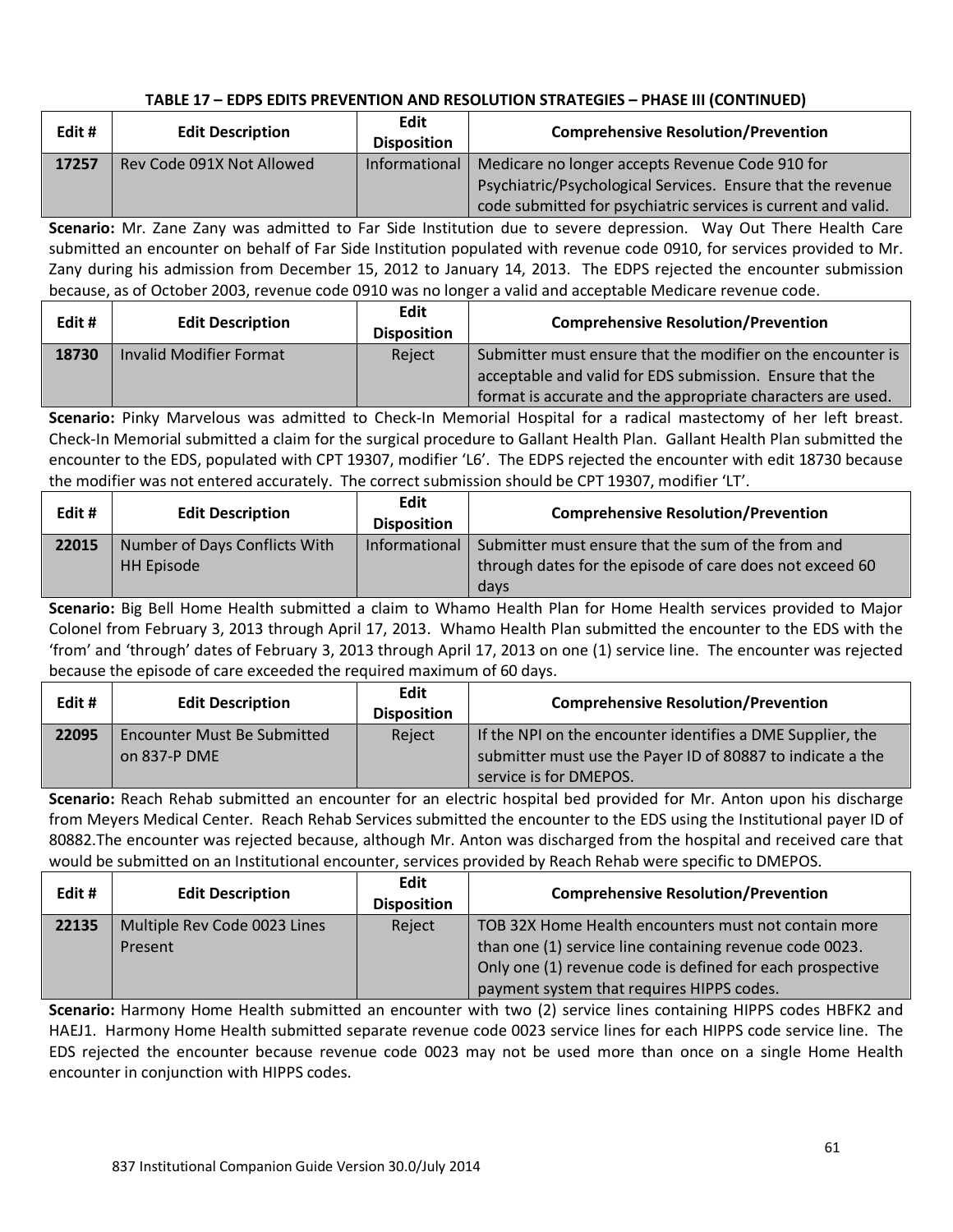| Edit# | <b>Edit Description</b>          | Edit<br><b>Disposition</b> | <b>Comprehensive Resolution/Prevention</b>                                                                                                          |
|-------|----------------------------------|----------------------------|-----------------------------------------------------------------------------------------------------------------------------------------------------|
| 22225 | Missing Provider Specific Record | Reject                     | Encounter was submitted that contains a provider NPI that is<br>not identified in the EDPS provider tables as a participating<br>Medicare provider. |

**Scenario:** Ipse Institutional Hospital submitted an encounter file to the EDS for an inpatient procedure performed by Dr. Wymee using NPI 0000000000. The EDPS rejected the encounter because Dr. Wymee was not identified in the EDS as a participating Medicare provider.

| Edit# | <b>Edit Description</b>     | Edit<br><b>Disposition</b> | <b>Comprehensive Resolution/Prevention</b>                                                                                                                          |
|-------|-----------------------------|----------------------------|---------------------------------------------------------------------------------------------------------------------------------------------------------------------|
| 22020 | Conflict Between CC and OSC | Reject                     | Encounters submitted with condition code=C3 (Partial<br>Approval) must contain Occurrence Span Code (OSC) 'MO' to<br>indicate the service dates that were approved. |

**Scenario:** Blue Bellman was admitted to The Best Nursing Facility on March 3, 2013 and discharged on April 26, 2013. The Quality Improvement Organization (QIO) reviewed the claim submitted to Service Plus Health Plan by The Besting Nursing Facility and denied service dates from April 3, 2013 through April 26, 2013. Service Plus Health Plan submitted the approved dates of service (DOS) using condition code C3, but did not populate the encounter with the 'MO' modifier to indicate that the March 3, 2013 through April 2, 2013 DOS were approved.

| Edit# | <b>Edit Description</b>                  | <b>Edit</b><br><b>Disposition</b> | <b>Comprehensive Resolution/Prevention</b>                                                                                                                                                                                                                                                                              |
|-------|------------------------------------------|-----------------------------------|-------------------------------------------------------------------------------------------------------------------------------------------------------------------------------------------------------------------------------------------------------------------------------------------------------------------------|
| 21951 | No OSC 70 or Covered Days Less<br>Than 3 | Informational                     | Skilled Nursing Facility (SNF) encounters submitted using<br>revenue code 0022 and TOB 21X, 22X, or 23X must include<br>the submission of Occurrence Span Code 70 to indicate the<br>dates of a qualifying hospital stay of at least three (3)<br>consecutive days, which qualifies the beneficiary for SNF<br>service. |

**Scenario:** Stay With Us Nursing Care submitted a claim to Cornerstone Health Care for Mr. Bobst's SNF stay from May 3, 2013 through May 13, 2013. Cornerstone Health Care submitted the encounter to the EDS using OSC 70; however, due to a data entry error, the 'from' and 'through' dates on the encounter were May 3, 2013, indicating a one day service.

| Edit# | <b>Edit Description</b>                 | Edit<br><b>Disposition</b> | <b>Comprehensive Resolution/Prevention</b>                                                                                                                                                                                  |
|-------|-----------------------------------------|----------------------------|-----------------------------------------------------------------------------------------------------------------------------------------------------------------------------------------------------------------------------|
| 17085 | CC 40 Required for Same Day<br>Transfer | Reject                     | Encounters submitted with TOB 11X and a patient status<br>code of 02, 03, 05, 50, 51, 61, 62, 63, 65, 66, or 70; and the<br>admission date is equal to the statement covers through<br>date must contain Condition Code 40. |

**Scenario:** Wendy Wonder was admitted to Healthy Hospital on the morning of February 21, 2013 for a fall due to hallucinations. Healthy Hospital transferred Ms. Wonder to their inpatient psychiatric unit on the evening of February 21, 2013. Health Hospital submitted Ms. Wonder's claim to Wholeness Health using a patient status code of 65 (Discharged/ Transferred to a Psychiatric Hospital or Psychiatric Distinct Part Unit of a Hospital) without providing the required Condition Code 40. Wholeness Health adjudicated the claim and submitted the encounter to the EDS. The EDPS rejected the encounter because inpatient hospital encounters populated with patient status code 65 must also contain Condition Code 40 to indicate that Ms. Wonder was admitted and discharged on the same date.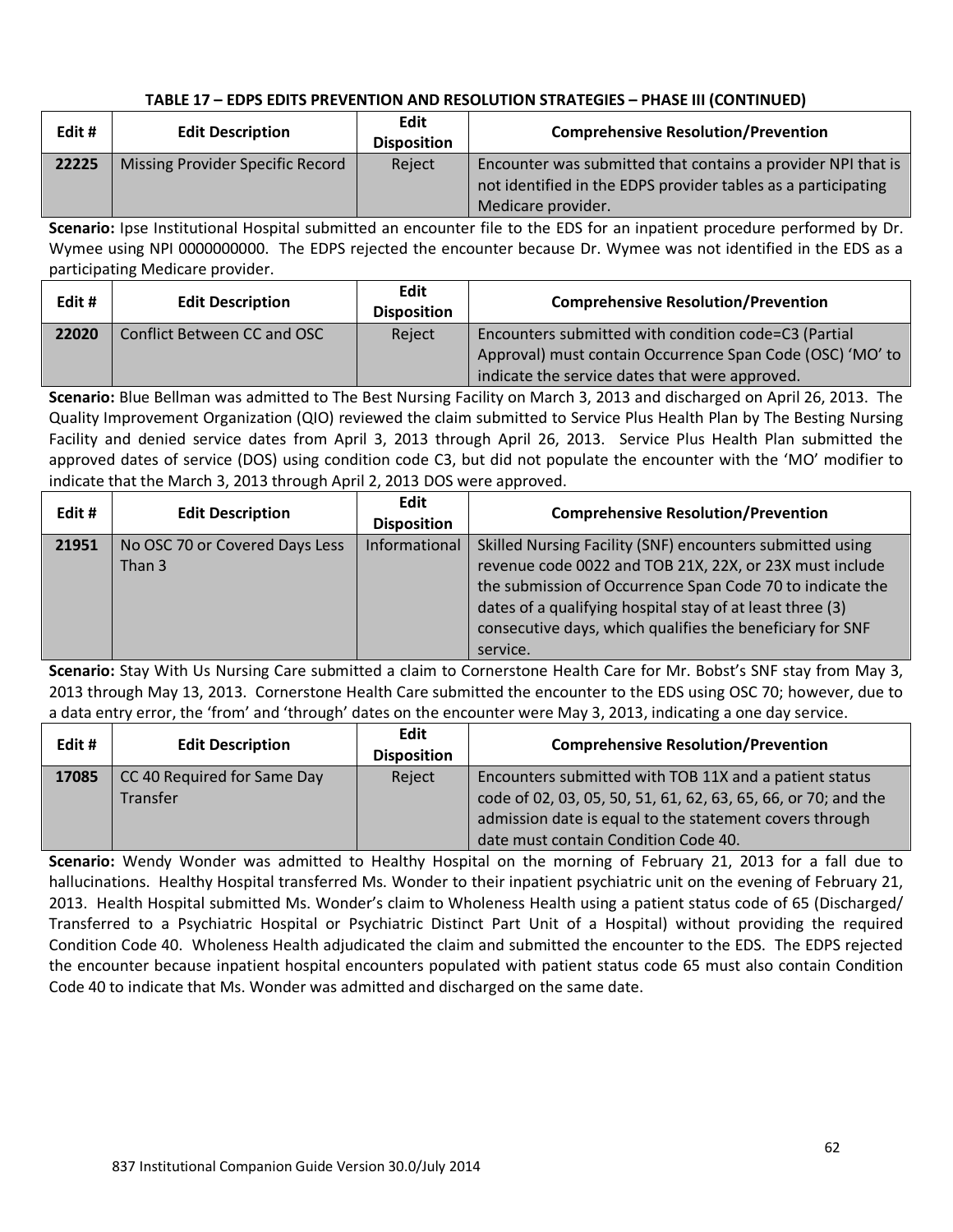| Edit# | <b>Edit Description</b>       | Edit<br><b>Disposition</b> | <b>Comprehensive Resolution/Prevention</b>                                                                              |
|-------|-------------------------------|----------------------------|-------------------------------------------------------------------------------------------------------------------------|
| 22280 | Rev Code 277 Invalid for a HH | Reject                     | Home Health encounters cannot be submitted using<br>revenue code 277 (Medical/surgical supplies oxygen (take<br>home)). |

**Scenario:** Fawn Home submitted a claim to Hulu Health Care for provision of oxygen to Cletus Clapp, using revenue cod 0023 for the home health service and revenue code 277 for the supply service. Hulu Health Care adjudicated the claim and submitted the encounter to the EDS. Home Health received an MAO-002 report rejecting the encounter with edit 22280 because revenue code 277 is not a Medicare acceptable revenue code.

| Edit# | <b>Edit Description</b>       | Edit<br><b>Disposition</b> | <b>Comprehensive Resolution/Prevention</b>                                                                                                                                                                            |
|-------|-------------------------------|----------------------------|-----------------------------------------------------------------------------------------------------------------------------------------------------------------------------------------------------------------------|
| 18710 | Missing/Invalid POA Indicator | Reject                     | Encounter type requires that an indicator of 'Y' or 'N' for<br>Present on Admission according to NUBC requirements, but<br>the indicator is not populated or is inaccurate for the data<br>provided in the encounter. |

**Scenario:** Miss Ames was admitted to Hope Hospital for a stroke and a cerebral infarction with complications on March 26, 2013. She was discharged on April 5, 2013. Hope Hospital submitted a claim to Mount Vios for Miss Ames' hospital admission. Hope Hospital submitted an encounter to the EDS that did not include the required POA indicator of 'Y' due to the diagnoses populated on the encounter. The EDS rejected the encounter with error code 18710.

| Edit# | <b>Edit Description</b>             | <b>Edit</b><br><b>Disposition</b> | <b>Comprehensive Resolution/Prevention</b>                                                                                                                                                        |
|-------|-------------------------------------|-----------------------------------|---------------------------------------------------------------------------------------------------------------------------------------------------------------------------------------------------|
| 21925 | Swing Bed SNF Conditions Not<br>Met | Reject                            | Encounter submitted with TOB 18X or 21X with Revenue<br>Code 0022 and Occurrence Span Code 70 is not present or<br>Occurrence Code 50 is not present for each submission of<br>Revenue Code 0022. |

**Scenario:** Riverwalk Rehab, a Skilled Nursing Facility, submitted a claim to Haven Health Care for Mr. Benson's admission, following his transfer after a ten (10) day stay at Marco General Hospital. Haven Health submitted an encounter to the EDS using TOB 21X, Revenue Code 0022, and the required Occurrence Span Code of '70', which indicated Mr. Bensons' inpatient hospital stay of three (3) days or greater. The EDS rejected the encounter with error code 21925 because it did not include the Occurrence Code of '50', which is required for each service line submitted for Revenue Code 0022.

| Edit# | <b>Edit Description</b>  | <b>Edit</b><br><b>Disposition</b> | <b>Comprehensive Resolution/Prevention</b>                   |
|-------|--------------------------|-----------------------------------|--------------------------------------------------------------|
| 22405 | Occurrence Code 55 & DOD | Reject                            | When patient discharge status code is 20 (expired), 40       |
|       | Required                 |                                   | (expired at home), 41 (expired in a medical facility), or 42 |
|       |                          |                                   | (expired – place unknown), submitter must ensure that        |
|       |                          |                                   | Occurrence Code 55 and the date of death are present.        |

**Scenario:** Gentle HealthCare submitted a final claim to Monument Medical Health Plan for Mr. G. Barnes, who expired on 9/15/2013. Monument Medical Health submitted and encounter to the EDS with a patient discharge status code of 41 in Loop 2300 CL103, but the Occurrence Code and Date of Death (occurrence code date) were not provided. The EDS rejected the encounter on the MAO-002 Report with error code 22405.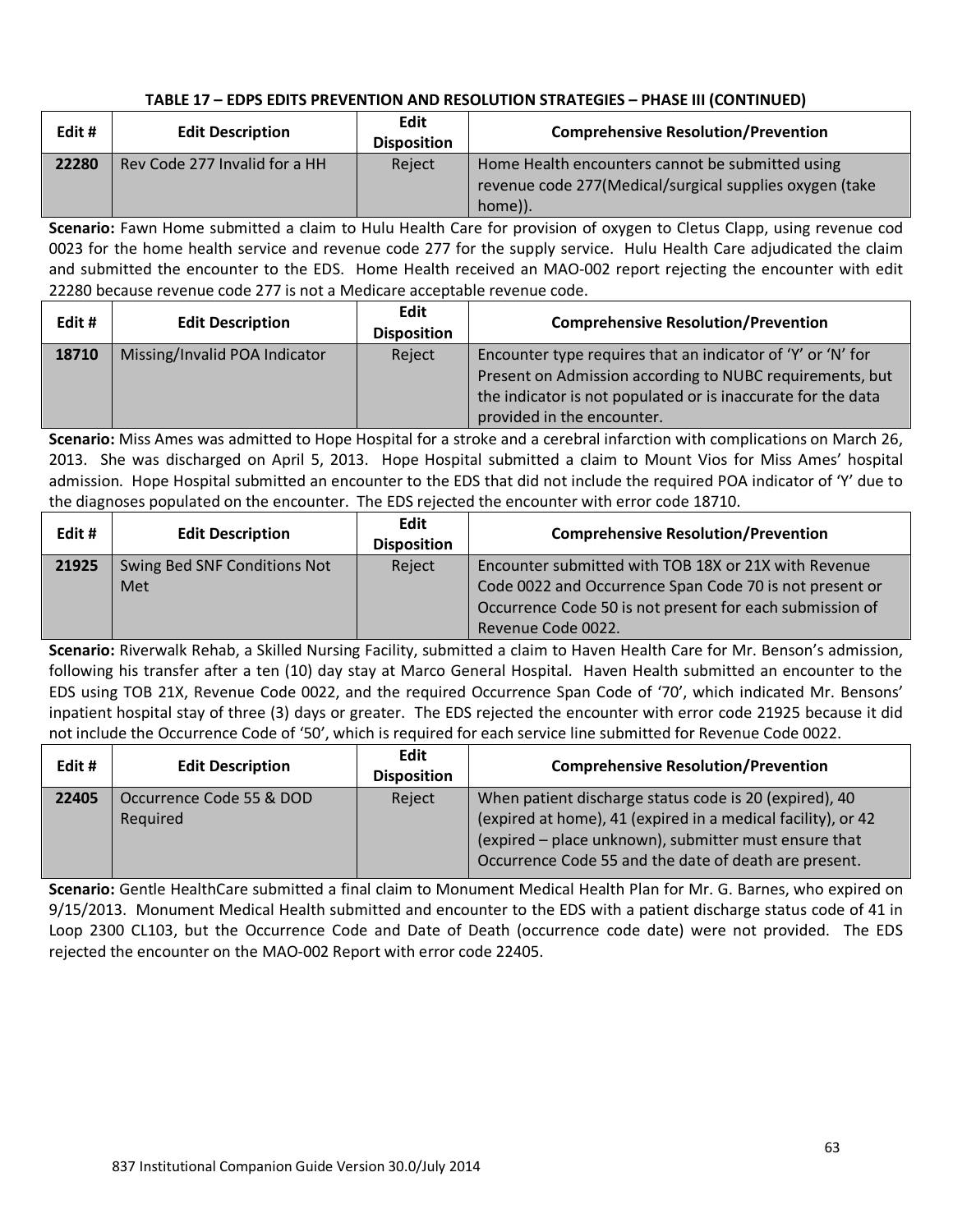| Edit# | <b>Edit Description</b>       | Edit<br><b>Disposition</b> | <b>Comprehensive Resolution/Prevention</b>                                                                                             |
|-------|-------------------------------|----------------------------|----------------------------------------------------------------------------------------------------------------------------------------|
| 17100 | DOS Required for HH Encounter | Reject                     | Home Health encounters submitted with Revenue Codes<br>42X-44X and 55X-59X must contain dates of service for the<br>revenue code line. |

**Scenario:** Tympany Home Health submitted an encounter to the EDS for physical therapy services (Revenue Code 42X) provided during a Home Health episode of care to Mrs. Waterman from August 3, 2013 to August 31, 2013. The encounter was rejected with error code 17100 because, although the dates of service were populated on the encounter header level, the revenue code line did not contain the physical therapy service dates.

| Edit# | <b>Edit Description</b> | <b>Edit</b><br><b>Disposition</b> | <b>Comprehensive Resolution/Prevention</b>             |
|-------|-------------------------|-----------------------------------|--------------------------------------------------------|
| 00175 | Verteporfin             | Reject                            | Encounters submitted with TOB 13X or 85X for Ocular    |
|       |                         |                                   | Photodynamic Tomography with Verteporfin must          |
|       |                         |                                   | contain the same dates of service for the combination  |
|       |                         |                                   | of these services, with the appropriate ICD-9 and ICD- |
|       |                         |                                   | 10 diagnosis codes. Submitter must also ensure that    |
|       |                         |                                   | the procedures are valid for the dates of service.     |

**Scenario:** Dr. Cuff conducted an OPT with Verteporfin (J3396 and 67225) for Mr. Jay Bird as treatment for Mr. Bird's diagnosis of atrophic macular degeneration (362.51). The encounter was submitted to the EDS by Strideways Health and rejected because the diagnosis of 362.51 should not be identified for the service submitted on the encounter.

| Edit# | <b>Edit Description</b>                     | <b>Edit</b><br><b>Disposition</b> | <b>Comprehensive Resolution/Prevention</b>                                                                                                                                            |
|-------|---------------------------------------------|-----------------------------------|---------------------------------------------------------------------------------------------------------------------------------------------------------------------------------------|
| 00750 | Service(s) Not Covered Prior To<br>4/1/2013 | Reject                            | Encounters submitted for Ventricular Assist Devices (VADs)<br>supplies/accessories with procedure code Q0507, Q0508, or<br>Q0509 must contain dates of service on or after 04/01/2013 |

**Scenario:** Dr. Zhivago's office submitted a claim to Healthy Heart Health Plan for a battery and battery charger provided to Mr. Joe Schmeaux following the attachment of his VAD on February 3, 2013. Healthy Heart submitted an encounter to the EDS using Q0507. The EDS rejected the encounter with error code 00750 because Q0507 was not an effective code for DOS prior to 4/1/2013.

| Edit# | <b>Edit Description</b>        | Edit<br><b>Disposition</b> | <b>Comprehensive Resolution/Prevention</b>              |
|-------|--------------------------------|----------------------------|---------------------------------------------------------|
| 22390 | <b>HIPPS Code Required for</b> | Informational              | Encounters must contain HIPPS codes when submitted with |
|       | SNF/HH                         |                            | TOB 18X or 21X and Revenue Code 0022 or TOB 32X and     |
|       |                                |                            | Revenue Code 0023.                                      |

**Scenario:** Lamplight Home Health submitted an encounter to the EDS containing TOB 32X (Home Health – Inpatient), Revenue Code 0023, and procedure code G0154(x2). The encounter did not contain a HIPPS code on the Revenue Code 0023 service line. The EDS returned the encounter with error code 22390, because all Home Health encounters must be submitted with appropriate HIPPS codes.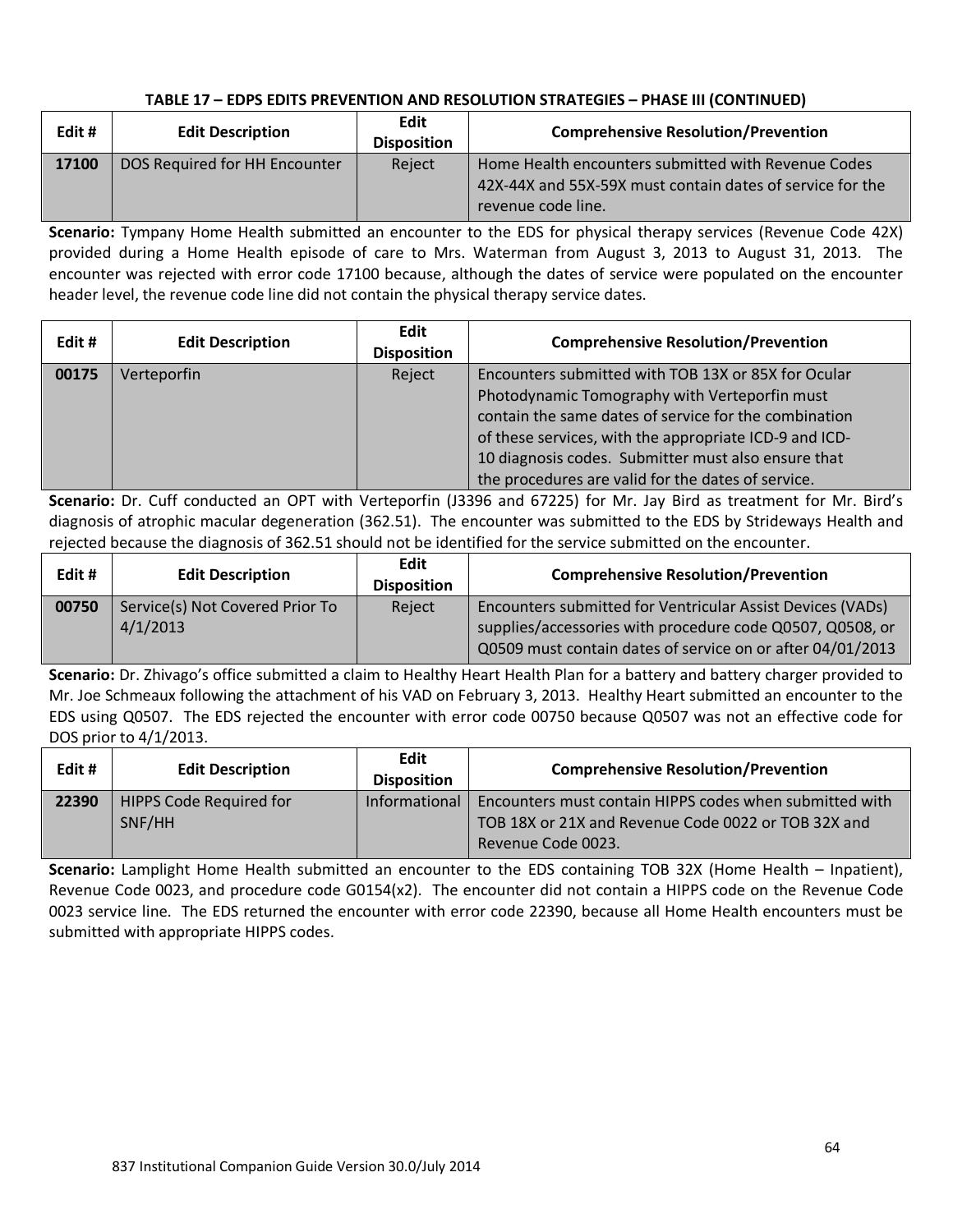| Edit# | <b>Edit Description</b>          | Edit<br><b>Disposition</b> | <b>Comprehensive Resolution/Prevention</b>                 |
|-------|----------------------------------|----------------------------|------------------------------------------------------------|
| 22395 | <b>HIPPS Code Conflicts with</b> | Informational              | Encounters must contain the appropriate HIPPS code for the |
|       | Revenue Code                     |                            | service submitted. Revenue Code 0022 must contain          |
|       |                                  |                            | appropriate SNF HIPPS codes. Revenue Code 0023 must        |
|       |                                  |                            | contain appropriate HH HIPPS codes.                        |

**Scenario:** Pink Lady Nursing Care submitted a claim to Aurelia Health Plan for SNF services provided for Ms. Jamella Fantastic. Aurelia Health Plan submitted the encounter to the EDS with TOB 21X, Revenue Code 0022 and HIPPS code HAEK2. The EDS returned the encounter with error code 22395, because the HIPPS code populated on the encounter indicated a Home Health service instead of a Skilled Nursing Facility service.

| Edit # | <b>Edit Description</b>           | Edit<br><b>Disposition</b> | <b>Comprehensive Resolution/Prevention</b>              |
|--------|-----------------------------------|----------------------------|---------------------------------------------------------|
| 22400  | HP Qualifier Must Exist for HIPPS | Informational              | Encounters submitted with TOB 18X or 21X and Revenue    |
|        | Code                              |                            | Code 0022 or TOB 32X and Revenue Code 0023 must contain |
|        |                                   |                            | a value of 'HP' in the SV202-1 element for HIPPS codes. |

**Scenario:** Serenity Care Nursing submitted a claim to Universal Medical Health Plan for Mr. Bacchus' two (2) week stay at their Skilled Nursing Facility. Universal Medical Health Plan submitted the encounter to the EDS with the appropriate HIPPS codes; however, the qualifier was populated with 'HC' (procedure code qualifier).

| Edit# | <b>Edit Description</b>    | <b>Edit</b><br><b>Disposition</b> | <b>Comprehensive Resolution/Prevention</b>                                                                                                                                                                                                                                 |
|-------|----------------------------|-----------------------------------|----------------------------------------------------------------------------------------------------------------------------------------------------------------------------------------------------------------------------------------------------------------------------|
| 22410 | Invalid Service(s) for TOB | Reject                            | Encounters submitted for Ventricular Assist Devices (VADs)<br>supplies and accessories with procedure codes must only<br>contain specific bill types (12X, 13X, 22X, 23X, 32X, 33X, 34X,<br>74X, or 85X). Note: TOB 33X is not applicable for DOS on or<br>after 10/1/2013 |

**Scenario:** Dr. Pandora submitted a claim to Healthy Heart Health Plan for wound care and dressings provided after Mr. Jingleheimer's pacemaker insertion. The encounter was submitted to the EDS with TOB 14X. The encounter was rejected with error code 22410, because VAD supplies and accessories cannot be submitted with this bill type.

| Edit# | <b>Edit Description</b>    | Edit<br><b>Disposition</b> | <b>Comprehensive Resolution/Prevention</b>                                                                                                                                                                                                             |
|-------|----------------------------|----------------------------|--------------------------------------------------------------------------------------------------------------------------------------------------------------------------------------------------------------------------------------------------------|
| 22415 | Revenue code 0274 Required | Reject                     | Encounters submitted for Ventricular Assist Devices (VADs)<br>supplies/accessories with procedure code Q0507, Q0508, or<br>Q0509 must contain Revenue Code 0274 and the<br>appropriate bill types (12X, 13X, 22X, 23X, 32X, 33X, 34X,<br>74X, or 85X). |

**Scenario:** Karma Health submitted an encounter to the EDS for VAD replacement leads using Revenue Code 0022. The encounter was rejected with error code 22415 because Revenue Code 0274 is the only appropriate code for submission of VAD supplies and accessories.

| Edit # | <b>Edit Description</b> | Edit<br><b>Disposition</b> | <b>Comprehensive Resolution/Prevention</b>                                                           |
|--------|-------------------------|----------------------------|------------------------------------------------------------------------------------------------------|
| 22420  | TOB 33X Invalid for DOS | Reject                     | Encounters submitted with dates of service (DOS) on or after<br>10/01/2013 must not contain TOB 33X. |

**Scenario:** Strong's Home Care submitted an encounter with TOB 33X (Home Health – Outpatient) to the EDS for Home Health services provided for Mr. V. Triumph from November 3, 2013 through November 18, 2013. The EDS rejected the encounter and returned an MAO-002 report with error code 22420, because TOB 33X was deactivated for all DOS on or after October 1, 2013.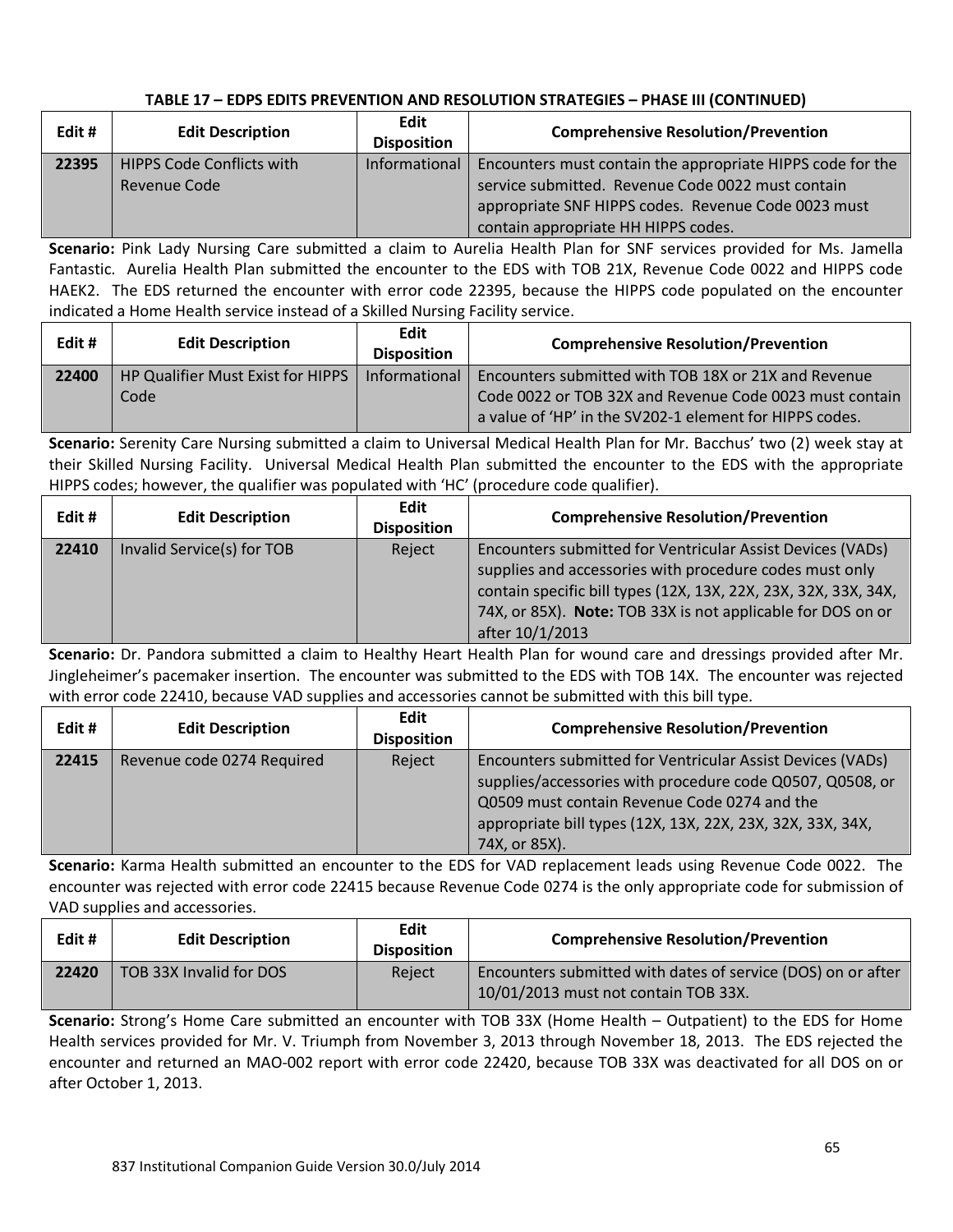| Edit# | <b>Edit Description</b>                       | Edit<br><b>Disposition</b> | <b>Comprehensive Resolution/Prevention</b>                                                               |
|-------|-----------------------------------------------|----------------------------|----------------------------------------------------------------------------------------------------------|
| 18500 | Multiple CPT/HCPCS for Same<br><b>Service</b> | Informational              | Encounters can not be submitted with multiple procedure<br>codes to identify the same service/procedure. |

**Scenario:** ProHealth submitted an encounter to the EDS with procedure code 15839 (labiaplasty) performed on Ms. Cross on November 13, 2013. The EDS returned an MAO-002 report to ProHealth with error code 18500 because ProHealth had already submitted another encounter for the same dates of service for Ms. Cross with procedure code 56620 (labiaplasty).

| Edit # | <b>Edit Description</b>         | <b>Edit</b><br><b>Disposition</b> | <b>Comprehensive Resolution/Prevention</b>                                                                                                                                                                                                                                                                                                                                                                                                                                                                                           |
|--------|---------------------------------|-----------------------------------|--------------------------------------------------------------------------------------------------------------------------------------------------------------------------------------------------------------------------------------------------------------------------------------------------------------------------------------------------------------------------------------------------------------------------------------------------------------------------------------------------------------------------------------|
| 20500  | Invalid DOS for Rev Code Billed | Reject                            | Encounter's Revenue Code service date must be within the<br>range of the procedure service line DOS when submitting:<br>a)TOB 71X, 75X, or 77X with a valid Revenue Code; b)<br>Revenue Code 054X with TOBs 13X, 22X, 23X, 83X, or 85X; c)<br>Revenue Codes 042X, 43X, 044X, or 047X with TOBs 12X,<br>13X, 22X, 23X, 74X, or 83X; d) Revenue Code 047X with TOB<br>34X; or e) Revenue Codes within the range of 0300-0319<br>with HCPCS Codes 78267, 78268,80002-89399, or G0000-<br>G9999 and TOBs 13X, 14X, 23X, 72X, 83X, or 85X |

**Scenario:** Pink Acres Health Clinic submitted a claim to Way Out Health Plan for behavioral health services provided to Cookie Triton from March 26, 2013 through April 12, 2013. Way Out Health Plan submitted an encounter to the EDS with TOB 71X and Revenue Code 0900 with procedure service line DOS of March  $26^{th}$  – April  $12^{th}$  and Revenue Code service dates of April 26<sup>th</sup> – May 12<sup>th</sup>. The EDS rejected the encounter because the Revenue Code service dates were not valid for the dates of the service provided.

| Edit# | <b>Edit Description</b>                   | <b>Edit</b><br><b>Disposition</b> | <b>Comprehensive Resolution/Prevention</b>                                                                                                                                                                                                                |
|-------|-------------------------------------------|-----------------------------------|-----------------------------------------------------------------------------------------------------------------------------------------------------------------------------------------------------------------------------------------------------------|
| 21979 | Charges for Rev Code 0022 Must<br>Be Zero | Reject                            | For encounters submitted with TOB 18X or 21X and Revenue<br>Code 0022, the billed amount (Loop 2400 SV203) and non-<br>covered charge amount (Loop 2400 SV207) should equal<br>zero when these fields are populated for the Revenue Code<br>service line. |

**Scenario:** Mohair Nursing Camp submitted a claim to Fancy Free Health Plan for services provided to Curly Sue Skumptik. Fancy Free Health Plan submitted an encounter for the services to the EDS containing a billed amount of \$240.00 on the Revenue Code 0022 service line. The EDS rejected the encounter and returned an MAO-002 Report containing error code 21979 because the Revenue Code service line billed amount and non-covered charge amounts must be either blank or equal to zero.

| Edit# | <b>Edit Description</b>       | Edit<br><b>Disposition</b> | <b>Comprehensive Resolution/Prevention</b>                                                                                                                                                                                         |
|-------|-------------------------------|----------------------------|------------------------------------------------------------------------------------------------------------------------------------------------------------------------------------------------------------------------------------|
| 98315 | Linked Chart Review Duplicate | Reject                     | Linked Chart Review encounters cannot be submitted where<br>the HICN, Associated ICN, header DOS, diagnosis code(s) and<br>TOB contain the exact same values as another Chart Review<br>encounter already present within the EODS. |

**Scenario:** Sequoia Health Plan conducted an audit of Langhorne Hospital and discovered an encounter previously submitted to the EDS contained an unnecessary diagnosis code. On 04/01/2014, Sequoia Health Plan submitted a linked chart review encounter to the EDS containing the associated ICN of the original encounter to identify the unnecessary diagnosis code. On 05/01/2014 Sequoia Health Plan inadvertently submitted the exact same linked chart review encounter to the EDS. The EDS rejected the second submission of the linked chart review encounter because no changes were detected between the two linked chart review encounters.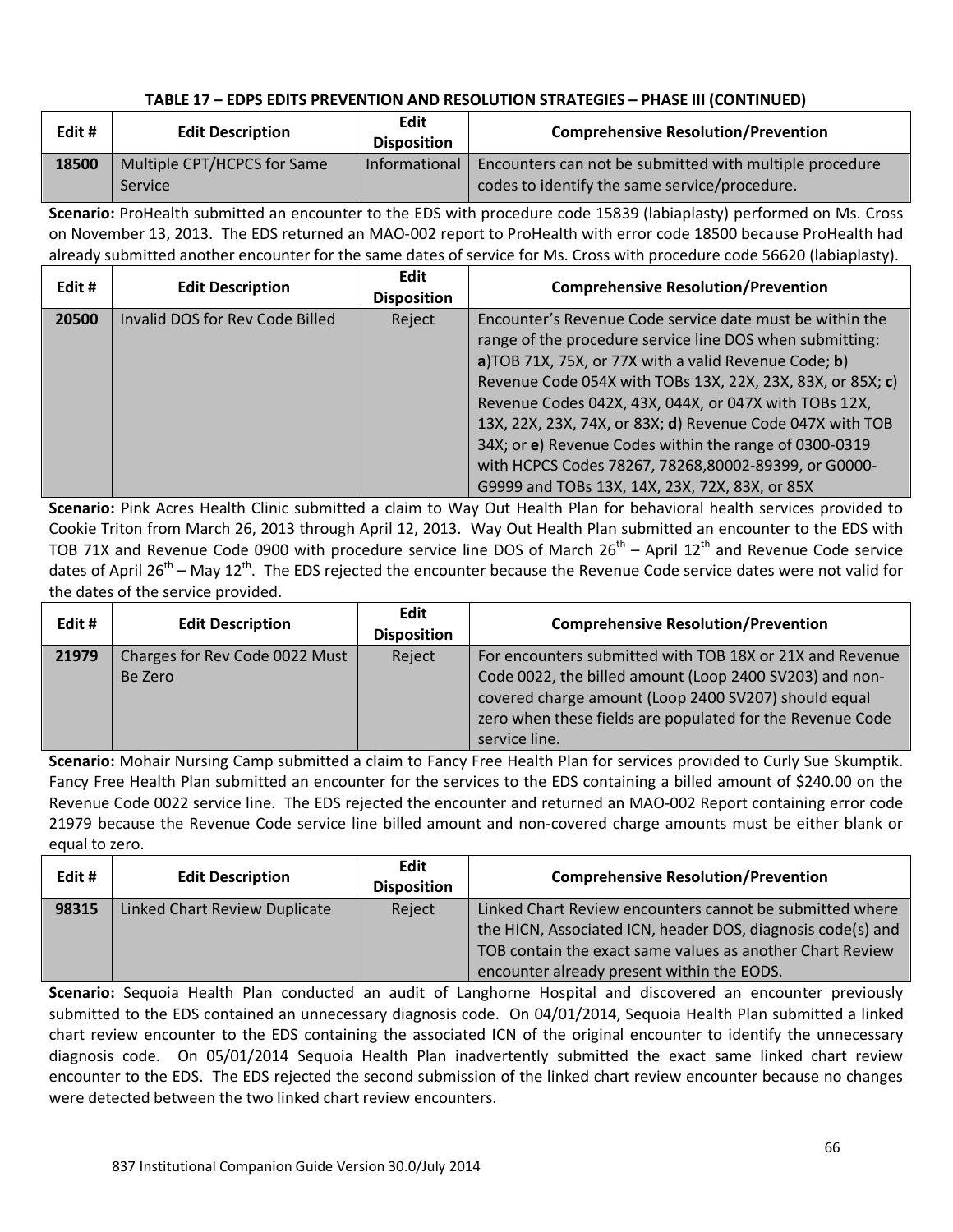| Edit# | <b>Edit Description</b>       | Edit<br><b>Disposition</b> | <b>Comprehensive Resolution/Prevention</b>                                                                                                                                                                           |
|-------|-------------------------------|----------------------------|----------------------------------------------------------------------------------------------------------------------------------------------------------------------------------------------------------------------|
| 98320 | <b>Chart Review Duplicate</b> | Reject                     | Unlinked Chart Review encounters cannot be submitted<br>where the HICN, header DOS, diagnosis code(s) and TOB<br>contain the exact same values as another Chart Review<br>encounter already present within the EODS. |

**Scenario:** Ohio Health Plan conducted an audit of Cincinnati City Hospital and discovered an encounter not previously submitted to the EDS required an additional diagnosis code. On 03/15/14, Ohio Health Plan submitted an unlinked chart review encounter to the EDS to include the additional diagnosis code. On 06/01/14, Ohio Health Plan submitted the same unlinked chart review encounter to the EDS due to a clerical error. The EDS rejected the second submission of the unlinked chart review encounter because the EDS detected no changes between the two unlinked chart review encounters.

| Edit # | <b>Edit Description</b> | Edit<br><b>Disposition</b> | <b>Comprehensive Resolution/Prevention</b>                                                          |
|--------|-------------------------|----------------------------|-----------------------------------------------------------------------------------------------------|
| 00030  | ICD-10 Dx Not Allowed   | Reject                     | Encounters with DOS prior to 10/01/2015 submitted with<br>ICD-10 codes will be rejected by the EDS. |

**Scenario:** Arthur Home Health submitted an encounter for Elizabeth Door with DOS from 11/15/2014 through 11/20/2014 with a primary diagnosis code of C509.19 (Malignant Neoplasm of Unspecified Site). The EDS rejected the encounter because an ICD-10 diagnosis code was reported prior to the established transition date to ICD-10 codes. The encounter must be updated with ICD-9 diagnosis code 174.9 and resubmitted to the EDS.

| Edit # | <b>Edit Description</b> | Edit<br><b>Disposition</b> | <b>Comprehensive Resolution/Prevention</b>                                                            |
|--------|-------------------------|----------------------------|-------------------------------------------------------------------------------------------------------|
| 00035  | ICD-9 Dx Not Allowed    | Reject                     | Encounters with DOS on or after 10/01/2015 submitted with<br>ICD-9 codes will be rejected by the EDS. |

**Scenario:** Arthur Home Health submitted an encounter for Elizabeth Door with DOS from 12/03/2015 through 12/10/2015 with a primary diagnosis code of 174.9 (Malignant Neoplasm of Breast (Female) Unspecified Site). The EDS rejected the encounter because an ICD-9 diagnosis code was reported after the established transition date to ICD-10 codes. The encounter must be updated with ICD-10 diagnosis code C509.19 and resubmitted to the EDS.

| Edit# | <b>Edit Description</b>               | <b>Edit</b><br><b>Disposition</b> | <b>Comprehensive Resolution/Prevention</b>               |
|-------|---------------------------------------|-----------------------------------|----------------------------------------------------------|
| 00190 | <b>Encounter Beyond Timely Filing</b> | Informational                     | The EDS must receive original full encounters within 396 |
|       | Rea                                   |                                   | days (i.e., 13 months and one (1) day) of the encounter  |
|       |                                       |                                   | service line "Through" DOS.                              |

**Scenario:** Anthem Health submits an original full encounter for Jared White to the EDS on 01/01/2015 with a "Through" DOS 10/15/2013 (443 days from the "Through" DOS). The EDS will report error code 00190 to inform Anthem that the EDS received Mr. White's encounter beyond the timely filing guidance.

| Edit# | <b>Edit Description</b>                              | Edit<br><b>Disposition</b> | <b>Comprehensive Resolution/Prevention</b>                                                        |
|-------|------------------------------------------------------|----------------------------|---------------------------------------------------------------------------------------------------|
| 00770 | <b>Adjustment Beyond Timely</b><br><b>Filing Req</b> | Informational              | The EDS must receive adjustment encounters within 30 days<br>of the adjudication or payment date. |

**Scenario:** Peoples Health, Inc. submits an adjustment encounter for Jennifer Claude to the EDS on 01/01/2015 with an adjudication date of 11/29/2014 (33 days) in Loop: 2330B Segment: DTP03. The EDS will report error code 00770 to inform Peoples Health, Inc. that the EDS received Ms. Claude's adjustment encounter beyond the timely filing guidance.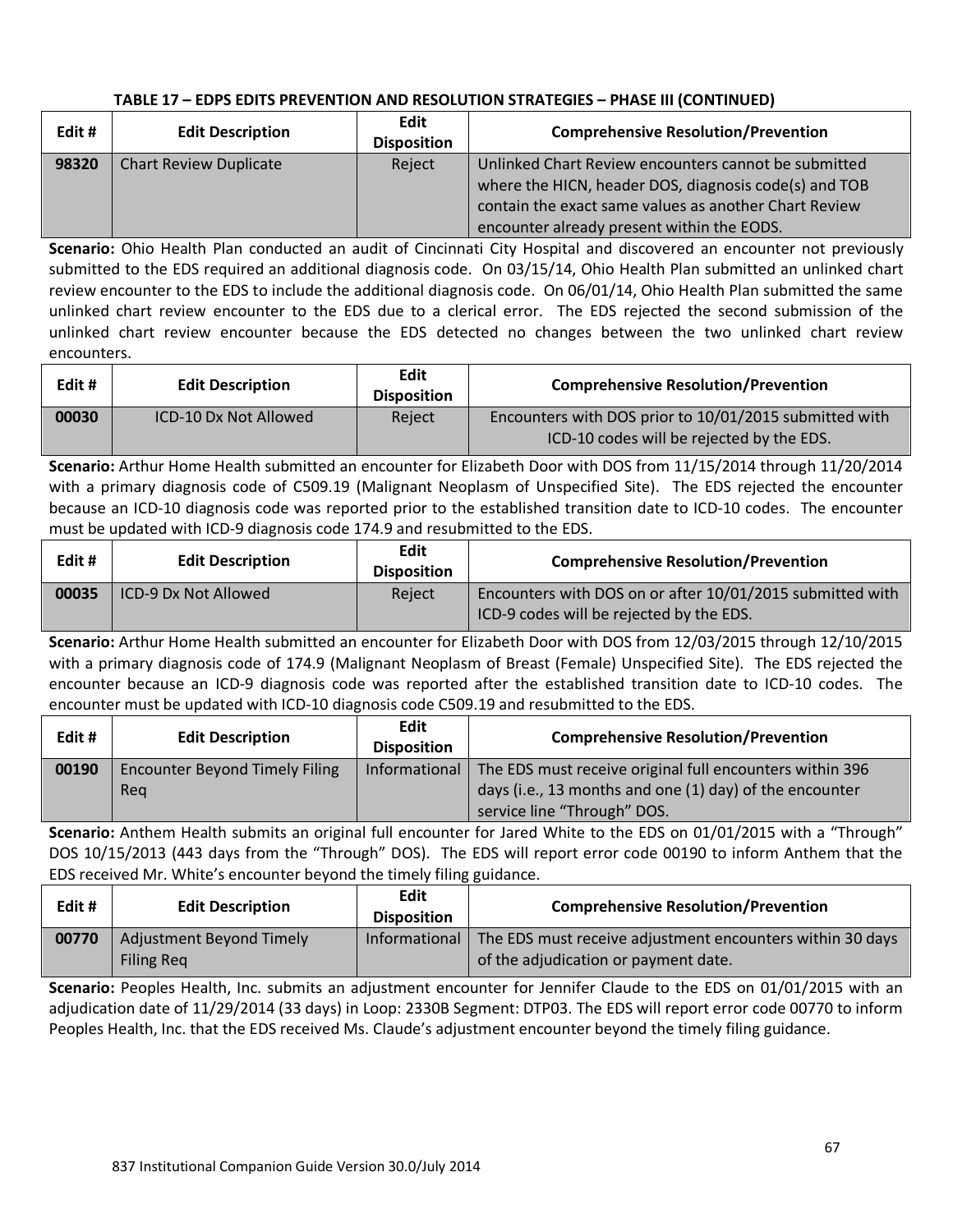| Edit # | <b>Edit Description</b>                          | <b>Edit</b><br><b>Disposition</b> | <b>Comprehensive Resolution/Prevention</b>                                                                         |
|--------|--------------------------------------------------|-----------------------------------|--------------------------------------------------------------------------------------------------------------------|
| 03015  | DOS Spans CPT/HCPCS<br><b>Effective/End Date</b> |                                   | Informational   Encounters submitted with expired CPT/HCPCS codes for the<br>encounter DOS will receive this edit. |

**Scenario:** Oxford Hospital submits an encounter on 03/01/2013 for Chance Borny for a DOS 02/17/2013 which included HCPCS code G0290. The EDS will report error code 03015 because HCPCS code G0290 was terminated 12/31/2012.

#### **11.0 Submission of Default Data in a Limited Set of Circumstances**

MAOs and other entities may submit default data in a limited set of circumstances, as identified and explained in Table 18. MAOs and other entities cannot submit default data for any circumstances other than those listed in the table below. CMS will use this interim approach for the submission of encounter data. In each circumstance where default information is submitted, MAOs and other entities are required to indicate in Loop 2300, NTE01='ADD', NTE02 = the reason for the use of default information. If there are any questions regarding appropriate submission of default encounter data, MAOs and other entities should contact CMS for clarification. CMS will provide additional guidance concerning default data, as necessary.

#### **11.1 Default Data Reason Codes (DDRC)**

Loop 2300, NTE02 allows for a maximum of 80 characters and one (1) iteration, which limits the submission of default data to one (1) message per encounter.

In order to allow the population of multiple default data messages in the NTE02 field, CMS will use a three (3)-digit default data reason code (DDRC), which will map to the full default data message in the EDS.

MAOs and other entities may submit multiple DDRCs with the appropriate three (3)-digit DDRC. Multiple DDRCs will be populated in a stringed sequence with no spaces or separators between each DDRC (i.e., 036040048). Table 18 provides the CMS approved situations for use of default data, the default data message, and the default data reason code.

|                                                     | 18955.C<br>- DLIAULI DAIA                                          |                                           |
|-----------------------------------------------------|--------------------------------------------------------------------|-------------------------------------------|
| *DEFAULT DATA                                       | <b>DEFAULT DATA MESSAGE (NTE02)</b>                                | <b>DEFAULT DATA</b><br><b>REASON CODE</b> |
| Rejected Line Extraction                            | REJECTED LINES CLAIM CHANGE DUE TO REJECTED<br>LINE EXTRACTION     | 036                                       |
| <b>Medicaid Service Line Extraction</b>             | MEDICAID CLAIM CHANGE DUE TO MEDICAID<br>SERVICE LINE EXTRACTION   | 040                                       |
| EDS Acceptable Anesthesia Modifier                  | MODIFIER CLAIM CHANGE DUE TO EDS<br>ACCEPTABLE ANESTHESIA MODIFIER | 044                                       |
| Default NPI for atypical, paper, and 4010<br>claims | NO NPI ON PROVIDER CLAIM                                           | 048                                       |
| Default EIN for atypical providers                  | NO EIN ON PROVIDER CLAIM                                           | 052                                       |
| <b>Chart Review Default Procedure Codes</b>         | DEFAULT PROCEDURE CODES INCLUDED IN CHART<br><b>REVIEW</b>         | 056                                       |
| True COB Default Adjudication Date                  | DEFAULT TRUE COB PAYMENT ADJUDICATION<br><b>DATE</b>               | 060                                       |

#### **TABLE 18 – DEFAULT DATA**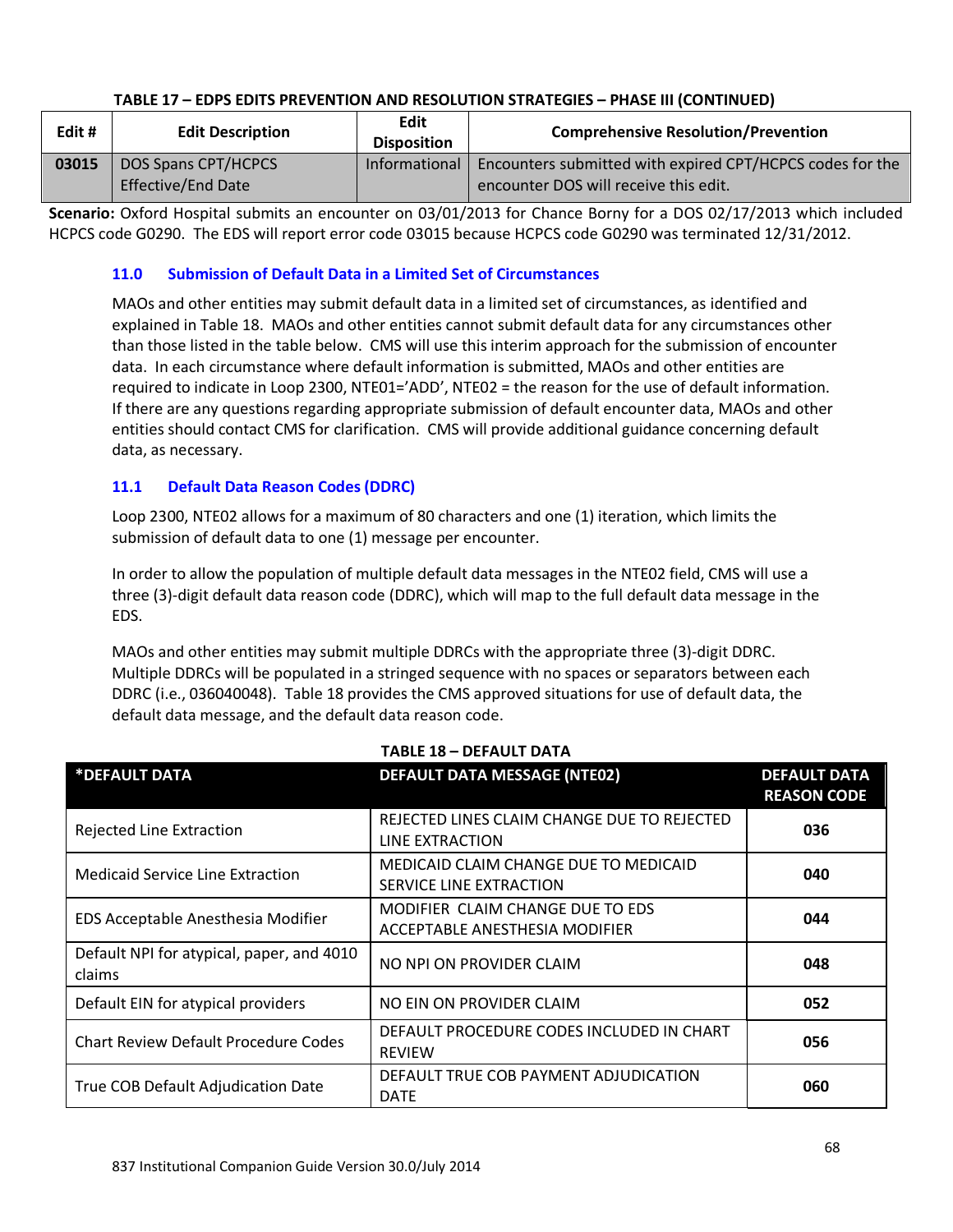#### **12.0 Tier II Testing**

CMS developed the Tier II testing environment to ensure that MAOs and other entities have the opportunity to test a more inclusive sampling of their data. MAOs and other entities that have obtained end-to-end certification may submit Tier II testing data.

CMS encourages MAOs and other entities to utilize the Tier II testing environment when they have questions or issues regarding edits received on EDFES Acknowledgement Reports or MAO-002 Encounter Data Processing Status reports; and when they have new submission scenarios that they wish to test prior to submitting to production.

MAOs and other entities may submit chart review, correct/replace, or void/delete encounters to the Tier II testing environment only when the encounters are linked to previously submitted and accepted encounters in the Tier II testing environment.

Encounter files submitted to the Tier II testing environment must comply with the TR3, CMS 5010 Edits Spreadsheets, and the CMS EDS Companion Guides, as well as the following requirements:

- Files must be identified using the Authorization Information Qualifier data element "Additional Data Identification" in the ISA segment (ISA01= 03).
- Files must be identified using the Authorization Information data element to identify the "Tier II indicator" in the ISA segment (ISA02= 888888888888).
- Files must be identified as "Test" in the ISA segment (ISA15=T).
- Submitters may send multiple Contract IDs per file
- Submitters may send multiple files for a Contract ID, as long as each file does not exceed 2,000 encounters per Contract ID
- If any Contract ID on a given file exceeds 2,000 encounters during the processing of the file, the entire file will be returned

As with production encounter data, MAOs and other entities will receive the TA1, 999, and 277CA Acknowledgement Reports and the MAO-002 Reports.

While not required, MAOs and other entities are strongly encouraged to correct errors identified on the reports and resubmit data.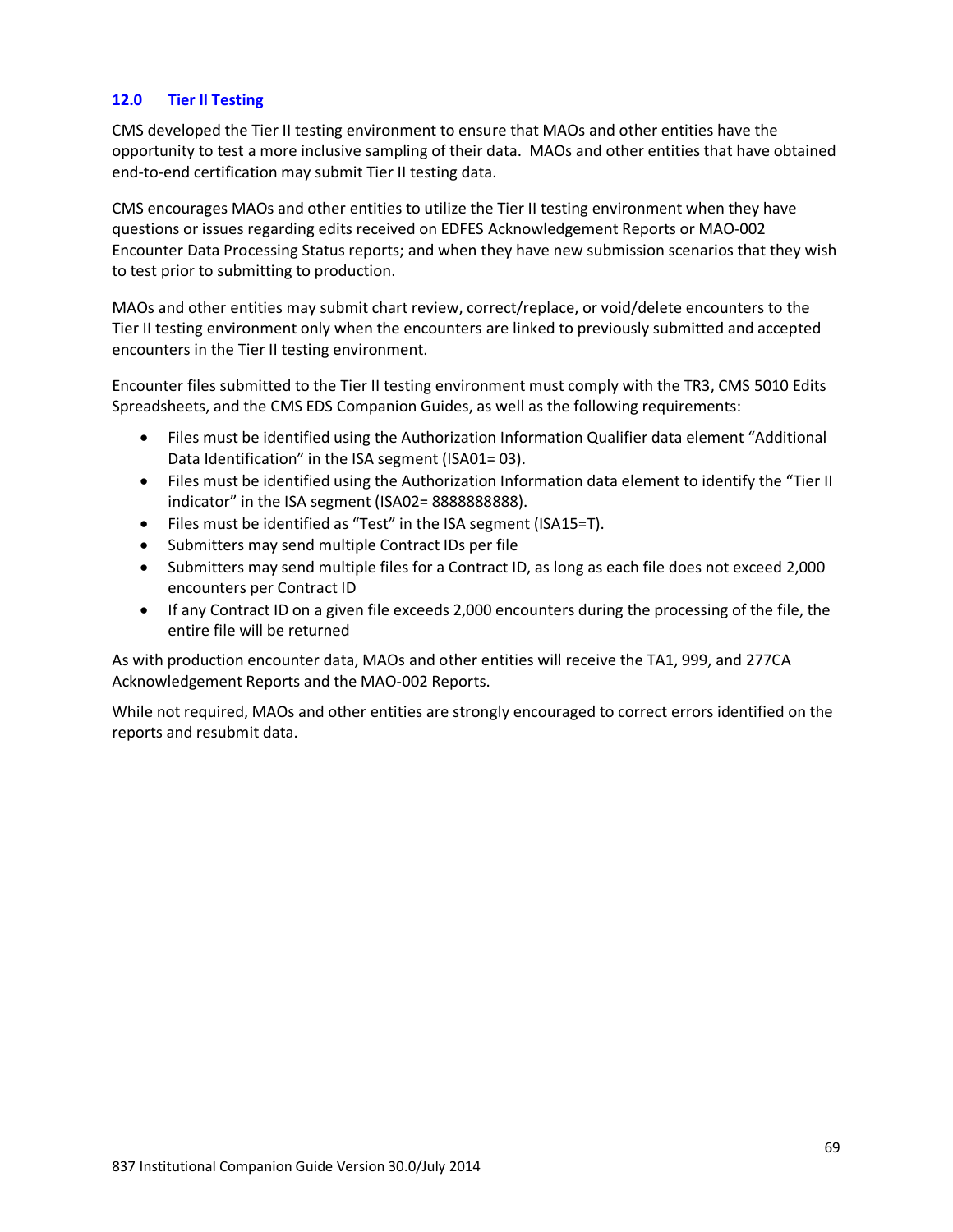#### **13.0 EDS Acronyms**

Table 19 below outlines a list of acronyms that are currently used in EDS documentation, materials, and reports distributed to MAOs and other entities. This list is not all-inclusive and should be considered a living document; as acronyms will be added, as required.

| <b>ACRONYM</b> | <b>DEFINITION</b>                                               |
|----------------|-----------------------------------------------------------------|
| A              |                                                                 |
| <b>ASC</b>     | Ambulatory Surgery Center                                       |
| $\mathsf{C}$   |                                                                 |
| <b>CAH</b>     | <b>Critical Access Hospital</b>                                 |
| <b>CARC</b>    | Claim Adjustment Reason Code                                    |
| <b>CAS</b>     | <b>Claim Adjustment Segments</b>                                |
| cc             | <b>Condition Code</b>                                           |
| <b>CCI</b>     | <b>Correct Coding Initiative</b>                                |
| <b>CCN</b>     | <b>Claim Control Number</b>                                     |
| <b>CEM</b>     | <b>Common Edits and Enhancement Module</b>                      |
| <b>CMG</b>     | Case Mix Group                                                  |
| <b>CMS</b>     | <b>Centers for Medicare &amp; Medicaid Services</b>             |
| <b>CORF</b>    | Comprehensive Outpatient Rehabilitation Facility                |
| <b>CPO</b>     | Care Plan Oversight                                             |
| <b>CPT</b>     | <b>Current Procedural Terminology</b>                           |
| <b>CRNA</b>    | <b>Certified Registered Nurse Anesthetist</b>                   |
| <b>CSC</b>     | Claim Status Code                                               |
| <b>CSCC</b>    | Claim Status Category Code                                      |
| <b>CSSC</b>    | <b>Customer Service and Support Center</b>                      |
|                |                                                                 |
| D              |                                                                 |
| <b>DDRC</b>    | Default Data Reason Code                                        |
| <b>DME</b>     | <b>Durable Medical Equipment</b>                                |
| <b>DMEPOS</b>  | Durable Medical Equipment, Prosthetics, Orthotics, and Supplies |
| <b>DMERC</b>   | <b>Durable Medical Equipment Carrier</b>                        |
| <b>DOB</b>     | Date of Birth                                                   |
| <b>DOD</b>     | Date of Death                                                   |
| <b>DOS</b>     | Date(s) of Service                                              |
| E              |                                                                 |
| E & M or E/M   | <b>Evaluation and Management</b>                                |
| <b>EDDPPS</b>  | Encounter Data DME Processing and Pricing Sub-System            |
| <b>EDFES</b>   | Encounter Data Front-End System                                 |
| <b>EDI</b>     | Electronic Data Interchange                                     |
| <b>EDIPPS</b>  | Encounter Data Institutional Processing and Pricing Sub-System  |
| <b>EDPPPS</b>  | Encounter Data Professional Processing and Pricing Sub-System   |
| <b>EDPS</b>    | <b>Encounter Data Processing System</b>                         |
| <b>EDS</b>     | Encounter Data System                                           |
| <b>EIC</b>     | <b>Entity Identifier Code</b>                                   |
| <b>EODS</b>    | <b>Encounter Operational Data Store</b>                         |

#### **TABLE 19 – EDS ACRONYMS**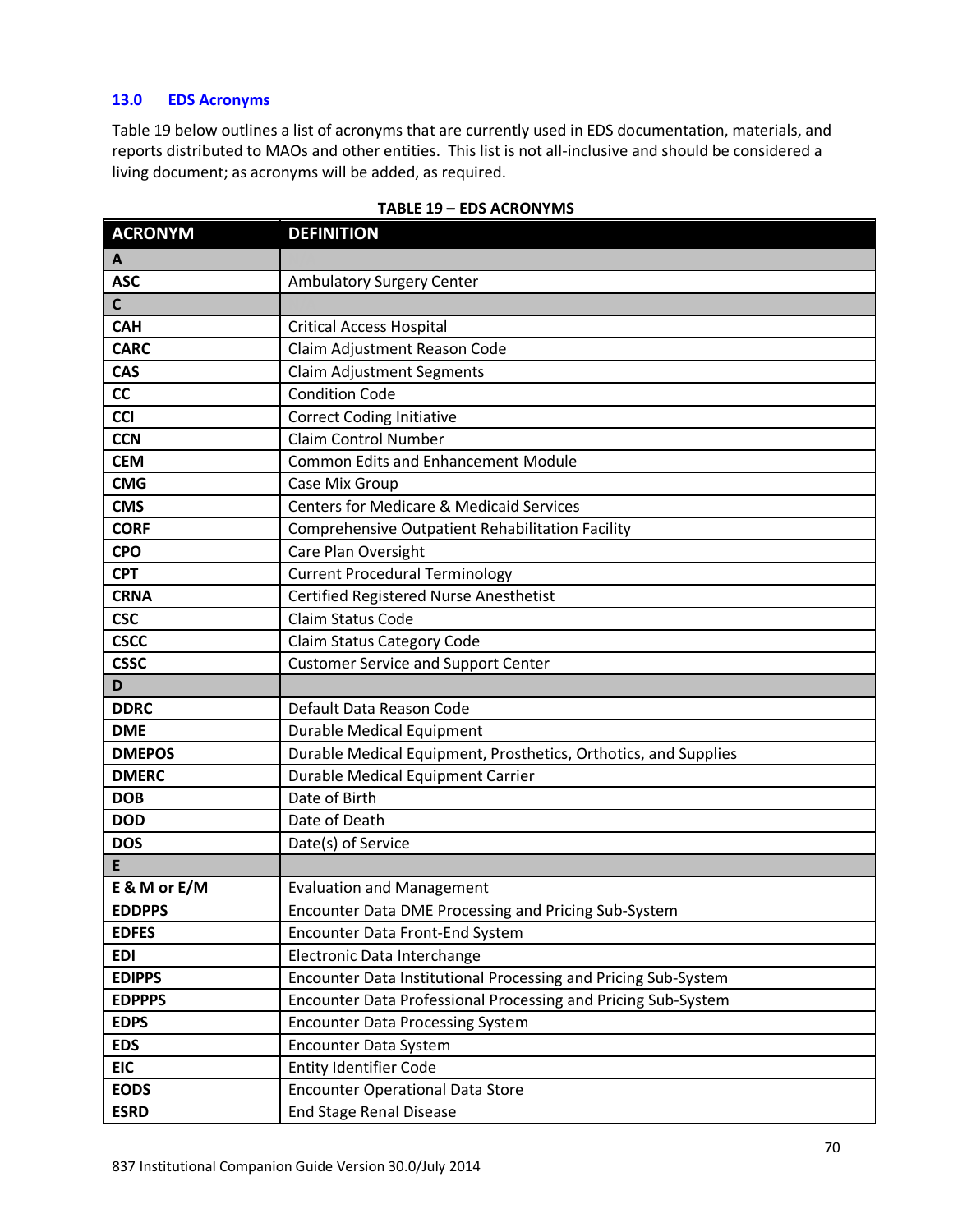| <b>ACRONYM</b>   | <b>DEFINITION</b>                                                                  |
|------------------|------------------------------------------------------------------------------------|
| F                |                                                                                    |
| <b>FFS</b>       | Fee-for-Service                                                                    |
| <b>FQHC</b>      | <b>Federally Qualified Health Center</b>                                           |
| <b>FTP</b>       | <b>File Transfer Protocol</b>                                                      |
| <b>FY</b>        | <b>Fiscal Year</b>                                                                 |
| H                |                                                                                    |
| <b>HCPCS</b>     | Healthcare Common Procedure Coding System                                          |
| <b>HHA</b>       | Home Health Agency                                                                 |
| <b>HICN</b>      | <b>Health Information Claim Number</b>                                             |
| <b>HIPAA</b>     | Health Insurance Portability and Accountability Act                                |
| <b>HIPPS</b>     | Health Insurance Prospective Payment System                                        |
|                  |                                                                                    |
| ICD-9CM/ICD-10CM | International Classification of Diseases, Clinical Modification (versions 9 and 10 |
| <b>ICN</b>       | Interchange Control Number                                                         |
| <b>IPPS</b>      | <b>Inpatient Prospective Payment System</b>                                        |
| <b>IRF</b>       | <b>Inpatient Rehabilitation Facility</b>                                           |
| M                |                                                                                    |
| <b>MAC</b>       | Medicare Administrative Contractor                                                 |
| <b>MAO</b>       | Medicare Advantage Organization                                                    |
| <b>MTP</b>       | Multiple Technical Procedure                                                       |
| <b>MUE</b>       | <b>Medically Unlikely Edits</b>                                                    |
| N                |                                                                                    |
| <b>NCD</b>       | National Coverage Determination                                                    |
| <b>NDC</b>       | <b>National Drug Codes</b>                                                         |
| <b>NPI</b>       | National Provider Identifier                                                       |
| <b>NCCI</b>      | National Correct Coding Initiative                                                 |
| <b>NOC</b>       | Not Otherwise Classified                                                           |
| <b>NPPES</b>     | National Plan and Provider Enumeration System                                      |
| O                |                                                                                    |
| <b>OCE</b>       | <b>Outpatient Code Editor</b>                                                      |
| <b>OIG</b>       | <b>Officer of Inspector General</b>                                                |
| <b>OPPS</b>      | <b>Outpatient Prospective Payment System</b>                                       |
| P                |                                                                                    |
| <b>PACE</b>      | Program for All-Inclusive Care for the Elderly                                     |
| PHI              | <b>Protected Health Information</b>                                                |
| <b>PIP</b>       | Periodic Interim Payment                                                           |
| <b>POA</b>       | Present on Admission                                                               |
| <b>POS</b>       | Place of Service                                                                   |
| <b>PPS</b>       | <b>Prospective Payment System</b>                                                  |

# **TABLE 19 – EDS ACRONYMS (CONTINUED)**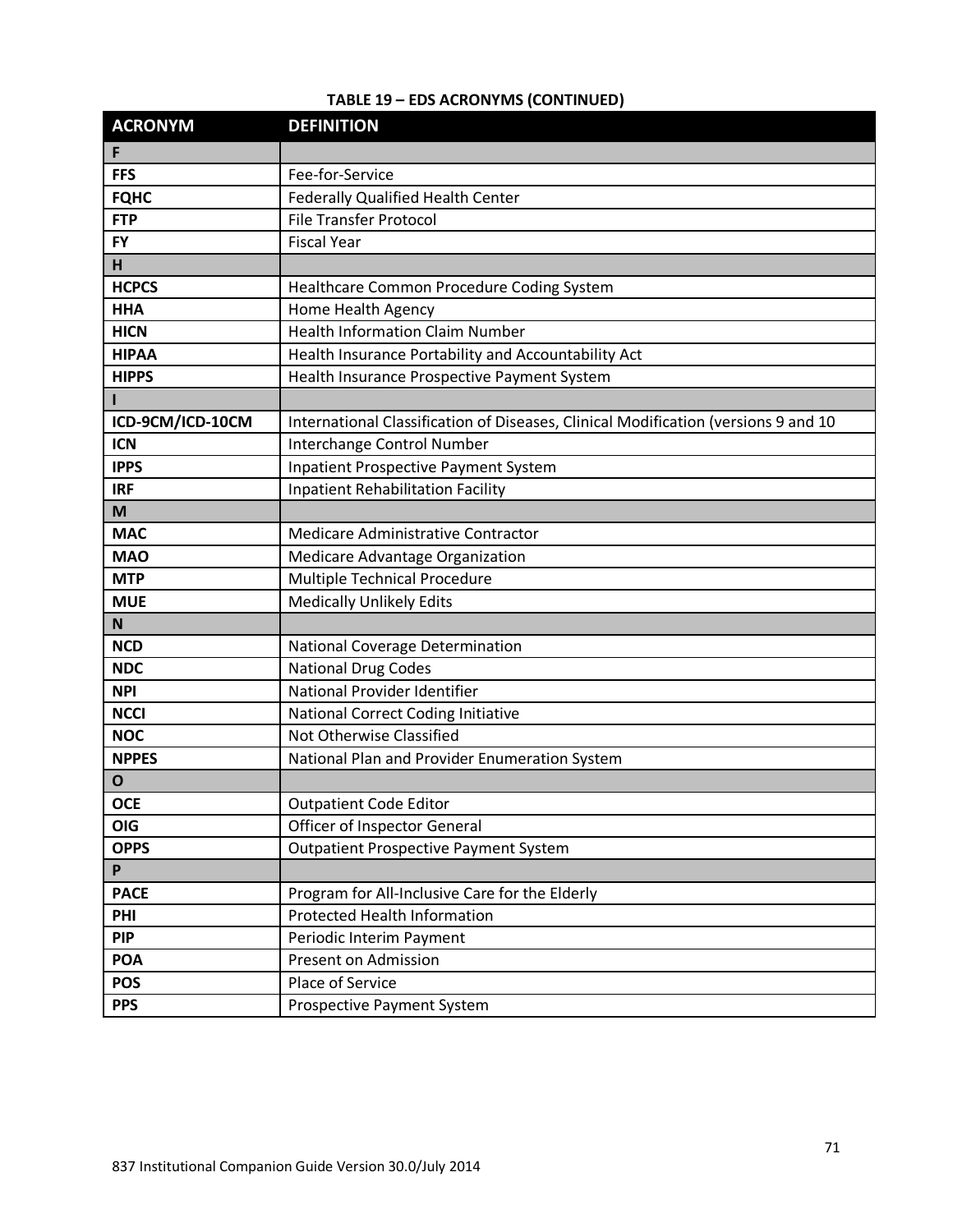| TABLE 19 - EDS ACRONYMS (CONTINUED) |  |
|-------------------------------------|--|
|-------------------------------------|--|

| <b>ACRONYM</b>  | <b>DEFINITION</b>                                       |
|-----------------|---------------------------------------------------------|
| R               |                                                         |
| <b>RAP</b>      | <b>Request for Anticipated Payment</b>                  |
| <b>RHC</b>      | <b>Rural Health Clinic</b>                              |
| <b>RNHCI</b>    | Religious Nonmedical Health Care Institution            |
| <b>RPCH</b>     | <b>Regional Primary Care Hospital</b>                   |
| S               |                                                         |
| <b>SME</b>      | <b>Subject Matter Expert</b>                            |
| <b>SNF</b>      | <b>Skilled Nursing Facility</b>                         |
| <b>SSA</b>      | <b>Social Security Administration</b>                   |
| T               |                                                         |
| <b>TARSC</b>    | <b>Technical Assistance Registration Service Center</b> |
| <b>TCN</b>      | <b>Transaction Control Number</b>                       |
| <b>TOB</b>      | Type of Bill                                            |
| <b>TOS</b>      | Type of Service                                         |
| <b>TPS</b>      | <b>Third Party Submitter</b>                            |
| $\mathbf{V}$    |                                                         |
| VC              | Value Code                                              |
| $\mathbf{Z}$    |                                                         |
| <b>ZIP Code</b> | Zone Improvement Plan Code                              |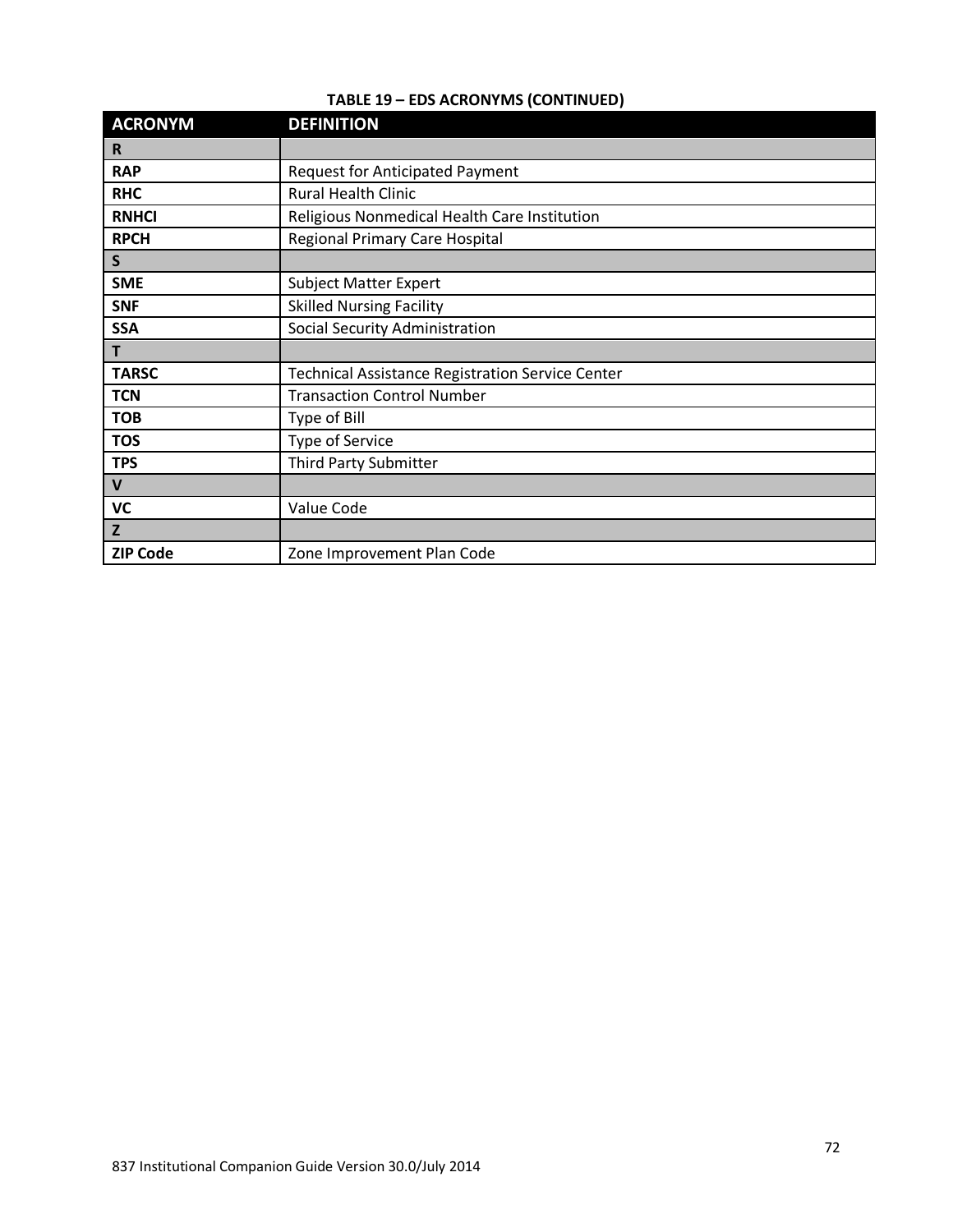| <b>REVISION HISTORY</b> |             |                                |  |
|-------------------------|-------------|--------------------------------|--|
| <b>VERSION</b>          | <b>DATE</b> | <b>DESCRIPTION OF REVISION</b> |  |
| 2.1                     | 9/9/2011    | <b>Baseline Version</b>        |  |
| 3.0                     | 11/16/2011  | Release 1                      |  |
| 4.0                     | 12/9/2011   | Release 2                      |  |
| 5.0                     | 12/20/2011  | Release 3                      |  |
| 6.0                     | 3/8/2012    | Release 4                      |  |
| 7.0                     | 5/9/2012    | Release 5                      |  |
| 8.0                     | 6/22/2012   | Release 6                      |  |
| 9.0                     | 8/31/2012   | Release 7                      |  |
| 10.0                    | 9/26/2012   | Release 8                      |  |
| 11.0                    | 11/2/2012   | Release 9                      |  |
| 12.0                    | 11/26/2012  | Release 10                     |  |
| 13.0                    | 12/21/2012  | Release 11                     |  |
| 14.0                    | 01/21/2013  | Release 12                     |  |
| 15.0                    | 02/26/2013  | Release 13                     |  |
| 16.0                    | 03/20/2013  | Release 14                     |  |
| 17.0                    | 04/15/2013  | Release 15                     |  |
| 18.0                    | 05/20/2013  | Release 16                     |  |
| 19.0                    | 06/24/2013  | Release 17                     |  |
| 20.0                    | 07/25/2013  | Release 18                     |  |
| 21.0                    | 09/26/2013  | Release 19                     |  |
| 22.0                    | 10/25/2013  | Release 20                     |  |
| 23.0                    | 11/22/2013  | Release 21                     |  |
| 24.0                    | 12/27/2013  | Release 22                     |  |
| 25.0                    | 01/20/2014  | Release 23                     |  |
| 26.0                    | 02/21/2014  | Release 24                     |  |
| 27.0                    | 03/18/2014  | Release 25                     |  |